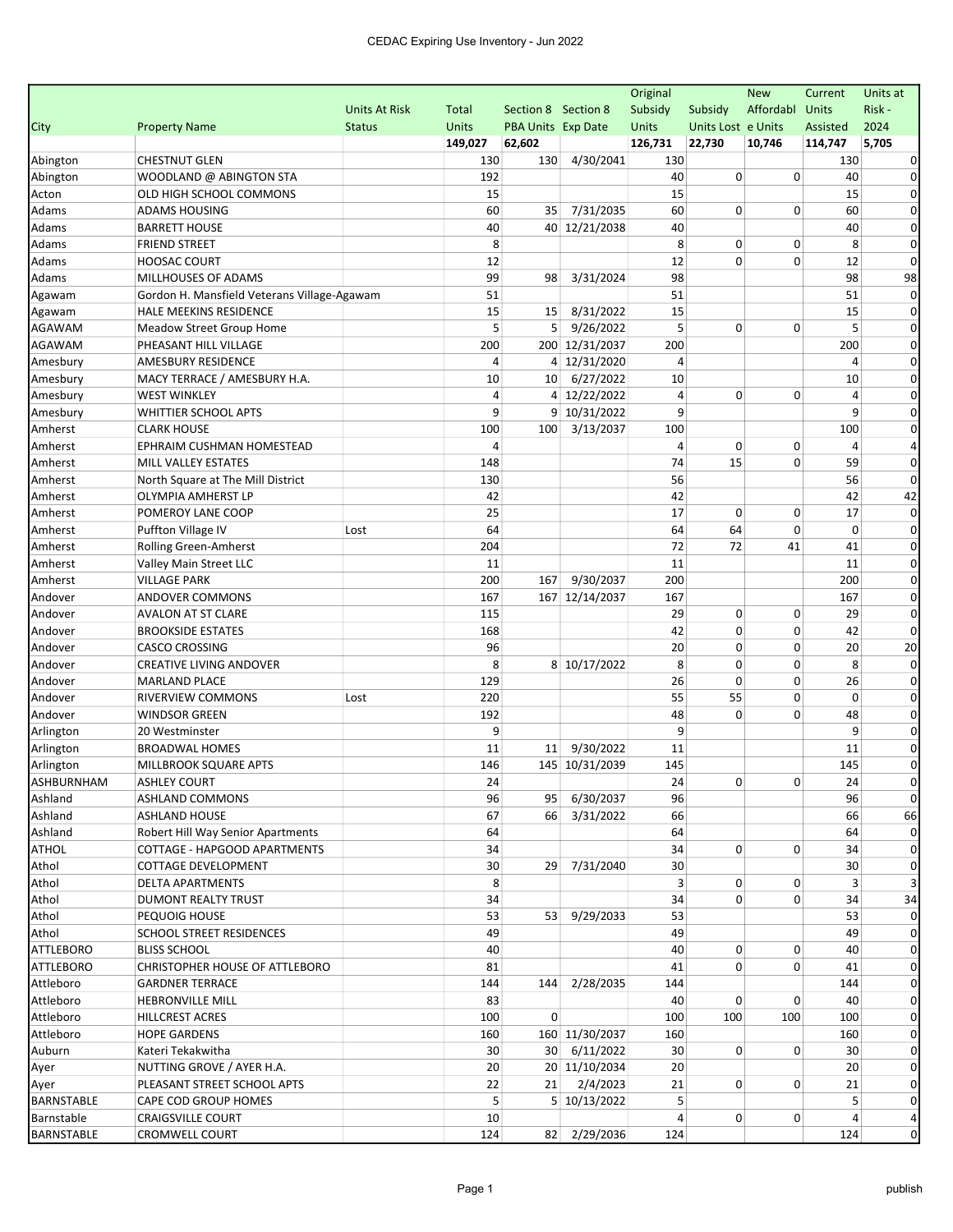|                           |                                             |                      |              |                     |                | Original       |                    | <b>New</b>     | Current        | Units at     |
|---------------------------|---------------------------------------------|----------------------|--------------|---------------------|----------------|----------------|--------------------|----------------|----------------|--------------|
|                           |                                             | <b>Units At Risk</b> | Total        | Section 8 Section 8 |                | Subsidy        | Subsidy            | Affordabl      | <b>Units</b>   | Risk-        |
| City                      | <b>Property Name</b>                        | <b>Status</b>        | <b>Units</b> | PBA Units Exp Date  |                | Units          | Units Lost e Units |                | Assisted       | 2024         |
| <b>BARNSTABLE</b>         | <b>FAWCETTS POND VILLAGE</b>                |                      | 100          |                     | 99 5/27/2033   | 99             |                    |                | 99             |              |
| Barnstable                | FOUNDERS COURT APTS.                        |                      | 32           |                     |                | $\overline{7}$ | 0                  | 0              | 7              |              |
| Barnstable                | <b>VILLAGE GREEN</b>                        |                      | 36           |                     |                | 36             |                    |                | 36             | $\Omega$     |
| Barnstable                | <b>VILLAGE GREEN PHASE I</b>                |                      | 60           |                     |                | 60             |                    |                | 60             | $\Omega$     |
| Barnstable                | Village Green Phase II                      |                      | 60           |                     |                | 60             |                    |                | 60             | 0            |
| Barnstable                | WEST BARNSTABLE COMMUNITIES                 |                      | 40           |                     |                | 40             |                    |                | 40             | $\Omega$     |
| <b>BARNSTABLE</b>         | <b>WHITEHALL ESTATE</b>                     |                      | 80           |                     |                | 16             | 0                  | 0              | 16             | 16           |
| Barre                     | BRADFORD APTS/BARRE H. A.                   |                      | 10           | 10                  | 9/1/2040       | 10             |                    |                | 10             | $\Omega$     |
| <b>Bedford</b>            | 447 Concord Road                            |                      | 14           |                     |                | 12             |                    |                | 12             | 0            |
| Bedford                   | AVALON AT BEDFORD CENTER                    |                      | 139          |                     |                | 35             | 0                  | $\mathbf 0$    | 35             | 0            |
| <b>Bedford</b>            | Bedford Veterans Corner-Greens Project      |                      | 70           |                     |                | 56             | 0                  | 0              | 56             | $\Omega$     |
| <b>Bedford</b>            | <b>BEDFORD VILLAGE</b>                      |                      | 96           |                     |                | 96             | 0                  | 0              | 96             | 96           |
| <b>Bedford</b>            | HERITAGE @ BEDFORD SPRING                   |                      | 164          |                     |                | 33             | 0                  | 0              | 33             | 33           |
| Belchertown               | LORD JEFFERY II                             |                      | 48           |                     |                | 48             | 0                  | $\mathbf 0$    | 48             | $\Omega$     |
| Belchertown               | <b>LORD JEFFERY III</b>                     |                      | 70           |                     |                | 70             | 0                  | 0              | 70             | 0            |
| Belchertown               | LORD JEFFREY I                              |                      | 40           |                     |                | 40             | 0                  | 0              | 40             | 0            |
| Belchertown               | MILL HOLLOW APARTMENTS                      |                      | 60           | 60                  | 7/19/2024      | 60             |                    |                | 60             | $\Omega$     |
| Bellingham                | JPI Apartments                              |                      | 285          |                     |                | 71             | 0                  | 0              | 71             | $\Omega$     |
| Bellingham                | OAK WOODS                                   |                      | 90           |                     |                | 90             | 90                 | 90             | 90             | 90           |
| Belmont                   | <b>WAVERLEY WOODS</b>                       |                      | 40           |                     |                | 40             | $\Omega$           | 0              | 40             | 0            |
| <b>Berlin</b>             | NORTHBROOK VILLAGE                          |                      | 40           | 32                  | 7/24/2025      | 40             |                    |                | 40             | $\Omega$     |
| Beverly                   | <b>APPLE VILLAGE</b>                        |                      | 232          | 232                 | 7/31/2040      | 232            |                    |                | 232            | 0            |
| Beverly                   | CABOT AFFORDABLE HOUSING                    |                      | 45           |                     |                | 45             |                    |                | 45             | $\Omega$     |
| Beverly                   | <b>CABOT STREET HOMES</b>                   |                      | 43           |                     |                | 43             |                    |                | 43             | 0            |
| Beverly                   | <b>CENTERVILLE WOODS</b>                    |                      | 73           |                     |                | 18             | 0                  | 0              | 18             | 0            |
| <b>BEVERLY</b>            | <b>HARBORLIGHT HOUSE</b>                    |                      | 35           |                     |                | 30             | 0                  | 0              | 30             | 0            |
| Beverly                   | HOLCROFT PARK HOMES ONE LP                  |                      | 28           |                     |                | 28             |                    |                | 28             | $\Omega$     |
| Beverly                   | HOLCROFT PARK HOMES PHASE II                |                      | 29           |                     |                | 29             |                    |                | 29             | $\Omega$     |
| <b>BEVERLY</b>            | <b>JACLEN TOWERS</b>                        |                      | 100          |                     |                | 100            | 100                | 83             | 83             | 0            |
| Beverly                   | <b>MARK ROAD RESIDENCE</b>                  |                      | 4            | 4                   | 9/23/2021      | 4              |                    |                | 4              | 0            |
| Beverly                   | <b>MHPI XI</b>                              |                      | 4            | 4                   | 5/17/2022      | 4              |                    |                | 4              | 0            |
| Beverly                   | MILLER ROAD RESIDENCE                       |                      | 4            | 4                   | 4/30/2022      | 4              | 0                  | 0              | 4              | 0            |
| Beverly                   | MILLERY, THE                                |                      | 99           |                     |                | 25             | 0                  | $\mathbf 0$    | 25             | $\Omega$     |
|                           | NORTHRIDGE HOMES                            |                      | 98           |                     |                | 71             | 47                 | $\Omega$       | 24             | 24           |
| <b>Beverly</b><br>Beverly | PLEASANT ST APTS                            |                      | 33           |                     |                | 33             |                    |                | 33             | 0            |
| Beverly                   | <b>TURTLE CREEK</b>                         |                      | 110          |                     | 109 11/18/2033 | 109            |                    |                | 109            | 0            |
| Beverly                   | <b>TURTLE WOODS</b>                         |                      | 67           | 67                  | 5/28/2022      | 67             |                    |                | 67             | 0            |
| Billerica                 | <b>BILLERICA</b>                            |                      | 80           |                     | 80 1/31/2040   | 80             |                    |                | 80             | 0            |
| Billerica                 | CO-NEXUS, INC.                              |                      | $14\,$       |                     | 7 10/31/2031   | $\overline{7}$ |                    |                | 7              |              |
|                           |                                             |                      |              |                     |                |                | 0                  | 0              |                |              |
| Billerica                 | PRINCETON AT BOSTON ROAD<br>Rose Hill Manor |                      | 156          |                     | 35 1/25/2023   | 32             | 0                  | 0              | 32             | 32           |
| Billerica                 | Villas at Old Concord Rd I                  |                      | 41           |                     |                | 35<br>45       | 0                  | 0              | 35<br>45       | 45           |
| Billerica                 |                                             |                      | 180          |                     |                |                | 0                  |                |                | 36           |
| Billerica                 | Villas at Old Concord Rd II                 |                      | 144          |                     |                | 36             |                    | 0              | 36             |              |
| <b>BLACKSTONE</b>         | JOSEPH D. EARLY VILLAGE                     |                      | 48           | 48                  | 1/6/2034       | 48             |                    |                | 48             |              |
| Bolton                    | 60 Joy Street                               |                      | 48           |                     |                | 48             |                    |                | 48             |              |
| <b>Bolton</b>             | <b>BOLTON COUNTRY MANOR</b>                 |                      | 28           | 28                  | 4/4/2022       | 28             | $\overline{0}$     | 0              | 28             | 0            |
| <b>Boston</b>             | 109 Mt. Pleasant                            |                      | 7            |                     |                | $\overline{7}$ |                    |                | 7              | 0            |
| <b>Boston</b>             | 128-130 PARK STREET                         |                      | 16           |                     |                | 16             | $\mathbf{0}$       | 0              | 16             | $\Omega$     |
| <b>Boston</b>             | 1392 House                                  |                      | 12           |                     |                | 12             |                    |                | 12             | $\Omega$     |
| <b>Boston</b>             | 144 WORCESTER ST                            | Lost                 | 8            |                     |                | 8              | 8                  | 0              | 0              |              |
| <b>Boston</b>             | 1460 DORCHESTER AVE                         |                      | 43           |                     |                | 43             |                    |                | 43             |              |
| <b>Boston</b>             | 157 WASHINGTON ST                           |                      | 24           |                     |                | 24             |                    |                | 24             |              |
| <b>BOSTON</b>             | 1734 WASHINGTON                             |                      | 31           |                     |                | 31             | 0                  | 0              | 31             | $\Omega$     |
| <b>BOSTON</b>             | 2055 COLUMBUS Ave                           |                      | 44           |                     |                | 44             | 0                  | 0              | 44             | $\Omega$     |
| <b>Boston</b>             | 23 ALASKA STREET                            |                      | 18           |                     |                | 8              | 0                  | 0              | 8              | $\Omega$     |
| <b>Boston</b>             | 24 ROBINWOOD                                | Lost                 | 10           |                     |                | 10             | 10                 | 0              | 0              | 0            |
| <b>BOSTON</b>             | 25 RUGGLES ASSISTED LIVING                  |                      | 43           |                     |                | 43             | 0                  | 0              | 43             | 0            |
| <b>BOSTON</b>             | 270 HUNTINGTON                              |                      | 72           | 49                  | 3/31/2039      | 75             | 0                  | 0              | 75             | $\mathbf{0}$ |
| <b>Boston</b>             | 300 SHAWMUT AVENUE                          |                      | 15           |                     |                | 15             | 0                  | 0              | 15             | $\mathbf{0}$ |
| Boston                    | 3-4 HOLBORN TERRACE                         |                      | 8            |                     |                | 8              | $\overline{0}$     | $\overline{0}$ | 8 <sup>1</sup> | $\pmb{0}$    |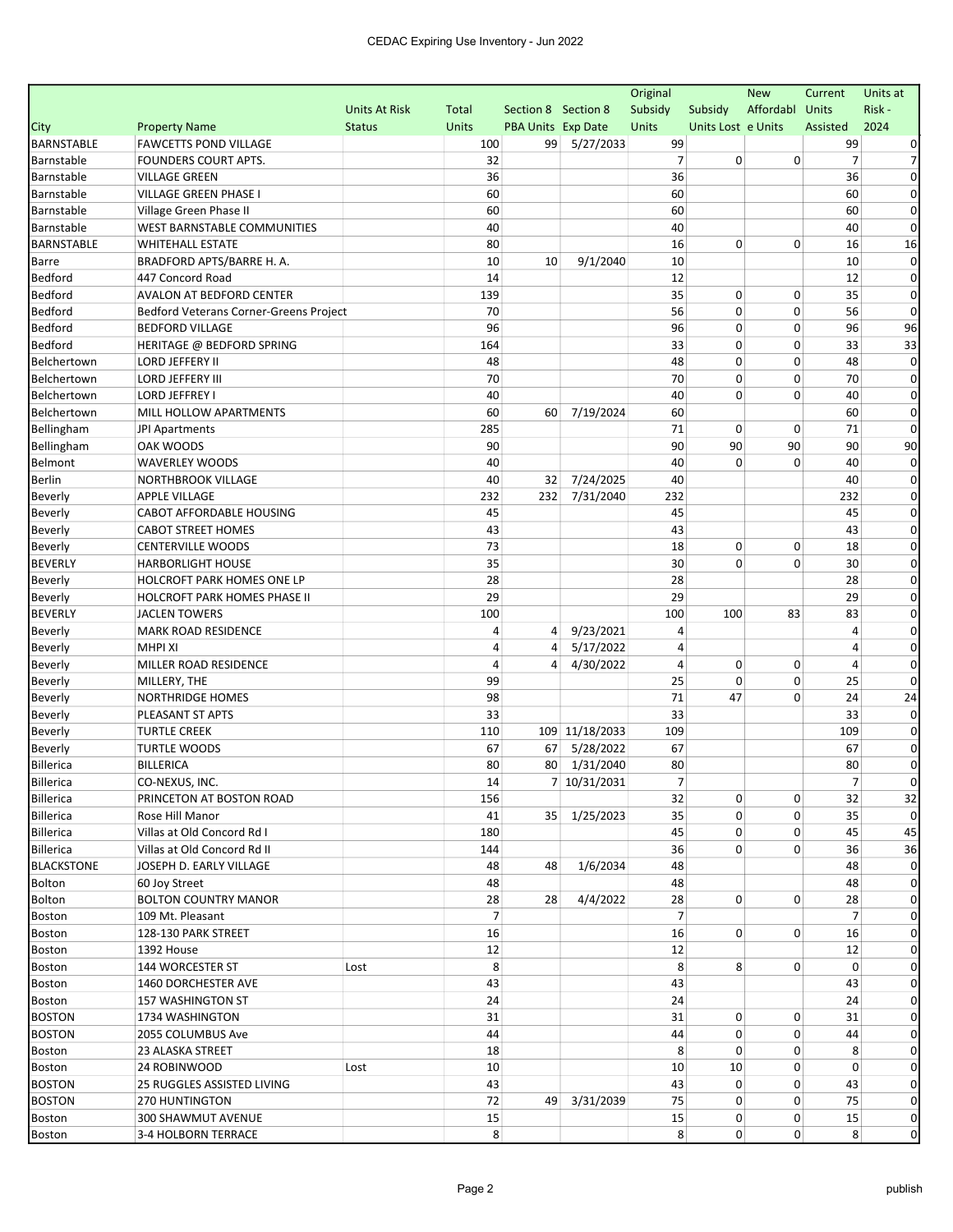|                                |                                                 |                      |              |                     |               | Original       |                    | <b>New</b> | Current  | Units at       |
|--------------------------------|-------------------------------------------------|----------------------|--------------|---------------------|---------------|----------------|--------------------|------------|----------|----------------|
|                                |                                                 | <b>Units At Risk</b> | Total        | Section 8 Section 8 |               | Subsidy        | Subsidy            | Affordabl  | Units    | Risk-          |
| City                           | <b>Property Name</b>                            | <b>Status</b>        | <b>Units</b> | PBA Units Exp Date  |               | Units          | Units Lost e Units |            | Assisted | 2024           |
| <b>Boston</b>                  | 35 Creighton Street Residence                   |                      | 29           |                     |               | 29             |                    |            | 29       |                |
| <b>Boston</b>                  | 35 West Newton Street                           |                      | 28           |                     |               | 27             |                    |            | 27       |                |
| <b>Boston</b>                  | <b>40 UPTON STREET</b>                          |                      | 19           |                     |               | 19             |                    |            | 19       |                |
| <b>Boston</b>                  | 408 Meridian                                    |                      | 16           |                     |               | 14             |                    |            | 14       |                |
| <b>Boston</b>                  | <b>438 WARREN STREET</b>                        |                      | 20           |                     |               | 20             | 0                  | 0          | 20       |                |
| Boston                         | <b>449 SARATOGA STREET</b>                      |                      | 6            |                     |               | 6              | 0                  | 0          | 6        |                |
| <b>Boston</b>                  | 523 MASSACHUSETTS AVE                           |                      | 18           |                     |               | 15             | 0                  | 0          | 15       |                |
| <b>Boston</b>                  | 64-70 BURBANK STREET                            |                      | 35           |                     |               | 31             | 0                  | 0          | 31       |                |
| <b>Boston</b>                  | 698 Massachusetts Avenue                        |                      | 13           |                     |               | 13             |                    |            | 13       | 0              |
| Boston                         | <b>ACADEMY HOMES (BUSE)</b>                     |                      | 202          |                     | 87 11/15/2033 | 202            |                    |            | 202      | 0              |
| Boston                         | ACADEMY HOMES II/NEW ACADEMY ESTATES            |                      | 236          | 236                 | 4/30/2039     | 315            | 315                | 236        | 236      | 0              |
| <b>Boston</b>                  | <b>ADAMS COURT B</b>                            |                      | 46           |                     |               | 46             |                    |            | 46       | $\Omega$       |
| Boston                         | ADAMS COURT PHASE A                             |                      | 50           |                     |               | 50             | 0                  | 0          | 50       |                |
| <b>Boston</b>                  | ADAMS TEMPLETON ELD HSG                         |                      | 76           | 73                  | 7/31/2036     | 73             |                    |            | 73       |                |
| <b>BOSTON</b>                  | ALEXANDER-MAGNOLIA                              |                      | 38           |                     |               | 38             | 0                  | 0          | 38       | $\Omega$       |
| Boston                         | <b>AMIFF HOUSING</b>                            |                      | 96           | 96                  | 9/30/2041     | 96             |                    |            | 96       |                |
| Boston                         | AMORY STREET RESIDENCES                         |                      | 64           |                     |               | 64             | 0                  | 0          | 64       |                |
| <b>BOSTON</b>                  | Amy Lowell House                                |                      | 151          |                     |               | 152            | 152                | 122        | 122      |                |
| <b>Boston</b>                  | <b>ANCHORAGE APTS</b>                           |                      | 112          |                     |               | 23             | 0                  | 0          | 23       | 0              |
| Boston                         | <b>ANDERSON PARK</b>                            |                      | 64           | 64                  | 4/30/2036     | 64             |                    |            | 64       | 0              |
| Boston                         | <b>ANDREW SQUARE</b>                            |                      | 6            |                     |               | 6              | 0                  | 0          | 6        |                |
| <b>Boston</b>                  | ANGELA WESTOVER HOUSE                           |                      | 11           |                     | 11 10/21/2034 | 11             |                    |            | 11       | 0              |
| <b>Boston</b>                  | <b>ARCH</b>                                     |                      | 75           |                     |               | 75             | 0                  | 0          | 75       |                |
| <b>Boston</b>                  | ASHFORD STREET LODGING HOUSE                    |                      | 12           |                     |               | 8              | 0                  | 0          | 8        |                |
|                                | <b>ASHMONT TOD</b>                              |                      | 74           |                     |               | 74             | 0                  | 0          | 74       |                |
| <b>Boston</b><br><b>Boston</b> | Ashmont TOD2                                    |                      | 87           |                     |               | 87             |                    |            | 87       |                |
|                                |                                                 |                      | 37           |                     |               | 37             | 0                  | 0          | 37       | $\Omega$       |
| Boston                         | <b>AUDUBON APARTMENTS</b>                       |                      | 151          |                     |               | 151            | 151                | 45         | 45       |                |
| <b>BOSTON</b>                  | Ausonia Homes                                   |                      | 22           |                     |               | 13             | 0                  | 0          |          | 13             |
| <b>Boston</b>                  | <b>AVONDALE PLACE</b>                           |                      |              |                     |               | 160            |                    | 0          | 13<br>0  | 0              |
| Boston                         | <b>BABCOCK TOWER</b><br><b>BACK OF THE HILL</b> |                      | 213          | 124                 | 2/24/2027     | 124            | 160                |            | 124      |                |
| Boston                         |                                                 |                      | 125          |                     |               |                |                    |            |          |                |
| <b>Boston</b>                  | <b>BANCROFT APARTMENTS</b>                      |                      | 45           | 45                  | 6/30/2041     | 45             |                    |            | 45       | 0              |
| Boston                         | <b>Barnes School Elderly Housing</b>            |                      | 74           | 55                  | 5/31/2022     | 74             | 0                  | 0          | 74       |                |
| <b>Boston</b>                  | <b>Bartlett Place -Building B</b>               |                      | 60           |                     |               | 38             |                    |            | 38       |                |
| <b>BOSTON</b>                  | <b>BAY COVE GROUP HOMES I</b>                   |                      | 38           |                     | 26 11/30/2026 | 26             |                    |            | 26       |                |
| <b>Boston</b>                  | <b>BAY COVE GROUP HOMES II</b>                  |                      | 8            | 8                   | 7/5/2022      | 8              |                    |            | 8        |                |
| Boston                         | BAY COVE GROUP HOMES III                        |                      | 12           | 12                  | 7/31/2024     | 12             |                    |            | 12       | 0              |
| <b>Boston</b>                  | BAY COVE GROUP HOMES IV                         |                      | 9            |                     | 8 10/31/2022  | 8              |                    |            | 8        | 0              |
| <b>BOSTON</b>                  | BAY COVE GROUP HOMES VI                         |                      | 12           |                     | 12 11/30/2022 | 12             |                    |            | 12       |                |
| <b>BOSTON</b>                  | Bay Towers                                      | Lost                 | 153          |                     |               | 152            | 152                | 0          | 0        | $\overline{0}$ |
| Boston                         | <b>BCN PROPERTIES</b>                           |                      | 53           | 38 <sup>1</sup>     | 9/16/2026     | 38             |                    |            | 38       |                |
| Boston                         | <b>BEACON HOUSE</b>                             |                      | 135          |                     | 85 10/2/2033  | 85             |                    |            | 85       | 0              |
| Boston                         | BERYL GARDENS APARTMENTS                        |                      | 20           |                     |               | 20             | 0                  | 0          | 20       | $\Omega$       |
| Boston                         | BHA Infill (Rental) Phase 2                     |                      | 13           |                     |               | 13             |                    |            | 13       | 0              |
| Boston                         | <b>BHP BRUNSWICK HOLBORN</b>                    |                      | 49           |                     |               | 43             | 0                  | 0          | 43       | 0              |
| <b>Boston</b>                  | <b>BHP CODMAN SQUARE</b>                        |                      | 80           |                     |               | 80             | 0                  | 0          | 80       | $\Omega$       |
| Boston                         | BHP COLUMBIA WOOD                               |                      | 49           |                     |               | 48             | 0                  | 0          | 48       | $\Omega$       |
| Boston                         | BHP DIXWELL III/INFILL                          |                      | 82           |                     |               | 82             | 0                  | 0          | 82       | 0              |
| <b>Boston</b>                  | <b>BHP HANO STREET</b>                          |                      | 20           |                     |               | 10             | 0                  | 0          | 10       | 0              |
| <b>Boston</b>                  | <b>BHP LENA PARK</b>                            |                      | 93           |                     |               | 83             | 0                  | 0          | 83       | $\Omega$       |
| <b>Boston</b>                  | <b>BHP WASHINGTON PARK</b>                      |                      | 96           |                     |               | 96             | 0                  | 0          | 96       | 0              |
| Boston                         | <b>BHP WESTLAND AVE</b>                         |                      | 20           |                     |               | 20             | 0                  | 0          | 20       | $\Omega$       |
| Boston                         | <b>BLACKSTONE APARTMENTS</b>                    |                      | 145          | 145                 | 6/21/2032     | 145            |                    |            | 145      | $\Omega$       |
| <b>Boston</b>                  | <b>BLAKE ESTATES I</b>                          |                      | 175          |                     | 175 9/30/2036 | 175            |                    |            | 175      | 0              |
| <b>Boston</b>                  | <b>BLAKE ESTATES II</b>                         |                      | 88           | 88                  | 9/30/2036     | 88             |                    |            | 88       | 0              |
| <b>Boston</b>                  | <b>BLOOMFIELD GARDENS</b>                       |                      | 27           |                     |               | 27             |                    |            | 27       | 0              |
| Boston                         | <b>BLUE MOUNTAIN, GRANITE #5</b>                |                      | 217          | 217                 | 9/30/2040     | 217            |                    |            | 217      | 0              |
| Boston                         | BLUE/ELM HILL (GRANITE #3)                      |                      | 286          | 285                 | 5/31/2040     | 285            |                    |            | 285      | 0              |
| <b>Boston</b>                  | BOSTON COMMUNITY SERVICES, INC.                 |                      | 2            |                     |               | $\overline{2}$ |                    |            | 2        | 2              |
| Boston                         | <b>BOSTON REHAB</b>                             |                      | 144          |                     | 144 1/31/2038 | 144            |                    |            | 144      | $\mathbf 0$    |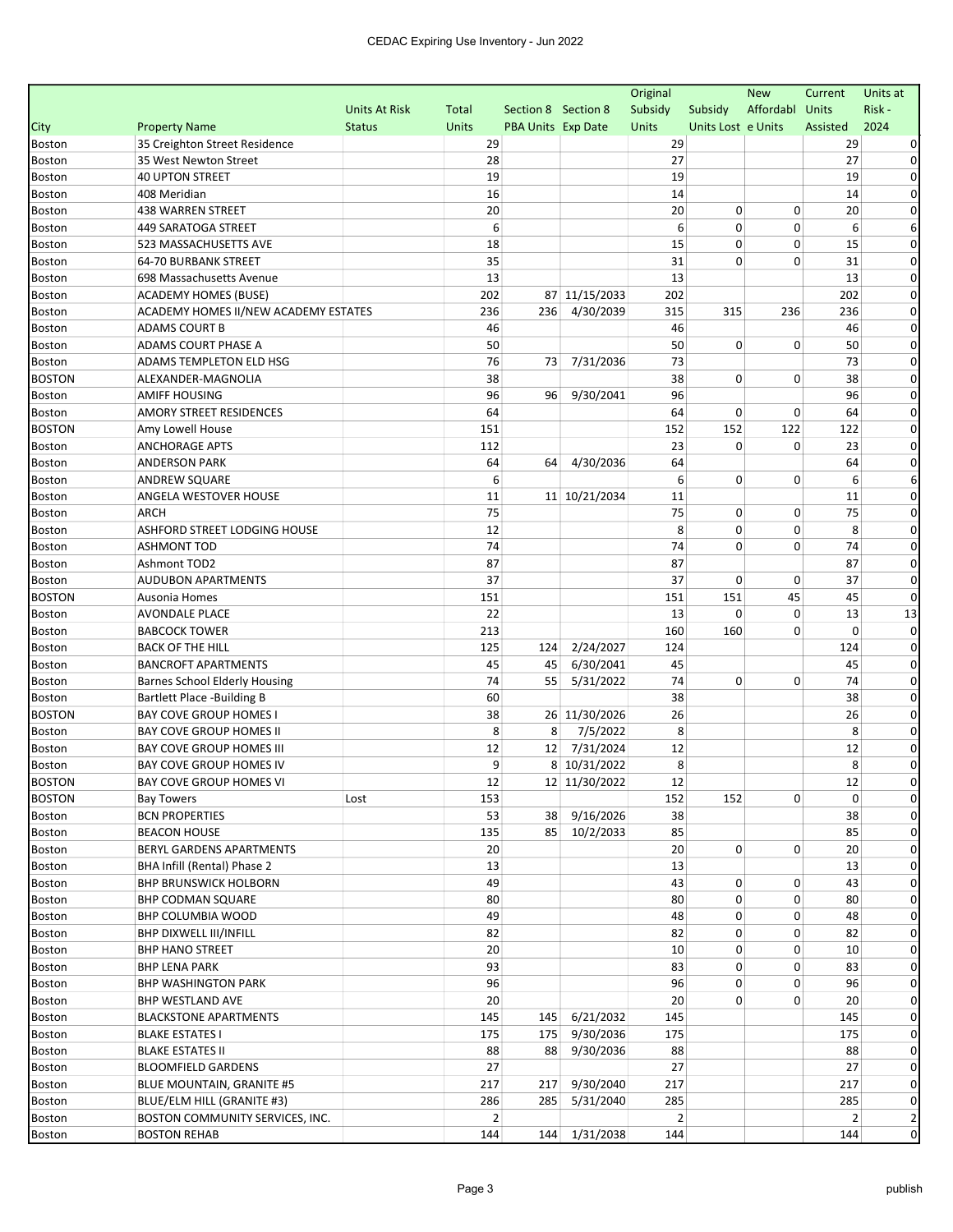| Affordabl Units<br>Risk-<br>Units At Risk<br>Section 8 Section 8<br>Subsidy<br>Subsidy<br>Total<br>2024<br><b>Property Name</b><br><b>Units</b><br><b>PBA Units Exp Date</b><br>Units<br>Units Lost e Units<br>Assisted<br><b>Status</b><br><b>BOSTON'S HOPE</b><br>40<br>40<br>40<br>0<br>0<br>0<br><b>BOWDITCH SCHOOL</b><br>50<br>45<br>0<br>45<br>0<br>26<br><b>BOWDOIN SCHOOL</b><br>35<br>1/31/2036<br>26<br>26<br>$\Omega$<br>71<br>2/28/2039<br>71<br>71<br><b>BRADLEY PROPERTIES</b><br>70<br>0<br>402<br><b>BRANDYWYNE VILLAGE</b><br>402<br>1/31/2038<br>136<br>266<br>0<br>266<br>50<br>50<br>0<br>0<br>50<br><b>BRIAN J. HONAN APTS</b><br>0<br>0<br><b>BRIGHTON ALLSTON APARTMENTS</b><br>60<br>60<br>0<br>60<br>0<br>62<br>62<br>62<br>$\mathbf 0$<br><b>Brighton Gardens</b><br>0<br>Lost<br>0<br>68<br>68<br>68<br>$\mathbf 0$<br><b>Brighton Village</b><br>Lost<br>0<br>7/31/2040<br>79<br>79<br><b>BRIGHTON-ALLSTON ELDERLY</b><br>80<br>79<br>$\Omega$<br>36<br>0<br><b>BROOK AVE</b><br>36<br>0<br>36<br>0<br>35<br>35<br>35<br>0<br>Brownstones, The<br>3<br>3<br>3<br><b>BRUNSWICK STREET</b><br>0<br>0<br>46<br>46<br>0<br>$\Omega$<br><b>BUILDING 104</b><br>46<br>0<br>173<br>173<br>173<br>0<br>0<br><b>BURBANK APTS</b><br>Lost<br>52<br>52<br>0<br>0<br>52<br>$\Omega$<br><b>BURBANK GARDENS</b><br>18<br>18<br><b>BURTON APARTMENTS</b><br>18<br>8/31/2022<br>18<br>18<br>160<br>$\mathbf 0$<br>CAMELOT COURT<br>160<br>160<br>0<br>0<br>Lost<br>102<br>1/31/2038<br>136<br>136<br>102<br>102<br><b>CAMFIELD GARDENS</b><br>92<br>0<br>55<br>54 10/31/2037<br>54<br>54<br>CARDINAL MEDEIROS MANOR<br>$\Omega$<br>33<br>24<br>0<br>$\Omega$<br>24<br>0<br>Carol Ave Co-op<br>85<br>6/16/2030<br>84<br><b>CASA MARIA</b><br>85<br>84<br>0<br>35<br>35<br><b>CASAS BORINQUEN</b><br>36<br>36<br>7/22/2024<br>0<br>28<br>0<br>0<br>28<br>28<br>CASS HOUSE/ROXBURY HILLS<br>111<br>500<br><b>CASTLE SQUARE</b><br>500<br>450 10/31/2040<br>500<br>0<br>57<br>57<br>57<br>0<br><b>CBES DUDLEY SQUARE</b><br>35<br>0<br>103<br>0<br>35<br><b>CENTRE STREET, 225</b><br>0<br>36<br>36<br>36<br><b>CENTRE-CREIGHTON APTS</b><br>0<br>62<br>3/17/2024<br>62<br>62<br><b>CEYLON FIELDS</b><br>62<br>0<br>30<br>8<br>0<br>8<br><b>CHAPMAN HOUSE</b><br>0<br>0<br>CHARLAME II A & B<br>41<br>1/31/2038<br>41<br>0<br>41<br>41<br>92<br>92<br>92 10/31/2038<br>92<br>0<br>CHARLAME PARK I<br>262<br>262<br>262<br><b>CHARLES NEWTOWN COOP</b><br>262<br>1/31/2026<br>0<br>42<br>42 12/31/2022<br>42<br>42<br><b>CHARLESTOWN ELDERLY</b><br>0<br>0<br>240<br>200<br>11/1/2033<br>240<br>0<br>240<br>$\Omega$<br>Charlesview Redevelopment<br>3<br>10<br>3<br>0<br>0<br><b>CHARLYSADE APTS</b><br>0<br><b>CHAUNCY HOUSE</b><br>87<br>8/31/2035<br>87<br>87<br>34<br>0<br>60<br>60<br>60<br>60 2/26/2027<br>0<br><b>CHERITON GROVE</b><br>70<br>40 9/19/2022<br>63<br>63<br><b>CHERITON HEIGHTS SENIOR</b><br>$\mathbf{0}$<br>0<br>47<br>47 10/31/2022<br>47<br>0<br>47<br>0<br><b>CHEVERUS SCHOOL APTS</b><br>15<br><b>CHINAGATE APTS</b><br>15 2/28/2023<br>15<br>0<br>15<br>15<br>0<br>Church Park<br>Lost<br>177<br>177<br>508<br>0<br>119<br>CITY SQUARE ELDERLY HSG<br>120<br>119<br>1/9/2026<br>119<br>36<br>36<br>Cleaves Court<br>36<br>0<br>$\mathbf 0$<br>$\overline{0}$<br><b>CLIPPERSHIP APARTMENTS</b><br>0<br>0<br>$\Omega$<br>0<br>18<br>Coffin Lofts<br>18<br>18<br>18<br>0<br>COLUMBIA WEST APTS.<br>46<br>46<br>0<br>$\Omega$<br>46<br>89<br>9/30/2041<br>89<br>89<br>89<br><b>COMAVEN APARTMENTS</b><br>0<br>0<br><b>COMMERCE APARTMENTS</b><br>60<br>60<br>0<br>60<br>$\Omega$<br>COMMONWEALTH AVE HSG<br>163<br>12 8/31/2031<br>118<br>$\Omega$<br>Boston<br>118<br>COMMUNITY HOUSING PHASE II (CATHERINE GALLAGHER)<br>34<br>34<br>0<br>0<br>34<br>0<br>0<br>181<br>181<br>171<br><b>Boston</b><br><b>CONCORD HOUSE</b><br>181<br>171<br>0<br>40<br>6/30/2039<br>CONCORD STREET ELDERLY<br>41<br>40<br>40<br>$\Omega$<br>28<br>0<br>28<br><b>CONWAY COURT</b><br>28<br>0<br>28<br><b>Boston</b><br>4<br>48<br>44<br>0<br><b>CORTES STREET</b><br>40<br>$\Omega$<br><b>Boston</b><br>76<br>68<br>68<br>0<br>Boston<br>Cote Village<br>147 3/31/2035<br><b>COTTAGE BROOK</b><br>147<br>0<br><b>Boston</b><br>147<br>147<br><b>Council Tower</b><br>145<br>144 9/30/2041<br>144<br>144<br>0<br>Boston<br>97<br>0<br>0<br>Court Street<br>0<br>0<br>$\mathbf{0}$<br>Boston<br>199<br>$\overline{0}$<br>$\overline{0}$<br>$\mathbf 0$<br><b>COVENANT HOUSE I&amp;II</b><br>200<br>199 12/31/2038<br>199 |               |  |  | Original | <b>New</b> | Current | Units at |
|-----------------------------------------------------------------------------------------------------------------------------------------------------------------------------------------------------------------------------------------------------------------------------------------------------------------------------------------------------------------------------------------------------------------------------------------------------------------------------------------------------------------------------------------------------------------------------------------------------------------------------------------------------------------------------------------------------------------------------------------------------------------------------------------------------------------------------------------------------------------------------------------------------------------------------------------------------------------------------------------------------------------------------------------------------------------------------------------------------------------------------------------------------------------------------------------------------------------------------------------------------------------------------------------------------------------------------------------------------------------------------------------------------------------------------------------------------------------------------------------------------------------------------------------------------------------------------------------------------------------------------------------------------------------------------------------------------------------------------------------------------------------------------------------------------------------------------------------------------------------------------------------------------------------------------------------------------------------------------------------------------------------------------------------------------------------------------------------------------------------------------------------------------------------------------------------------------------------------------------------------------------------------------------------------------------------------------------------------------------------------------------------------------------------------------------------------------------------------------------------------------------------------------------------------------------------------------------------------------------------------------------------------------------------------------------------------------------------------------------------------------------------------------------------------------------------------------------------------------------------------------------------------------------------------------------------------------------------------------------------------------------------------------------------------------------------------------------------------------------------------------------------------------------------------------------------------------------------------------------------------------------------------------------------------------------------------------------------------------------------------------------------------------------------------------------------------------------------------------------------------------------------------------------------------------------------------------------------------------------------------------------------------------------------------------------------------------------------------------------------------------------------------------------------------------------------------------------------------------------------------------------------------------------------------------------------------------------------------------------------------------------------------------------------------------------------------------------------------------------------------------------------------------------------------------------------------------------------------------------------------------------------------------------------------------------------------------------------------------------------------------------------------------------------------------------------------------------------------------------------------------------------------------------------|---------------|--|--|----------|------------|---------|----------|
|                                                                                                                                                                                                                                                                                                                                                                                                                                                                                                                                                                                                                                                                                                                                                                                                                                                                                                                                                                                                                                                                                                                                                                                                                                                                                                                                                                                                                                                                                                                                                                                                                                                                                                                                                                                                                                                                                                                                                                                                                                                                                                                                                                                                                                                                                                                                                                                                                                                                                                                                                                                                                                                                                                                                                                                                                                                                                                                                                                                                                                                                                                                                                                                                                                                                                                                                                                                                                                                                                                                                                                                                                                                                                                                                                                                                                                                                                                                                                                                                                                                                                                                                                                                                                                                                                                                                                                                                                                                                                                                                         |               |  |  |          |            |         |          |
|                                                                                                                                                                                                                                                                                                                                                                                                                                                                                                                                                                                                                                                                                                                                                                                                                                                                                                                                                                                                                                                                                                                                                                                                                                                                                                                                                                                                                                                                                                                                                                                                                                                                                                                                                                                                                                                                                                                                                                                                                                                                                                                                                                                                                                                                                                                                                                                                                                                                                                                                                                                                                                                                                                                                                                                                                                                                                                                                                                                                                                                                                                                                                                                                                                                                                                                                                                                                                                                                                                                                                                                                                                                                                                                                                                                                                                                                                                                                                                                                                                                                                                                                                                                                                                                                                                                                                                                                                                                                                                                                         | City          |  |  |          |            |         |          |
|                                                                                                                                                                                                                                                                                                                                                                                                                                                                                                                                                                                                                                                                                                                                                                                                                                                                                                                                                                                                                                                                                                                                                                                                                                                                                                                                                                                                                                                                                                                                                                                                                                                                                                                                                                                                                                                                                                                                                                                                                                                                                                                                                                                                                                                                                                                                                                                                                                                                                                                                                                                                                                                                                                                                                                                                                                                                                                                                                                                                                                                                                                                                                                                                                                                                                                                                                                                                                                                                                                                                                                                                                                                                                                                                                                                                                                                                                                                                                                                                                                                                                                                                                                                                                                                                                                                                                                                                                                                                                                                                         | <b>Boston</b> |  |  |          |            |         |          |
|                                                                                                                                                                                                                                                                                                                                                                                                                                                                                                                                                                                                                                                                                                                                                                                                                                                                                                                                                                                                                                                                                                                                                                                                                                                                                                                                                                                                                                                                                                                                                                                                                                                                                                                                                                                                                                                                                                                                                                                                                                                                                                                                                                                                                                                                                                                                                                                                                                                                                                                                                                                                                                                                                                                                                                                                                                                                                                                                                                                                                                                                                                                                                                                                                                                                                                                                                                                                                                                                                                                                                                                                                                                                                                                                                                                                                                                                                                                                                                                                                                                                                                                                                                                                                                                                                                                                                                                                                                                                                                                                         | <b>Boston</b> |  |  |          |            |         |          |
|                                                                                                                                                                                                                                                                                                                                                                                                                                                                                                                                                                                                                                                                                                                                                                                                                                                                                                                                                                                                                                                                                                                                                                                                                                                                                                                                                                                                                                                                                                                                                                                                                                                                                                                                                                                                                                                                                                                                                                                                                                                                                                                                                                                                                                                                                                                                                                                                                                                                                                                                                                                                                                                                                                                                                                                                                                                                                                                                                                                                                                                                                                                                                                                                                                                                                                                                                                                                                                                                                                                                                                                                                                                                                                                                                                                                                                                                                                                                                                                                                                                                                                                                                                                                                                                                                                                                                                                                                                                                                                                                         | Boston        |  |  |          |            |         |          |
|                                                                                                                                                                                                                                                                                                                                                                                                                                                                                                                                                                                                                                                                                                                                                                                                                                                                                                                                                                                                                                                                                                                                                                                                                                                                                                                                                                                                                                                                                                                                                                                                                                                                                                                                                                                                                                                                                                                                                                                                                                                                                                                                                                                                                                                                                                                                                                                                                                                                                                                                                                                                                                                                                                                                                                                                                                                                                                                                                                                                                                                                                                                                                                                                                                                                                                                                                                                                                                                                                                                                                                                                                                                                                                                                                                                                                                                                                                                                                                                                                                                                                                                                                                                                                                                                                                                                                                                                                                                                                                                                         | <b>Boston</b> |  |  |          |            |         |          |
|                                                                                                                                                                                                                                                                                                                                                                                                                                                                                                                                                                                                                                                                                                                                                                                                                                                                                                                                                                                                                                                                                                                                                                                                                                                                                                                                                                                                                                                                                                                                                                                                                                                                                                                                                                                                                                                                                                                                                                                                                                                                                                                                                                                                                                                                                                                                                                                                                                                                                                                                                                                                                                                                                                                                                                                                                                                                                                                                                                                                                                                                                                                                                                                                                                                                                                                                                                                                                                                                                                                                                                                                                                                                                                                                                                                                                                                                                                                                                                                                                                                                                                                                                                                                                                                                                                                                                                                                                                                                                                                                         | Boston        |  |  |          |            |         |          |
|                                                                                                                                                                                                                                                                                                                                                                                                                                                                                                                                                                                                                                                                                                                                                                                                                                                                                                                                                                                                                                                                                                                                                                                                                                                                                                                                                                                                                                                                                                                                                                                                                                                                                                                                                                                                                                                                                                                                                                                                                                                                                                                                                                                                                                                                                                                                                                                                                                                                                                                                                                                                                                                                                                                                                                                                                                                                                                                                                                                                                                                                                                                                                                                                                                                                                                                                                                                                                                                                                                                                                                                                                                                                                                                                                                                                                                                                                                                                                                                                                                                                                                                                                                                                                                                                                                                                                                                                                                                                                                                                         | Boston        |  |  |          |            |         |          |
|                                                                                                                                                                                                                                                                                                                                                                                                                                                                                                                                                                                                                                                                                                                                                                                                                                                                                                                                                                                                                                                                                                                                                                                                                                                                                                                                                                                                                                                                                                                                                                                                                                                                                                                                                                                                                                                                                                                                                                                                                                                                                                                                                                                                                                                                                                                                                                                                                                                                                                                                                                                                                                                                                                                                                                                                                                                                                                                                                                                                                                                                                                                                                                                                                                                                                                                                                                                                                                                                                                                                                                                                                                                                                                                                                                                                                                                                                                                                                                                                                                                                                                                                                                                                                                                                                                                                                                                                                                                                                                                                         | <b>BOSTON</b> |  |  |          |            |         |          |
|                                                                                                                                                                                                                                                                                                                                                                                                                                                                                                                                                                                                                                                                                                                                                                                                                                                                                                                                                                                                                                                                                                                                                                                                                                                                                                                                                                                                                                                                                                                                                                                                                                                                                                                                                                                                                                                                                                                                                                                                                                                                                                                                                                                                                                                                                                                                                                                                                                                                                                                                                                                                                                                                                                                                                                                                                                                                                                                                                                                                                                                                                                                                                                                                                                                                                                                                                                                                                                                                                                                                                                                                                                                                                                                                                                                                                                                                                                                                                                                                                                                                                                                                                                                                                                                                                                                                                                                                                                                                                                                                         | <b>BOSTON</b> |  |  |          |            |         |          |
|                                                                                                                                                                                                                                                                                                                                                                                                                                                                                                                                                                                                                                                                                                                                                                                                                                                                                                                                                                                                                                                                                                                                                                                                                                                                                                                                                                                                                                                                                                                                                                                                                                                                                                                                                                                                                                                                                                                                                                                                                                                                                                                                                                                                                                                                                                                                                                                                                                                                                                                                                                                                                                                                                                                                                                                                                                                                                                                                                                                                                                                                                                                                                                                                                                                                                                                                                                                                                                                                                                                                                                                                                                                                                                                                                                                                                                                                                                                                                                                                                                                                                                                                                                                                                                                                                                                                                                                                                                                                                                                                         | <b>BOSTON</b> |  |  |          |            |         |          |
|                                                                                                                                                                                                                                                                                                                                                                                                                                                                                                                                                                                                                                                                                                                                                                                                                                                                                                                                                                                                                                                                                                                                                                                                                                                                                                                                                                                                                                                                                                                                                                                                                                                                                                                                                                                                                                                                                                                                                                                                                                                                                                                                                                                                                                                                                                                                                                                                                                                                                                                                                                                                                                                                                                                                                                                                                                                                                                                                                                                                                                                                                                                                                                                                                                                                                                                                                                                                                                                                                                                                                                                                                                                                                                                                                                                                                                                                                                                                                                                                                                                                                                                                                                                                                                                                                                                                                                                                                                                                                                                                         | Boston        |  |  |          |            |         |          |
|                                                                                                                                                                                                                                                                                                                                                                                                                                                                                                                                                                                                                                                                                                                                                                                                                                                                                                                                                                                                                                                                                                                                                                                                                                                                                                                                                                                                                                                                                                                                                                                                                                                                                                                                                                                                                                                                                                                                                                                                                                                                                                                                                                                                                                                                                                                                                                                                                                                                                                                                                                                                                                                                                                                                                                                                                                                                                                                                                                                                                                                                                                                                                                                                                                                                                                                                                                                                                                                                                                                                                                                                                                                                                                                                                                                                                                                                                                                                                                                                                                                                                                                                                                                                                                                                                                                                                                                                                                                                                                                                         | <b>BOSTON</b> |  |  |          |            |         |          |
|                                                                                                                                                                                                                                                                                                                                                                                                                                                                                                                                                                                                                                                                                                                                                                                                                                                                                                                                                                                                                                                                                                                                                                                                                                                                                                                                                                                                                                                                                                                                                                                                                                                                                                                                                                                                                                                                                                                                                                                                                                                                                                                                                                                                                                                                                                                                                                                                                                                                                                                                                                                                                                                                                                                                                                                                                                                                                                                                                                                                                                                                                                                                                                                                                                                                                                                                                                                                                                                                                                                                                                                                                                                                                                                                                                                                                                                                                                                                                                                                                                                                                                                                                                                                                                                                                                                                                                                                                                                                                                                                         | <b>BOSTON</b> |  |  |          |            |         |          |
|                                                                                                                                                                                                                                                                                                                                                                                                                                                                                                                                                                                                                                                                                                                                                                                                                                                                                                                                                                                                                                                                                                                                                                                                                                                                                                                                                                                                                                                                                                                                                                                                                                                                                                                                                                                                                                                                                                                                                                                                                                                                                                                                                                                                                                                                                                                                                                                                                                                                                                                                                                                                                                                                                                                                                                                                                                                                                                                                                                                                                                                                                                                                                                                                                                                                                                                                                                                                                                                                                                                                                                                                                                                                                                                                                                                                                                                                                                                                                                                                                                                                                                                                                                                                                                                                                                                                                                                                                                                                                                                                         | Boston        |  |  |          |            |         |          |
|                                                                                                                                                                                                                                                                                                                                                                                                                                                                                                                                                                                                                                                                                                                                                                                                                                                                                                                                                                                                                                                                                                                                                                                                                                                                                                                                                                                                                                                                                                                                                                                                                                                                                                                                                                                                                                                                                                                                                                                                                                                                                                                                                                                                                                                                                                                                                                                                                                                                                                                                                                                                                                                                                                                                                                                                                                                                                                                                                                                                                                                                                                                                                                                                                                                                                                                                                                                                                                                                                                                                                                                                                                                                                                                                                                                                                                                                                                                                                                                                                                                                                                                                                                                                                                                                                                                                                                                                                                                                                                                                         | <b>BOSTON</b> |  |  |          |            |         |          |
|                                                                                                                                                                                                                                                                                                                                                                                                                                                                                                                                                                                                                                                                                                                                                                                                                                                                                                                                                                                                                                                                                                                                                                                                                                                                                                                                                                                                                                                                                                                                                                                                                                                                                                                                                                                                                                                                                                                                                                                                                                                                                                                                                                                                                                                                                                                                                                                                                                                                                                                                                                                                                                                                                                                                                                                                                                                                                                                                                                                                                                                                                                                                                                                                                                                                                                                                                                                                                                                                                                                                                                                                                                                                                                                                                                                                                                                                                                                                                                                                                                                                                                                                                                                                                                                                                                                                                                                                                                                                                                                                         | <b>Boston</b> |  |  |          |            |         |          |
|                                                                                                                                                                                                                                                                                                                                                                                                                                                                                                                                                                                                                                                                                                                                                                                                                                                                                                                                                                                                                                                                                                                                                                                                                                                                                                                                                                                                                                                                                                                                                                                                                                                                                                                                                                                                                                                                                                                                                                                                                                                                                                                                                                                                                                                                                                                                                                                                                                                                                                                                                                                                                                                                                                                                                                                                                                                                                                                                                                                                                                                                                                                                                                                                                                                                                                                                                                                                                                                                                                                                                                                                                                                                                                                                                                                                                                                                                                                                                                                                                                                                                                                                                                                                                                                                                                                                                                                                                                                                                                                                         | Boston        |  |  |          |            |         |          |
|                                                                                                                                                                                                                                                                                                                                                                                                                                                                                                                                                                                                                                                                                                                                                                                                                                                                                                                                                                                                                                                                                                                                                                                                                                                                                                                                                                                                                                                                                                                                                                                                                                                                                                                                                                                                                                                                                                                                                                                                                                                                                                                                                                                                                                                                                                                                                                                                                                                                                                                                                                                                                                                                                                                                                                                                                                                                                                                                                                                                                                                                                                                                                                                                                                                                                                                                                                                                                                                                                                                                                                                                                                                                                                                                                                                                                                                                                                                                                                                                                                                                                                                                                                                                                                                                                                                                                                                                                                                                                                                                         | Boston        |  |  |          |            |         |          |
|                                                                                                                                                                                                                                                                                                                                                                                                                                                                                                                                                                                                                                                                                                                                                                                                                                                                                                                                                                                                                                                                                                                                                                                                                                                                                                                                                                                                                                                                                                                                                                                                                                                                                                                                                                                                                                                                                                                                                                                                                                                                                                                                                                                                                                                                                                                                                                                                                                                                                                                                                                                                                                                                                                                                                                                                                                                                                                                                                                                                                                                                                                                                                                                                                                                                                                                                                                                                                                                                                                                                                                                                                                                                                                                                                                                                                                                                                                                                                                                                                                                                                                                                                                                                                                                                                                                                                                                                                                                                                                                                         | Boston        |  |  |          |            |         |          |
|                                                                                                                                                                                                                                                                                                                                                                                                                                                                                                                                                                                                                                                                                                                                                                                                                                                                                                                                                                                                                                                                                                                                                                                                                                                                                                                                                                                                                                                                                                                                                                                                                                                                                                                                                                                                                                                                                                                                                                                                                                                                                                                                                                                                                                                                                                                                                                                                                                                                                                                                                                                                                                                                                                                                                                                                                                                                                                                                                                                                                                                                                                                                                                                                                                                                                                                                                                                                                                                                                                                                                                                                                                                                                                                                                                                                                                                                                                                                                                                                                                                                                                                                                                                                                                                                                                                                                                                                                                                                                                                                         | <b>Boston</b> |  |  |          |            |         |          |
|                                                                                                                                                                                                                                                                                                                                                                                                                                                                                                                                                                                                                                                                                                                                                                                                                                                                                                                                                                                                                                                                                                                                                                                                                                                                                                                                                                                                                                                                                                                                                                                                                                                                                                                                                                                                                                                                                                                                                                                                                                                                                                                                                                                                                                                                                                                                                                                                                                                                                                                                                                                                                                                                                                                                                                                                                                                                                                                                                                                                                                                                                                                                                                                                                                                                                                                                                                                                                                                                                                                                                                                                                                                                                                                                                                                                                                                                                                                                                                                                                                                                                                                                                                                                                                                                                                                                                                                                                                                                                                                                         | <b>Boston</b> |  |  |          |            |         |          |
|                                                                                                                                                                                                                                                                                                                                                                                                                                                                                                                                                                                                                                                                                                                                                                                                                                                                                                                                                                                                                                                                                                                                                                                                                                                                                                                                                                                                                                                                                                                                                                                                                                                                                                                                                                                                                                                                                                                                                                                                                                                                                                                                                                                                                                                                                                                                                                                                                                                                                                                                                                                                                                                                                                                                                                                                                                                                                                                                                                                                                                                                                                                                                                                                                                                                                                                                                                                                                                                                                                                                                                                                                                                                                                                                                                                                                                                                                                                                                                                                                                                                                                                                                                                                                                                                                                                                                                                                                                                                                                                                         | Boston        |  |  |          |            |         |          |
|                                                                                                                                                                                                                                                                                                                                                                                                                                                                                                                                                                                                                                                                                                                                                                                                                                                                                                                                                                                                                                                                                                                                                                                                                                                                                                                                                                                                                                                                                                                                                                                                                                                                                                                                                                                                                                                                                                                                                                                                                                                                                                                                                                                                                                                                                                                                                                                                                                                                                                                                                                                                                                                                                                                                                                                                                                                                                                                                                                                                                                                                                                                                                                                                                                                                                                                                                                                                                                                                                                                                                                                                                                                                                                                                                                                                                                                                                                                                                                                                                                                                                                                                                                                                                                                                                                                                                                                                                                                                                                                                         | Boston        |  |  |          |            |         |          |
|                                                                                                                                                                                                                                                                                                                                                                                                                                                                                                                                                                                                                                                                                                                                                                                                                                                                                                                                                                                                                                                                                                                                                                                                                                                                                                                                                                                                                                                                                                                                                                                                                                                                                                                                                                                                                                                                                                                                                                                                                                                                                                                                                                                                                                                                                                                                                                                                                                                                                                                                                                                                                                                                                                                                                                                                                                                                                                                                                                                                                                                                                                                                                                                                                                                                                                                                                                                                                                                                                                                                                                                                                                                                                                                                                                                                                                                                                                                                                                                                                                                                                                                                                                                                                                                                                                                                                                                                                                                                                                                                         | Boston        |  |  |          |            |         |          |
|                                                                                                                                                                                                                                                                                                                                                                                                                                                                                                                                                                                                                                                                                                                                                                                                                                                                                                                                                                                                                                                                                                                                                                                                                                                                                                                                                                                                                                                                                                                                                                                                                                                                                                                                                                                                                                                                                                                                                                                                                                                                                                                                                                                                                                                                                                                                                                                                                                                                                                                                                                                                                                                                                                                                                                                                                                                                                                                                                                                                                                                                                                                                                                                                                                                                                                                                                                                                                                                                                                                                                                                                                                                                                                                                                                                                                                                                                                                                                                                                                                                                                                                                                                                                                                                                                                                                                                                                                                                                                                                                         | Boston        |  |  |          |            |         |          |
|                                                                                                                                                                                                                                                                                                                                                                                                                                                                                                                                                                                                                                                                                                                                                                                                                                                                                                                                                                                                                                                                                                                                                                                                                                                                                                                                                                                                                                                                                                                                                                                                                                                                                                                                                                                                                                                                                                                                                                                                                                                                                                                                                                                                                                                                                                                                                                                                                                                                                                                                                                                                                                                                                                                                                                                                                                                                                                                                                                                                                                                                                                                                                                                                                                                                                                                                                                                                                                                                                                                                                                                                                                                                                                                                                                                                                                                                                                                                                                                                                                                                                                                                                                                                                                                                                                                                                                                                                                                                                                                                         | Boston        |  |  |          |            |         |          |
|                                                                                                                                                                                                                                                                                                                                                                                                                                                                                                                                                                                                                                                                                                                                                                                                                                                                                                                                                                                                                                                                                                                                                                                                                                                                                                                                                                                                                                                                                                                                                                                                                                                                                                                                                                                                                                                                                                                                                                                                                                                                                                                                                                                                                                                                                                                                                                                                                                                                                                                                                                                                                                                                                                                                                                                                                                                                                                                                                                                                                                                                                                                                                                                                                                                                                                                                                                                                                                                                                                                                                                                                                                                                                                                                                                                                                                                                                                                                                                                                                                                                                                                                                                                                                                                                                                                                                                                                                                                                                                                                         | Boston        |  |  |          |            |         |          |
|                                                                                                                                                                                                                                                                                                                                                                                                                                                                                                                                                                                                                                                                                                                                                                                                                                                                                                                                                                                                                                                                                                                                                                                                                                                                                                                                                                                                                                                                                                                                                                                                                                                                                                                                                                                                                                                                                                                                                                                                                                                                                                                                                                                                                                                                                                                                                                                                                                                                                                                                                                                                                                                                                                                                                                                                                                                                                                                                                                                                                                                                                                                                                                                                                                                                                                                                                                                                                                                                                                                                                                                                                                                                                                                                                                                                                                                                                                                                                                                                                                                                                                                                                                                                                                                                                                                                                                                                                                                                                                                                         | <b>BOSTON</b> |  |  |          |            |         |          |
|                                                                                                                                                                                                                                                                                                                                                                                                                                                                                                                                                                                                                                                                                                                                                                                                                                                                                                                                                                                                                                                                                                                                                                                                                                                                                                                                                                                                                                                                                                                                                                                                                                                                                                                                                                                                                                                                                                                                                                                                                                                                                                                                                                                                                                                                                                                                                                                                                                                                                                                                                                                                                                                                                                                                                                                                                                                                                                                                                                                                                                                                                                                                                                                                                                                                                                                                                                                                                                                                                                                                                                                                                                                                                                                                                                                                                                                                                                                                                                                                                                                                                                                                                                                                                                                                                                                                                                                                                                                                                                                                         | Boston        |  |  |          |            |         |          |
|                                                                                                                                                                                                                                                                                                                                                                                                                                                                                                                                                                                                                                                                                                                                                                                                                                                                                                                                                                                                                                                                                                                                                                                                                                                                                                                                                                                                                                                                                                                                                                                                                                                                                                                                                                                                                                                                                                                                                                                                                                                                                                                                                                                                                                                                                                                                                                                                                                                                                                                                                                                                                                                                                                                                                                                                                                                                                                                                                                                                                                                                                                                                                                                                                                                                                                                                                                                                                                                                                                                                                                                                                                                                                                                                                                                                                                                                                                                                                                                                                                                                                                                                                                                                                                                                                                                                                                                                                                                                                                                                         | Boston        |  |  |          |            |         |          |
|                                                                                                                                                                                                                                                                                                                                                                                                                                                                                                                                                                                                                                                                                                                                                                                                                                                                                                                                                                                                                                                                                                                                                                                                                                                                                                                                                                                                                                                                                                                                                                                                                                                                                                                                                                                                                                                                                                                                                                                                                                                                                                                                                                                                                                                                                                                                                                                                                                                                                                                                                                                                                                                                                                                                                                                                                                                                                                                                                                                                                                                                                                                                                                                                                                                                                                                                                                                                                                                                                                                                                                                                                                                                                                                                                                                                                                                                                                                                                                                                                                                                                                                                                                                                                                                                                                                                                                                                                                                                                                                                         | <b>Boston</b> |  |  |          |            |         |          |
|                                                                                                                                                                                                                                                                                                                                                                                                                                                                                                                                                                                                                                                                                                                                                                                                                                                                                                                                                                                                                                                                                                                                                                                                                                                                                                                                                                                                                                                                                                                                                                                                                                                                                                                                                                                                                                                                                                                                                                                                                                                                                                                                                                                                                                                                                                                                                                                                                                                                                                                                                                                                                                                                                                                                                                                                                                                                                                                                                                                                                                                                                                                                                                                                                                                                                                                                                                                                                                                                                                                                                                                                                                                                                                                                                                                                                                                                                                                                                                                                                                                                                                                                                                                                                                                                                                                                                                                                                                                                                                                                         | Boston        |  |  |          |            |         |          |
|                                                                                                                                                                                                                                                                                                                                                                                                                                                                                                                                                                                                                                                                                                                                                                                                                                                                                                                                                                                                                                                                                                                                                                                                                                                                                                                                                                                                                                                                                                                                                                                                                                                                                                                                                                                                                                                                                                                                                                                                                                                                                                                                                                                                                                                                                                                                                                                                                                                                                                                                                                                                                                                                                                                                                                                                                                                                                                                                                                                                                                                                                                                                                                                                                                                                                                                                                                                                                                                                                                                                                                                                                                                                                                                                                                                                                                                                                                                                                                                                                                                                                                                                                                                                                                                                                                                                                                                                                                                                                                                                         | <b>Boston</b> |  |  |          |            |         |          |
|                                                                                                                                                                                                                                                                                                                                                                                                                                                                                                                                                                                                                                                                                                                                                                                                                                                                                                                                                                                                                                                                                                                                                                                                                                                                                                                                                                                                                                                                                                                                                                                                                                                                                                                                                                                                                                                                                                                                                                                                                                                                                                                                                                                                                                                                                                                                                                                                                                                                                                                                                                                                                                                                                                                                                                                                                                                                                                                                                                                                                                                                                                                                                                                                                                                                                                                                                                                                                                                                                                                                                                                                                                                                                                                                                                                                                                                                                                                                                                                                                                                                                                                                                                                                                                                                                                                                                                                                                                                                                                                                         | Boston        |  |  |          |            |         |          |
|                                                                                                                                                                                                                                                                                                                                                                                                                                                                                                                                                                                                                                                                                                                                                                                                                                                                                                                                                                                                                                                                                                                                                                                                                                                                                                                                                                                                                                                                                                                                                                                                                                                                                                                                                                                                                                                                                                                                                                                                                                                                                                                                                                                                                                                                                                                                                                                                                                                                                                                                                                                                                                                                                                                                                                                                                                                                                                                                                                                                                                                                                                                                                                                                                                                                                                                                                                                                                                                                                                                                                                                                                                                                                                                                                                                                                                                                                                                                                                                                                                                                                                                                                                                                                                                                                                                                                                                                                                                                                                                                         | Boston        |  |  |          |            |         |          |
|                                                                                                                                                                                                                                                                                                                                                                                                                                                                                                                                                                                                                                                                                                                                                                                                                                                                                                                                                                                                                                                                                                                                                                                                                                                                                                                                                                                                                                                                                                                                                                                                                                                                                                                                                                                                                                                                                                                                                                                                                                                                                                                                                                                                                                                                                                                                                                                                                                                                                                                                                                                                                                                                                                                                                                                                                                                                                                                                                                                                                                                                                                                                                                                                                                                                                                                                                                                                                                                                                                                                                                                                                                                                                                                                                                                                                                                                                                                                                                                                                                                                                                                                                                                                                                                                                                                                                                                                                                                                                                                                         | <b>Boston</b> |  |  |          |            |         |          |
|                                                                                                                                                                                                                                                                                                                                                                                                                                                                                                                                                                                                                                                                                                                                                                                                                                                                                                                                                                                                                                                                                                                                                                                                                                                                                                                                                                                                                                                                                                                                                                                                                                                                                                                                                                                                                                                                                                                                                                                                                                                                                                                                                                                                                                                                                                                                                                                                                                                                                                                                                                                                                                                                                                                                                                                                                                                                                                                                                                                                                                                                                                                                                                                                                                                                                                                                                                                                                                                                                                                                                                                                                                                                                                                                                                                                                                                                                                                                                                                                                                                                                                                                                                                                                                                                                                                                                                                                                                                                                                                                         | Boston        |  |  |          |            |         |          |
|                                                                                                                                                                                                                                                                                                                                                                                                                                                                                                                                                                                                                                                                                                                                                                                                                                                                                                                                                                                                                                                                                                                                                                                                                                                                                                                                                                                                                                                                                                                                                                                                                                                                                                                                                                                                                                                                                                                                                                                                                                                                                                                                                                                                                                                                                                                                                                                                                                                                                                                                                                                                                                                                                                                                                                                                                                                                                                                                                                                                                                                                                                                                                                                                                                                                                                                                                                                                                                                                                                                                                                                                                                                                                                                                                                                                                                                                                                                                                                                                                                                                                                                                                                                                                                                                                                                                                                                                                                                                                                                                         | <b>Boston</b> |  |  |          |            |         |          |
|                                                                                                                                                                                                                                                                                                                                                                                                                                                                                                                                                                                                                                                                                                                                                                                                                                                                                                                                                                                                                                                                                                                                                                                                                                                                                                                                                                                                                                                                                                                                                                                                                                                                                                                                                                                                                                                                                                                                                                                                                                                                                                                                                                                                                                                                                                                                                                                                                                                                                                                                                                                                                                                                                                                                                                                                                                                                                                                                                                                                                                                                                                                                                                                                                                                                                                                                                                                                                                                                                                                                                                                                                                                                                                                                                                                                                                                                                                                                                                                                                                                                                                                                                                                                                                                                                                                                                                                                                                                                                                                                         | <b>Boston</b> |  |  |          |            |         |          |
|                                                                                                                                                                                                                                                                                                                                                                                                                                                                                                                                                                                                                                                                                                                                                                                                                                                                                                                                                                                                                                                                                                                                                                                                                                                                                                                                                                                                                                                                                                                                                                                                                                                                                                                                                                                                                                                                                                                                                                                                                                                                                                                                                                                                                                                                                                                                                                                                                                                                                                                                                                                                                                                                                                                                                                                                                                                                                                                                                                                                                                                                                                                                                                                                                                                                                                                                                                                                                                                                                                                                                                                                                                                                                                                                                                                                                                                                                                                                                                                                                                                                                                                                                                                                                                                                                                                                                                                                                                                                                                                                         | Boston        |  |  |          |            |         |          |
|                                                                                                                                                                                                                                                                                                                                                                                                                                                                                                                                                                                                                                                                                                                                                                                                                                                                                                                                                                                                                                                                                                                                                                                                                                                                                                                                                                                                                                                                                                                                                                                                                                                                                                                                                                                                                                                                                                                                                                                                                                                                                                                                                                                                                                                                                                                                                                                                                                                                                                                                                                                                                                                                                                                                                                                                                                                                                                                                                                                                                                                                                                                                                                                                                                                                                                                                                                                                                                                                                                                                                                                                                                                                                                                                                                                                                                                                                                                                                                                                                                                                                                                                                                                                                                                                                                                                                                                                                                                                                                                                         | Boston        |  |  |          |            |         |          |
|                                                                                                                                                                                                                                                                                                                                                                                                                                                                                                                                                                                                                                                                                                                                                                                                                                                                                                                                                                                                                                                                                                                                                                                                                                                                                                                                                                                                                                                                                                                                                                                                                                                                                                                                                                                                                                                                                                                                                                                                                                                                                                                                                                                                                                                                                                                                                                                                                                                                                                                                                                                                                                                                                                                                                                                                                                                                                                                                                                                                                                                                                                                                                                                                                                                                                                                                                                                                                                                                                                                                                                                                                                                                                                                                                                                                                                                                                                                                                                                                                                                                                                                                                                                                                                                                                                                                                                                                                                                                                                                                         | Boston        |  |  |          |            |         |          |
|                                                                                                                                                                                                                                                                                                                                                                                                                                                                                                                                                                                                                                                                                                                                                                                                                                                                                                                                                                                                                                                                                                                                                                                                                                                                                                                                                                                                                                                                                                                                                                                                                                                                                                                                                                                                                                                                                                                                                                                                                                                                                                                                                                                                                                                                                                                                                                                                                                                                                                                                                                                                                                                                                                                                                                                                                                                                                                                                                                                                                                                                                                                                                                                                                                                                                                                                                                                                                                                                                                                                                                                                                                                                                                                                                                                                                                                                                                                                                                                                                                                                                                                                                                                                                                                                                                                                                                                                                                                                                                                                         | <b>Boston</b> |  |  |          |            |         |          |
|                                                                                                                                                                                                                                                                                                                                                                                                                                                                                                                                                                                                                                                                                                                                                                                                                                                                                                                                                                                                                                                                                                                                                                                                                                                                                                                                                                                                                                                                                                                                                                                                                                                                                                                                                                                                                                                                                                                                                                                                                                                                                                                                                                                                                                                                                                                                                                                                                                                                                                                                                                                                                                                                                                                                                                                                                                                                                                                                                                                                                                                                                                                                                                                                                                                                                                                                                                                                                                                                                                                                                                                                                                                                                                                                                                                                                                                                                                                                                                                                                                                                                                                                                                                                                                                                                                                                                                                                                                                                                                                                         | Boston        |  |  |          |            |         |          |
|                                                                                                                                                                                                                                                                                                                                                                                                                                                                                                                                                                                                                                                                                                                                                                                                                                                                                                                                                                                                                                                                                                                                                                                                                                                                                                                                                                                                                                                                                                                                                                                                                                                                                                                                                                                                                                                                                                                                                                                                                                                                                                                                                                                                                                                                                                                                                                                                                                                                                                                                                                                                                                                                                                                                                                                                                                                                                                                                                                                                                                                                                                                                                                                                                                                                                                                                                                                                                                                                                                                                                                                                                                                                                                                                                                                                                                                                                                                                                                                                                                                                                                                                                                                                                                                                                                                                                                                                                                                                                                                                         | Boston        |  |  |          |            |         |          |
|                                                                                                                                                                                                                                                                                                                                                                                                                                                                                                                                                                                                                                                                                                                                                                                                                                                                                                                                                                                                                                                                                                                                                                                                                                                                                                                                                                                                                                                                                                                                                                                                                                                                                                                                                                                                                                                                                                                                                                                                                                                                                                                                                                                                                                                                                                                                                                                                                                                                                                                                                                                                                                                                                                                                                                                                                                                                                                                                                                                                                                                                                                                                                                                                                                                                                                                                                                                                                                                                                                                                                                                                                                                                                                                                                                                                                                                                                                                                                                                                                                                                                                                                                                                                                                                                                                                                                                                                                                                                                                                                         | <b>BOSTON</b> |  |  |          |            |         |          |
|                                                                                                                                                                                                                                                                                                                                                                                                                                                                                                                                                                                                                                                                                                                                                                                                                                                                                                                                                                                                                                                                                                                                                                                                                                                                                                                                                                                                                                                                                                                                                                                                                                                                                                                                                                                                                                                                                                                                                                                                                                                                                                                                                                                                                                                                                                                                                                                                                                                                                                                                                                                                                                                                                                                                                                                                                                                                                                                                                                                                                                                                                                                                                                                                                                                                                                                                                                                                                                                                                                                                                                                                                                                                                                                                                                                                                                                                                                                                                                                                                                                                                                                                                                                                                                                                                                                                                                                                                                                                                                                                         | Boston        |  |  |          |            |         |          |
|                                                                                                                                                                                                                                                                                                                                                                                                                                                                                                                                                                                                                                                                                                                                                                                                                                                                                                                                                                                                                                                                                                                                                                                                                                                                                                                                                                                                                                                                                                                                                                                                                                                                                                                                                                                                                                                                                                                                                                                                                                                                                                                                                                                                                                                                                                                                                                                                                                                                                                                                                                                                                                                                                                                                                                                                                                                                                                                                                                                                                                                                                                                                                                                                                                                                                                                                                                                                                                                                                                                                                                                                                                                                                                                                                                                                                                                                                                                                                                                                                                                                                                                                                                                                                                                                                                                                                                                                                                                                                                                                         | <b>BOSTON</b> |  |  |          |            |         |          |
|                                                                                                                                                                                                                                                                                                                                                                                                                                                                                                                                                                                                                                                                                                                                                                                                                                                                                                                                                                                                                                                                                                                                                                                                                                                                                                                                                                                                                                                                                                                                                                                                                                                                                                                                                                                                                                                                                                                                                                                                                                                                                                                                                                                                                                                                                                                                                                                                                                                                                                                                                                                                                                                                                                                                                                                                                                                                                                                                                                                                                                                                                                                                                                                                                                                                                                                                                                                                                                                                                                                                                                                                                                                                                                                                                                                                                                                                                                                                                                                                                                                                                                                                                                                                                                                                                                                                                                                                                                                                                                                                         | Boston        |  |  |          |            |         |          |
|                                                                                                                                                                                                                                                                                                                                                                                                                                                                                                                                                                                                                                                                                                                                                                                                                                                                                                                                                                                                                                                                                                                                                                                                                                                                                                                                                                                                                                                                                                                                                                                                                                                                                                                                                                                                                                                                                                                                                                                                                                                                                                                                                                                                                                                                                                                                                                                                                                                                                                                                                                                                                                                                                                                                                                                                                                                                                                                                                                                                                                                                                                                                                                                                                                                                                                                                                                                                                                                                                                                                                                                                                                                                                                                                                                                                                                                                                                                                                                                                                                                                                                                                                                                                                                                                                                                                                                                                                                                                                                                                         | Boston        |  |  |          |            |         |          |
|                                                                                                                                                                                                                                                                                                                                                                                                                                                                                                                                                                                                                                                                                                                                                                                                                                                                                                                                                                                                                                                                                                                                                                                                                                                                                                                                                                                                                                                                                                                                                                                                                                                                                                                                                                                                                                                                                                                                                                                                                                                                                                                                                                                                                                                                                                                                                                                                                                                                                                                                                                                                                                                                                                                                                                                                                                                                                                                                                                                                                                                                                                                                                                                                                                                                                                                                                                                                                                                                                                                                                                                                                                                                                                                                                                                                                                                                                                                                                                                                                                                                                                                                                                                                                                                                                                                                                                                                                                                                                                                                         |               |  |  |          |            |         |          |
|                                                                                                                                                                                                                                                                                                                                                                                                                                                                                                                                                                                                                                                                                                                                                                                                                                                                                                                                                                                                                                                                                                                                                                                                                                                                                                                                                                                                                                                                                                                                                                                                                                                                                                                                                                                                                                                                                                                                                                                                                                                                                                                                                                                                                                                                                                                                                                                                                                                                                                                                                                                                                                                                                                                                                                                                                                                                                                                                                                                                                                                                                                                                                                                                                                                                                                                                                                                                                                                                                                                                                                                                                                                                                                                                                                                                                                                                                                                                                                                                                                                                                                                                                                                                                                                                                                                                                                                                                                                                                                                                         | Boston        |  |  |          |            |         |          |
|                                                                                                                                                                                                                                                                                                                                                                                                                                                                                                                                                                                                                                                                                                                                                                                                                                                                                                                                                                                                                                                                                                                                                                                                                                                                                                                                                                                                                                                                                                                                                                                                                                                                                                                                                                                                                                                                                                                                                                                                                                                                                                                                                                                                                                                                                                                                                                                                                                                                                                                                                                                                                                                                                                                                                                                                                                                                                                                                                                                                                                                                                                                                                                                                                                                                                                                                                                                                                                                                                                                                                                                                                                                                                                                                                                                                                                                                                                                                                                                                                                                                                                                                                                                                                                                                                                                                                                                                                                                                                                                                         |               |  |  |          |            |         |          |
|                                                                                                                                                                                                                                                                                                                                                                                                                                                                                                                                                                                                                                                                                                                                                                                                                                                                                                                                                                                                                                                                                                                                                                                                                                                                                                                                                                                                                                                                                                                                                                                                                                                                                                                                                                                                                                                                                                                                                                                                                                                                                                                                                                                                                                                                                                                                                                                                                                                                                                                                                                                                                                                                                                                                                                                                                                                                                                                                                                                                                                                                                                                                                                                                                                                                                                                                                                                                                                                                                                                                                                                                                                                                                                                                                                                                                                                                                                                                                                                                                                                                                                                                                                                                                                                                                                                                                                                                                                                                                                                                         | Boston        |  |  |          |            |         |          |
|                                                                                                                                                                                                                                                                                                                                                                                                                                                                                                                                                                                                                                                                                                                                                                                                                                                                                                                                                                                                                                                                                                                                                                                                                                                                                                                                                                                                                                                                                                                                                                                                                                                                                                                                                                                                                                                                                                                                                                                                                                                                                                                                                                                                                                                                                                                                                                                                                                                                                                                                                                                                                                                                                                                                                                                                                                                                                                                                                                                                                                                                                                                                                                                                                                                                                                                                                                                                                                                                                                                                                                                                                                                                                                                                                                                                                                                                                                                                                                                                                                                                                                                                                                                                                                                                                                                                                                                                                                                                                                                                         |               |  |  |          |            |         |          |
|                                                                                                                                                                                                                                                                                                                                                                                                                                                                                                                                                                                                                                                                                                                                                                                                                                                                                                                                                                                                                                                                                                                                                                                                                                                                                                                                                                                                                                                                                                                                                                                                                                                                                                                                                                                                                                                                                                                                                                                                                                                                                                                                                                                                                                                                                                                                                                                                                                                                                                                                                                                                                                                                                                                                                                                                                                                                                                                                                                                                                                                                                                                                                                                                                                                                                                                                                                                                                                                                                                                                                                                                                                                                                                                                                                                                                                                                                                                                                                                                                                                                                                                                                                                                                                                                                                                                                                                                                                                                                                                                         |               |  |  |          |            |         |          |
|                                                                                                                                                                                                                                                                                                                                                                                                                                                                                                                                                                                                                                                                                                                                                                                                                                                                                                                                                                                                                                                                                                                                                                                                                                                                                                                                                                                                                                                                                                                                                                                                                                                                                                                                                                                                                                                                                                                                                                                                                                                                                                                                                                                                                                                                                                                                                                                                                                                                                                                                                                                                                                                                                                                                                                                                                                                                                                                                                                                                                                                                                                                                                                                                                                                                                                                                                                                                                                                                                                                                                                                                                                                                                                                                                                                                                                                                                                                                                                                                                                                                                                                                                                                                                                                                                                                                                                                                                                                                                                                                         |               |  |  |          |            |         |          |
|                                                                                                                                                                                                                                                                                                                                                                                                                                                                                                                                                                                                                                                                                                                                                                                                                                                                                                                                                                                                                                                                                                                                                                                                                                                                                                                                                                                                                                                                                                                                                                                                                                                                                                                                                                                                                                                                                                                                                                                                                                                                                                                                                                                                                                                                                                                                                                                                                                                                                                                                                                                                                                                                                                                                                                                                                                                                                                                                                                                                                                                                                                                                                                                                                                                                                                                                                                                                                                                                                                                                                                                                                                                                                                                                                                                                                                                                                                                                                                                                                                                                                                                                                                                                                                                                                                                                                                                                                                                                                                                                         |               |  |  |          |            |         |          |
|                                                                                                                                                                                                                                                                                                                                                                                                                                                                                                                                                                                                                                                                                                                                                                                                                                                                                                                                                                                                                                                                                                                                                                                                                                                                                                                                                                                                                                                                                                                                                                                                                                                                                                                                                                                                                                                                                                                                                                                                                                                                                                                                                                                                                                                                                                                                                                                                                                                                                                                                                                                                                                                                                                                                                                                                                                                                                                                                                                                                                                                                                                                                                                                                                                                                                                                                                                                                                                                                                                                                                                                                                                                                                                                                                                                                                                                                                                                                                                                                                                                                                                                                                                                                                                                                                                                                                                                                                                                                                                                                         |               |  |  |          |            |         |          |
|                                                                                                                                                                                                                                                                                                                                                                                                                                                                                                                                                                                                                                                                                                                                                                                                                                                                                                                                                                                                                                                                                                                                                                                                                                                                                                                                                                                                                                                                                                                                                                                                                                                                                                                                                                                                                                                                                                                                                                                                                                                                                                                                                                                                                                                                                                                                                                                                                                                                                                                                                                                                                                                                                                                                                                                                                                                                                                                                                                                                                                                                                                                                                                                                                                                                                                                                                                                                                                                                                                                                                                                                                                                                                                                                                                                                                                                                                                                                                                                                                                                                                                                                                                                                                                                                                                                                                                                                                                                                                                                                         |               |  |  |          |            |         |          |
|                                                                                                                                                                                                                                                                                                                                                                                                                                                                                                                                                                                                                                                                                                                                                                                                                                                                                                                                                                                                                                                                                                                                                                                                                                                                                                                                                                                                                                                                                                                                                                                                                                                                                                                                                                                                                                                                                                                                                                                                                                                                                                                                                                                                                                                                                                                                                                                                                                                                                                                                                                                                                                                                                                                                                                                                                                                                                                                                                                                                                                                                                                                                                                                                                                                                                                                                                                                                                                                                                                                                                                                                                                                                                                                                                                                                                                                                                                                                                                                                                                                                                                                                                                                                                                                                                                                                                                                                                                                                                                                                         | Boston        |  |  |          |            |         |          |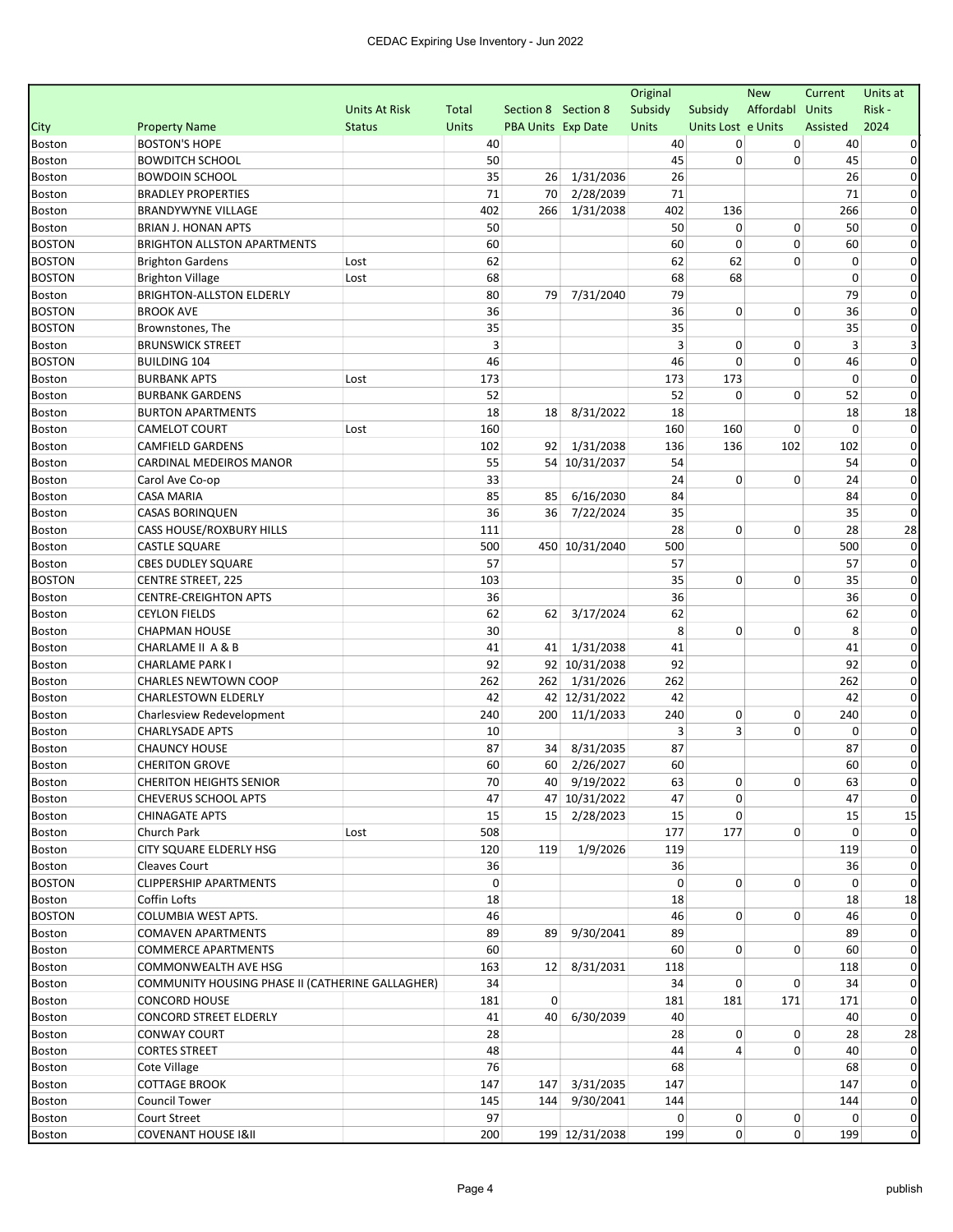| Affordabl Units<br>Risk-<br><b>Units At Risk</b><br>Subsidy<br>Subsidy<br>Total<br>Section 8 Section 8<br>2024<br><b>Property Name</b><br><b>Units</b><br>PBA Units Exp Date<br>Units<br>Units Lost e Units<br>Assisted<br><b>Status</b><br><b>COVENANT HOUSE III</b><br>42<br>42<br>5/9/2022<br>42<br>0<br>0<br>42<br>31 12/31/2022<br>31<br><b>COX BUILDING</b><br>31<br>31<br>31<br>9<br>9<br>9<br><b>CRAWFORD HOUSE APTS</b><br>q<br><b>CUMMINS TOWERS</b><br>239<br>7/31/2037<br>239<br>59<br>180<br>180<br><b>CWL HOUSING</b><br>30<br>30<br>30<br>0<br><b>DALY HOUSE</b><br>19<br>19<br>0<br>0<br>19<br>0<br><b>DANUBE APTS</b><br>65<br>2/28/2029<br>65<br>65<br>65<br>0<br>45<br>45<br>0<br>45<br>DARTMOUTH HOTEL<br>0<br>0<br>5<br>5<br>5<br>5<br>5<br>DARTMOUTH ST (10)<br>5 11/17/2033<br>0<br>0<br>24<br>0<br>24<br>125<br>24<br><b>Davenport Commons</b><br>54<br>54 12/29/2035<br>54<br>54<br>DIMOCK-BRAGDON APTS<br>0<br>40 1/31/2023<br>DITSON STREET SENIOR HSG<br>40<br>40<br>40<br>$\Omega$<br>Boston<br>33<br>0<br>0<br>33<br>33<br>Dixwell Park Apartments<br>0<br>DOMICILIA I & II<br>10<br>10 12/31/2022<br>10<br>10<br>Boston<br>0<br>8<br>9/30/2023<br>8<br>8<br><b>DOMICILIA III</b><br>8<br><b>Boston</b><br>0<br>DORCHESTER BAY/GRANITE #9<br>134<br>7/17/2035<br>134<br>134<br><b>Boston</b><br>134<br><b>DORCHESTER HOUSE</b><br>91<br>91 11/30/2041<br>91<br>91<br>Boston<br>0<br>5/31/2031<br>47<br>DORCHESTER THE<br>47<br>47<br>Boston<br>47<br>0<br>33<br>0<br><b>DOUGLAS PARK</b><br>122<br>0<br>33<br>Boston<br>0<br>43<br><b>DUDLEY GREENVILLE</b><br>43<br>43<br>Boston<br>0<br>67<br>67<br>0<br><b>BOSTON</b><br><b>DUDLEY STREET SRO</b><br>0<br>67<br>0<br>54<br>0<br><b>DUDLEY TERRACE</b><br>56<br>0<br>54<br>0<br>Boston<br>24<br>24<br>24<br>Boston<br>DUDLEY VILLAGE NORTH<br>0<br>26<br>DUDLEY VILLAGE SOUTH<br>26<br>26<br>Boston<br>0<br>9<br>9<br>9<br>9<br>9<br><b>DWIGHT STREET 43-45</b><br>$9 \mid 11/17/2033$<br><b>Boston</b><br>0<br>96<br>96<br>0<br><b>EAST BOSTON REHAB</b><br>0<br>96<br><b>Boston</b><br>0<br>80<br>80 4/24/2026<br><b>EAST CANTON STREET APTS</b><br>80<br>80<br>Boston<br>0<br>$\overline{7}$<br>5 11/17/2033<br>$\overline{7}$<br>$\overline{7}$<br>EAST SPRINGFIELD ST 38<br>7<br>$\overline{7}$<br>Boston<br>0<br>32<br>32 11/17/2033<br>32<br>32<br><b>EBENEZER HOMES</b><br>Boston<br>0<br>0<br>$\mathbf 0$<br>$\mathbf 0$<br>$\mathbf 0$<br><b>BOSTON</b><br><b>EDGEWATER APARTMENTS</b><br>$\Omega$<br>95<br>94 12/31/2038<br>94<br>94<br><b>EDISON GREEN APARTMENTS</b><br>$\Omega$<br>Boston<br>63<br>0<br><b>EGLESTON CROSSING</b><br>63<br>0<br>63<br>0<br><b>Boston</b><br>50<br>0<br>$\mathbf 0$<br><b>BOSTON</b><br>50<br>50<br>ERIE-ELLINGTON<br>0<br>42<br>42<br>42<br><b>ESPERANZA TRUST</b><br>42<br>4/30/2039<br>Boston<br>0<br>0<br>0<br><b>FAIRFIELD PROPERTIES</b><br>30<br>30<br>30<br>Boston<br>0<br>76<br>75 11/15/2027<br>75<br>75<br><b>Boston</b><br><b>FARNSWORTH HOUSE</b><br>0<br><b>BOSTON</b><br>36<br>FATHER WALTER J. MARTIN COOP<br>36<br>0<br>36<br>0<br>0<br>84<br>84<br>0<br>84 9/30/2038<br>84<br>84<br>84<br><b>Boston</b><br><b>FIELDSTONE APTS</b><br>138<br>125<br><b>FLORENCE APTS</b><br>138<br>126 11/30/2039<br>138<br>125<br>Boston<br>0<br><b>BOSTON</b><br>FOLEY, THE<br>92<br>0<br>92<br>$\mathbf 0$<br>116<br>36<br>Boston<br><b>FORBES BLDG</b><br>147<br>147<br>111<br>0<br>36<br>9/30/2035<br><b>FOREST HILLS</b><br>87<br>87<br>87<br>87<br>$\Omega$<br>Boston<br>14<br>14<br>0<br>Boston<br>Forest Hills Tenant Coop<br>14<br>9/30/2039<br>108<br>99<br>99<br><b>FORESTVALE</b><br>108<br>90 <sup>1</sup><br>108<br>0<br>Boston<br>103<br><b>FORESTVALE APTS</b><br>103<br>103<br>0<br><b>Boston</b><br>40 11/30/2039<br>$\mathbf 0$<br>FORT HILL GARDENS<br>40<br>40<br>40<br>Boston<br>31<br>Four Corners Plaza<br>31<br>31<br>0<br>Boston<br>7/31/2037<br>374<br>374<br>0<br><b>FRANKLIN HIGHLANDS</b><br>270<br>270<br>286<br>286<br>Boston<br>24<br>0<br>0<br>FRANKLIN HILL PHASE 1B<br>24<br>24<br>0<br>Boston<br>0<br>0<br>FRANKLIN HILL PHASE 2A<br>114<br>114<br>114<br>0<br><b>Boston</b><br>$\overline{0}$<br>FRANKLIN HILL PHASE 2B<br>0<br>0<br>$\Omega$<br>0<br>Boston<br>156 4/13/2030<br><b>FRANKLIN PARK</b><br>220<br>220<br>220<br>0<br><b>Boston</b><br>193 6/21/2032<br>193<br><b>FRANKLIN SQUARE HOUSE</b><br>193<br>193<br>0<br>Boston<br>$\overline{0}$<br>74<br>35<br>0<br>35<br>0<br>Boston<br><b>Frawley Delle Apartments</b><br>0<br>49<br>49<br>0<br>49<br><b>GARDNER APTS</b><br>0<br><b>Boston</b><br>64<br>$\mathbf 0$<br>Gardner, Crawford, Thane<br>64<br>64<br>Boston<br>0<br>General Heath Square Apartments<br>47<br>47<br>47<br>Boston<br>9/30/2037<br>60<br>0<br><b>GENEVA APTS</b><br>47<br>47<br>60<br>47<br>47<br><b>Boston</b><br>0<br><b>GENEVA AVENUE HOUSING</b><br>10<br>9/22/2022<br>10<br>0<br>0<br>10 <sup>1</sup><br>10<br>45<br>$\overline{0}$<br>0<br>0<br><b>GENEVA ELDERLY HOUSING</b><br>45<br>6/30/2022<br>45<br>45 |               |  |  | Original | <b>New</b> | Current | Units at |
|--------------------------------------------------------------------------------------------------------------------------------------------------------------------------------------------------------------------------------------------------------------------------------------------------------------------------------------------------------------------------------------------------------------------------------------------------------------------------------------------------------------------------------------------------------------------------------------------------------------------------------------------------------------------------------------------------------------------------------------------------------------------------------------------------------------------------------------------------------------------------------------------------------------------------------------------------------------------------------------------------------------------------------------------------------------------------------------------------------------------------------------------------------------------------------------------------------------------------------------------------------------------------------------------------------------------------------------------------------------------------------------------------------------------------------------------------------------------------------------------------------------------------------------------------------------------------------------------------------------------------------------------------------------------------------------------------------------------------------------------------------------------------------------------------------------------------------------------------------------------------------------------------------------------------------------------------------------------------------------------------------------------------------------------------------------------------------------------------------------------------------------------------------------------------------------------------------------------------------------------------------------------------------------------------------------------------------------------------------------------------------------------------------------------------------------------------------------------------------------------------------------------------------------------------------------------------------------------------------------------------------------------------------------------------------------------------------------------------------------------------------------------------------------------------------------------------------------------------------------------------------------------------------------------------------------------------------------------------------------------------------------------------------------------------------------------------------------------------------------------------------------------------------------------------------------------------------------------------------------------------------------------------------------------------------------------------------------------------------------------------------------------------------------------------------------------------------------------------------------------------------------------------------------------------------------------------------------------------------------------------------------------------------------------------------------------------------------------------------------------------------------------------------------------------------------------------------------------------------------------------------------------------------------------------------------------------------------------------------------------------------------------------------------------------------------------------------------------------------------------------------------------------------------------------------------------------------------------------------------------------------------------------------------------------------------------------------------------------------------------------------------------------------------------------------------------------------------------------------------------------------------------------------------------------------------------------------------------------------------------------------------------------------------------------------------------------------------------------------------------------------------------------------------------------------------------------------------------------------------------------------------------------------------------------------------------------------------------------------------------------------------------------|---------------|--|--|----------|------------|---------|----------|
|                                                                                                                                                                                                                                                                                                                                                                                                                                                                                                                                                                                                                                                                                                                                                                                                                                                                                                                                                                                                                                                                                                                                                                                                                                                                                                                                                                                                                                                                                                                                                                                                                                                                                                                                                                                                                                                                                                                                                                                                                                                                                                                                                                                                                                                                                                                                                                                                                                                                                                                                                                                                                                                                                                                                                                                                                                                                                                                                                                                                                                                                                                                                                                                                                                                                                                                                                                                                                                                                                                                                                                                                                                                                                                                                                                                                                                                                                                                                                                                                                                                                                                                                                                                                                                                                                                                                                                                                                                                                                                                                                                                                                                                                                                                                                                                                                                                                                                                                                                                                                          |               |  |  |          |            |         |          |
|                                                                                                                                                                                                                                                                                                                                                                                                                                                                                                                                                                                                                                                                                                                                                                                                                                                                                                                                                                                                                                                                                                                                                                                                                                                                                                                                                                                                                                                                                                                                                                                                                                                                                                                                                                                                                                                                                                                                                                                                                                                                                                                                                                                                                                                                                                                                                                                                                                                                                                                                                                                                                                                                                                                                                                                                                                                                                                                                                                                                                                                                                                                                                                                                                                                                                                                                                                                                                                                                                                                                                                                                                                                                                                                                                                                                                                                                                                                                                                                                                                                                                                                                                                                                                                                                                                                                                                                                                                                                                                                                                                                                                                                                                                                                                                                                                                                                                                                                                                                                                          | City          |  |  |          |            |         |          |
|                                                                                                                                                                                                                                                                                                                                                                                                                                                                                                                                                                                                                                                                                                                                                                                                                                                                                                                                                                                                                                                                                                                                                                                                                                                                                                                                                                                                                                                                                                                                                                                                                                                                                                                                                                                                                                                                                                                                                                                                                                                                                                                                                                                                                                                                                                                                                                                                                                                                                                                                                                                                                                                                                                                                                                                                                                                                                                                                                                                                                                                                                                                                                                                                                                                                                                                                                                                                                                                                                                                                                                                                                                                                                                                                                                                                                                                                                                                                                                                                                                                                                                                                                                                                                                                                                                                                                                                                                                                                                                                                                                                                                                                                                                                                                                                                                                                                                                                                                                                                                          | <b>Boston</b> |  |  |          |            |         |          |
|                                                                                                                                                                                                                                                                                                                                                                                                                                                                                                                                                                                                                                                                                                                                                                                                                                                                                                                                                                                                                                                                                                                                                                                                                                                                                                                                                                                                                                                                                                                                                                                                                                                                                                                                                                                                                                                                                                                                                                                                                                                                                                                                                                                                                                                                                                                                                                                                                                                                                                                                                                                                                                                                                                                                                                                                                                                                                                                                                                                                                                                                                                                                                                                                                                                                                                                                                                                                                                                                                                                                                                                                                                                                                                                                                                                                                                                                                                                                                                                                                                                                                                                                                                                                                                                                                                                                                                                                                                                                                                                                                                                                                                                                                                                                                                                                                                                                                                                                                                                                                          | <b>Boston</b> |  |  |          |            |         |          |
|                                                                                                                                                                                                                                                                                                                                                                                                                                                                                                                                                                                                                                                                                                                                                                                                                                                                                                                                                                                                                                                                                                                                                                                                                                                                                                                                                                                                                                                                                                                                                                                                                                                                                                                                                                                                                                                                                                                                                                                                                                                                                                                                                                                                                                                                                                                                                                                                                                                                                                                                                                                                                                                                                                                                                                                                                                                                                                                                                                                                                                                                                                                                                                                                                                                                                                                                                                                                                                                                                                                                                                                                                                                                                                                                                                                                                                                                                                                                                                                                                                                                                                                                                                                                                                                                                                                                                                                                                                                                                                                                                                                                                                                                                                                                                                                                                                                                                                                                                                                                                          | Boston        |  |  |          |            |         |          |
|                                                                                                                                                                                                                                                                                                                                                                                                                                                                                                                                                                                                                                                                                                                                                                                                                                                                                                                                                                                                                                                                                                                                                                                                                                                                                                                                                                                                                                                                                                                                                                                                                                                                                                                                                                                                                                                                                                                                                                                                                                                                                                                                                                                                                                                                                                                                                                                                                                                                                                                                                                                                                                                                                                                                                                                                                                                                                                                                                                                                                                                                                                                                                                                                                                                                                                                                                                                                                                                                                                                                                                                                                                                                                                                                                                                                                                                                                                                                                                                                                                                                                                                                                                                                                                                                                                                                                                                                                                                                                                                                                                                                                                                                                                                                                                                                                                                                                                                                                                                                                          | <b>Boston</b> |  |  |          |            |         |          |
|                                                                                                                                                                                                                                                                                                                                                                                                                                                                                                                                                                                                                                                                                                                                                                                                                                                                                                                                                                                                                                                                                                                                                                                                                                                                                                                                                                                                                                                                                                                                                                                                                                                                                                                                                                                                                                                                                                                                                                                                                                                                                                                                                                                                                                                                                                                                                                                                                                                                                                                                                                                                                                                                                                                                                                                                                                                                                                                                                                                                                                                                                                                                                                                                                                                                                                                                                                                                                                                                                                                                                                                                                                                                                                                                                                                                                                                                                                                                                                                                                                                                                                                                                                                                                                                                                                                                                                                                                                                                                                                                                                                                                                                                                                                                                                                                                                                                                                                                                                                                                          | <b>Boston</b> |  |  |          |            |         |          |
|                                                                                                                                                                                                                                                                                                                                                                                                                                                                                                                                                                                                                                                                                                                                                                                                                                                                                                                                                                                                                                                                                                                                                                                                                                                                                                                                                                                                                                                                                                                                                                                                                                                                                                                                                                                                                                                                                                                                                                                                                                                                                                                                                                                                                                                                                                                                                                                                                                                                                                                                                                                                                                                                                                                                                                                                                                                                                                                                                                                                                                                                                                                                                                                                                                                                                                                                                                                                                                                                                                                                                                                                                                                                                                                                                                                                                                                                                                                                                                                                                                                                                                                                                                                                                                                                                                                                                                                                                                                                                                                                                                                                                                                                                                                                                                                                                                                                                                                                                                                                                          | <b>Boston</b> |  |  |          |            |         |          |
|                                                                                                                                                                                                                                                                                                                                                                                                                                                                                                                                                                                                                                                                                                                                                                                                                                                                                                                                                                                                                                                                                                                                                                                                                                                                                                                                                                                                                                                                                                                                                                                                                                                                                                                                                                                                                                                                                                                                                                                                                                                                                                                                                                                                                                                                                                                                                                                                                                                                                                                                                                                                                                                                                                                                                                                                                                                                                                                                                                                                                                                                                                                                                                                                                                                                                                                                                                                                                                                                                                                                                                                                                                                                                                                                                                                                                                                                                                                                                                                                                                                                                                                                                                                                                                                                                                                                                                                                                                                                                                                                                                                                                                                                                                                                                                                                                                                                                                                                                                                                                          | <b>Boston</b> |  |  |          |            |         |          |
|                                                                                                                                                                                                                                                                                                                                                                                                                                                                                                                                                                                                                                                                                                                                                                                                                                                                                                                                                                                                                                                                                                                                                                                                                                                                                                                                                                                                                                                                                                                                                                                                                                                                                                                                                                                                                                                                                                                                                                                                                                                                                                                                                                                                                                                                                                                                                                                                                                                                                                                                                                                                                                                                                                                                                                                                                                                                                                                                                                                                                                                                                                                                                                                                                                                                                                                                                                                                                                                                                                                                                                                                                                                                                                                                                                                                                                                                                                                                                                                                                                                                                                                                                                                                                                                                                                                                                                                                                                                                                                                                                                                                                                                                                                                                                                                                                                                                                                                                                                                                                          | <b>BOSTON</b> |  |  |          |            |         |          |
|                                                                                                                                                                                                                                                                                                                                                                                                                                                                                                                                                                                                                                                                                                                                                                                                                                                                                                                                                                                                                                                                                                                                                                                                                                                                                                                                                                                                                                                                                                                                                                                                                                                                                                                                                                                                                                                                                                                                                                                                                                                                                                                                                                                                                                                                                                                                                                                                                                                                                                                                                                                                                                                                                                                                                                                                                                                                                                                                                                                                                                                                                                                                                                                                                                                                                                                                                                                                                                                                                                                                                                                                                                                                                                                                                                                                                                                                                                                                                                                                                                                                                                                                                                                                                                                                                                                                                                                                                                                                                                                                                                                                                                                                                                                                                                                                                                                                                                                                                                                                                          | Boston        |  |  |          |            |         |          |
|                                                                                                                                                                                                                                                                                                                                                                                                                                                                                                                                                                                                                                                                                                                                                                                                                                                                                                                                                                                                                                                                                                                                                                                                                                                                                                                                                                                                                                                                                                                                                                                                                                                                                                                                                                                                                                                                                                                                                                                                                                                                                                                                                                                                                                                                                                                                                                                                                                                                                                                                                                                                                                                                                                                                                                                                                                                                                                                                                                                                                                                                                                                                                                                                                                                                                                                                                                                                                                                                                                                                                                                                                                                                                                                                                                                                                                                                                                                                                                                                                                                                                                                                                                                                                                                                                                                                                                                                                                                                                                                                                                                                                                                                                                                                                                                                                                                                                                                                                                                                                          | <b>Boston</b> |  |  |          |            |         |          |
|                                                                                                                                                                                                                                                                                                                                                                                                                                                                                                                                                                                                                                                                                                                                                                                                                                                                                                                                                                                                                                                                                                                                                                                                                                                                                                                                                                                                                                                                                                                                                                                                                                                                                                                                                                                                                                                                                                                                                                                                                                                                                                                                                                                                                                                                                                                                                                                                                                                                                                                                                                                                                                                                                                                                                                                                                                                                                                                                                                                                                                                                                                                                                                                                                                                                                                                                                                                                                                                                                                                                                                                                                                                                                                                                                                                                                                                                                                                                                                                                                                                                                                                                                                                                                                                                                                                                                                                                                                                                                                                                                                                                                                                                                                                                                                                                                                                                                                                                                                                                                          | <b>Boston</b> |  |  |          |            |         |          |
|                                                                                                                                                                                                                                                                                                                                                                                                                                                                                                                                                                                                                                                                                                                                                                                                                                                                                                                                                                                                                                                                                                                                                                                                                                                                                                                                                                                                                                                                                                                                                                                                                                                                                                                                                                                                                                                                                                                                                                                                                                                                                                                                                                                                                                                                                                                                                                                                                                                                                                                                                                                                                                                                                                                                                                                                                                                                                                                                                                                                                                                                                                                                                                                                                                                                                                                                                                                                                                                                                                                                                                                                                                                                                                                                                                                                                                                                                                                                                                                                                                                                                                                                                                                                                                                                                                                                                                                                                                                                                                                                                                                                                                                                                                                                                                                                                                                                                                                                                                                                                          |               |  |  |          |            |         |          |
|                                                                                                                                                                                                                                                                                                                                                                                                                                                                                                                                                                                                                                                                                                                                                                                                                                                                                                                                                                                                                                                                                                                                                                                                                                                                                                                                                                                                                                                                                                                                                                                                                                                                                                                                                                                                                                                                                                                                                                                                                                                                                                                                                                                                                                                                                                                                                                                                                                                                                                                                                                                                                                                                                                                                                                                                                                                                                                                                                                                                                                                                                                                                                                                                                                                                                                                                                                                                                                                                                                                                                                                                                                                                                                                                                                                                                                                                                                                                                                                                                                                                                                                                                                                                                                                                                                                                                                                                                                                                                                                                                                                                                                                                                                                                                                                                                                                                                                                                                                                                                          | Boston        |  |  |          |            |         |          |
|                                                                                                                                                                                                                                                                                                                                                                                                                                                                                                                                                                                                                                                                                                                                                                                                                                                                                                                                                                                                                                                                                                                                                                                                                                                                                                                                                                                                                                                                                                                                                                                                                                                                                                                                                                                                                                                                                                                                                                                                                                                                                                                                                                                                                                                                                                                                                                                                                                                                                                                                                                                                                                                                                                                                                                                                                                                                                                                                                                                                                                                                                                                                                                                                                                                                                                                                                                                                                                                                                                                                                                                                                                                                                                                                                                                                                                                                                                                                                                                                                                                                                                                                                                                                                                                                                                                                                                                                                                                                                                                                                                                                                                                                                                                                                                                                                                                                                                                                                                                                                          |               |  |  |          |            |         |          |
|                                                                                                                                                                                                                                                                                                                                                                                                                                                                                                                                                                                                                                                                                                                                                                                                                                                                                                                                                                                                                                                                                                                                                                                                                                                                                                                                                                                                                                                                                                                                                                                                                                                                                                                                                                                                                                                                                                                                                                                                                                                                                                                                                                                                                                                                                                                                                                                                                                                                                                                                                                                                                                                                                                                                                                                                                                                                                                                                                                                                                                                                                                                                                                                                                                                                                                                                                                                                                                                                                                                                                                                                                                                                                                                                                                                                                                                                                                                                                                                                                                                                                                                                                                                                                                                                                                                                                                                                                                                                                                                                                                                                                                                                                                                                                                                                                                                                                                                                                                                                                          |               |  |  |          |            |         |          |
|                                                                                                                                                                                                                                                                                                                                                                                                                                                                                                                                                                                                                                                                                                                                                                                                                                                                                                                                                                                                                                                                                                                                                                                                                                                                                                                                                                                                                                                                                                                                                                                                                                                                                                                                                                                                                                                                                                                                                                                                                                                                                                                                                                                                                                                                                                                                                                                                                                                                                                                                                                                                                                                                                                                                                                                                                                                                                                                                                                                                                                                                                                                                                                                                                                                                                                                                                                                                                                                                                                                                                                                                                                                                                                                                                                                                                                                                                                                                                                                                                                                                                                                                                                                                                                                                                                                                                                                                                                                                                                                                                                                                                                                                                                                                                                                                                                                                                                                                                                                                                          |               |  |  |          |            |         |          |
|                                                                                                                                                                                                                                                                                                                                                                                                                                                                                                                                                                                                                                                                                                                                                                                                                                                                                                                                                                                                                                                                                                                                                                                                                                                                                                                                                                                                                                                                                                                                                                                                                                                                                                                                                                                                                                                                                                                                                                                                                                                                                                                                                                                                                                                                                                                                                                                                                                                                                                                                                                                                                                                                                                                                                                                                                                                                                                                                                                                                                                                                                                                                                                                                                                                                                                                                                                                                                                                                                                                                                                                                                                                                                                                                                                                                                                                                                                                                                                                                                                                                                                                                                                                                                                                                                                                                                                                                                                                                                                                                                                                                                                                                                                                                                                                                                                                                                                                                                                                                                          |               |  |  |          |            |         |          |
|                                                                                                                                                                                                                                                                                                                                                                                                                                                                                                                                                                                                                                                                                                                                                                                                                                                                                                                                                                                                                                                                                                                                                                                                                                                                                                                                                                                                                                                                                                                                                                                                                                                                                                                                                                                                                                                                                                                                                                                                                                                                                                                                                                                                                                                                                                                                                                                                                                                                                                                                                                                                                                                                                                                                                                                                                                                                                                                                                                                                                                                                                                                                                                                                                                                                                                                                                                                                                                                                                                                                                                                                                                                                                                                                                                                                                                                                                                                                                                                                                                                                                                                                                                                                                                                                                                                                                                                                                                                                                                                                                                                                                                                                                                                                                                                                                                                                                                                                                                                                                          |               |  |  |          |            |         |          |
|                                                                                                                                                                                                                                                                                                                                                                                                                                                                                                                                                                                                                                                                                                                                                                                                                                                                                                                                                                                                                                                                                                                                                                                                                                                                                                                                                                                                                                                                                                                                                                                                                                                                                                                                                                                                                                                                                                                                                                                                                                                                                                                                                                                                                                                                                                                                                                                                                                                                                                                                                                                                                                                                                                                                                                                                                                                                                                                                                                                                                                                                                                                                                                                                                                                                                                                                                                                                                                                                                                                                                                                                                                                                                                                                                                                                                                                                                                                                                                                                                                                                                                                                                                                                                                                                                                                                                                                                                                                                                                                                                                                                                                                                                                                                                                                                                                                                                                                                                                                                                          |               |  |  |          |            |         |          |
|                                                                                                                                                                                                                                                                                                                                                                                                                                                                                                                                                                                                                                                                                                                                                                                                                                                                                                                                                                                                                                                                                                                                                                                                                                                                                                                                                                                                                                                                                                                                                                                                                                                                                                                                                                                                                                                                                                                                                                                                                                                                                                                                                                                                                                                                                                                                                                                                                                                                                                                                                                                                                                                                                                                                                                                                                                                                                                                                                                                                                                                                                                                                                                                                                                                                                                                                                                                                                                                                                                                                                                                                                                                                                                                                                                                                                                                                                                                                                                                                                                                                                                                                                                                                                                                                                                                                                                                                                                                                                                                                                                                                                                                                                                                                                                                                                                                                                                                                                                                                                          |               |  |  |          |            |         |          |
|                                                                                                                                                                                                                                                                                                                                                                                                                                                                                                                                                                                                                                                                                                                                                                                                                                                                                                                                                                                                                                                                                                                                                                                                                                                                                                                                                                                                                                                                                                                                                                                                                                                                                                                                                                                                                                                                                                                                                                                                                                                                                                                                                                                                                                                                                                                                                                                                                                                                                                                                                                                                                                                                                                                                                                                                                                                                                                                                                                                                                                                                                                                                                                                                                                                                                                                                                                                                                                                                                                                                                                                                                                                                                                                                                                                                                                                                                                                                                                                                                                                                                                                                                                                                                                                                                                                                                                                                                                                                                                                                                                                                                                                                                                                                                                                                                                                                                                                                                                                                                          |               |  |  |          |            |         |          |
|                                                                                                                                                                                                                                                                                                                                                                                                                                                                                                                                                                                                                                                                                                                                                                                                                                                                                                                                                                                                                                                                                                                                                                                                                                                                                                                                                                                                                                                                                                                                                                                                                                                                                                                                                                                                                                                                                                                                                                                                                                                                                                                                                                                                                                                                                                                                                                                                                                                                                                                                                                                                                                                                                                                                                                                                                                                                                                                                                                                                                                                                                                                                                                                                                                                                                                                                                                                                                                                                                                                                                                                                                                                                                                                                                                                                                                                                                                                                                                                                                                                                                                                                                                                                                                                                                                                                                                                                                                                                                                                                                                                                                                                                                                                                                                                                                                                                                                                                                                                                                          |               |  |  |          |            |         |          |
|                                                                                                                                                                                                                                                                                                                                                                                                                                                                                                                                                                                                                                                                                                                                                                                                                                                                                                                                                                                                                                                                                                                                                                                                                                                                                                                                                                                                                                                                                                                                                                                                                                                                                                                                                                                                                                                                                                                                                                                                                                                                                                                                                                                                                                                                                                                                                                                                                                                                                                                                                                                                                                                                                                                                                                                                                                                                                                                                                                                                                                                                                                                                                                                                                                                                                                                                                                                                                                                                                                                                                                                                                                                                                                                                                                                                                                                                                                                                                                                                                                                                                                                                                                                                                                                                                                                                                                                                                                                                                                                                                                                                                                                                                                                                                                                                                                                                                                                                                                                                                          |               |  |  |          |            |         |          |
|                                                                                                                                                                                                                                                                                                                                                                                                                                                                                                                                                                                                                                                                                                                                                                                                                                                                                                                                                                                                                                                                                                                                                                                                                                                                                                                                                                                                                                                                                                                                                                                                                                                                                                                                                                                                                                                                                                                                                                                                                                                                                                                                                                                                                                                                                                                                                                                                                                                                                                                                                                                                                                                                                                                                                                                                                                                                                                                                                                                                                                                                                                                                                                                                                                                                                                                                                                                                                                                                                                                                                                                                                                                                                                                                                                                                                                                                                                                                                                                                                                                                                                                                                                                                                                                                                                                                                                                                                                                                                                                                                                                                                                                                                                                                                                                                                                                                                                                                                                                                                          |               |  |  |          |            |         |          |
|                                                                                                                                                                                                                                                                                                                                                                                                                                                                                                                                                                                                                                                                                                                                                                                                                                                                                                                                                                                                                                                                                                                                                                                                                                                                                                                                                                                                                                                                                                                                                                                                                                                                                                                                                                                                                                                                                                                                                                                                                                                                                                                                                                                                                                                                                                                                                                                                                                                                                                                                                                                                                                                                                                                                                                                                                                                                                                                                                                                                                                                                                                                                                                                                                                                                                                                                                                                                                                                                                                                                                                                                                                                                                                                                                                                                                                                                                                                                                                                                                                                                                                                                                                                                                                                                                                                                                                                                                                                                                                                                                                                                                                                                                                                                                                                                                                                                                                                                                                                                                          |               |  |  |          |            |         |          |
|                                                                                                                                                                                                                                                                                                                                                                                                                                                                                                                                                                                                                                                                                                                                                                                                                                                                                                                                                                                                                                                                                                                                                                                                                                                                                                                                                                                                                                                                                                                                                                                                                                                                                                                                                                                                                                                                                                                                                                                                                                                                                                                                                                                                                                                                                                                                                                                                                                                                                                                                                                                                                                                                                                                                                                                                                                                                                                                                                                                                                                                                                                                                                                                                                                                                                                                                                                                                                                                                                                                                                                                                                                                                                                                                                                                                                                                                                                                                                                                                                                                                                                                                                                                                                                                                                                                                                                                                                                                                                                                                                                                                                                                                                                                                                                                                                                                                                                                                                                                                                          |               |  |  |          |            |         |          |
|                                                                                                                                                                                                                                                                                                                                                                                                                                                                                                                                                                                                                                                                                                                                                                                                                                                                                                                                                                                                                                                                                                                                                                                                                                                                                                                                                                                                                                                                                                                                                                                                                                                                                                                                                                                                                                                                                                                                                                                                                                                                                                                                                                                                                                                                                                                                                                                                                                                                                                                                                                                                                                                                                                                                                                                                                                                                                                                                                                                                                                                                                                                                                                                                                                                                                                                                                                                                                                                                                                                                                                                                                                                                                                                                                                                                                                                                                                                                                                                                                                                                                                                                                                                                                                                                                                                                                                                                                                                                                                                                                                                                                                                                                                                                                                                                                                                                                                                                                                                                                          |               |  |  |          |            |         |          |
|                                                                                                                                                                                                                                                                                                                                                                                                                                                                                                                                                                                                                                                                                                                                                                                                                                                                                                                                                                                                                                                                                                                                                                                                                                                                                                                                                                                                                                                                                                                                                                                                                                                                                                                                                                                                                                                                                                                                                                                                                                                                                                                                                                                                                                                                                                                                                                                                                                                                                                                                                                                                                                                                                                                                                                                                                                                                                                                                                                                                                                                                                                                                                                                                                                                                                                                                                                                                                                                                                                                                                                                                                                                                                                                                                                                                                                                                                                                                                                                                                                                                                                                                                                                                                                                                                                                                                                                                                                                                                                                                                                                                                                                                                                                                                                                                                                                                                                                                                                                                                          |               |  |  |          |            |         |          |
|                                                                                                                                                                                                                                                                                                                                                                                                                                                                                                                                                                                                                                                                                                                                                                                                                                                                                                                                                                                                                                                                                                                                                                                                                                                                                                                                                                                                                                                                                                                                                                                                                                                                                                                                                                                                                                                                                                                                                                                                                                                                                                                                                                                                                                                                                                                                                                                                                                                                                                                                                                                                                                                                                                                                                                                                                                                                                                                                                                                                                                                                                                                                                                                                                                                                                                                                                                                                                                                                                                                                                                                                                                                                                                                                                                                                                                                                                                                                                                                                                                                                                                                                                                                                                                                                                                                                                                                                                                                                                                                                                                                                                                                                                                                                                                                                                                                                                                                                                                                                                          |               |  |  |          |            |         |          |
|                                                                                                                                                                                                                                                                                                                                                                                                                                                                                                                                                                                                                                                                                                                                                                                                                                                                                                                                                                                                                                                                                                                                                                                                                                                                                                                                                                                                                                                                                                                                                                                                                                                                                                                                                                                                                                                                                                                                                                                                                                                                                                                                                                                                                                                                                                                                                                                                                                                                                                                                                                                                                                                                                                                                                                                                                                                                                                                                                                                                                                                                                                                                                                                                                                                                                                                                                                                                                                                                                                                                                                                                                                                                                                                                                                                                                                                                                                                                                                                                                                                                                                                                                                                                                                                                                                                                                                                                                                                                                                                                                                                                                                                                                                                                                                                                                                                                                                                                                                                                                          |               |  |  |          |            |         |          |
|                                                                                                                                                                                                                                                                                                                                                                                                                                                                                                                                                                                                                                                                                                                                                                                                                                                                                                                                                                                                                                                                                                                                                                                                                                                                                                                                                                                                                                                                                                                                                                                                                                                                                                                                                                                                                                                                                                                                                                                                                                                                                                                                                                                                                                                                                                                                                                                                                                                                                                                                                                                                                                                                                                                                                                                                                                                                                                                                                                                                                                                                                                                                                                                                                                                                                                                                                                                                                                                                                                                                                                                                                                                                                                                                                                                                                                                                                                                                                                                                                                                                                                                                                                                                                                                                                                                                                                                                                                                                                                                                                                                                                                                                                                                                                                                                                                                                                                                                                                                                                          |               |  |  |          |            |         |          |
|                                                                                                                                                                                                                                                                                                                                                                                                                                                                                                                                                                                                                                                                                                                                                                                                                                                                                                                                                                                                                                                                                                                                                                                                                                                                                                                                                                                                                                                                                                                                                                                                                                                                                                                                                                                                                                                                                                                                                                                                                                                                                                                                                                                                                                                                                                                                                                                                                                                                                                                                                                                                                                                                                                                                                                                                                                                                                                                                                                                                                                                                                                                                                                                                                                                                                                                                                                                                                                                                                                                                                                                                                                                                                                                                                                                                                                                                                                                                                                                                                                                                                                                                                                                                                                                                                                                                                                                                                                                                                                                                                                                                                                                                                                                                                                                                                                                                                                                                                                                                                          |               |  |  |          |            |         |          |
|                                                                                                                                                                                                                                                                                                                                                                                                                                                                                                                                                                                                                                                                                                                                                                                                                                                                                                                                                                                                                                                                                                                                                                                                                                                                                                                                                                                                                                                                                                                                                                                                                                                                                                                                                                                                                                                                                                                                                                                                                                                                                                                                                                                                                                                                                                                                                                                                                                                                                                                                                                                                                                                                                                                                                                                                                                                                                                                                                                                                                                                                                                                                                                                                                                                                                                                                                                                                                                                                                                                                                                                                                                                                                                                                                                                                                                                                                                                                                                                                                                                                                                                                                                                                                                                                                                                                                                                                                                                                                                                                                                                                                                                                                                                                                                                                                                                                                                                                                                                                                          |               |  |  |          |            |         |          |
|                                                                                                                                                                                                                                                                                                                                                                                                                                                                                                                                                                                                                                                                                                                                                                                                                                                                                                                                                                                                                                                                                                                                                                                                                                                                                                                                                                                                                                                                                                                                                                                                                                                                                                                                                                                                                                                                                                                                                                                                                                                                                                                                                                                                                                                                                                                                                                                                                                                                                                                                                                                                                                                                                                                                                                                                                                                                                                                                                                                                                                                                                                                                                                                                                                                                                                                                                                                                                                                                                                                                                                                                                                                                                                                                                                                                                                                                                                                                                                                                                                                                                                                                                                                                                                                                                                                                                                                                                                                                                                                                                                                                                                                                                                                                                                                                                                                                                                                                                                                                                          |               |  |  |          |            |         |          |
|                                                                                                                                                                                                                                                                                                                                                                                                                                                                                                                                                                                                                                                                                                                                                                                                                                                                                                                                                                                                                                                                                                                                                                                                                                                                                                                                                                                                                                                                                                                                                                                                                                                                                                                                                                                                                                                                                                                                                                                                                                                                                                                                                                                                                                                                                                                                                                                                                                                                                                                                                                                                                                                                                                                                                                                                                                                                                                                                                                                                                                                                                                                                                                                                                                                                                                                                                                                                                                                                                                                                                                                                                                                                                                                                                                                                                                                                                                                                                                                                                                                                                                                                                                                                                                                                                                                                                                                                                                                                                                                                                                                                                                                                                                                                                                                                                                                                                                                                                                                                                          |               |  |  |          |            |         |          |
|                                                                                                                                                                                                                                                                                                                                                                                                                                                                                                                                                                                                                                                                                                                                                                                                                                                                                                                                                                                                                                                                                                                                                                                                                                                                                                                                                                                                                                                                                                                                                                                                                                                                                                                                                                                                                                                                                                                                                                                                                                                                                                                                                                                                                                                                                                                                                                                                                                                                                                                                                                                                                                                                                                                                                                                                                                                                                                                                                                                                                                                                                                                                                                                                                                                                                                                                                                                                                                                                                                                                                                                                                                                                                                                                                                                                                                                                                                                                                                                                                                                                                                                                                                                                                                                                                                                                                                                                                                                                                                                                                                                                                                                                                                                                                                                                                                                                                                                                                                                                                          |               |  |  |          |            |         |          |
|                                                                                                                                                                                                                                                                                                                                                                                                                                                                                                                                                                                                                                                                                                                                                                                                                                                                                                                                                                                                                                                                                                                                                                                                                                                                                                                                                                                                                                                                                                                                                                                                                                                                                                                                                                                                                                                                                                                                                                                                                                                                                                                                                                                                                                                                                                                                                                                                                                                                                                                                                                                                                                                                                                                                                                                                                                                                                                                                                                                                                                                                                                                                                                                                                                                                                                                                                                                                                                                                                                                                                                                                                                                                                                                                                                                                                                                                                                                                                                                                                                                                                                                                                                                                                                                                                                                                                                                                                                                                                                                                                                                                                                                                                                                                                                                                                                                                                                                                                                                                                          |               |  |  |          |            |         |          |
|                                                                                                                                                                                                                                                                                                                                                                                                                                                                                                                                                                                                                                                                                                                                                                                                                                                                                                                                                                                                                                                                                                                                                                                                                                                                                                                                                                                                                                                                                                                                                                                                                                                                                                                                                                                                                                                                                                                                                                                                                                                                                                                                                                                                                                                                                                                                                                                                                                                                                                                                                                                                                                                                                                                                                                                                                                                                                                                                                                                                                                                                                                                                                                                                                                                                                                                                                                                                                                                                                                                                                                                                                                                                                                                                                                                                                                                                                                                                                                                                                                                                                                                                                                                                                                                                                                                                                                                                                                                                                                                                                                                                                                                                                                                                                                                                                                                                                                                                                                                                                          |               |  |  |          |            |         |          |
|                                                                                                                                                                                                                                                                                                                                                                                                                                                                                                                                                                                                                                                                                                                                                                                                                                                                                                                                                                                                                                                                                                                                                                                                                                                                                                                                                                                                                                                                                                                                                                                                                                                                                                                                                                                                                                                                                                                                                                                                                                                                                                                                                                                                                                                                                                                                                                                                                                                                                                                                                                                                                                                                                                                                                                                                                                                                                                                                                                                                                                                                                                                                                                                                                                                                                                                                                                                                                                                                                                                                                                                                                                                                                                                                                                                                                                                                                                                                                                                                                                                                                                                                                                                                                                                                                                                                                                                                                                                                                                                                                                                                                                                                                                                                                                                                                                                                                                                                                                                                                          |               |  |  |          |            |         |          |
|                                                                                                                                                                                                                                                                                                                                                                                                                                                                                                                                                                                                                                                                                                                                                                                                                                                                                                                                                                                                                                                                                                                                                                                                                                                                                                                                                                                                                                                                                                                                                                                                                                                                                                                                                                                                                                                                                                                                                                                                                                                                                                                                                                                                                                                                                                                                                                                                                                                                                                                                                                                                                                                                                                                                                                                                                                                                                                                                                                                                                                                                                                                                                                                                                                                                                                                                                                                                                                                                                                                                                                                                                                                                                                                                                                                                                                                                                                                                                                                                                                                                                                                                                                                                                                                                                                                                                                                                                                                                                                                                                                                                                                                                                                                                                                                                                                                                                                                                                                                                                          |               |  |  |          |            |         |          |
|                                                                                                                                                                                                                                                                                                                                                                                                                                                                                                                                                                                                                                                                                                                                                                                                                                                                                                                                                                                                                                                                                                                                                                                                                                                                                                                                                                                                                                                                                                                                                                                                                                                                                                                                                                                                                                                                                                                                                                                                                                                                                                                                                                                                                                                                                                                                                                                                                                                                                                                                                                                                                                                                                                                                                                                                                                                                                                                                                                                                                                                                                                                                                                                                                                                                                                                                                                                                                                                                                                                                                                                                                                                                                                                                                                                                                                                                                                                                                                                                                                                                                                                                                                                                                                                                                                                                                                                                                                                                                                                                                                                                                                                                                                                                                                                                                                                                                                                                                                                                                          |               |  |  |          |            |         |          |
|                                                                                                                                                                                                                                                                                                                                                                                                                                                                                                                                                                                                                                                                                                                                                                                                                                                                                                                                                                                                                                                                                                                                                                                                                                                                                                                                                                                                                                                                                                                                                                                                                                                                                                                                                                                                                                                                                                                                                                                                                                                                                                                                                                                                                                                                                                                                                                                                                                                                                                                                                                                                                                                                                                                                                                                                                                                                                                                                                                                                                                                                                                                                                                                                                                                                                                                                                                                                                                                                                                                                                                                                                                                                                                                                                                                                                                                                                                                                                                                                                                                                                                                                                                                                                                                                                                                                                                                                                                                                                                                                                                                                                                                                                                                                                                                                                                                                                                                                                                                                                          |               |  |  |          |            |         |          |
|                                                                                                                                                                                                                                                                                                                                                                                                                                                                                                                                                                                                                                                                                                                                                                                                                                                                                                                                                                                                                                                                                                                                                                                                                                                                                                                                                                                                                                                                                                                                                                                                                                                                                                                                                                                                                                                                                                                                                                                                                                                                                                                                                                                                                                                                                                                                                                                                                                                                                                                                                                                                                                                                                                                                                                                                                                                                                                                                                                                                                                                                                                                                                                                                                                                                                                                                                                                                                                                                                                                                                                                                                                                                                                                                                                                                                                                                                                                                                                                                                                                                                                                                                                                                                                                                                                                                                                                                                                                                                                                                                                                                                                                                                                                                                                                                                                                                                                                                                                                                                          |               |  |  |          |            |         |          |
|                                                                                                                                                                                                                                                                                                                                                                                                                                                                                                                                                                                                                                                                                                                                                                                                                                                                                                                                                                                                                                                                                                                                                                                                                                                                                                                                                                                                                                                                                                                                                                                                                                                                                                                                                                                                                                                                                                                                                                                                                                                                                                                                                                                                                                                                                                                                                                                                                                                                                                                                                                                                                                                                                                                                                                                                                                                                                                                                                                                                                                                                                                                                                                                                                                                                                                                                                                                                                                                                                                                                                                                                                                                                                                                                                                                                                                                                                                                                                                                                                                                                                                                                                                                                                                                                                                                                                                                                                                                                                                                                                                                                                                                                                                                                                                                                                                                                                                                                                                                                                          |               |  |  |          |            |         |          |
|                                                                                                                                                                                                                                                                                                                                                                                                                                                                                                                                                                                                                                                                                                                                                                                                                                                                                                                                                                                                                                                                                                                                                                                                                                                                                                                                                                                                                                                                                                                                                                                                                                                                                                                                                                                                                                                                                                                                                                                                                                                                                                                                                                                                                                                                                                                                                                                                                                                                                                                                                                                                                                                                                                                                                                                                                                                                                                                                                                                                                                                                                                                                                                                                                                                                                                                                                                                                                                                                                                                                                                                                                                                                                                                                                                                                                                                                                                                                                                                                                                                                                                                                                                                                                                                                                                                                                                                                                                                                                                                                                                                                                                                                                                                                                                                                                                                                                                                                                                                                                          |               |  |  |          |            |         |          |
|                                                                                                                                                                                                                                                                                                                                                                                                                                                                                                                                                                                                                                                                                                                                                                                                                                                                                                                                                                                                                                                                                                                                                                                                                                                                                                                                                                                                                                                                                                                                                                                                                                                                                                                                                                                                                                                                                                                                                                                                                                                                                                                                                                                                                                                                                                                                                                                                                                                                                                                                                                                                                                                                                                                                                                                                                                                                                                                                                                                                                                                                                                                                                                                                                                                                                                                                                                                                                                                                                                                                                                                                                                                                                                                                                                                                                                                                                                                                                                                                                                                                                                                                                                                                                                                                                                                                                                                                                                                                                                                                                                                                                                                                                                                                                                                                                                                                                                                                                                                                                          |               |  |  |          |            |         |          |
|                                                                                                                                                                                                                                                                                                                                                                                                                                                                                                                                                                                                                                                                                                                                                                                                                                                                                                                                                                                                                                                                                                                                                                                                                                                                                                                                                                                                                                                                                                                                                                                                                                                                                                                                                                                                                                                                                                                                                                                                                                                                                                                                                                                                                                                                                                                                                                                                                                                                                                                                                                                                                                                                                                                                                                                                                                                                                                                                                                                                                                                                                                                                                                                                                                                                                                                                                                                                                                                                                                                                                                                                                                                                                                                                                                                                                                                                                                                                                                                                                                                                                                                                                                                                                                                                                                                                                                                                                                                                                                                                                                                                                                                                                                                                                                                                                                                                                                                                                                                                                          |               |  |  |          |            |         |          |
|                                                                                                                                                                                                                                                                                                                                                                                                                                                                                                                                                                                                                                                                                                                                                                                                                                                                                                                                                                                                                                                                                                                                                                                                                                                                                                                                                                                                                                                                                                                                                                                                                                                                                                                                                                                                                                                                                                                                                                                                                                                                                                                                                                                                                                                                                                                                                                                                                                                                                                                                                                                                                                                                                                                                                                                                                                                                                                                                                                                                                                                                                                                                                                                                                                                                                                                                                                                                                                                                                                                                                                                                                                                                                                                                                                                                                                                                                                                                                                                                                                                                                                                                                                                                                                                                                                                                                                                                                                                                                                                                                                                                                                                                                                                                                                                                                                                                                                                                                                                                                          |               |  |  |          |            |         |          |
|                                                                                                                                                                                                                                                                                                                                                                                                                                                                                                                                                                                                                                                                                                                                                                                                                                                                                                                                                                                                                                                                                                                                                                                                                                                                                                                                                                                                                                                                                                                                                                                                                                                                                                                                                                                                                                                                                                                                                                                                                                                                                                                                                                                                                                                                                                                                                                                                                                                                                                                                                                                                                                                                                                                                                                                                                                                                                                                                                                                                                                                                                                                                                                                                                                                                                                                                                                                                                                                                                                                                                                                                                                                                                                                                                                                                                                                                                                                                                                                                                                                                                                                                                                                                                                                                                                                                                                                                                                                                                                                                                                                                                                                                                                                                                                                                                                                                                                                                                                                                                          |               |  |  |          |            |         |          |
|                                                                                                                                                                                                                                                                                                                                                                                                                                                                                                                                                                                                                                                                                                                                                                                                                                                                                                                                                                                                                                                                                                                                                                                                                                                                                                                                                                                                                                                                                                                                                                                                                                                                                                                                                                                                                                                                                                                                                                                                                                                                                                                                                                                                                                                                                                                                                                                                                                                                                                                                                                                                                                                                                                                                                                                                                                                                                                                                                                                                                                                                                                                                                                                                                                                                                                                                                                                                                                                                                                                                                                                                                                                                                                                                                                                                                                                                                                                                                                                                                                                                                                                                                                                                                                                                                                                                                                                                                                                                                                                                                                                                                                                                                                                                                                                                                                                                                                                                                                                                                          |               |  |  |          |            |         |          |
|                                                                                                                                                                                                                                                                                                                                                                                                                                                                                                                                                                                                                                                                                                                                                                                                                                                                                                                                                                                                                                                                                                                                                                                                                                                                                                                                                                                                                                                                                                                                                                                                                                                                                                                                                                                                                                                                                                                                                                                                                                                                                                                                                                                                                                                                                                                                                                                                                                                                                                                                                                                                                                                                                                                                                                                                                                                                                                                                                                                                                                                                                                                                                                                                                                                                                                                                                                                                                                                                                                                                                                                                                                                                                                                                                                                                                                                                                                                                                                                                                                                                                                                                                                                                                                                                                                                                                                                                                                                                                                                                                                                                                                                                                                                                                                                                                                                                                                                                                                                                                          |               |  |  |          |            |         |          |
|                                                                                                                                                                                                                                                                                                                                                                                                                                                                                                                                                                                                                                                                                                                                                                                                                                                                                                                                                                                                                                                                                                                                                                                                                                                                                                                                                                                                                                                                                                                                                                                                                                                                                                                                                                                                                                                                                                                                                                                                                                                                                                                                                                                                                                                                                                                                                                                                                                                                                                                                                                                                                                                                                                                                                                                                                                                                                                                                                                                                                                                                                                                                                                                                                                                                                                                                                                                                                                                                                                                                                                                                                                                                                                                                                                                                                                                                                                                                                                                                                                                                                                                                                                                                                                                                                                                                                                                                                                                                                                                                                                                                                                                                                                                                                                                                                                                                                                                                                                                                                          |               |  |  |          |            |         |          |
|                                                                                                                                                                                                                                                                                                                                                                                                                                                                                                                                                                                                                                                                                                                                                                                                                                                                                                                                                                                                                                                                                                                                                                                                                                                                                                                                                                                                                                                                                                                                                                                                                                                                                                                                                                                                                                                                                                                                                                                                                                                                                                                                                                                                                                                                                                                                                                                                                                                                                                                                                                                                                                                                                                                                                                                                                                                                                                                                                                                                                                                                                                                                                                                                                                                                                                                                                                                                                                                                                                                                                                                                                                                                                                                                                                                                                                                                                                                                                                                                                                                                                                                                                                                                                                                                                                                                                                                                                                                                                                                                                                                                                                                                                                                                                                                                                                                                                                                                                                                                                          |               |  |  |          |            |         |          |
|                                                                                                                                                                                                                                                                                                                                                                                                                                                                                                                                                                                                                                                                                                                                                                                                                                                                                                                                                                                                                                                                                                                                                                                                                                                                                                                                                                                                                                                                                                                                                                                                                                                                                                                                                                                                                                                                                                                                                                                                                                                                                                                                                                                                                                                                                                                                                                                                                                                                                                                                                                                                                                                                                                                                                                                                                                                                                                                                                                                                                                                                                                                                                                                                                                                                                                                                                                                                                                                                                                                                                                                                                                                                                                                                                                                                                                                                                                                                                                                                                                                                                                                                                                                                                                                                                                                                                                                                                                                                                                                                                                                                                                                                                                                                                                                                                                                                                                                                                                                                                          |               |  |  |          |            |         |          |
|                                                                                                                                                                                                                                                                                                                                                                                                                                                                                                                                                                                                                                                                                                                                                                                                                                                                                                                                                                                                                                                                                                                                                                                                                                                                                                                                                                                                                                                                                                                                                                                                                                                                                                                                                                                                                                                                                                                                                                                                                                                                                                                                                                                                                                                                                                                                                                                                                                                                                                                                                                                                                                                                                                                                                                                                                                                                                                                                                                                                                                                                                                                                                                                                                                                                                                                                                                                                                                                                                                                                                                                                                                                                                                                                                                                                                                                                                                                                                                                                                                                                                                                                                                                                                                                                                                                                                                                                                                                                                                                                                                                                                                                                                                                                                                                                                                                                                                                                                                                                                          |               |  |  |          |            |         |          |
|                                                                                                                                                                                                                                                                                                                                                                                                                                                                                                                                                                                                                                                                                                                                                                                                                                                                                                                                                                                                                                                                                                                                                                                                                                                                                                                                                                                                                                                                                                                                                                                                                                                                                                                                                                                                                                                                                                                                                                                                                                                                                                                                                                                                                                                                                                                                                                                                                                                                                                                                                                                                                                                                                                                                                                                                                                                                                                                                                                                                                                                                                                                                                                                                                                                                                                                                                                                                                                                                                                                                                                                                                                                                                                                                                                                                                                                                                                                                                                                                                                                                                                                                                                                                                                                                                                                                                                                                                                                                                                                                                                                                                                                                                                                                                                                                                                                                                                                                                                                                                          |               |  |  |          |            |         |          |
|                                                                                                                                                                                                                                                                                                                                                                                                                                                                                                                                                                                                                                                                                                                                                                                                                                                                                                                                                                                                                                                                                                                                                                                                                                                                                                                                                                                                                                                                                                                                                                                                                                                                                                                                                                                                                                                                                                                                                                                                                                                                                                                                                                                                                                                                                                                                                                                                                                                                                                                                                                                                                                                                                                                                                                                                                                                                                                                                                                                                                                                                                                                                                                                                                                                                                                                                                                                                                                                                                                                                                                                                                                                                                                                                                                                                                                                                                                                                                                                                                                                                                                                                                                                                                                                                                                                                                                                                                                                                                                                                                                                                                                                                                                                                                                                                                                                                                                                                                                                                                          |               |  |  |          |            |         |          |
|                                                                                                                                                                                                                                                                                                                                                                                                                                                                                                                                                                                                                                                                                                                                                                                                                                                                                                                                                                                                                                                                                                                                                                                                                                                                                                                                                                                                                                                                                                                                                                                                                                                                                                                                                                                                                                                                                                                                                                                                                                                                                                                                                                                                                                                                                                                                                                                                                                                                                                                                                                                                                                                                                                                                                                                                                                                                                                                                                                                                                                                                                                                                                                                                                                                                                                                                                                                                                                                                                                                                                                                                                                                                                                                                                                                                                                                                                                                                                                                                                                                                                                                                                                                                                                                                                                                                                                                                                                                                                                                                                                                                                                                                                                                                                                                                                                                                                                                                                                                                                          | Boston        |  |  |          |            |         |          |
|                                                                                                                                                                                                                                                                                                                                                                                                                                                                                                                                                                                                                                                                                                                                                                                                                                                                                                                                                                                                                                                                                                                                                                                                                                                                                                                                                                                                                                                                                                                                                                                                                                                                                                                                                                                                                                                                                                                                                                                                                                                                                                                                                                                                                                                                                                                                                                                                                                                                                                                                                                                                                                                                                                                                                                                                                                                                                                                                                                                                                                                                                                                                                                                                                                                                                                                                                                                                                                                                                                                                                                                                                                                                                                                                                                                                                                                                                                                                                                                                                                                                                                                                                                                                                                                                                                                                                                                                                                                                                                                                                                                                                                                                                                                                                                                                                                                                                                                                                                                                                          | Boston        |  |  |          |            |         |          |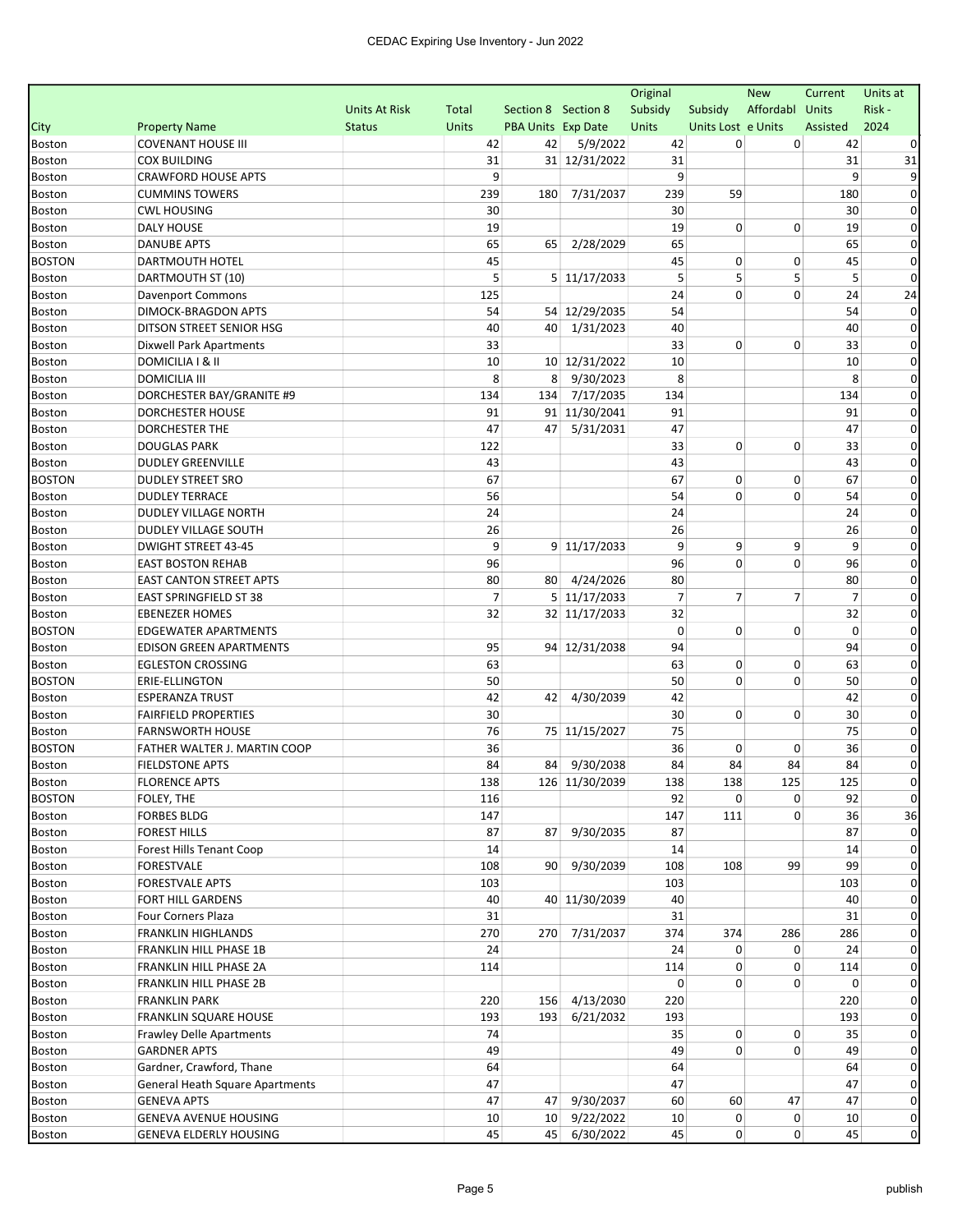|                                |                                                       |                      |              |                           |               | Original  |                    | <b>New</b>      | Current    | Units at             |
|--------------------------------|-------------------------------------------------------|----------------------|--------------|---------------------------|---------------|-----------|--------------------|-----------------|------------|----------------------|
|                                |                                                       | <b>Units At Risk</b> | Total        | Section 8 Section 8       |               | Subsidy   | Subsidy            | Affordabl Units |            | Risk-                |
| City                           | <b>Property Name</b>                                  | <b>Status</b>        | <b>Units</b> | <b>PBA Units Exp Date</b> |               | Units     | Units Lost e Units |                 | Assisted   | 2024                 |
| <b>Boston</b>                  | <b>GEORGETOWNE I</b>                                  |                      | 601          | 429                       | 4/30/2033     | 601       | 601                | 545             | 545        |                      |
| <b>Boston</b>                  | <b>GEORGETOWNE II</b>                                 |                      | 366          | 252                       | 4/30/2033     | 366       | 366                | 330             | 330        | 0                    |
| <b>Boston</b>                  | <b>GLENVILLE AVENUE APTS</b>                          |                      | 117          | 24                        | 7/31/2031     | 117       |                    |                 | 117        | 0                    |
| Boston                         | <b>GOVERNOR APTS</b>                                  |                      | 87           | 87                        | 6/10/2037     | 87        |                    |                 | 87         | $\Omega$             |
| <b>Boston</b>                  | <b>GRANDFAMILIES</b>                                  |                      | 26           |                           |               | 26        | 0                  | 0               | 26         | 0                    |
| <b>Boston</b>                  | <b>GRANITE FIELDS CORNER</b>                          |                      | 67           | 67                        | 9/26/2035     | 67        |                    |                 | 67         | $\Omega$             |
| <b>Boston</b>                  | <b>GRANITE LENA PARK APARTMENTS</b>                   |                      | 143          | 143                       | 7/11/2035     | 143       |                    |                 | 143        | $\Omega$             |
| <b>Boston</b>                  | GRANITE/LACONCHA/NUESTRA                              |                      | 97           | 97                        | 7/31/2028     | 97        |                    |                 | 97         | $\Omega$             |
| Boston                         | <b>GRANT MANOR</b>                                    |                      | 179          | 175                       | 3/31/2041     | 179       | 179                | 179             | 179        | $\Omega$             |
| <b>Boston</b>                  | <b>Greater Four Corners</b>                           |                      | 10           |                           |               | 10        |                    |                 | 10         | 0                    |
| <b>Boston</b>                  | <b>GREENWAY APARTMENTS</b>                            |                      | 27           |                           |               | 27        | 0                  | 0               | 27         | 0                    |
| <b>Boston</b>                  | <b>GREENWICH PARK 23</b>                              |                      | 5            |                           | 5 11/17/2033  | 5         | 5                  | 5               | 5          |                      |
| <b>Boston</b>                  | <b>GROVE HALL</b>                                     |                      | 104          | 104                       | 5/31/2037     | 104       | 104                | 104             | 104        | 0                    |
| Boston                         | <b>HALEY HOUSE</b>                                    |                      | 26           |                           |               | 26        | 0                  | $\mathbf 0$     | 26         | $\Omega$             |
| <b>BOSTON</b>                  | <b>HARBOR POINT</b>                                   |                      | 1283         | 350                       | 1/14/2035     | 400       |                    |                 | 400        | 0                    |
| <b>Boston</b>                  | <b>HARTWELL TERRACE</b>                               |                      | 17           |                           |               | 17        | 17                 | 6               | 6          | 0                    |
| <b>BOSTON</b>                  | HARVARD COMMONS                                       |                      | 45           |                           |               | 45        | 0                  | 0               | 45         | 0                    |
| <b>BOSTON</b>                  | <b>HAYNES HOUSE</b>                                   |                      | 131          |                           |               | 131       | 0                  | 0               | 131        | $\Omega$<br>$\Omega$ |
| Boston                         | Hearth at Four Corneers                               |                      | 54           |                           |               | 54        |                    |                 | 54         |                      |
| <b>Boston</b>                  | HEARTH AT OLMSTED GREEN<br><b>HEMENWAY APARTMENTS</b> |                      | 59           | 183                       | 6/24/2030     | 59<br>183 |                    |                 | 59         | 59<br>0              |
| <b>Boston</b>                  | <b>HERITAGE (EAST BOSTON)</b>                         |                      | 183<br>294   |                           |               | 294       | 0                  | 0               | 183<br>294 | 0                    |
| <b>Boston</b><br><b>Boston</b> | HERITAGE AT CLEVELAND CIRCLE                          |                      | 90           |                           |               | 18        | 0                  | 0               | 18         | 0                    |
| <b>BOSTON</b>                  | <b>HIGH POINT VILLAGE</b>                             | Lost                 | 540          |                           |               | 540       | 540                | $\mathbf 0$     | 0          | $\Omega$             |
| <b>Boston</b>                  | <b>HIGHLAND HOUSE</b>                                 |                      | 14           |                           |               | 14        | 0                  | 0               | 14         | 0                    |
| <b>Boston</b>                  | Historic South End Apartments                         |                      | 146          |                           | 11/17/2033    | 146       | 0                  | 0               | 146        | $\Omega$             |
| <b>BOSTON</b>                  | <b>HONG LOK HOUSE</b>                                 |                      | 74           | 28                        | 8/24/2022     | 74        | 0                  | 0               | 74         | 0                    |
| <b>Boston</b>                  | <b>HOPE BAY APARTMENTS</b>                            |                      | 45           | 45                        | 2/28/2037     | 45        |                    |                 | 45         | 0                    |
| <b>BOSTON</b>                  | <b>HOWARD DACIA</b>                                   |                      | 26           |                           |               | 26        | 0                  | $\mathbf 0$     | 26         | $\Omega$             |
| <b>Boston</b>                  | <b>HUDSON STREET GATEWAY</b>                          |                      | 45           |                           |               | 45        |                    |                 | 45         | 0                    |
| <b>Boston</b>                  | <b>HUMBOLDT APARTMENTS</b>                            |                      | 20           |                           |               | 20        | 0                  | 0               | 20         | 0                    |
| <b>Boston</b>                  | Huntington Affordable Housing                         |                      | 88           |                           |               | 88        | 0                  | $\mathbf 0$     | 88         | 88                   |
| <b>Boston</b>                  | Huntington Apartments I                               |                      | 37           |                           |               | 10        | 0                  | 0               | 10         | $\Omega$             |
| Boston                         | <b>HYDE SQUARE COOP</b>                               |                      | 41           |                           |               | 33        | 0                  | $\mathbf 0$     | 33         | 33                   |
| <b>Boston</b>                  | Imani House                                           |                      | 9            |                           |               | 9         |                    |                 | 9          | $\mathbf 0$          |
| <b>Boston</b>                  | INDEPENDENT LIVING PROJECT                            |                      | 6            |                           |               | 6         | 0                  | 0               | 6          | $\Omega$             |
| <b>Boston</b>                  | <b>INFILL I</b>                                       |                      | 3            |                           |               | 3         | 0                  | 0               | 3          |                      |
| <b>Boston</b>                  | Infill II                                             |                      | 4            |                           |               | 4         |                    |                 | 4          |                      |
| Boston                         | <b>INTERFAITH HOUSING</b>                             |                      | 69           |                           | 69 12/31/2022 | 69        |                    |                 | 69         |                      |
| Boston                         | INTERVALE-MAGNOLIA                                    |                      | 88           | 88                        | 3/1/2033      | 88        |                    |                 | 88         | $\mathbf 0$          |
| <b>BOSTON</b>                  | <b>JACKSON COMMONS</b>                                |                      | 37           |                           |               | 37        | $\overline{0}$     | 0               | 37         |                      |
| <b>Boston</b>                  | JAMAICA PLAIN APARTMENTS                              |                      | 103          |                           | 103 4/30/2040 | 103       |                    |                 | 103        | 0                    |
| Boston                         | JAMAICA PLAIN SCATTERED SITES COOP                    |                      | 18           |                           |               | 18        |                    |                 | 18         | 0                    |
| <b>Boston</b>                  | JAMAICA PLAINS COOP SERV                              |                      | 62           |                           | 61 9/19/2022  | 61        |                    |                 | 61         | 0                    |
| <b>Boston</b>                  | JOHN BOYLE O'REILLY SCHOOL APTS.                      |                      | 32           |                           | 32 10/31/2037 | 32        |                    |                 | 32         | 0                    |
| <b>Boston</b>                  | JOY ST RESIDENCE/FANUEIL HIV                          |                      | 21           |                           | 20 11/30/2022 | 20        |                    |                 | 20         | 0                    |
| <b>BOSTON</b>                  | <b>JULIA MARTIN HOUSE</b>                             |                      | 55           | 55                        | 5/1/2022      | 55        | 0                  | 0               | 55         | 0                    |
| Boston                         | <b>KENMORE ABBEY</b>                                  |                      | 199          | 198                       | 6/21/2032     | 198       |                    |                 | 198        | $\Omega$             |
| Boston                         | <b>KEYSTONE APTS</b>                                  |                      | 223          | 222                       | 5/7/2031      | 222       |                    |                 | 222        | $\Omega$             |
| <b>Boston</b>                  | KILMARNOCK STREET                                     |                      | 55           |                           |               | 22        | $\overline{0}$     | 0               | 22         | 0                    |
| <b>BOSTON</b>                  | LANDFALL APTS                                         |                      | 15           |                           |               | 15        |                    |                 | 15         | $\Omega$             |
| <b>Boston</b>                  | LANDFALL WEST APARTMENTS                              |                      | 59           |                           | 59 1/31/2037  | 59        |                    |                 | 59         | 0                    |
| Boston                         | LANGHAM COURT                                         |                      | 84           |                           |               | 34        | 0                  | 0               | 34         | 0                    |
| <b>Boston</b>                  | LARCHMONT RESIDENCE                                   |                      | 8            |                           | 8 12/20/2022  | 8         | 0                  | 0               | 8          | 0                    |
| <b>Boston</b>                  | LATIN ACADEMY                                         |                      | 58           |                           |               | 15        | 0                  | 0               | 15         | 0                    |
| <b>Boston</b>                  | LAWRENCEVILLE                                         |                      | 149          |                           |               | 149       | 149                | 131             | 131        | 131                  |
| <b>Boston</b>                  | LBB HOUSING                                           |                      | 103          |                           |               | 103       |                    |                 | 103        | 0                    |
| Boston                         | LEVEDO BUILDING - TALBOT AVENUE                       |                      | 24           |                           |               | 24        |                    |                 | 24         | 0                    |
| <b>Boston</b>                  | LEVENTHAL HOUSE                                       |                      | 256          |                           | 254 9/30/2026 | 256       |                    |                 | 256        | $\mathbf{0}$         |
| <b>BOSTON</b>                  | LEWIS MALL APARTMENTS                                 |                      | 47           |                           | 47 2/13/2023  | 47        |                    |                 | 47         | $\pmb{0}$            |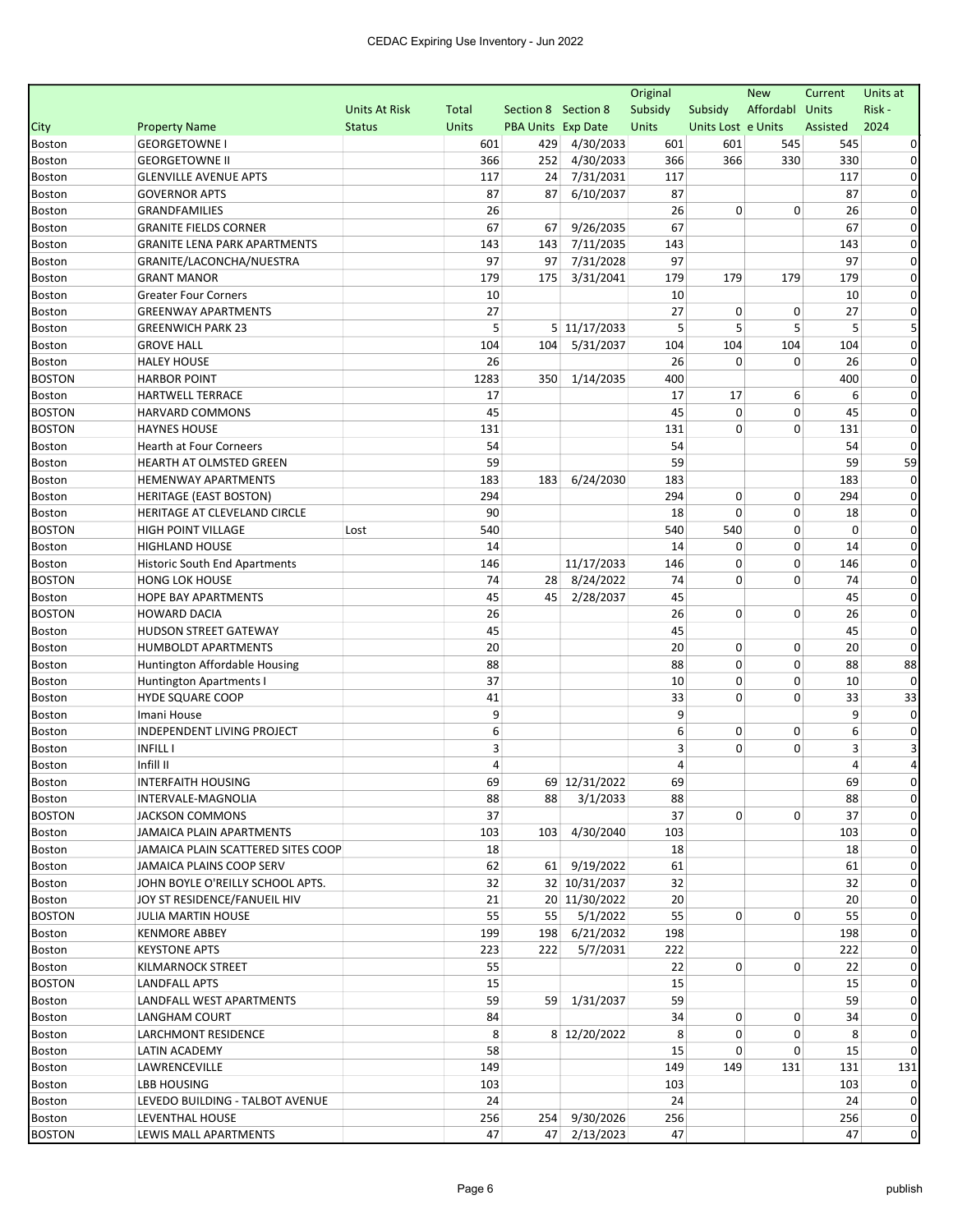| Affordabl Units<br>Risk-<br><b>Units At Risk</b><br>Section 8 Section 8<br>Subsidy<br>Subsidy<br>Total<br>Assisted<br>2024<br><b>Property Name</b><br><b>Status</b><br><b>Units</b><br><b>PBA Units Exp Date</b><br>Units<br>Units Lost e Units<br><b>LITHGOW APARTMENTS</b><br>31<br>16<br>0<br>0<br>16<br>73<br>8/31/2022<br>73<br>73<br><b>LOGO APARTMENTS</b><br>73<br>0<br>59<br>59<br>59<br>LONG GLEN RENTAL<br>0<br>33<br>33<br>33<br>LONG GLEN RENTAL II<br>0<br>45<br>45<br>45<br>LONGFELLOW HOUSE<br>5/31/2022<br>0<br>44<br>53<br>0<br><b>LORNE STREET</b><br>60<br>0<br>53<br>0<br>177<br>133<br>0<br>$\mathbf 0$<br><b>LOWER MILLS</b><br>133<br>0<br>45<br>45<br>45<br>0<br>Lucerne Gardens<br>45<br>45<br>45<br>4/30/2036<br>45<br>LYMAN SCHOOL APARTMENTS<br>$\Omega$<br>76<br>53<br><b>MADISON MELNEA CASS APTS</b><br>53<br>0<br>120<br><b>Madison Park III</b><br>120<br>120<br>120<br>0<br>143<br><b>MADISON PARK IV</b><br>143<br>143<br>6/30/2028<br>143<br>0<br>14<br>14<br>14<br>0<br><b>MainStay House</b><br>18<br>18<br>18<br><b>MALDEN MILLS II</b><br>0<br>276 11/30/2034<br>276<br>276<br>276<br>0<br>MANDELA HOMES<br>6/30/2036<br>161<br>MARCUS GARVEY GARDENS<br>162<br>161<br>161<br>$\Omega$<br>178<br>MARKSDALE GARDENS COOP.<br>178<br>9/30/2033<br>178<br>0<br>178<br>30<br>30<br><b>MARY COLBERT APARTMENTS</b><br>30<br>7/31/2032<br>30<br>0<br>127<br>10/4/2024<br>127<br>127<br><b>MASON PLACE</b><br>126<br>0<br>10 11/17/2033<br>10<br>10<br>MASS AVE 549-551<br>10<br>10<br>40 11/30/2034<br>200<br>$\Omega$<br>200<br>200<br><b>MASS PIKE TOWERS</b><br>183<br>183<br>8/31/2035<br>183<br>0<br><b>MATTAPAN APTS</b><br>183<br>45<br>45<br>45<br>MATTAPAN CENTER FOR LIFE<br>45<br>5/31/2022<br>$\Omega$<br>83<br>83<br>0<br><b>MATTAPAN HEIGHTS II</b><br>0<br>83<br>0<br>0<br>73<br>73<br>$\mathbf 0$<br>73<br>$\Omega$<br><b>MATTAPAN HEIGHTS III</b><br>45<br>30<br>0<br>MATTAPAN HEIGHTS IV<br>0<br>30<br>0<br>60<br>60<br>60<br>Mattapan Heights Phase 5-A<br>0<br>150<br>116<br>0<br>0<br>116<br>0<br><b>MAVERICK LANDING I</b><br>0<br>80<br>61<br>$\mathbf 0$<br><b>MAVERICK LANDING II</b><br>61<br>0<br>0<br>0<br>$\mathbf 0$<br>0<br>0<br><b>MAVERICK LANDING III</b><br>$\mathbf 0$<br>0<br>MAVERICK LANDING IV<br>0<br>0<br>$\Omega$<br>8<br>6/30/2022<br>8<br>0<br>8<br>0<br>8<br>0<br>MAY WEST ROXBURY RESIDENCES, INC.<br>2/28/2023<br>16<br>MCBRIDE HOUSE<br>16<br>16<br>16<br>0<br>40<br>40<br>MEI WAH VILLAGE<br>41<br>40<br>5/31/2022<br>0<br>85<br>85<br><b>MERCANTILE WHARF</b><br>122<br>48<br>48<br>$\Omega$<br>149<br>149<br>149 12/31/2037<br>149<br>0<br><b>METHUNION MANOR</b><br>81<br>0<br>METROPOLITAN, THE<br>133<br>0<br>81<br>0<br>6<br>6<br>6<br>MHPI COMMUNITY APTS<br>$6 \mid 3/16/2022$<br>0<br>12<br>11 3/16/2022<br>$11\,$<br>Boston<br>MHPI II<br>11<br>12 3/16/2022<br>$\mathbf{0}$<br>MHPI III<br>12<br>12<br>12<br><b>MHPI IV</b><br>32<br>32 6/30/2035<br>32<br>61<br><b>MHPI IX</b><br>12<br>12 1/31/2023<br>12<br>12<br>0<br>16<br>MHPI V<br>16<br>16 8/31/2022<br>16<br>15 4/30/2023<br>15<br>MHPI VI<br>15<br>15<br>0<br>18 12/31/2022<br>18<br>MHPI VII<br>18<br>18<br>$\Omega$<br>15<br><b>MHPI VIII</b><br>15<br>15 11/30/2022<br>15<br>$\Omega$<br>0<br>64 12/31/2034<br>337<br>0<br>MISHAWUM PARK APTS<br>337<br>0<br>337<br>0<br>139<br>114<br>0<br>114<br>$\Omega$<br>MISSION MAIN - PHASE II<br>259<br>0<br><b>MISSION MAIN I</b><br>310<br>0<br>259<br>0<br><b>BOSTON</b><br>0<br>MISSION MAIN PHASE III<br>86<br>72<br>0<br>72<br>$\Omega$<br>775<br>775<br>775 3/31/2025<br>775<br>$\Omega$<br><b>MISSION PARK</b><br>12<br>12<br><b>Moreland Street</b><br>12<br>0<br>24<br>MORTON APTS.<br>24<br>24 8/31/2035<br>24<br>$\Omega$<br>145 12/31/2023<br>MORVILLE HOUSE<br>147<br>146<br>146<br>0<br>98 1/31/2039<br>98<br>MT PLEASANTS APTS<br>98<br>98<br>0<br>Boston<br>45<br>45<br>45 7/31/2022<br>45<br>0<br>NATE SMITH HOUSE<br>0<br><b>BOSTON</b><br>144<br>0<br>NAZING COURT<br>151<br>0<br>144<br>0<br><b>BOSTON</b><br>30<br>30<br>4/27/2022<br>30<br>0<br>30<br>0<br><b>NEPONSET FIELD</b><br>35<br>35<br>0<br>NEW GIRLS LATIN ACAD II<br>0<br>35<br>$\mathbf{0}$<br>227<br>$\mathbf 0$<br>227<br>227<br>8/31/2033<br>227<br>NEW PORT ANTONIO APTS |               |  |  | Original | <b>New</b> | Current | Units at |
|-----------------------------------------------------------------------------------------------------------------------------------------------------------------------------------------------------------------------------------------------------------------------------------------------------------------------------------------------------------------------------------------------------------------------------------------------------------------------------------------------------------------------------------------------------------------------------------------------------------------------------------------------------------------------------------------------------------------------------------------------------------------------------------------------------------------------------------------------------------------------------------------------------------------------------------------------------------------------------------------------------------------------------------------------------------------------------------------------------------------------------------------------------------------------------------------------------------------------------------------------------------------------------------------------------------------------------------------------------------------------------------------------------------------------------------------------------------------------------------------------------------------------------------------------------------------------------------------------------------------------------------------------------------------------------------------------------------------------------------------------------------------------------------------------------------------------------------------------------------------------------------------------------------------------------------------------------------------------------------------------------------------------------------------------------------------------------------------------------------------------------------------------------------------------------------------------------------------------------------------------------------------------------------------------------------------------------------------------------------------------------------------------------------------------------------------------------------------------------------------------------------------------------------------------------------------------------------------------------------------------------------------------------------------------------------------------------------------------------------------------------------------------------------------------------------------------------------------------------------------------------------------------------------------------------------------------------------------------------------------------------------------------------------------------------------------------------------------------------------------------------------------------------------------------------------------------------------------------------------------------------------------------------------------------------------------------------------------------------------------------------------------------------------------------------------------------------------------------------------------------------------------------------------------------------------------------------------------------------------------------------------------------------------------------------------------------------------------------------------------------------------------------------------------------------------------------------------------------------------------------------------------------------------------------------------------------------------------------------------------------------------------------------------------------------------------------------------------------------------------------------------------------------------------------------------------------------------------------------------------------------------------------|---------------|--|--|----------|------------|---------|----------|
|                                                                                                                                                                                                                                                                                                                                                                                                                                                                                                                                                                                                                                                                                                                                                                                                                                                                                                                                                                                                                                                                                                                                                                                                                                                                                                                                                                                                                                                                                                                                                                                                                                                                                                                                                                                                                                                                                                                                                                                                                                                                                                                                                                                                                                                                                                                                                                                                                                                                                                                                                                                                                                                                                                                                                                                                                                                                                                                                                                                                                                                                                                                                                                                                                                                                                                                                                                                                                                                                                                                                                                                                                                                                                                                                                                                                                                                                                                                                                                                                                                                                                                                                                                                                                                                                       |               |  |  |          |            |         |          |
|                                                                                                                                                                                                                                                                                                                                                                                                                                                                                                                                                                                                                                                                                                                                                                                                                                                                                                                                                                                                                                                                                                                                                                                                                                                                                                                                                                                                                                                                                                                                                                                                                                                                                                                                                                                                                                                                                                                                                                                                                                                                                                                                                                                                                                                                                                                                                                                                                                                                                                                                                                                                                                                                                                                                                                                                                                                                                                                                                                                                                                                                                                                                                                                                                                                                                                                                                                                                                                                                                                                                                                                                                                                                                                                                                                                                                                                                                                                                                                                                                                                                                                                                                                                                                                                                       | City          |  |  |          |            |         |          |
|                                                                                                                                                                                                                                                                                                                                                                                                                                                                                                                                                                                                                                                                                                                                                                                                                                                                                                                                                                                                                                                                                                                                                                                                                                                                                                                                                                                                                                                                                                                                                                                                                                                                                                                                                                                                                                                                                                                                                                                                                                                                                                                                                                                                                                                                                                                                                                                                                                                                                                                                                                                                                                                                                                                                                                                                                                                                                                                                                                                                                                                                                                                                                                                                                                                                                                                                                                                                                                                                                                                                                                                                                                                                                                                                                                                                                                                                                                                                                                                                                                                                                                                                                                                                                                                                       | <b>Boston</b> |  |  |          |            |         |          |
|                                                                                                                                                                                                                                                                                                                                                                                                                                                                                                                                                                                                                                                                                                                                                                                                                                                                                                                                                                                                                                                                                                                                                                                                                                                                                                                                                                                                                                                                                                                                                                                                                                                                                                                                                                                                                                                                                                                                                                                                                                                                                                                                                                                                                                                                                                                                                                                                                                                                                                                                                                                                                                                                                                                                                                                                                                                                                                                                                                                                                                                                                                                                                                                                                                                                                                                                                                                                                                                                                                                                                                                                                                                                                                                                                                                                                                                                                                                                                                                                                                                                                                                                                                                                                                                                       | <b>Boston</b> |  |  |          |            |         |          |
|                                                                                                                                                                                                                                                                                                                                                                                                                                                                                                                                                                                                                                                                                                                                                                                                                                                                                                                                                                                                                                                                                                                                                                                                                                                                                                                                                                                                                                                                                                                                                                                                                                                                                                                                                                                                                                                                                                                                                                                                                                                                                                                                                                                                                                                                                                                                                                                                                                                                                                                                                                                                                                                                                                                                                                                                                                                                                                                                                                                                                                                                                                                                                                                                                                                                                                                                                                                                                                                                                                                                                                                                                                                                                                                                                                                                                                                                                                                                                                                                                                                                                                                                                                                                                                                                       | <b>Boston</b> |  |  |          |            |         |          |
|                                                                                                                                                                                                                                                                                                                                                                                                                                                                                                                                                                                                                                                                                                                                                                                                                                                                                                                                                                                                                                                                                                                                                                                                                                                                                                                                                                                                                                                                                                                                                                                                                                                                                                                                                                                                                                                                                                                                                                                                                                                                                                                                                                                                                                                                                                                                                                                                                                                                                                                                                                                                                                                                                                                                                                                                                                                                                                                                                                                                                                                                                                                                                                                                                                                                                                                                                                                                                                                                                                                                                                                                                                                                                                                                                                                                                                                                                                                                                                                                                                                                                                                                                                                                                                                                       | <b>Boston</b> |  |  |          |            |         |          |
|                                                                                                                                                                                                                                                                                                                                                                                                                                                                                                                                                                                                                                                                                                                                                                                                                                                                                                                                                                                                                                                                                                                                                                                                                                                                                                                                                                                                                                                                                                                                                                                                                                                                                                                                                                                                                                                                                                                                                                                                                                                                                                                                                                                                                                                                                                                                                                                                                                                                                                                                                                                                                                                                                                                                                                                                                                                                                                                                                                                                                                                                                                                                                                                                                                                                                                                                                                                                                                                                                                                                                                                                                                                                                                                                                                                                                                                                                                                                                                                                                                                                                                                                                                                                                                                                       | <b>Boston</b> |  |  |          |            |         |          |
|                                                                                                                                                                                                                                                                                                                                                                                                                                                                                                                                                                                                                                                                                                                                                                                                                                                                                                                                                                                                                                                                                                                                                                                                                                                                                                                                                                                                                                                                                                                                                                                                                                                                                                                                                                                                                                                                                                                                                                                                                                                                                                                                                                                                                                                                                                                                                                                                                                                                                                                                                                                                                                                                                                                                                                                                                                                                                                                                                                                                                                                                                                                                                                                                                                                                                                                                                                                                                                                                                                                                                                                                                                                                                                                                                                                                                                                                                                                                                                                                                                                                                                                                                                                                                                                                       | <b>Boston</b> |  |  |          |            |         |          |
|                                                                                                                                                                                                                                                                                                                                                                                                                                                                                                                                                                                                                                                                                                                                                                                                                                                                                                                                                                                                                                                                                                                                                                                                                                                                                                                                                                                                                                                                                                                                                                                                                                                                                                                                                                                                                                                                                                                                                                                                                                                                                                                                                                                                                                                                                                                                                                                                                                                                                                                                                                                                                                                                                                                                                                                                                                                                                                                                                                                                                                                                                                                                                                                                                                                                                                                                                                                                                                                                                                                                                                                                                                                                                                                                                                                                                                                                                                                                                                                                                                                                                                                                                                                                                                                                       | <b>Boston</b> |  |  |          |            |         |          |
|                                                                                                                                                                                                                                                                                                                                                                                                                                                                                                                                                                                                                                                                                                                                                                                                                                                                                                                                                                                                                                                                                                                                                                                                                                                                                                                                                                                                                                                                                                                                                                                                                                                                                                                                                                                                                                                                                                                                                                                                                                                                                                                                                                                                                                                                                                                                                                                                                                                                                                                                                                                                                                                                                                                                                                                                                                                                                                                                                                                                                                                                                                                                                                                                                                                                                                                                                                                                                                                                                                                                                                                                                                                                                                                                                                                                                                                                                                                                                                                                                                                                                                                                                                                                                                                                       | <b>BOSTON</b> |  |  |          |            |         |          |
|                                                                                                                                                                                                                                                                                                                                                                                                                                                                                                                                                                                                                                                                                                                                                                                                                                                                                                                                                                                                                                                                                                                                                                                                                                                                                                                                                                                                                                                                                                                                                                                                                                                                                                                                                                                                                                                                                                                                                                                                                                                                                                                                                                                                                                                                                                                                                                                                                                                                                                                                                                                                                                                                                                                                                                                                                                                                                                                                                                                                                                                                                                                                                                                                                                                                                                                                                                                                                                                                                                                                                                                                                                                                                                                                                                                                                                                                                                                                                                                                                                                                                                                                                                                                                                                                       | <b>Boston</b> |  |  |          |            |         |          |
|                                                                                                                                                                                                                                                                                                                                                                                                                                                                                                                                                                                                                                                                                                                                                                                                                                                                                                                                                                                                                                                                                                                                                                                                                                                                                                                                                                                                                                                                                                                                                                                                                                                                                                                                                                                                                                                                                                                                                                                                                                                                                                                                                                                                                                                                                                                                                                                                                                                                                                                                                                                                                                                                                                                                                                                                                                                                                                                                                                                                                                                                                                                                                                                                                                                                                                                                                                                                                                                                                                                                                                                                                                                                                                                                                                                                                                                                                                                                                                                                                                                                                                                                                                                                                                                                       | <b>Boston</b> |  |  |          |            |         |          |
|                                                                                                                                                                                                                                                                                                                                                                                                                                                                                                                                                                                                                                                                                                                                                                                                                                                                                                                                                                                                                                                                                                                                                                                                                                                                                                                                                                                                                                                                                                                                                                                                                                                                                                                                                                                                                                                                                                                                                                                                                                                                                                                                                                                                                                                                                                                                                                                                                                                                                                                                                                                                                                                                                                                                                                                                                                                                                                                                                                                                                                                                                                                                                                                                                                                                                                                                                                                                                                                                                                                                                                                                                                                                                                                                                                                                                                                                                                                                                                                                                                                                                                                                                                                                                                                                       | <b>Boston</b> |  |  |          |            |         |          |
|                                                                                                                                                                                                                                                                                                                                                                                                                                                                                                                                                                                                                                                                                                                                                                                                                                                                                                                                                                                                                                                                                                                                                                                                                                                                                                                                                                                                                                                                                                                                                                                                                                                                                                                                                                                                                                                                                                                                                                                                                                                                                                                                                                                                                                                                                                                                                                                                                                                                                                                                                                                                                                                                                                                                                                                                                                                                                                                                                                                                                                                                                                                                                                                                                                                                                                                                                                                                                                                                                                                                                                                                                                                                                                                                                                                                                                                                                                                                                                                                                                                                                                                                                                                                                                                                       | <b>Boston</b> |  |  |          |            |         |          |
|                                                                                                                                                                                                                                                                                                                                                                                                                                                                                                                                                                                                                                                                                                                                                                                                                                                                                                                                                                                                                                                                                                                                                                                                                                                                                                                                                                                                                                                                                                                                                                                                                                                                                                                                                                                                                                                                                                                                                                                                                                                                                                                                                                                                                                                                                                                                                                                                                                                                                                                                                                                                                                                                                                                                                                                                                                                                                                                                                                                                                                                                                                                                                                                                                                                                                                                                                                                                                                                                                                                                                                                                                                                                                                                                                                                                                                                                                                                                                                                                                                                                                                                                                                                                                                                                       | <b>Boston</b> |  |  |          |            |         |          |
|                                                                                                                                                                                                                                                                                                                                                                                                                                                                                                                                                                                                                                                                                                                                                                                                                                                                                                                                                                                                                                                                                                                                                                                                                                                                                                                                                                                                                                                                                                                                                                                                                                                                                                                                                                                                                                                                                                                                                                                                                                                                                                                                                                                                                                                                                                                                                                                                                                                                                                                                                                                                                                                                                                                                                                                                                                                                                                                                                                                                                                                                                                                                                                                                                                                                                                                                                                                                                                                                                                                                                                                                                                                                                                                                                                                                                                                                                                                                                                                                                                                                                                                                                                                                                                                                       | <b>Boston</b> |  |  |          |            |         |          |
|                                                                                                                                                                                                                                                                                                                                                                                                                                                                                                                                                                                                                                                                                                                                                                                                                                                                                                                                                                                                                                                                                                                                                                                                                                                                                                                                                                                                                                                                                                                                                                                                                                                                                                                                                                                                                                                                                                                                                                                                                                                                                                                                                                                                                                                                                                                                                                                                                                                                                                                                                                                                                                                                                                                                                                                                                                                                                                                                                                                                                                                                                                                                                                                                                                                                                                                                                                                                                                                                                                                                                                                                                                                                                                                                                                                                                                                                                                                                                                                                                                                                                                                                                                                                                                                                       | <b>Boston</b> |  |  |          |            |         |          |
|                                                                                                                                                                                                                                                                                                                                                                                                                                                                                                                                                                                                                                                                                                                                                                                                                                                                                                                                                                                                                                                                                                                                                                                                                                                                                                                                                                                                                                                                                                                                                                                                                                                                                                                                                                                                                                                                                                                                                                                                                                                                                                                                                                                                                                                                                                                                                                                                                                                                                                                                                                                                                                                                                                                                                                                                                                                                                                                                                                                                                                                                                                                                                                                                                                                                                                                                                                                                                                                                                                                                                                                                                                                                                                                                                                                                                                                                                                                                                                                                                                                                                                                                                                                                                                                                       | <b>Boston</b> |  |  |          |            |         |          |
|                                                                                                                                                                                                                                                                                                                                                                                                                                                                                                                                                                                                                                                                                                                                                                                                                                                                                                                                                                                                                                                                                                                                                                                                                                                                                                                                                                                                                                                                                                                                                                                                                                                                                                                                                                                                                                                                                                                                                                                                                                                                                                                                                                                                                                                                                                                                                                                                                                                                                                                                                                                                                                                                                                                                                                                                                                                                                                                                                                                                                                                                                                                                                                                                                                                                                                                                                                                                                                                                                                                                                                                                                                                                                                                                                                                                                                                                                                                                                                                                                                                                                                                                                                                                                                                                       | <b>Boston</b> |  |  |          |            |         |          |
|                                                                                                                                                                                                                                                                                                                                                                                                                                                                                                                                                                                                                                                                                                                                                                                                                                                                                                                                                                                                                                                                                                                                                                                                                                                                                                                                                                                                                                                                                                                                                                                                                                                                                                                                                                                                                                                                                                                                                                                                                                                                                                                                                                                                                                                                                                                                                                                                                                                                                                                                                                                                                                                                                                                                                                                                                                                                                                                                                                                                                                                                                                                                                                                                                                                                                                                                                                                                                                                                                                                                                                                                                                                                                                                                                                                                                                                                                                                                                                                                                                                                                                                                                                                                                                                                       | <b>Boston</b> |  |  |          |            |         |          |
|                                                                                                                                                                                                                                                                                                                                                                                                                                                                                                                                                                                                                                                                                                                                                                                                                                                                                                                                                                                                                                                                                                                                                                                                                                                                                                                                                                                                                                                                                                                                                                                                                                                                                                                                                                                                                                                                                                                                                                                                                                                                                                                                                                                                                                                                                                                                                                                                                                                                                                                                                                                                                                                                                                                                                                                                                                                                                                                                                                                                                                                                                                                                                                                                                                                                                                                                                                                                                                                                                                                                                                                                                                                                                                                                                                                                                                                                                                                                                                                                                                                                                                                                                                                                                                                                       | <b>Boston</b> |  |  |          |            |         |          |
|                                                                                                                                                                                                                                                                                                                                                                                                                                                                                                                                                                                                                                                                                                                                                                                                                                                                                                                                                                                                                                                                                                                                                                                                                                                                                                                                                                                                                                                                                                                                                                                                                                                                                                                                                                                                                                                                                                                                                                                                                                                                                                                                                                                                                                                                                                                                                                                                                                                                                                                                                                                                                                                                                                                                                                                                                                                                                                                                                                                                                                                                                                                                                                                                                                                                                                                                                                                                                                                                                                                                                                                                                                                                                                                                                                                                                                                                                                                                                                                                                                                                                                                                                                                                                                                                       | <b>Boston</b> |  |  |          |            |         |          |
|                                                                                                                                                                                                                                                                                                                                                                                                                                                                                                                                                                                                                                                                                                                                                                                                                                                                                                                                                                                                                                                                                                                                                                                                                                                                                                                                                                                                                                                                                                                                                                                                                                                                                                                                                                                                                                                                                                                                                                                                                                                                                                                                                                                                                                                                                                                                                                                                                                                                                                                                                                                                                                                                                                                                                                                                                                                                                                                                                                                                                                                                                                                                                                                                                                                                                                                                                                                                                                                                                                                                                                                                                                                                                                                                                                                                                                                                                                                                                                                                                                                                                                                                                                                                                                                                       | <b>Boston</b> |  |  |          |            |         |          |
|                                                                                                                                                                                                                                                                                                                                                                                                                                                                                                                                                                                                                                                                                                                                                                                                                                                                                                                                                                                                                                                                                                                                                                                                                                                                                                                                                                                                                                                                                                                                                                                                                                                                                                                                                                                                                                                                                                                                                                                                                                                                                                                                                                                                                                                                                                                                                                                                                                                                                                                                                                                                                                                                                                                                                                                                                                                                                                                                                                                                                                                                                                                                                                                                                                                                                                                                                                                                                                                                                                                                                                                                                                                                                                                                                                                                                                                                                                                                                                                                                                                                                                                                                                                                                                                                       | <b>Boston</b> |  |  |          |            |         |          |
|                                                                                                                                                                                                                                                                                                                                                                                                                                                                                                                                                                                                                                                                                                                                                                                                                                                                                                                                                                                                                                                                                                                                                                                                                                                                                                                                                                                                                                                                                                                                                                                                                                                                                                                                                                                                                                                                                                                                                                                                                                                                                                                                                                                                                                                                                                                                                                                                                                                                                                                                                                                                                                                                                                                                                                                                                                                                                                                                                                                                                                                                                                                                                                                                                                                                                                                                                                                                                                                                                                                                                                                                                                                                                                                                                                                                                                                                                                                                                                                                                                                                                                                                                                                                                                                                       | <b>Boston</b> |  |  |          |            |         |          |
|                                                                                                                                                                                                                                                                                                                                                                                                                                                                                                                                                                                                                                                                                                                                                                                                                                                                                                                                                                                                                                                                                                                                                                                                                                                                                                                                                                                                                                                                                                                                                                                                                                                                                                                                                                                                                                                                                                                                                                                                                                                                                                                                                                                                                                                                                                                                                                                                                                                                                                                                                                                                                                                                                                                                                                                                                                                                                                                                                                                                                                                                                                                                                                                                                                                                                                                                                                                                                                                                                                                                                                                                                                                                                                                                                                                                                                                                                                                                                                                                                                                                                                                                                                                                                                                                       | <b>Boston</b> |  |  |          |            |         |          |
|                                                                                                                                                                                                                                                                                                                                                                                                                                                                                                                                                                                                                                                                                                                                                                                                                                                                                                                                                                                                                                                                                                                                                                                                                                                                                                                                                                                                                                                                                                                                                                                                                                                                                                                                                                                                                                                                                                                                                                                                                                                                                                                                                                                                                                                                                                                                                                                                                                                                                                                                                                                                                                                                                                                                                                                                                                                                                                                                                                                                                                                                                                                                                                                                                                                                                                                                                                                                                                                                                                                                                                                                                                                                                                                                                                                                                                                                                                                                                                                                                                                                                                                                                                                                                                                                       | <b>Boston</b> |  |  |          |            |         |          |
|                                                                                                                                                                                                                                                                                                                                                                                                                                                                                                                                                                                                                                                                                                                                                                                                                                                                                                                                                                                                                                                                                                                                                                                                                                                                                                                                                                                                                                                                                                                                                                                                                                                                                                                                                                                                                                                                                                                                                                                                                                                                                                                                                                                                                                                                                                                                                                                                                                                                                                                                                                                                                                                                                                                                                                                                                                                                                                                                                                                                                                                                                                                                                                                                                                                                                                                                                                                                                                                                                                                                                                                                                                                                                                                                                                                                                                                                                                                                                                                                                                                                                                                                                                                                                                                                       | <b>BOSTON</b> |  |  |          |            |         |          |
|                                                                                                                                                                                                                                                                                                                                                                                                                                                                                                                                                                                                                                                                                                                                                                                                                                                                                                                                                                                                                                                                                                                                                                                                                                                                                                                                                                                                                                                                                                                                                                                                                                                                                                                                                                                                                                                                                                                                                                                                                                                                                                                                                                                                                                                                                                                                                                                                                                                                                                                                                                                                                                                                                                                                                                                                                                                                                                                                                                                                                                                                                                                                                                                                                                                                                                                                                                                                                                                                                                                                                                                                                                                                                                                                                                                                                                                                                                                                                                                                                                                                                                                                                                                                                                                                       | <b>Boston</b> |  |  |          |            |         |          |
|                                                                                                                                                                                                                                                                                                                                                                                                                                                                                                                                                                                                                                                                                                                                                                                                                                                                                                                                                                                                                                                                                                                                                                                                                                                                                                                                                                                                                                                                                                                                                                                                                                                                                                                                                                                                                                                                                                                                                                                                                                                                                                                                                                                                                                                                                                                                                                                                                                                                                                                                                                                                                                                                                                                                                                                                                                                                                                                                                                                                                                                                                                                                                                                                                                                                                                                                                                                                                                                                                                                                                                                                                                                                                                                                                                                                                                                                                                                                                                                                                                                                                                                                                                                                                                                                       | <b>Boston</b> |  |  |          |            |         |          |
|                                                                                                                                                                                                                                                                                                                                                                                                                                                                                                                                                                                                                                                                                                                                                                                                                                                                                                                                                                                                                                                                                                                                                                                                                                                                                                                                                                                                                                                                                                                                                                                                                                                                                                                                                                                                                                                                                                                                                                                                                                                                                                                                                                                                                                                                                                                                                                                                                                                                                                                                                                                                                                                                                                                                                                                                                                                                                                                                                                                                                                                                                                                                                                                                                                                                                                                                                                                                                                                                                                                                                                                                                                                                                                                                                                                                                                                                                                                                                                                                                                                                                                                                                                                                                                                                       | <b>Boston</b> |  |  |          |            |         |          |
|                                                                                                                                                                                                                                                                                                                                                                                                                                                                                                                                                                                                                                                                                                                                                                                                                                                                                                                                                                                                                                                                                                                                                                                                                                                                                                                                                                                                                                                                                                                                                                                                                                                                                                                                                                                                                                                                                                                                                                                                                                                                                                                                                                                                                                                                                                                                                                                                                                                                                                                                                                                                                                                                                                                                                                                                                                                                                                                                                                                                                                                                                                                                                                                                                                                                                                                                                                                                                                                                                                                                                                                                                                                                                                                                                                                                                                                                                                                                                                                                                                                                                                                                                                                                                                                                       | <b>Boston</b> |  |  |          |            |         |          |
|                                                                                                                                                                                                                                                                                                                                                                                                                                                                                                                                                                                                                                                                                                                                                                                                                                                                                                                                                                                                                                                                                                                                                                                                                                                                                                                                                                                                                                                                                                                                                                                                                                                                                                                                                                                                                                                                                                                                                                                                                                                                                                                                                                                                                                                                                                                                                                                                                                                                                                                                                                                                                                                                                                                                                                                                                                                                                                                                                                                                                                                                                                                                                                                                                                                                                                                                                                                                                                                                                                                                                                                                                                                                                                                                                                                                                                                                                                                                                                                                                                                                                                                                                                                                                                                                       | <b>Boston</b> |  |  |          |            |         |          |
|                                                                                                                                                                                                                                                                                                                                                                                                                                                                                                                                                                                                                                                                                                                                                                                                                                                                                                                                                                                                                                                                                                                                                                                                                                                                                                                                                                                                                                                                                                                                                                                                                                                                                                                                                                                                                                                                                                                                                                                                                                                                                                                                                                                                                                                                                                                                                                                                                                                                                                                                                                                                                                                                                                                                                                                                                                                                                                                                                                                                                                                                                                                                                                                                                                                                                                                                                                                                                                                                                                                                                                                                                                                                                                                                                                                                                                                                                                                                                                                                                                                                                                                                                                                                                                                                       | <b>Boston</b> |  |  |          |            |         |          |
|                                                                                                                                                                                                                                                                                                                                                                                                                                                                                                                                                                                                                                                                                                                                                                                                                                                                                                                                                                                                                                                                                                                                                                                                                                                                                                                                                                                                                                                                                                                                                                                                                                                                                                                                                                                                                                                                                                                                                                                                                                                                                                                                                                                                                                                                                                                                                                                                                                                                                                                                                                                                                                                                                                                                                                                                                                                                                                                                                                                                                                                                                                                                                                                                                                                                                                                                                                                                                                                                                                                                                                                                                                                                                                                                                                                                                                                                                                                                                                                                                                                                                                                                                                                                                                                                       | <b>BOSTON</b> |  |  |          |            |         |          |
|                                                                                                                                                                                                                                                                                                                                                                                                                                                                                                                                                                                                                                                                                                                                                                                                                                                                                                                                                                                                                                                                                                                                                                                                                                                                                                                                                                                                                                                                                                                                                                                                                                                                                                                                                                                                                                                                                                                                                                                                                                                                                                                                                                                                                                                                                                                                                                                                                                                                                                                                                                                                                                                                                                                                                                                                                                                                                                                                                                                                                                                                                                                                                                                                                                                                                                                                                                                                                                                                                                                                                                                                                                                                                                                                                                                                                                                                                                                                                                                                                                                                                                                                                                                                                                                                       | <b>Boston</b> |  |  |          |            |         |          |
|                                                                                                                                                                                                                                                                                                                                                                                                                                                                                                                                                                                                                                                                                                                                                                                                                                                                                                                                                                                                                                                                                                                                                                                                                                                                                                                                                                                                                                                                                                                                                                                                                                                                                                                                                                                                                                                                                                                                                                                                                                                                                                                                                                                                                                                                                                                                                                                                                                                                                                                                                                                                                                                                                                                                                                                                                                                                                                                                                                                                                                                                                                                                                                                                                                                                                                                                                                                                                                                                                                                                                                                                                                                                                                                                                                                                                                                                                                                                                                                                                                                                                                                                                                                                                                                                       | <b>Boston</b> |  |  |          |            |         |          |
|                                                                                                                                                                                                                                                                                                                                                                                                                                                                                                                                                                                                                                                                                                                                                                                                                                                                                                                                                                                                                                                                                                                                                                                                                                                                                                                                                                                                                                                                                                                                                                                                                                                                                                                                                                                                                                                                                                                                                                                                                                                                                                                                                                                                                                                                                                                                                                                                                                                                                                                                                                                                                                                                                                                                                                                                                                                                                                                                                                                                                                                                                                                                                                                                                                                                                                                                                                                                                                                                                                                                                                                                                                                                                                                                                                                                                                                                                                                                                                                                                                                                                                                                                                                                                                                                       | <b>Boston</b> |  |  |          |            |         |          |
|                                                                                                                                                                                                                                                                                                                                                                                                                                                                                                                                                                                                                                                                                                                                                                                                                                                                                                                                                                                                                                                                                                                                                                                                                                                                                                                                                                                                                                                                                                                                                                                                                                                                                                                                                                                                                                                                                                                                                                                                                                                                                                                                                                                                                                                                                                                                                                                                                                                                                                                                                                                                                                                                                                                                                                                                                                                                                                                                                                                                                                                                                                                                                                                                                                                                                                                                                                                                                                                                                                                                                                                                                                                                                                                                                                                                                                                                                                                                                                                                                                                                                                                                                                                                                                                                       | <b>BOSTON</b> |  |  |          |            |         |          |
|                                                                                                                                                                                                                                                                                                                                                                                                                                                                                                                                                                                                                                                                                                                                                                                                                                                                                                                                                                                                                                                                                                                                                                                                                                                                                                                                                                                                                                                                                                                                                                                                                                                                                                                                                                                                                                                                                                                                                                                                                                                                                                                                                                                                                                                                                                                                                                                                                                                                                                                                                                                                                                                                                                                                                                                                                                                                                                                                                                                                                                                                                                                                                                                                                                                                                                                                                                                                                                                                                                                                                                                                                                                                                                                                                                                                                                                                                                                                                                                                                                                                                                                                                                                                                                                                       | Boston        |  |  |          |            |         |          |
|                                                                                                                                                                                                                                                                                                                                                                                                                                                                                                                                                                                                                                                                                                                                                                                                                                                                                                                                                                                                                                                                                                                                                                                                                                                                                                                                                                                                                                                                                                                                                                                                                                                                                                                                                                                                                                                                                                                                                                                                                                                                                                                                                                                                                                                                                                                                                                                                                                                                                                                                                                                                                                                                                                                                                                                                                                                                                                                                                                                                                                                                                                                                                                                                                                                                                                                                                                                                                                                                                                                                                                                                                                                                                                                                                                                                                                                                                                                                                                                                                                                                                                                                                                                                                                                                       |               |  |  |          |            |         |          |
|                                                                                                                                                                                                                                                                                                                                                                                                                                                                                                                                                                                                                                                                                                                                                                                                                                                                                                                                                                                                                                                                                                                                                                                                                                                                                                                                                                                                                                                                                                                                                                                                                                                                                                                                                                                                                                                                                                                                                                                                                                                                                                                                                                                                                                                                                                                                                                                                                                                                                                                                                                                                                                                                                                                                                                                                                                                                                                                                                                                                                                                                                                                                                                                                                                                                                                                                                                                                                                                                                                                                                                                                                                                                                                                                                                                                                                                                                                                                                                                                                                                                                                                                                                                                                                                                       | Boston        |  |  |          |            |         |          |
|                                                                                                                                                                                                                                                                                                                                                                                                                                                                                                                                                                                                                                                                                                                                                                                                                                                                                                                                                                                                                                                                                                                                                                                                                                                                                                                                                                                                                                                                                                                                                                                                                                                                                                                                                                                                                                                                                                                                                                                                                                                                                                                                                                                                                                                                                                                                                                                                                                                                                                                                                                                                                                                                                                                                                                                                                                                                                                                                                                                                                                                                                                                                                                                                                                                                                                                                                                                                                                                                                                                                                                                                                                                                                                                                                                                                                                                                                                                                                                                                                                                                                                                                                                                                                                                                       | Boston        |  |  |          |            |         |          |
|                                                                                                                                                                                                                                                                                                                                                                                                                                                                                                                                                                                                                                                                                                                                                                                                                                                                                                                                                                                                                                                                                                                                                                                                                                                                                                                                                                                                                                                                                                                                                                                                                                                                                                                                                                                                                                                                                                                                                                                                                                                                                                                                                                                                                                                                                                                                                                                                                                                                                                                                                                                                                                                                                                                                                                                                                                                                                                                                                                                                                                                                                                                                                                                                                                                                                                                                                                                                                                                                                                                                                                                                                                                                                                                                                                                                                                                                                                                                                                                                                                                                                                                                                                                                                                                                       | <b>Boston</b> |  |  |          |            |         |          |
|                                                                                                                                                                                                                                                                                                                                                                                                                                                                                                                                                                                                                                                                                                                                                                                                                                                                                                                                                                                                                                                                                                                                                                                                                                                                                                                                                                                                                                                                                                                                                                                                                                                                                                                                                                                                                                                                                                                                                                                                                                                                                                                                                                                                                                                                                                                                                                                                                                                                                                                                                                                                                                                                                                                                                                                                                                                                                                                                                                                                                                                                                                                                                                                                                                                                                                                                                                                                                                                                                                                                                                                                                                                                                                                                                                                                                                                                                                                                                                                                                                                                                                                                                                                                                                                                       | Boston        |  |  |          |            |         |          |
|                                                                                                                                                                                                                                                                                                                                                                                                                                                                                                                                                                                                                                                                                                                                                                                                                                                                                                                                                                                                                                                                                                                                                                                                                                                                                                                                                                                                                                                                                                                                                                                                                                                                                                                                                                                                                                                                                                                                                                                                                                                                                                                                                                                                                                                                                                                                                                                                                                                                                                                                                                                                                                                                                                                                                                                                                                                                                                                                                                                                                                                                                                                                                                                                                                                                                                                                                                                                                                                                                                                                                                                                                                                                                                                                                                                                                                                                                                                                                                                                                                                                                                                                                                                                                                                                       | <b>Boston</b> |  |  |          |            |         |          |
|                                                                                                                                                                                                                                                                                                                                                                                                                                                                                                                                                                                                                                                                                                                                                                                                                                                                                                                                                                                                                                                                                                                                                                                                                                                                                                                                                                                                                                                                                                                                                                                                                                                                                                                                                                                                                                                                                                                                                                                                                                                                                                                                                                                                                                                                                                                                                                                                                                                                                                                                                                                                                                                                                                                                                                                                                                                                                                                                                                                                                                                                                                                                                                                                                                                                                                                                                                                                                                                                                                                                                                                                                                                                                                                                                                                                                                                                                                                                                                                                                                                                                                                                                                                                                                                                       | Boston        |  |  |          |            |         |          |
|                                                                                                                                                                                                                                                                                                                                                                                                                                                                                                                                                                                                                                                                                                                                                                                                                                                                                                                                                                                                                                                                                                                                                                                                                                                                                                                                                                                                                                                                                                                                                                                                                                                                                                                                                                                                                                                                                                                                                                                                                                                                                                                                                                                                                                                                                                                                                                                                                                                                                                                                                                                                                                                                                                                                                                                                                                                                                                                                                                                                                                                                                                                                                                                                                                                                                                                                                                                                                                                                                                                                                                                                                                                                                                                                                                                                                                                                                                                                                                                                                                                                                                                                                                                                                                                                       | Boston        |  |  |          |            |         |          |
|                                                                                                                                                                                                                                                                                                                                                                                                                                                                                                                                                                                                                                                                                                                                                                                                                                                                                                                                                                                                                                                                                                                                                                                                                                                                                                                                                                                                                                                                                                                                                                                                                                                                                                                                                                                                                                                                                                                                                                                                                                                                                                                                                                                                                                                                                                                                                                                                                                                                                                                                                                                                                                                                                                                                                                                                                                                                                                                                                                                                                                                                                                                                                                                                                                                                                                                                                                                                                                                                                                                                                                                                                                                                                                                                                                                                                                                                                                                                                                                                                                                                                                                                                                                                                                                                       | Boston        |  |  |          |            |         |          |
|                                                                                                                                                                                                                                                                                                                                                                                                                                                                                                                                                                                                                                                                                                                                                                                                                                                                                                                                                                                                                                                                                                                                                                                                                                                                                                                                                                                                                                                                                                                                                                                                                                                                                                                                                                                                                                                                                                                                                                                                                                                                                                                                                                                                                                                                                                                                                                                                                                                                                                                                                                                                                                                                                                                                                                                                                                                                                                                                                                                                                                                                                                                                                                                                                                                                                                                                                                                                                                                                                                                                                                                                                                                                                                                                                                                                                                                                                                                                                                                                                                                                                                                                                                                                                                                                       | <b>BOSTON</b> |  |  |          |            |         |          |
|                                                                                                                                                                                                                                                                                                                                                                                                                                                                                                                                                                                                                                                                                                                                                                                                                                                                                                                                                                                                                                                                                                                                                                                                                                                                                                                                                                                                                                                                                                                                                                                                                                                                                                                                                                                                                                                                                                                                                                                                                                                                                                                                                                                                                                                                                                                                                                                                                                                                                                                                                                                                                                                                                                                                                                                                                                                                                                                                                                                                                                                                                                                                                                                                                                                                                                                                                                                                                                                                                                                                                                                                                                                                                                                                                                                                                                                                                                                                                                                                                                                                                                                                                                                                                                                                       | <b>BOSTON</b> |  |  |          |            |         |          |
|                                                                                                                                                                                                                                                                                                                                                                                                                                                                                                                                                                                                                                                                                                                                                                                                                                                                                                                                                                                                                                                                                                                                                                                                                                                                                                                                                                                                                                                                                                                                                                                                                                                                                                                                                                                                                                                                                                                                                                                                                                                                                                                                                                                                                                                                                                                                                                                                                                                                                                                                                                                                                                                                                                                                                                                                                                                                                                                                                                                                                                                                                                                                                                                                                                                                                                                                                                                                                                                                                                                                                                                                                                                                                                                                                                                                                                                                                                                                                                                                                                                                                                                                                                                                                                                                       |               |  |  |          |            |         |          |
|                                                                                                                                                                                                                                                                                                                                                                                                                                                                                                                                                                                                                                                                                                                                                                                                                                                                                                                                                                                                                                                                                                                                                                                                                                                                                                                                                                                                                                                                                                                                                                                                                                                                                                                                                                                                                                                                                                                                                                                                                                                                                                                                                                                                                                                                                                                                                                                                                                                                                                                                                                                                                                                                                                                                                                                                                                                                                                                                                                                                                                                                                                                                                                                                                                                                                                                                                                                                                                                                                                                                                                                                                                                                                                                                                                                                                                                                                                                                                                                                                                                                                                                                                                                                                                                                       | Boston        |  |  |          |            |         |          |
|                                                                                                                                                                                                                                                                                                                                                                                                                                                                                                                                                                                                                                                                                                                                                                                                                                                                                                                                                                                                                                                                                                                                                                                                                                                                                                                                                                                                                                                                                                                                                                                                                                                                                                                                                                                                                                                                                                                                                                                                                                                                                                                                                                                                                                                                                                                                                                                                                                                                                                                                                                                                                                                                                                                                                                                                                                                                                                                                                                                                                                                                                                                                                                                                                                                                                                                                                                                                                                                                                                                                                                                                                                                                                                                                                                                                                                                                                                                                                                                                                                                                                                                                                                                                                                                                       | Boston        |  |  |          |            |         |          |
|                                                                                                                                                                                                                                                                                                                                                                                                                                                                                                                                                                                                                                                                                                                                                                                                                                                                                                                                                                                                                                                                                                                                                                                                                                                                                                                                                                                                                                                                                                                                                                                                                                                                                                                                                                                                                                                                                                                                                                                                                                                                                                                                                                                                                                                                                                                                                                                                                                                                                                                                                                                                                                                                                                                                                                                                                                                                                                                                                                                                                                                                                                                                                                                                                                                                                                                                                                                                                                                                                                                                                                                                                                                                                                                                                                                                                                                                                                                                                                                                                                                                                                                                                                                                                                                                       | Boston        |  |  |          |            |         |          |
|                                                                                                                                                                                                                                                                                                                                                                                                                                                                                                                                                                                                                                                                                                                                                                                                                                                                                                                                                                                                                                                                                                                                                                                                                                                                                                                                                                                                                                                                                                                                                                                                                                                                                                                                                                                                                                                                                                                                                                                                                                                                                                                                                                                                                                                                                                                                                                                                                                                                                                                                                                                                                                                                                                                                                                                                                                                                                                                                                                                                                                                                                                                                                                                                                                                                                                                                                                                                                                                                                                                                                                                                                                                                                                                                                                                                                                                                                                                                                                                                                                                                                                                                                                                                                                                                       | Boston        |  |  |          |            |         |          |
|                                                                                                                                                                                                                                                                                                                                                                                                                                                                                                                                                                                                                                                                                                                                                                                                                                                                                                                                                                                                                                                                                                                                                                                                                                                                                                                                                                                                                                                                                                                                                                                                                                                                                                                                                                                                                                                                                                                                                                                                                                                                                                                                                                                                                                                                                                                                                                                                                                                                                                                                                                                                                                                                                                                                                                                                                                                                                                                                                                                                                                                                                                                                                                                                                                                                                                                                                                                                                                                                                                                                                                                                                                                                                                                                                                                                                                                                                                                                                                                                                                                                                                                                                                                                                                                                       |               |  |  |          |            |         |          |
|                                                                                                                                                                                                                                                                                                                                                                                                                                                                                                                                                                                                                                                                                                                                                                                                                                                                                                                                                                                                                                                                                                                                                                                                                                                                                                                                                                                                                                                                                                                                                                                                                                                                                                                                                                                                                                                                                                                                                                                                                                                                                                                                                                                                                                                                                                                                                                                                                                                                                                                                                                                                                                                                                                                                                                                                                                                                                                                                                                                                                                                                                                                                                                                                                                                                                                                                                                                                                                                                                                                                                                                                                                                                                                                                                                                                                                                                                                                                                                                                                                                                                                                                                                                                                                                                       | Boston        |  |  |          |            |         |          |
|                                                                                                                                                                                                                                                                                                                                                                                                                                                                                                                                                                                                                                                                                                                                                                                                                                                                                                                                                                                                                                                                                                                                                                                                                                                                                                                                                                                                                                                                                                                                                                                                                                                                                                                                                                                                                                                                                                                                                                                                                                                                                                                                                                                                                                                                                                                                                                                                                                                                                                                                                                                                                                                                                                                                                                                                                                                                                                                                                                                                                                                                                                                                                                                                                                                                                                                                                                                                                                                                                                                                                                                                                                                                                                                                                                                                                                                                                                                                                                                                                                                                                                                                                                                                                                                                       |               |  |  |          |            |         |          |
|                                                                                                                                                                                                                                                                                                                                                                                                                                                                                                                                                                                                                                                                                                                                                                                                                                                                                                                                                                                                                                                                                                                                                                                                                                                                                                                                                                                                                                                                                                                                                                                                                                                                                                                                                                                                                                                                                                                                                                                                                                                                                                                                                                                                                                                                                                                                                                                                                                                                                                                                                                                                                                                                                                                                                                                                                                                                                                                                                                                                                                                                                                                                                                                                                                                                                                                                                                                                                                                                                                                                                                                                                                                                                                                                                                                                                                                                                                                                                                                                                                                                                                                                                                                                                                                                       |               |  |  |          |            |         |          |
|                                                                                                                                                                                                                                                                                                                                                                                                                                                                                                                                                                                                                                                                                                                                                                                                                                                                                                                                                                                                                                                                                                                                                                                                                                                                                                                                                                                                                                                                                                                                                                                                                                                                                                                                                                                                                                                                                                                                                                                                                                                                                                                                                                                                                                                                                                                                                                                                                                                                                                                                                                                                                                                                                                                                                                                                                                                                                                                                                                                                                                                                                                                                                                                                                                                                                                                                                                                                                                                                                                                                                                                                                                                                                                                                                                                                                                                                                                                                                                                                                                                                                                                                                                                                                                                                       | Boston        |  |  |          |            |         |          |
|                                                                                                                                                                                                                                                                                                                                                                                                                                                                                                                                                                                                                                                                                                                                                                                                                                                                                                                                                                                                                                                                                                                                                                                                                                                                                                                                                                                                                                                                                                                                                                                                                                                                                                                                                                                                                                                                                                                                                                                                                                                                                                                                                                                                                                                                                                                                                                                                                                                                                                                                                                                                                                                                                                                                                                                                                                                                                                                                                                                                                                                                                                                                                                                                                                                                                                                                                                                                                                                                                                                                                                                                                                                                                                                                                                                                                                                                                                                                                                                                                                                                                                                                                                                                                                                                       | Boston        |  |  |          |            |         |          |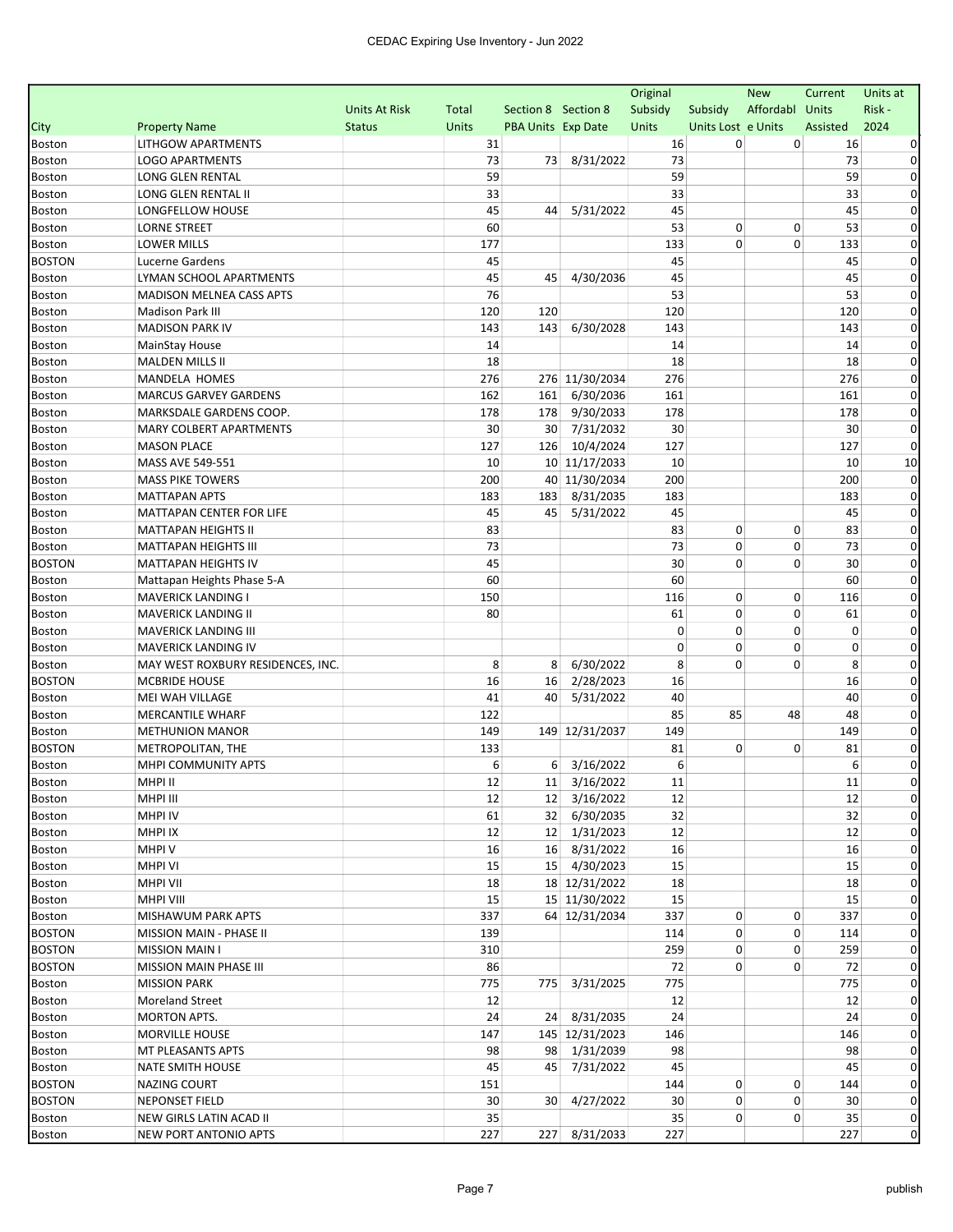|                                |                                                    |                      |              |                           |                     | Original    |                    | <b>New</b>      | Current  | Units at       |
|--------------------------------|----------------------------------------------------|----------------------|--------------|---------------------------|---------------------|-------------|--------------------|-----------------|----------|----------------|
|                                |                                                    | <b>Units At Risk</b> | Total        | Section 8 Section 8       |                     | Subsidy     | Subsidy            | Affordabl Units |          | Risk-          |
| City                           | <b>Property Name</b>                               | <b>Status</b>        | <b>Units</b> | <b>PBA Units Exp Date</b> |                     | Units       | Units Lost e Units |                 | Assisted | 2024           |
| <b>Boston</b>                  | NEWCASTLE/SARANAC                                  |                      | 97           |                           |                     | 97          | 97                 | 97              | 97       |                |
| <b>Boston</b>                  | <b>NOBLE HOUSE</b>                                 |                      | 19           | 18                        | 6/30/2022           | 18          |                    |                 | 18       | 0              |
| <b>Boston</b>                  | <b>NORAL HOUSING</b>                               |                      | 57           | 57                        | 3/1/2033            | 57          |                    |                 | 57       | 0              |
| Boston                         | NORTHAMPTON ST 210-212                             |                      |              | 9                         | 9 11/17/2033        | 9           | 9                  | 9               | 9        | $\Omega$       |
| <b>Boston</b>                  | NORTHAMPTON ST 216                                 |                      |              | 5                         | $5 \mid 11/17/2033$ | 5           | 5                  | 5               | 5        |                |
| <b>Boston</b>                  | NORTHAMPTON ST 220-224                             |                      | 12           |                           | 12 11/17/2033       | 12          | 12                 | 12              | 12       |                |
| <b>Boston</b>                  | NORWAY APARTMENTS                                  |                      | 136          |                           | 120 12/22/2035      | 120         |                    |                 | 120      | 0              |
| <b>Boston</b>                  | <b>OAK TERRACE</b>                                 |                      | 88           |                           |                     | 60          | 0                  | 0               | 60       | 0              |
| <b>BOSTON</b>                  | <b>OLD COLONY PHASE 1</b>                          |                      |              |                           |                     | $\mathbf 0$ | 0                  | 0               | 0        | 0              |
| <b>BOSTON</b>                  | OLD COLONY PHASE 2A                                |                      |              |                           |                     | 0           | 0                  | 0               | 0        | 0              |
| <b>BOSTON</b>                  | OLD COLONY PHASE 2B                                |                      |              |                           |                     | 0           | 0                  | 0               | 0        | 0              |
| <b>Boston</b>                  | OLD TREMONT HOUSES 109                             |                      | 23           |                           | 23 11/17/2033       | 23          | 23                 | 23              | 23       | $\Omega$       |
| <b>Boston</b>                  | <b>OLIVER LOFTS (PICKLE)</b>                       |                      | 62           |                           |                     | 43          | 0                  | 0               | 43       | 0              |
| <b>BOSTON</b>                  | <b>OLMSTED GREEN III</b>                           |                      | 50           |                           |                     | 50          | 0                  | $\Omega$        | 50       | $\Omega$       |
| <b>Boston</b>                  | OLMSTED GREEN RENTAL HOUSING PHASE I               |                      | 51           |                           |                     | 51          |                    |                 | 51       | 0              |
| <b>Boston</b>                  | OLMSTED GREEN RENTAL HOUSING PHASE II              |                      | 50           |                           |                     | 50          |                    |                 | 50       | $\Omega$       |
| <b>Boston</b>                  | ONE GREENWAY FKA PARCEL 24 AFF RENTAL(FKA PHI+ II) |                      | 95           |                           |                     | 95          |                    |                 | 95       | $\Omega$       |
| <b>Boston</b>                  | <b>ONE LENOX</b>                                   |                      | 26           |                           |                     | 25          |                    |                 | 25       | 0              |
| <b>BOSTON</b>                  | <b>ORCHARD PARK (OFF-SITE PHASE I)</b>             |                      | 76           |                           |                     | 64          | 0                  | 0               | 64       | $\Omega$       |
| <b>BOSTON</b>                  | ORCHARD PARK (ON-SITE PHASE IIIA)                  |                      | 93           |                           |                     | 80          | 0                  | 0               | 80       | 0              |
| <b>BOSTON</b>                  | ORCHARD PARK (ON-SITE PHASE IIIB)                  |                      | 22           |                           |                     | 20          | 0                  | 0               | 20       | $\Omega$       |
| <b>Boston</b>                  | <b>ORCHARD PARK (PHASE I)</b>                      |                      | 90           |                           |                     | 68          | 0                  | 0               | 68       | 0              |
| <b>Boston</b>                  | <b>ORCHARD PARK (PHASE II)</b>                     |                      | 126          |                           |                     | 95          | 0                  | 0               | 95       | 0              |
| Boston                         | ORCHARDFIELD STREET RESIDENCE                      |                      |              | 4<br>4                    | 9/22/2022           | 4           | 0                  | $\Omega$        | 4        | $\Omega$       |
| <b>Boston</b>                  | Oxford Place                                       |                      | 39           | 39                        | 9/30/2038           | 39          |                    |                 | 39       | 0              |
| <b>Boston</b>                  | PARCEL 24 AFFORDABLE RENTAL                        |                      | 95           |                           |                     | 95          |                    |                 | 95       | 0              |
| <b>Boston</b>                  | Parcel 25 Phase 1A                                 |                      | 40           |                           |                     | 40          |                    |                 | 40       | 0              |
| <b>Boston</b>                  | <b>PARK GARDENS</b>                                |                      | 38<br>90     | 38                        | 8/31/2033           | 38<br>37    | 0                  | 0               | 38<br>37 | 0<br>0         |
| <b>BOSTON</b>                  | PARKER HILL APTS                                   |                      | 61           |                           |                     | 61          | 0                  | $\mathbf 0$     | 61       | 0              |
| <b>Boston</b><br><b>Boston</b> | <b>PARKVIEW SRO</b><br>PARMELEE COURT              |                      | 74           |                           |                     | 49          | 0                  | 0               | 49       | 0              |
| <b>Boston</b>                  | PAUL REVERE COURT                                  | Lost                 | 31           |                           |                     | 31          | 31                 | 0               | $\Omega$ | 0              |
| <b>Boston</b>                  | PETERBOROUGH HOUSING                               |                      | 220          | 220                       | 6/30/2029           | 220         |                    |                 | 220      | $\Omega$       |
| Boston                         | PHILLIPS BROOKS SCHOOL                             |                      | 56           |                           |                     | 47          | 0                  | 0               | 47       | $\Omega$       |
| <b>BOSTON</b>                  | Piano Craft Guild                                  | Lost                 | 174          |                           |                     | 130         | 130                | 0               | 0        | 0              |
| <b>Boston</b>                  | POND VIEW APARTMENTS                               |                      | 60           |                           | 56 11/30/2032       | 60          |                    |                 | 60       |                |
| <b>Boston</b>                  | PRANG ESTATES                                      |                      | 33           |                           |                     | 33          | 0                  | 0               | 33       | $\Omega$       |
| <b>Boston</b>                  | PROJECT HOME                                       |                      |              | 3                         |                     | 3           | 0                  | 0               | 3        | 0              |
| <b>Boston</b>                  | PROVIDENCE HOUSE                                   |                      | 102          |                           |                     | 69          | 0                  | 0               | 69       |                |
| <b>Boston</b>                  | QUINCY GENEVA, GRANITE #11B                        |                      | 94           |                           | 94 12/31/2025       | 94          |                    |                 | 94       | 0              |
| Boston                         | <b>QUINCY HEIGHTS</b>                              |                      | 129          |                           | 129 2/29/2032       | 129         |                    |                 | 129      | $\overline{0}$ |
| Boston                         | <b>QUINCY TOWER</b>                                |                      | 162          |                           |                     | 162         | $\mathbf 1$        |                 | 161      | 0              |
| Boston                         | RAP UP I                                           |                      | 33           | 33 <sup>1</sup>           | 3/31/2041           | 33          |                    |                 | 33       | $\Omega$       |
| Boston                         | RENWOOD CCCBW                                      |                      | 14           |                           |                     | 14          | 0                  | 0               | 14       | 14             |
| Boston                         | RENWOOD HOUSING FOR PWA                            |                      | 23           |                           |                     | 23          | 0                  | 0               | 23       | 0              |
| <b>BOSTON</b>                  | RENWOOD-CUNARD                                     | Lost                 | 17           |                           |                     | 17          | 17                 | 0               | 0        | 0              |
| Boston                         | <b>RESERVOIR TOWERS</b>                            |                      | 242          | 145                       | 6/30/2030           | 145         |                    |                 | 145      | 0              |
| Boston                         | Residences at Brighton Marine                      |                      | 102          |                           |                     | 80          |                    |                 | 80       | 0              |
| <b>BOSTON</b>                  | Residences at Fairmount Station                    |                      | 27           |                           |                     | 27          |                    |                 | 27       | 0              |
| <b>Boston</b>                  | <b>RESTORATION HOUSING/RHC</b>                     |                      | 81           |                           | 81 12/10/2035       | 81          |                    |                 | 81       | 0              |
| Boston                         | <b>RILEY HOUSE</b>                                 |                      | 41           |                           | 40 10/31/2022       | 40          | 0                  | 0               | 40       | 0              |
| <b>Boston</b>                  | ROBERT L FORTES HOUSE                              |                      | 44           | 44                        | 10/9/2024           | 44          |                    |                 | 44       | 0              |
| Boston                         | Rockingham Glen                                    |                      | 143          |                           |                     | 143         | 143                | 45              | 45       | 0              |
| Boston                         | ROCKLAND STREET ELDERLY                            |                      | 40           | 40                        | 6/9/2022            | 40          | 0                  | 0               | 40       | 0              |
| <b>Boston</b>                  | ROGERSON COMMUNITY INC                             |                      | 47           | 40                        | 5/14/2022           | 40          | 0                  | 0               | 40       | 0              |
| Boston                         | ROLLINS SQUARE APARTMENTS                          |                      | 37           |                           |                     | 37          | 0                  | 0               | 37       | 0              |
| <b>Boston</b>                  | ROSLINDALE SCHOOL                                  |                      | 84           |                           | 83 12/31/2041       | 83          |                    |                 | 83       | $\mathbf{O}$   |
| Boston                         | ROSLINDALE SENIOR NP HSG INC.                      |                      | 80           | 79                        | 3/31/2023           | 79          |                    |                 | 79       | 0              |
| <b>BOSTON</b>                  | <b>ROXBURY CORNERS</b>                             |                      | 54           |                           |                     | 37          | 0                  | 0               | 37       | $\mathbf{0}$   |
| Boston                         | Roxbury Crossing-Senior Building                   |                      | 40           |                           | 7/16/2022           | 40          |                    |                 | 40       | $\mathbf 0$    |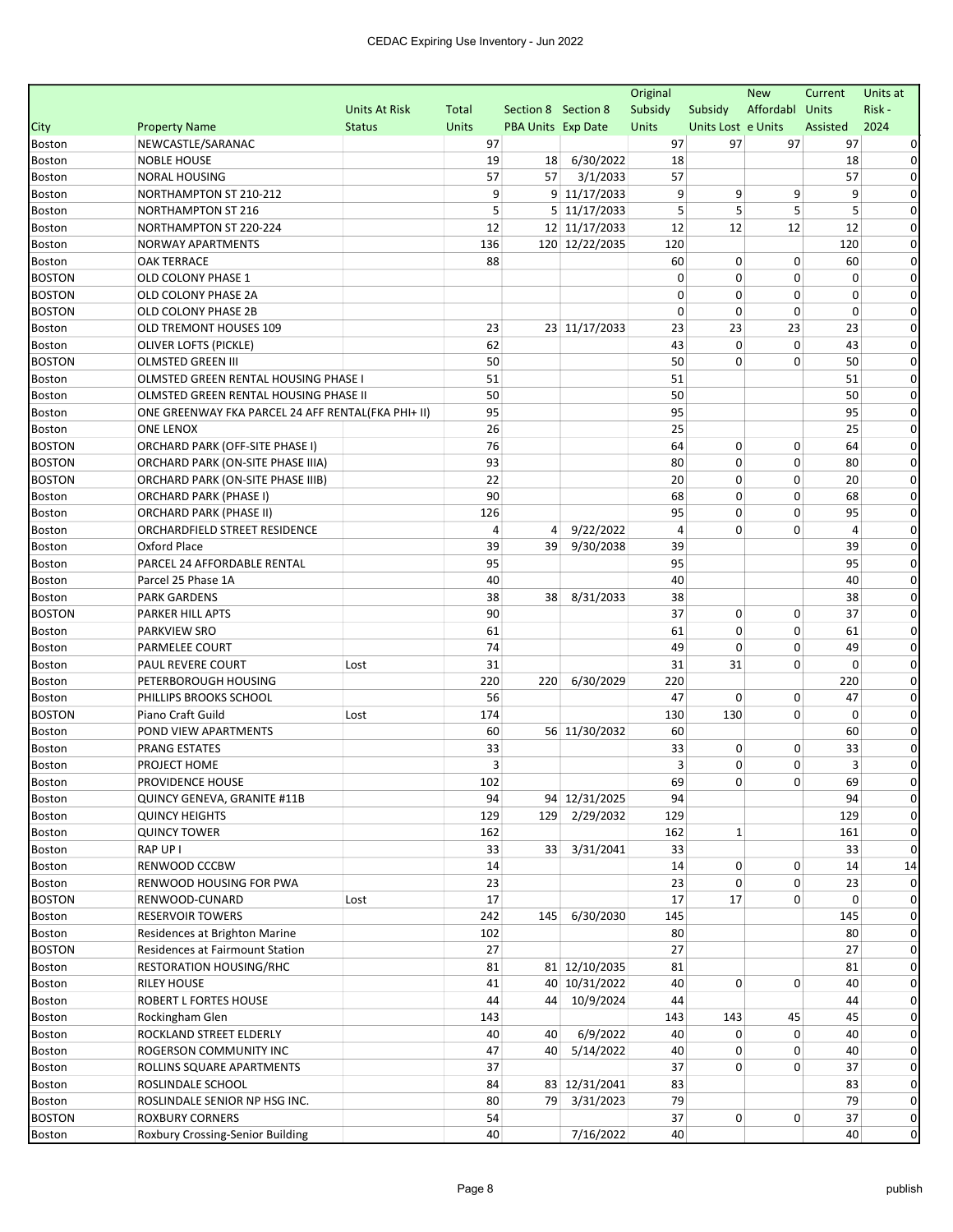|               |                                         |                      |       |                     |                    | Original |                    | <b>New</b>  | Current  | Units at     |
|---------------|-----------------------------------------|----------------------|-------|---------------------|--------------------|----------|--------------------|-------------|----------|--------------|
|               |                                         | <b>Units At Risk</b> | Total | Section 8 Section 8 |                    | Subsidy  | Subsidy            | Affordabl   | Units    | Risk-        |
| City          | <b>Property Name</b>                    | <b>Status</b>        | Units | PBA Units Exp Date  |                    | Units    | Units Lost e Units |             | Assisted | 2024         |
| <b>Boston</b> | ROXBURY HIGHLAND                        |                      | 51    | 50                  | 4/30/2039          | 51       |                    |             | 51       |              |
| <b>Boston</b> | <b>ROXSE RESIDENCES</b>                 |                      | 346   | 346                 | 4/30/2038          | 364      | 364                | 346         | 346      |              |
| Boston        | RTH COMMUNITY APTS                      |                      | 60    |                     |                    | 60       | 0                  | 0           | 60       | 60           |
| Boston        | <b>RUGGLES SHAWMUT HSG</b>              |                      | 43    |                     |                    | 40       | 0                  |             | 40       | 0            |
| <b>BOSTON</b> | <b>RUTLAND HOUSING</b>                  | Lost                 | 45    |                     |                    | 44       | 44                 |             | 0        | 0            |
| Boston        | <b>Rutland Square House</b>             |                      | 4     |                     |                    | 4        |                    |             | 4        |              |
| <b>Boston</b> | SARAH BAKER MANOR                       |                      | 41    | 41                  | 8/17/2032          | 41       |                    |             | 41       | 0            |
| Boston        | <b>SARGENT PRINCE HOUSE</b>             |                      | 30    |                     |                    | 29       | 0                  | 0           | 29       | 0            |
| Boston        | SAVIN HILL APARTMENTS                   |                      | 132   |                     | 131 10/31/2037     | 132      |                    |             | 132      | 0            |
| <b>Boston</b> | SAVIN-CRESTON PROJECT                   |                      | 26    |                     |                    | 26       | 0                  | 0           | 26       | 0            |
| <b>BOSTON</b> | SCHOOL HOUSE KENILWORTH WILLIAMS        |                      | 38    | 38                  | 6/30/2028          | 38       |                    |             | 38       | $\Omega$     |
| Boston        | School House Brookledge Cummins         |                      | 90    | 90 <sub>1</sub>     | 6/30/2028          | 90       | 0                  | 0           | 90       | 0            |
| Boston        | <b>SETON MANOR</b>                      |                      | 19    |                     |                    | 19       | 0                  | $\mathbf 0$ | 19       | 0            |
| Boston        | SHORE PLAZA EAST                        |                      | 380   | 378                 | 7/31/2037          | 380      | 380                | 380         | 380      | $\Omega$     |
| <b>BOSTON</b> | SIOCHAIN RENTAL REHABILITATION PROJECT  |                      | 12    |                     |                    | 11       | 0                  | 0           | 11       | 0            |
| <b>BOSTON</b> | SISTER CLARA MUHAMMED CO-OP             |                      | 25    |                     |                    | 25       | $\Omega$           | 0           | 25       | $\Omega$     |
| Boston        | <b>SMITH HOUSE</b>                      |                      | 132   | 0                   |                    | 132      |                    |             | 132      | 0            |
| <b>BOSTON</b> | SONOMA MAPLE SCHUYLER                   |                      | 100   | 100                 | 4/30/2039          | 115      | 115                | 100         | 100      | $\Omega$     |
| Boston        | SOUTH BOSTON ELDERLY HSG                |                      | 50    | 50                  | 8/31/2022          | 50       |                    |             | 50       | $\Omega$     |
| <b>Boston</b> | SOUTH BOSTON NON PROFIT HSG             |                      | 65    |                     | 65 11/30/2022      | 65       |                    |             | 65       | 0            |
| Boston        | SOUTH COVE APARTMENTS                   |                      | 231   | 229                 | 6/30/2040          | 229      |                    |             | 229      | $\Omega$     |
| <b>Boston</b> | SOUTH END APARTMENTS                    |                      | 27    |                     | 27 12/31/2040      | 27       |                    |             | 27       | 0            |
| Boston        | SOUTH END APARTMENTS RENOVATION PROJECT |                      | 83    |                     |                    | 83       | 0                  | 0           | 83       | 0            |
| Boston        | SOUTH END COOPERATIVE HSG               |                      | 73    | 73                  | 9/21/2030          | 73       |                    |             | 73       | $\Omega$     |
| <b>Boston</b> | SOUTH END TENANTS HOUSES I              |                      | 100   | 100                 | 5/31/2025          | 100      |                    |             | 100      | 0            |
| Boston        | SOUTH END TENANTS HOUSES II             |                      | 185   | 172                 | 5/5/2023           | 185      |                    |             | 185      | $\Omega$     |
| <b>Boston</b> | <b>SPENCER HOUSE</b>                    |                      | 46    | 46                  | 8/27/2022          | 46       | 0                  | 0           | 46       | 0            |
| Boston        | ST BOTOLPH STREET APTS                  |                      | 135   | 92                  | 9/30/2036          | 130      | 38                 |             | 92       | $\Omega$     |
| Boston        | ST BOTOLPH TERRACE                      |                      | 52    |                     | 52 12/16/2034      | 52       |                    |             | 52       | $\Omega$     |
| <b>Boston</b> | <b>ST CECILIA'S HOUSE</b>               |                      | 123   | 123                 | 6/30/2022          | 123      |                    |             | 123      | 0            |
| Boston        | ST GERMAIN ASSOCIATES                   | Lost                 | 8     |                     |                    | 8        | 8                  |             | 0        | 0            |
| <b>Boston</b> | <b>ST HELENA HOUSE</b>                  |                      | 85    |                     | 73 10/31/2037      | 73       |                    |             | 73       | $\mathbf 0$  |
| Boston        | ST JOSEPH'S HOUSING                     |                      | 137   | 90                  | 9/30/2025          | 137      | 32                 |             | 105      | $\Omega$     |
| Boston        | ST KEVIN'S RESIDENTIAL                  |                      | 33    |                     |                    | 33       |                    |             | 33       | 33           |
| <b>BOSTON</b> | <b>STAFFORD HEIGHTS</b>                 |                      | 45    |                     |                    | 45       | 0                  | 0           | 45       | $\mathbf 0$  |
| Boston        | <b>STEARNS THE</b>                      |                      | 140   | 139                 | 7/31/2040          | 139      |                    |             | 139      | 0            |
| <b>Boston</b> | <b>STONY BROOK</b>                      |                      | 98    |                     |                    | 98       | 0                  | 0           | 98       | 0            |
| <b>BOSTON</b> | <b>STONY BROOK GARDENS</b>              |                      | 50    |                     |                    | 50       | 0                  | $\mathbf 0$ | 50       | 0            |
| Boston        | <b>Supportive Community</b>             |                      | 14    |                     |                    | 14       |                    |             | $14\,$   |              |
| Boston        | SUSAN S BAILIS ASST LIVNG               |                      | 82    |                     |                    | 54       | 0                  | 0           | 54       | $\mathbf{0}$ |
| Boston        | SYMPHONY PLAZA EAST                     |                      | 188   |                     | 188 12/31/2037     | 188      |                    |             | 188      | 0            |
| Boston        | SYMPHONY PLAZA WEST                     |                      | 216   |                     | 216 12/31/2027     | 216      |                    |             | 216      | 0            |
| <b>Boston</b> | TAB II                                  |                      | 104   |                     | 103 8/31/2035      | 64       |                    |             | 64       | $\Omega$     |
| Boston        | TAB <sub>I</sub>                        |                      | 71    |                     | 71 3/31/2034       | 71       |                    |             | 71       | $\Omega$     |
| <b>Boston</b> | TAI TUNG VILLAGE                        |                      | 214   |                     | 209 12/31/2037     | 214      |                    |             | 214      | 0            |
| Boston        | TALBOT BERNARD SNR HSG                  |                      | 44    |                     | 30 11/30/2022      | 44       | 0                  | 0           | 44       | 0            |
| <b>Boston</b> | <b>TALBOT HOUSE</b>                     |                      | 14    |                     | 13 8/31/2022       | 14       |                    |             | 14       | 0            |
| Boston        | <b>TAURUS APARTMENTS</b>                | Lost                 | 38    | $\overline{0}$      |                    | 38       | 38                 |             | 0        | $\Omega$     |
| Boston        | TAURUS AT FOUNTAIN HILL                 |                      | 73    | 73                  | 7/29/2022          | 73       |                    |             | 73       | 73           |
| <b>Boston</b> | TDC III                                 |                      | 61    |                     |                    | 15       | 0                  | $\mathbf 0$ | 15       |              |
| Boston        | <b>TENT CITY</b>                        |                      | 269   |                     |                    | 202      | 0                  | $\Omega$    | 202      | $\Omega$     |
| <b>Boston</b> | THANE ST APARTMENTS                     |                      | 201   |                     | $6 \mid 2/28/2037$ | 6        |                    |             | 6        |              |
| <b>Boston</b> | THE CHESTER                             | Lost                 | 17    |                     |                    | 10       | 10                 | 0           | 0        | $\Omega$     |
| Boston        | The Peabody                             |                      | 16    |                     |                    | 11       |                    |             | 11       | 11           |
| <b>Boston</b> | <b>THEROCH</b>                          |                      | 191   | 191                 | 8/31/2039          | 222      | 222                | 191         | 191      | $\Omega$     |
| Boston        | THOMAS I ATKINS APTS                    |                      | 48    |                     |                    | 48       |                    |             | 48       | 0            |
| <b>Boston</b> | <b>TRINITY HOUSE</b>                    |                      | 14    |                     |                    | 14       | 0                  | 0           | 14       | 0            |
| Boston        | TRINITY TERRACE                         |                      | 62    |                     |                    | 59       | $\overline{0}$     | 0           | 59       | 0            |
| Boston        | <b>ULIN HOUSE</b>                       |                      | 239   |                     | 239 10/31/2038     | 242      |                    |             | 242      | $\mathbf{0}$ |
| Boston        | Union at 48 Boylston                    |                      | 46    |                     |                    | 46       |                    |             | 46       | $\mathbf 0$  |
|               |                                         |                      |       |                     |                    |          |                    |             |          |              |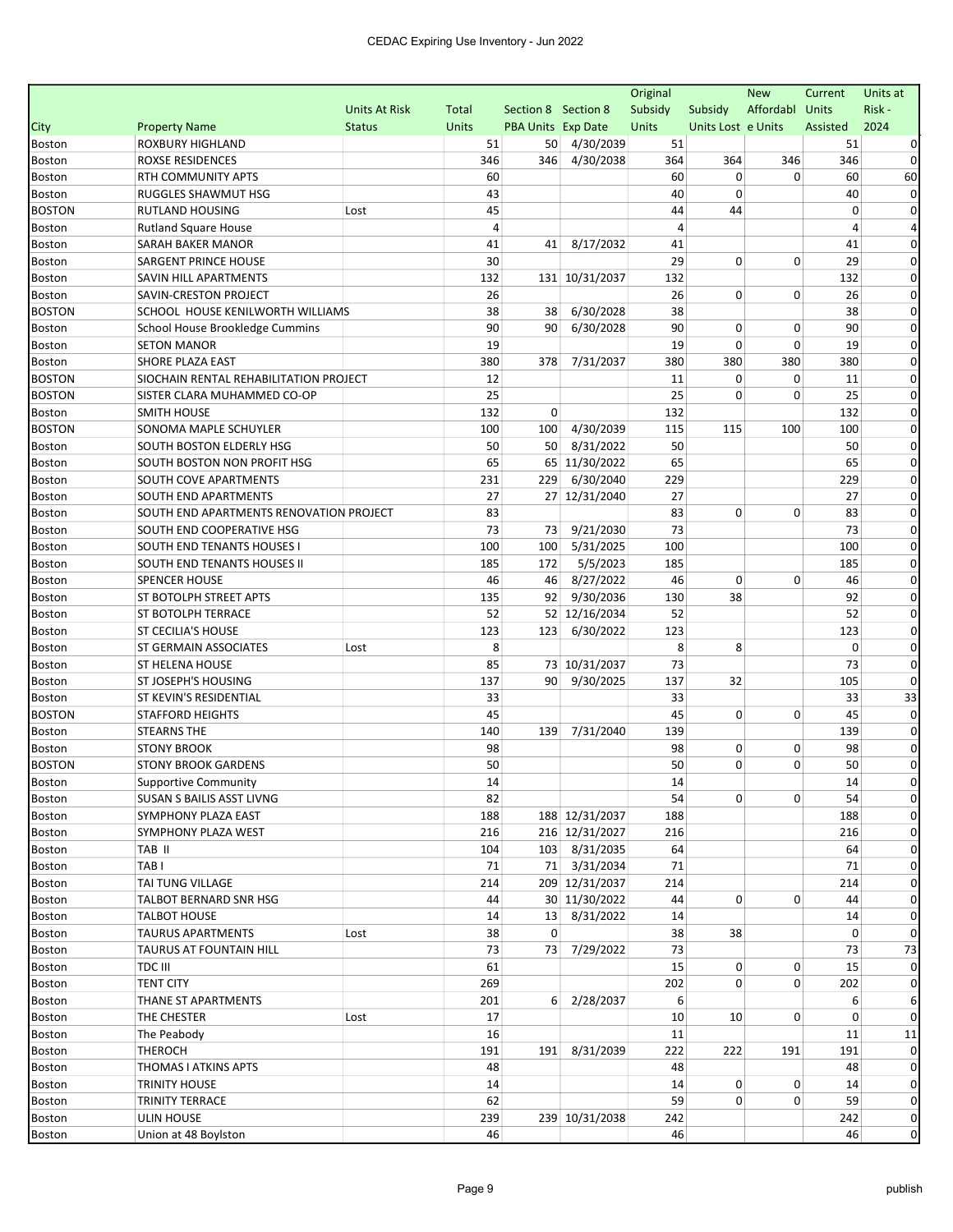|                                |                                     |                      |              |                     |                | Original |                    | <b>New</b>  | Current     | Units at     |
|--------------------------------|-------------------------------------|----------------------|--------------|---------------------|----------------|----------|--------------------|-------------|-------------|--------------|
|                                |                                     | <b>Units At Risk</b> | Total        | Section 8 Section 8 |                | Subsidy  | Subsidy            | Affordabl   | Units       | Risk -       |
| City                           | <b>Property Name</b>                | <b>Status</b>        | <b>Units</b> | PBA Units Exp Date  |                | Units    | Units Lost e Units |             | Assisted    | 2024         |
| <b>Boston</b>                  | <b>UPHAMS CORNER</b>                |                      | 36           |                     | 36 2/28/2034   | 36       |                    |             | 36          |              |
| <b>Boston</b>                  | <b>UPHAMS CORNER MARKET</b>         |                      | 45           |                     |                | 44       | 0                  | 0           | 44          | 0            |
| <b>Boston</b>                  | <b>UPHAMS CORNER RESIDENTIAL</b>    |                      | 47           |                     |                | 47       |                    |             | 47          | 0            |
| <b>Boston</b>                  | Upper Washington / Four Corners     |                      | 35           |                     |                | 35       |                    |             | 35          | $\Omega$     |
| <b>Boston</b>                  | VAN NESS TERRACE                    |                      | 50           |                     |                | 26       | 0                  | 0           | 26          | 0            |
| <b>Boston</b>                  | VETERANS BENEFITS CLEARINGHOUSE     |                      | 30           | 30                  | 6/30/2031      | 30       |                    |             | 30          | $\Omega$     |
| <b>Boston</b>                  | <b>VICTORY GARDENS</b>              |                      | 87           |                     | 87 12/31/2040  | 87       |                    |             | 87          | 0            |
| <b>Boston</b>                  | VILLA MICHELANGELO                  |                      | 71           |                     | 71 10/31/2022  | 71       |                    |             | 71          | 0            |
| Boston                         | <b>Village Manor</b>                | Lost                 | 65           |                     |                | 65       | 65                 | 0           | $\mathbf 0$ | 0            |
| <b>Boston</b>                  | <b>VIVIENDAS ASSOCIATES</b>         |                      | 181          | 181                 | 9/20/2037      | 181      | 181                | 181         | 181         | $\Omega$     |
| <b>Boston</b>                  | Viviendas La Victoria II            |                      | 190          | 190                 | 4/30/2039      | 190      |                    |             | 190         | 0            |
| <b>Boston</b>                  | <b>WAIT STREET</b>                  |                      | 100          | 100                 | 6/30/2036      | 100      |                    |             | 100         | 0            |
| <b>Boston</b>                  | <b>Walker Park Apartments</b>       |                      | 49           |                     |                | 49       |                    |             | 49          | 0            |
| <b>Boston</b>                  | <b>WALLINGFORD HOUSING-Genesis</b>  |                      | 211          | 211                 | 7/7/2036       | 211      |                    |             | 211         | $\Omega$     |
| <b>Boston</b>                  | <b>Walnut Avenue Apartments</b>     |                      | 31           |                     |                | 31       |                    |             | 31          | $\Omega$     |
| <b>Boston</b>                  | WALNUT/WASHINGTON APTS              |                      | 65           |                     | 65 10/31/2033  | 65       |                    |             | 65          | 0            |
| <b>Boston</b>                  | <b>WARDMAN TRUST</b>                |                      | 88           | 88                  | 8/31/2035      | 88       |                    |             | 88          | 0            |
| <b>Boston</b>                  | <b>WARREN AVE APTS</b>              |                      | 30           |                     | 30 11/30/2037  | 30       | 0                  | 0           | 30          | $\Omega$     |
| Boston                         | <b>WARREN GARDENS COOP</b>          |                      | 228          | 227                 | 8/31/2022      | 227      |                    |             | 227         | 227          |
| <b>Boston</b>                  | <b>WARREN HALL TRUST</b>            | Lost                 | 33           |                     |                | 33       | 33                 |             | 0           | 0            |
| <b>Boston</b>                  | <b>WASHINGTON BEECH REV 1B</b>      |                      |              |                     |                | 0        | 0                  | 0           | $\Omega$    |              |
| <b>Boston</b>                  | <b>WASHINGTON BEECH REV 2B</b>      |                      |              |                     |                | 0        | 0                  | $\mathbf 0$ | 0           | 0            |
| <b>Boston</b>                  | WASHINGTON COLUMBIA APTS            |                      | 151          | 151                 | 9/30/2025      | 151      |                    |             | 151         | 0            |
| <b>Boston</b>                  | WASHINGTON COLUMBIA II              |                      | 175          | 175                 | 2/28/2029      | 175      | 175                | 175         | 175         | 0            |
| <b>Boston</b>                  | <b>WASHINGTON HEIGHTS</b>           |                      | 175          | 175                 | 4/30/2037      | 216      | 216                | 175         | 175         | $\Omega$     |
| <b>BOSTON</b>                  | <b>WASHINGTON MEWS</b>              |                      | 20           |                     |                | 20       | 0                  | 0           | 20          | 20           |
| <b>Boston</b>                  | <b>WASHINGTON PARK APARTMENTS</b>   |                      | 96           |                     |                | 96       |                    |             | 96          | $\Omega$     |
| <b>Boston</b>                  | <b>WATERFORD PLACE</b>              |                      | 40           |                     |                | 26       | 0                  | 0           | 26          | 0            |
| Boston                         | <b>WATERVIEW APARTMENTS</b>         |                      | 49           |                     | 49 11/19/2035  | 49       |                    |             | 49          | 0            |
| <b>Boston</b>                  | <b>Waverly Abby</b>                 |                      | 28           |                     |                | 28       |                    |             | 28          | 0            |
| <b>Boston</b>                  | <b>Waverly Apts</b>                 | Lost                 | 102          |                     |                | 102      | 102                | 0           | $\Omega$    | 0            |
| <b>Boston</b>                  | <b>WAYNE APTS</b>                   |                      | 349          |                     | 349 10/31/2037 | 349      |                    |             | 349         | 0            |
| <b>BOSTON</b>                  | WELD PARK APTS.                     |                      | 14           | 14                  | 1/24/2042      | 14       |                    |             | 14          |              |
| <b>Boston</b>                  | <b>WEST BROADWAY HOMES</b>          |                      | 133          |                     |                | 133      |                    |             | 133         | 133          |
| <b>Boston</b>                  | WEST END PLACE/LOWELL SQUARE        |                      | 82           | 58                  | 1/31/2041      | 82       |                    |             | 82          | 0            |
| <b>Boston</b>                  | <b>WEST FENWAY APARTMENTS</b>       |                      | 48           | 48                  | 1/4/2030       | 48       |                    |             | 48          |              |
| <b>Boston</b>                  | <b>WEST ROXBURY RESIDENCES</b>      |                      | 4            | 4                   | 3/31/2023      | 4        |                    |             | 4           | 0            |
| Boston                         | <b>WESTLAND AVENUE APTS</b>         |                      | 97           | 30                  | 9/23/2024      | 30       |                    |             | 30          | 0            |
| <b>BOSTON</b>                  | <b>Westminster Court</b>            |                      | 70           |                     |                | 70       |                    |             | $70\,$      |              |
| Boston                         | Whittier Lyndhurst Washington Homes |                      | 44           |                     |                | 44       |                    |             | 44          | 0            |
| Boston                         | <b>WILDER GARDENS</b>               |                      | 61           |                     | 61 1/15/2035   | 61       |                    |             | 61          |              |
| Boston                         | <b>WILSHIRE APTS</b>                |                      | 29           |                     | 29 8/31/2038   | 29       |                    |             | 29          | 0            |
|                                | WOODBOURNE APARTMENTS               |                      | 75           |                     | 74 10/31/2039  | 74       |                    |             | 74          | 0            |
| <b>Boston</b><br>Boston        | WOODBURY/CUNARD APARTMENTS          |                      | 17           |                     | 17 7/31/2023   | 17       |                    |             | 17          | $17\,$       |
|                                | WOODWARD PARK HOUSE                 |                      |              |                     | 12 12/31/2022  | 12       |                    |             | 12          | 0            |
| <b>Boston</b>                  |                                     |                      | 13<br>16     |                     |                | 16       |                    |             | 16          | $\Omega$     |
| <b>Boston</b><br><b>Boston</b> | Worcester House                     |                      |              |                     |                |          |                    |             | 0           | 0            |
| <b>BOSTON</b>                  | YEE REALTY<br>YWCA BOSTON           | Lost                 | 12           |                     |                | 12<br>79 | 12<br>0            |             | 79          | $\Omega$     |
|                                |                                     |                      | 184          |                     |                |          | 0                  | 0<br>0      |             |              |
| Boston                         | ZELMA LACEY HOUSE                   |                      | 66           |                     |                | 33       |                    |             | 33          |              |
| <b>Bourne</b>                  | <b>BOURNE OAKS</b>                  |                      | 106          | 105                 | 9/30/2023      | 105      |                    |             | 105         | 105          |
| <b>Bourne</b>                  | Canal Bluffs Phase III              |                      | 42           |                     |                | 35       |                    |             | 35          |              |
| <b>Bourne</b>                  | CANALSIDE APARTMENTS                | Lost                 | 112          |                     |                | 112      | 112                |             | $\Omega$    |              |
| Bourne                         | <b>CLAY POND COVE</b>               |                      | 45           |                     |                | 45       |                    |             | 45          | 0            |
| Bourne                         | RESIDENCES AT CANAL BLUFF           |                      | 28           |                     |                | 28       | 0                  | 0           | 28          | $\Omega$     |
| <b>BOYLSTON</b>                | <b>SUN BANK VILLAGE</b>             |                      | 24           |                     |                | 24       | 0                  | 0           | 24          | 24           |
| <b>Braintree</b>               | <b>BRAINTREE VILLAGE</b>            |                      | 324          |                     |                | 208      | 0                  | 0           | 208         | $\Omega$     |
| <b>Braintree</b>               | <b>INDEPENDENCE MANOR I</b>         |                      | 95           |                     |                | 95       | 0                  | 0           | 95          | 95           |
| <b>Braintree</b>               | <b>INDEPENDENCE MANOR II</b>        |                      | 50           | 50                  | 8/16/2026      | 50       |                    |             | 50          | 0            |
| <b>Braintree</b>               | Independence Manor III              |                      | 16           | 16                  | 7/8/2022       | 16       | $\overline{0}$     | 0           | 16          | $\mathbf{0}$ |
| <b>Braintree</b>               | <b>LOGAN PARK</b>                   |                      | 100          |                     | 100 11/30/2037 | 100      |                    |             | 100         | $\mathbf 0$  |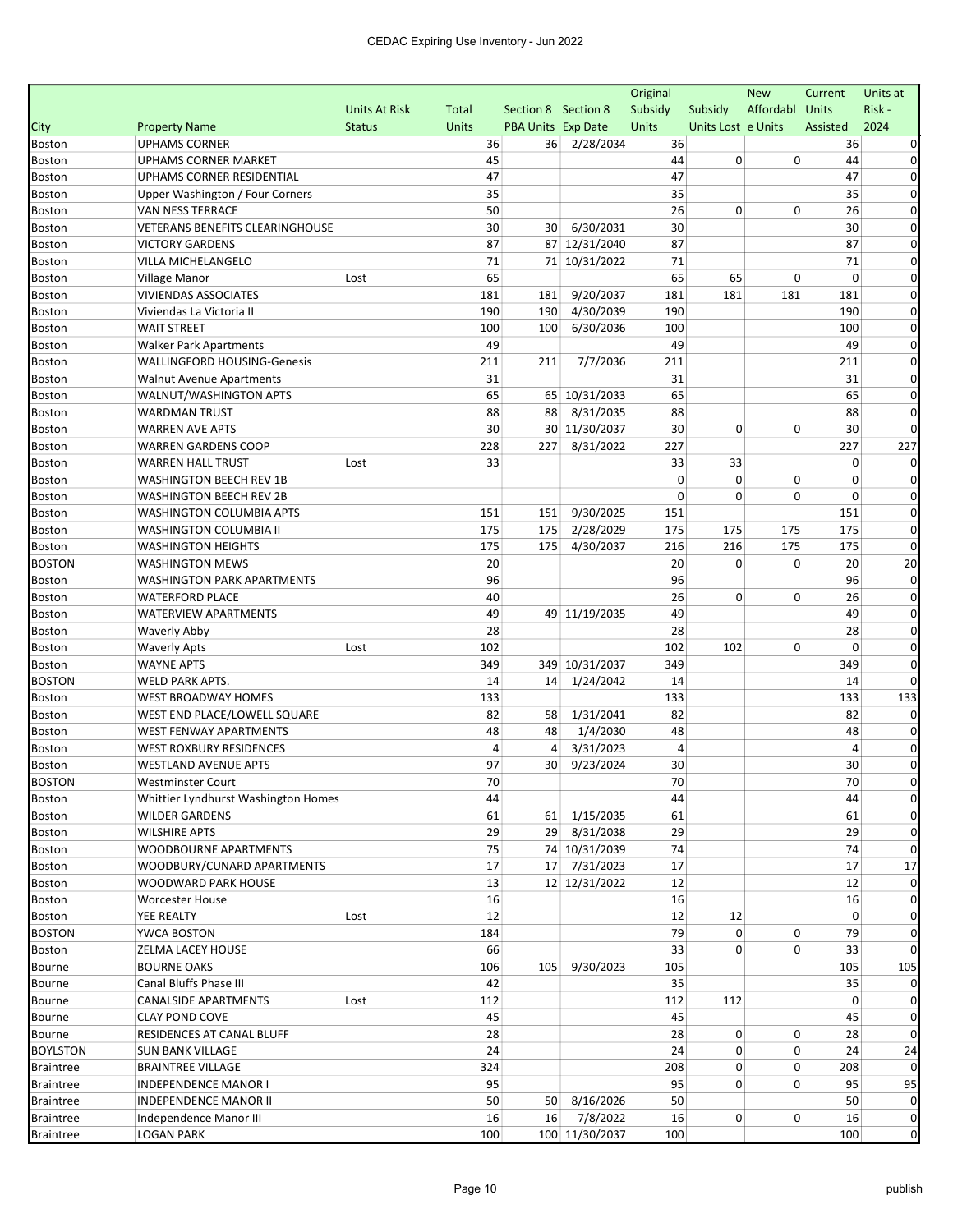| Affordabl<br>Risk-<br><b>Units At Risk</b><br>Section 8 Section 8<br>Subsidy<br>Subsidy<br>Units<br>Total<br>2024<br><b>Property Name</b><br><b>Status</b><br><b>Units</b><br>PBA Units Exp Date<br>Units<br>Units Lost e Units<br>Assisted<br>Ridge at Blue Hills<br>186<br>47<br>0<br>0<br>47<br>42<br>42<br>SKYLINE DRIVE I<br>84<br>42<br>42<br>$\Omega$<br>108<br>SKYLINE DRIVE II<br>108<br>108<br>108<br>108<br>0<br>48<br>36<br>36<br>36<br><b>SKYLINE DRIVE III</b><br>36<br>0<br><b>EAGLE POINT</b><br>4<br>3<br>7/31/2022<br>3<br>3<br>0<br><b>KING'S LANDING</b><br>108<br>108<br>108<br>0<br>5/31/2022<br>24<br>0<br><b>WELLS COURT</b><br>24<br>24<br>0<br>24<br>0<br>9/30/2038<br>320<br>118<br><b>BATTLES FARM VILLAGE</b><br>320<br>202<br>202<br>$\Omega$<br>5/31/2036<br>45<br>0<br>0<br><b>BIXBY BROCKTON</b><br>106<br>45<br>0<br>44<br><b>Brockton</b><br><b>BIXBY II</b><br>8/26/2024<br>60<br>61<br>60<br>60<br>0<br><b>Brockton</b><br>139<br><b>BROCKTON COMMONS</b><br>139<br>139<br>3/22/2037<br>139<br>$\Omega$<br>13<br><b>Brockton</b><br><b>Brockton Family Life Center</b><br>13<br>13<br>$\Omega$<br>18<br>18<br>18<br>$\Omega$<br>Brockton Multi Family Rehab<br>25<br>25<br>25<br><b>CC STATION LOFTS</b><br>0<br><b>BROCKTON</b><br>275<br>CHATHAM WEST I<br>300<br>275<br>272<br>272<br>0<br><b>BROCKTON</b><br>12/2/2035<br>270<br><b>CHATHAM WEST II</b><br>270<br>270<br>$\Omega$<br>68<br>9/30/2036<br>200<br>200<br><b>Brockton</b><br>Davis Commons<br>200<br>99<br>$\Omega$<br>4/16/2035<br>157<br><b>Brockton</b><br><b>DOUGLAS HOUSE</b><br>240<br>157<br>157<br>0<br>3<br>0<br>3<br>0<br>3<br><b>Brockton</b><br>Edgar Playground Neighborhood - Rental<br><b>Brockton</b><br><b>HAMILTON WADE HOUSE</b><br>84<br>4/16/2035<br>83<br>83<br>83<br>$\Omega$<br><b>Brockton</b><br>22<br>22<br>22<br>Montello Welcome Home<br>0<br>168<br>168<br><b>Brockton</b><br>PINE COMMONS<br>168<br>148<br>148<br>0<br><b>BROCKTON</b><br>7/31/2033<br>113<br>PINE ESTATES II<br>113<br>23<br>113<br>0<br>12/9/2042<br>120<br>0<br>0<br><b>Brockton</b><br><b>Pine Gardens</b><br>120<br>26<br>120<br>0<br><b>BROCKTON</b><br>90<br>0<br>PINE HOMES<br>114<br>0<br>90<br>0<br><b>Brockton</b><br>42<br>RESIDENCES AT CENTRE AND MAIN - PHASE 1B<br>42<br>42<br>$\Omega$<br>164<br><b>BROCKTON</b><br>164<br>164<br>4/30/2041<br>164<br>$\Omega$<br><b>TRINITY VILLAGE</b><br>80<br>80<br>0<br><b>BROCKTON</b><br>WALK OVER COMMONS<br>0<br>80<br>$\Omega$<br>0<br>40<br>40<br>0<br><b>Brockton</b><br><b>WESTFIELD ESTATES</b><br>40<br>0<br><b>Brookline</b><br>120<br>45<br>45<br>1550 BEACON PLAZA<br>175<br>120<br>0<br><b>Brookline</b><br>62<br>370 Harvard Street<br>62<br>62<br>0<br><b>Brookline</b><br>31<br>51-57 BEALS STREET<br>31<br>31<br>$\Omega$<br><b>Brookline</b><br>80<br>30<br>$\mathbf 1$<br>29<br><b>BEACON PARK</b><br>0<br>83<br><b>Brookline</b><br>115<br>32<br><b>Brookline Coop</b><br>116<br>0<br><b>Brookline</b><br>105 11/30/2037<br>105<br><b>CENTRE COURT 120</b><br>125<br>105<br>$\Omega$<br><b>Brookline</b><br>98<br>98<br>98<br>Cohen Residences at 112 Centre Street<br>$\Omega$<br><b>Brookline</b><br>83<br>Danesh 100 Centre<br>211<br>211<br>0<br>128<br>$\Omega$<br><b>Brookline</b><br>116<br>116<br>116<br>0<br><b>KENT STREET APARTMENTS</b><br>$20\,$<br>$20\,$<br><b>Brookline</b><br>20<br><b>ST AIDANS RENTAL</b><br>307<br>307<br><b>Brookline</b><br>VILLAGE AT BROOKLINE THE<br>307<br>100<br>100<br>$\mathbf{0}$<br><b>BUCKLAND</b><br><b>FRANKLIN STREET</b><br>0<br>Lost<br>2<br>0<br>2<br><b>BURLINGTON</b><br>250<br>0<br>KIMBALL WOODS<br>62<br>0<br>62<br>203<br>51<br>0<br>0<br>51<br>Burlington<br><b>STONE BROOK FARMS</b><br>8<br>8<br>8<br>Cambridge<br>1165-1179 Cambridge Street<br>0<br>Cambridge<br>35 Harvey Street Lodging Home<br>16<br>16<br>16<br>$\Omega$<br>Cambridge<br>455-463 Cambridge Street<br>10<br>10<br>10<br>$\Omega$<br>127<br>56<br>56<br>26<br>Cambridge<br>929 House<br>26<br>26<br>6<br>6<br>Cambridge<br><b>Ashton Place</b><br>6<br><b>AUBURN COURT</b><br>77<br>0<br>0<br>Cambridge<br>46<br>46<br>CAMBRIDGE<br><b>AUBURN COURT PHASE II</b><br>$\overline{0}$<br>0<br>60<br>30<br>30<br>Cambridge<br>95<br>95<br>95<br><b>Bedrick Properties</b><br>32<br>0<br>Cambridge<br><b>Bishop Allen Apartments</b><br>32<br>0<br>32<br>Cambridge<br>73<br>7/5/2035<br>105<br><b>BRISTON ARMS</b><br>154<br>105<br><b>CAMBRIDGE COURT</b><br>92<br>92<br>Cambridge<br>123<br>0<br>0<br>CAMBRIDGE<br>0<br><b>CAMBRIDGE YMCA</b><br>136<br>136<br>0<br>136<br>0<br>42<br>42<br>Cambridge<br><b>CAST I APARTMENTS</b><br>42<br>17<br>42<br>42<br>0<br>0<br>Cambridge<br><b>CHAPMAN ARMS</b><br>50<br>25<br>0<br>25<br>$\Omega$<br>10<br>10<br>10<br>Cambridge<br><b>Chestnut Street</b><br>0<br>85<br>23<br>0<br>0<br>Cambridge<br><b>CHURCH CORNER</b><br>23<br>0<br>Cambridge<br>12<br>12<br>$\mathbf{0}$<br>$\overline{0}$<br>12<br>$\mathbf 0$<br><b>CHURCHILL COURT</b> |                  |  |  | Original | <b>New</b> | Current | Units at |
|---------------------------------------------------------------------------------------------------------------------------------------------------------------------------------------------------------------------------------------------------------------------------------------------------------------------------------------------------------------------------------------------------------------------------------------------------------------------------------------------------------------------------------------------------------------------------------------------------------------------------------------------------------------------------------------------------------------------------------------------------------------------------------------------------------------------------------------------------------------------------------------------------------------------------------------------------------------------------------------------------------------------------------------------------------------------------------------------------------------------------------------------------------------------------------------------------------------------------------------------------------------------------------------------------------------------------------------------------------------------------------------------------------------------------------------------------------------------------------------------------------------------------------------------------------------------------------------------------------------------------------------------------------------------------------------------------------------------------------------------------------------------------------------------------------------------------------------------------------------------------------------------------------------------------------------------------------------------------------------------------------------------------------------------------------------------------------------------------------------------------------------------------------------------------------------------------------------------------------------------------------------------------------------------------------------------------------------------------------------------------------------------------------------------------------------------------------------------------------------------------------------------------------------------------------------------------------------------------------------------------------------------------------------------------------------------------------------------------------------------------------------------------------------------------------------------------------------------------------------------------------------------------------------------------------------------------------------------------------------------------------------------------------------------------------------------------------------------------------------------------------------------------------------------------------------------------------------------------------------------------------------------------------------------------------------------------------------------------------------------------------------------------------------------------------------------------------------------------------------------------------------------------------------------------------------------------------------------------------------------------------------------------------------------------------------------------------------------------------------------------------------------------------------------------------------------------------------------------------------------------------------------------------------------------------------------------------------------------------------------------------------------------------------------------------------------------------------------------------------------------------------------------------------------------------------------------------------------------------------------------------------------------------------------------------------------------------------------------------------------------------------------------------------------------------------------------------------------------------------------------------------------------------------------------------------------------------------------------------------------------------------------------------------------------------------------------------------------------------------------------------------------------------------------------------------------------------------------------------------------------------------------------------------------------------------------------------------------------------------------------------|------------------|--|--|----------|------------|---------|----------|
|                                                                                                                                                                                                                                                                                                                                                                                                                                                                                                                                                                                                                                                                                                                                                                                                                                                                                                                                                                                                                                                                                                                                                                                                                                                                                                                                                                                                                                                                                                                                                                                                                                                                                                                                                                                                                                                                                                                                                                                                                                                                                                                                                                                                                                                                                                                                                                                                                                                                                                                                                                                                                                                                                                                                                                                                                                                                                                                                                                                                                                                                                                                                                                                                                                                                                                                                                                                                                                                                                                                                                                                                                                                                                                                                                                                                                                                                                                                                                                                                                                                                                                                                                                                                                                                                                                                                                                                                                                                                                                                                                                                                                                                                                                                                                                                                                                                                                                                                                                                                         |                  |  |  |          |            |         |          |
|                                                                                                                                                                                                                                                                                                                                                                                                                                                                                                                                                                                                                                                                                                                                                                                                                                                                                                                                                                                                                                                                                                                                                                                                                                                                                                                                                                                                                                                                                                                                                                                                                                                                                                                                                                                                                                                                                                                                                                                                                                                                                                                                                                                                                                                                                                                                                                                                                                                                                                                                                                                                                                                                                                                                                                                                                                                                                                                                                                                                                                                                                                                                                                                                                                                                                                                                                                                                                                                                                                                                                                                                                                                                                                                                                                                                                                                                                                                                                                                                                                                                                                                                                                                                                                                                                                                                                                                                                                                                                                                                                                                                                                                                                                                                                                                                                                                                                                                                                                                                         | City             |  |  |          |            |         |          |
|                                                                                                                                                                                                                                                                                                                                                                                                                                                                                                                                                                                                                                                                                                                                                                                                                                                                                                                                                                                                                                                                                                                                                                                                                                                                                                                                                                                                                                                                                                                                                                                                                                                                                                                                                                                                                                                                                                                                                                                                                                                                                                                                                                                                                                                                                                                                                                                                                                                                                                                                                                                                                                                                                                                                                                                                                                                                                                                                                                                                                                                                                                                                                                                                                                                                                                                                                                                                                                                                                                                                                                                                                                                                                                                                                                                                                                                                                                                                                                                                                                                                                                                                                                                                                                                                                                                                                                                                                                                                                                                                                                                                                                                                                                                                                                                                                                                                                                                                                                                                         | <b>Braintree</b> |  |  |          |            |         |          |
|                                                                                                                                                                                                                                                                                                                                                                                                                                                                                                                                                                                                                                                                                                                                                                                                                                                                                                                                                                                                                                                                                                                                                                                                                                                                                                                                                                                                                                                                                                                                                                                                                                                                                                                                                                                                                                                                                                                                                                                                                                                                                                                                                                                                                                                                                                                                                                                                                                                                                                                                                                                                                                                                                                                                                                                                                                                                                                                                                                                                                                                                                                                                                                                                                                                                                                                                                                                                                                                                                                                                                                                                                                                                                                                                                                                                                                                                                                                                                                                                                                                                                                                                                                                                                                                                                                                                                                                                                                                                                                                                                                                                                                                                                                                                                                                                                                                                                                                                                                                                         | <b>Braintree</b> |  |  |          |            |         |          |
|                                                                                                                                                                                                                                                                                                                                                                                                                                                                                                                                                                                                                                                                                                                                                                                                                                                                                                                                                                                                                                                                                                                                                                                                                                                                                                                                                                                                                                                                                                                                                                                                                                                                                                                                                                                                                                                                                                                                                                                                                                                                                                                                                                                                                                                                                                                                                                                                                                                                                                                                                                                                                                                                                                                                                                                                                                                                                                                                                                                                                                                                                                                                                                                                                                                                                                                                                                                                                                                                                                                                                                                                                                                                                                                                                                                                                                                                                                                                                                                                                                                                                                                                                                                                                                                                                                                                                                                                                                                                                                                                                                                                                                                                                                                                                                                                                                                                                                                                                                                                         | <b>Braintree</b> |  |  |          |            |         |          |
|                                                                                                                                                                                                                                                                                                                                                                                                                                                                                                                                                                                                                                                                                                                                                                                                                                                                                                                                                                                                                                                                                                                                                                                                                                                                                                                                                                                                                                                                                                                                                                                                                                                                                                                                                                                                                                                                                                                                                                                                                                                                                                                                                                                                                                                                                                                                                                                                                                                                                                                                                                                                                                                                                                                                                                                                                                                                                                                                                                                                                                                                                                                                                                                                                                                                                                                                                                                                                                                                                                                                                                                                                                                                                                                                                                                                                                                                                                                                                                                                                                                                                                                                                                                                                                                                                                                                                                                                                                                                                                                                                                                                                                                                                                                                                                                                                                                                                                                                                                                                         | <b>Braintree</b> |  |  |          |            |         |          |
|                                                                                                                                                                                                                                                                                                                                                                                                                                                                                                                                                                                                                                                                                                                                                                                                                                                                                                                                                                                                                                                                                                                                                                                                                                                                                                                                                                                                                                                                                                                                                                                                                                                                                                                                                                                                                                                                                                                                                                                                                                                                                                                                                                                                                                                                                                                                                                                                                                                                                                                                                                                                                                                                                                                                                                                                                                                                                                                                                                                                                                                                                                                                                                                                                                                                                                                                                                                                                                                                                                                                                                                                                                                                                                                                                                                                                                                                                                                                                                                                                                                                                                                                                                                                                                                                                                                                                                                                                                                                                                                                                                                                                                                                                                                                                                                                                                                                                                                                                                                                         | <b>BREWSTER</b>  |  |  |          |            |         |          |
|                                                                                                                                                                                                                                                                                                                                                                                                                                                                                                                                                                                                                                                                                                                                                                                                                                                                                                                                                                                                                                                                                                                                                                                                                                                                                                                                                                                                                                                                                                                                                                                                                                                                                                                                                                                                                                                                                                                                                                                                                                                                                                                                                                                                                                                                                                                                                                                                                                                                                                                                                                                                                                                                                                                                                                                                                                                                                                                                                                                                                                                                                                                                                                                                                                                                                                                                                                                                                                                                                                                                                                                                                                                                                                                                                                                                                                                                                                                                                                                                                                                                                                                                                                                                                                                                                                                                                                                                                                                                                                                                                                                                                                                                                                                                                                                                                                                                                                                                                                                                         | <b>Brewster</b>  |  |  |          |            |         |          |
|                                                                                                                                                                                                                                                                                                                                                                                                                                                                                                                                                                                                                                                                                                                                                                                                                                                                                                                                                                                                                                                                                                                                                                                                                                                                                                                                                                                                                                                                                                                                                                                                                                                                                                                                                                                                                                                                                                                                                                                                                                                                                                                                                                                                                                                                                                                                                                                                                                                                                                                                                                                                                                                                                                                                                                                                                                                                                                                                                                                                                                                                                                                                                                                                                                                                                                                                                                                                                                                                                                                                                                                                                                                                                                                                                                                                                                                                                                                                                                                                                                                                                                                                                                                                                                                                                                                                                                                                                                                                                                                                                                                                                                                                                                                                                                                                                                                                                                                                                                                                         | <b>Brewster</b>  |  |  |          |            |         |          |
|                                                                                                                                                                                                                                                                                                                                                                                                                                                                                                                                                                                                                                                                                                                                                                                                                                                                                                                                                                                                                                                                                                                                                                                                                                                                                                                                                                                                                                                                                                                                                                                                                                                                                                                                                                                                                                                                                                                                                                                                                                                                                                                                                                                                                                                                                                                                                                                                                                                                                                                                                                                                                                                                                                                                                                                                                                                                                                                                                                                                                                                                                                                                                                                                                                                                                                                                                                                                                                                                                                                                                                                                                                                                                                                                                                                                                                                                                                                                                                                                                                                                                                                                                                                                                                                                                                                                                                                                                                                                                                                                                                                                                                                                                                                                                                                                                                                                                                                                                                                                         | <b>Brockton</b>  |  |  |          |            |         |          |
|                                                                                                                                                                                                                                                                                                                                                                                                                                                                                                                                                                                                                                                                                                                                                                                                                                                                                                                                                                                                                                                                                                                                                                                                                                                                                                                                                                                                                                                                                                                                                                                                                                                                                                                                                                                                                                                                                                                                                                                                                                                                                                                                                                                                                                                                                                                                                                                                                                                                                                                                                                                                                                                                                                                                                                                                                                                                                                                                                                                                                                                                                                                                                                                                                                                                                                                                                                                                                                                                                                                                                                                                                                                                                                                                                                                                                                                                                                                                                                                                                                                                                                                                                                                                                                                                                                                                                                                                                                                                                                                                                                                                                                                                                                                                                                                                                                                                                                                                                                                                         | <b>Brockton</b>  |  |  |          |            |         |          |
|                                                                                                                                                                                                                                                                                                                                                                                                                                                                                                                                                                                                                                                                                                                                                                                                                                                                                                                                                                                                                                                                                                                                                                                                                                                                                                                                                                                                                                                                                                                                                                                                                                                                                                                                                                                                                                                                                                                                                                                                                                                                                                                                                                                                                                                                                                                                                                                                                                                                                                                                                                                                                                                                                                                                                                                                                                                                                                                                                                                                                                                                                                                                                                                                                                                                                                                                                                                                                                                                                                                                                                                                                                                                                                                                                                                                                                                                                                                                                                                                                                                                                                                                                                                                                                                                                                                                                                                                                                                                                                                                                                                                                                                                                                                                                                                                                                                                                                                                                                                                         |                  |  |  |          |            |         |          |
|                                                                                                                                                                                                                                                                                                                                                                                                                                                                                                                                                                                                                                                                                                                                                                                                                                                                                                                                                                                                                                                                                                                                                                                                                                                                                                                                                                                                                                                                                                                                                                                                                                                                                                                                                                                                                                                                                                                                                                                                                                                                                                                                                                                                                                                                                                                                                                                                                                                                                                                                                                                                                                                                                                                                                                                                                                                                                                                                                                                                                                                                                                                                                                                                                                                                                                                                                                                                                                                                                                                                                                                                                                                                                                                                                                                                                                                                                                                                                                                                                                                                                                                                                                                                                                                                                                                                                                                                                                                                                                                                                                                                                                                                                                                                                                                                                                                                                                                                                                                                         |                  |  |  |          |            |         |          |
|                                                                                                                                                                                                                                                                                                                                                                                                                                                                                                                                                                                                                                                                                                                                                                                                                                                                                                                                                                                                                                                                                                                                                                                                                                                                                                                                                                                                                                                                                                                                                                                                                                                                                                                                                                                                                                                                                                                                                                                                                                                                                                                                                                                                                                                                                                                                                                                                                                                                                                                                                                                                                                                                                                                                                                                                                                                                                                                                                                                                                                                                                                                                                                                                                                                                                                                                                                                                                                                                                                                                                                                                                                                                                                                                                                                                                                                                                                                                                                                                                                                                                                                                                                                                                                                                                                                                                                                                                                                                                                                                                                                                                                                                                                                                                                                                                                                                                                                                                                                                         |                  |  |  |          |            |         |          |
|                                                                                                                                                                                                                                                                                                                                                                                                                                                                                                                                                                                                                                                                                                                                                                                                                                                                                                                                                                                                                                                                                                                                                                                                                                                                                                                                                                                                                                                                                                                                                                                                                                                                                                                                                                                                                                                                                                                                                                                                                                                                                                                                                                                                                                                                                                                                                                                                                                                                                                                                                                                                                                                                                                                                                                                                                                                                                                                                                                                                                                                                                                                                                                                                                                                                                                                                                                                                                                                                                                                                                                                                                                                                                                                                                                                                                                                                                                                                                                                                                                                                                                                                                                                                                                                                                                                                                                                                                                                                                                                                                                                                                                                                                                                                                                                                                                                                                                                                                                                                         | <b>Brockton</b>  |  |  |          |            |         |          |
|                                                                                                                                                                                                                                                                                                                                                                                                                                                                                                                                                                                                                                                                                                                                                                                                                                                                                                                                                                                                                                                                                                                                                                                                                                                                                                                                                                                                                                                                                                                                                                                                                                                                                                                                                                                                                                                                                                                                                                                                                                                                                                                                                                                                                                                                                                                                                                                                                                                                                                                                                                                                                                                                                                                                                                                                                                                                                                                                                                                                                                                                                                                                                                                                                                                                                                                                                                                                                                                                                                                                                                                                                                                                                                                                                                                                                                                                                                                                                                                                                                                                                                                                                                                                                                                                                                                                                                                                                                                                                                                                                                                                                                                                                                                                                                                                                                                                                                                                                                                                         | <b>Brockton</b>  |  |  |          |            |         |          |
|                                                                                                                                                                                                                                                                                                                                                                                                                                                                                                                                                                                                                                                                                                                                                                                                                                                                                                                                                                                                                                                                                                                                                                                                                                                                                                                                                                                                                                                                                                                                                                                                                                                                                                                                                                                                                                                                                                                                                                                                                                                                                                                                                                                                                                                                                                                                                                                                                                                                                                                                                                                                                                                                                                                                                                                                                                                                                                                                                                                                                                                                                                                                                                                                                                                                                                                                                                                                                                                                                                                                                                                                                                                                                                                                                                                                                                                                                                                                                                                                                                                                                                                                                                                                                                                                                                                                                                                                                                                                                                                                                                                                                                                                                                                                                                                                                                                                                                                                                                                                         |                  |  |  |          |            |         |          |
|                                                                                                                                                                                                                                                                                                                                                                                                                                                                                                                                                                                                                                                                                                                                                                                                                                                                                                                                                                                                                                                                                                                                                                                                                                                                                                                                                                                                                                                                                                                                                                                                                                                                                                                                                                                                                                                                                                                                                                                                                                                                                                                                                                                                                                                                                                                                                                                                                                                                                                                                                                                                                                                                                                                                                                                                                                                                                                                                                                                                                                                                                                                                                                                                                                                                                                                                                                                                                                                                                                                                                                                                                                                                                                                                                                                                                                                                                                                                                                                                                                                                                                                                                                                                                                                                                                                                                                                                                                                                                                                                                                                                                                                                                                                                                                                                                                                                                                                                                                                                         |                  |  |  |          |            |         |          |
|                                                                                                                                                                                                                                                                                                                                                                                                                                                                                                                                                                                                                                                                                                                                                                                                                                                                                                                                                                                                                                                                                                                                                                                                                                                                                                                                                                                                                                                                                                                                                                                                                                                                                                                                                                                                                                                                                                                                                                                                                                                                                                                                                                                                                                                                                                                                                                                                                                                                                                                                                                                                                                                                                                                                                                                                                                                                                                                                                                                                                                                                                                                                                                                                                                                                                                                                                                                                                                                                                                                                                                                                                                                                                                                                                                                                                                                                                                                                                                                                                                                                                                                                                                                                                                                                                                                                                                                                                                                                                                                                                                                                                                                                                                                                                                                                                                                                                                                                                                                                         |                  |  |  |          |            |         |          |
|                                                                                                                                                                                                                                                                                                                                                                                                                                                                                                                                                                                                                                                                                                                                                                                                                                                                                                                                                                                                                                                                                                                                                                                                                                                                                                                                                                                                                                                                                                                                                                                                                                                                                                                                                                                                                                                                                                                                                                                                                                                                                                                                                                                                                                                                                                                                                                                                                                                                                                                                                                                                                                                                                                                                                                                                                                                                                                                                                                                                                                                                                                                                                                                                                                                                                                                                                                                                                                                                                                                                                                                                                                                                                                                                                                                                                                                                                                                                                                                                                                                                                                                                                                                                                                                                                                                                                                                                                                                                                                                                                                                                                                                                                                                                                                                                                                                                                                                                                                                                         |                  |  |  |          |            |         |          |
|                                                                                                                                                                                                                                                                                                                                                                                                                                                                                                                                                                                                                                                                                                                                                                                                                                                                                                                                                                                                                                                                                                                                                                                                                                                                                                                                                                                                                                                                                                                                                                                                                                                                                                                                                                                                                                                                                                                                                                                                                                                                                                                                                                                                                                                                                                                                                                                                                                                                                                                                                                                                                                                                                                                                                                                                                                                                                                                                                                                                                                                                                                                                                                                                                                                                                                                                                                                                                                                                                                                                                                                                                                                                                                                                                                                                                                                                                                                                                                                                                                                                                                                                                                                                                                                                                                                                                                                                                                                                                                                                                                                                                                                                                                                                                                                                                                                                                                                                                                                                         |                  |  |  |          |            |         |          |
|                                                                                                                                                                                                                                                                                                                                                                                                                                                                                                                                                                                                                                                                                                                                                                                                                                                                                                                                                                                                                                                                                                                                                                                                                                                                                                                                                                                                                                                                                                                                                                                                                                                                                                                                                                                                                                                                                                                                                                                                                                                                                                                                                                                                                                                                                                                                                                                                                                                                                                                                                                                                                                                                                                                                                                                                                                                                                                                                                                                                                                                                                                                                                                                                                                                                                                                                                                                                                                                                                                                                                                                                                                                                                                                                                                                                                                                                                                                                                                                                                                                                                                                                                                                                                                                                                                                                                                                                                                                                                                                                                                                                                                                                                                                                                                                                                                                                                                                                                                                                         |                  |  |  |          |            |         |          |
|                                                                                                                                                                                                                                                                                                                                                                                                                                                                                                                                                                                                                                                                                                                                                                                                                                                                                                                                                                                                                                                                                                                                                                                                                                                                                                                                                                                                                                                                                                                                                                                                                                                                                                                                                                                                                                                                                                                                                                                                                                                                                                                                                                                                                                                                                                                                                                                                                                                                                                                                                                                                                                                                                                                                                                                                                                                                                                                                                                                                                                                                                                                                                                                                                                                                                                                                                                                                                                                                                                                                                                                                                                                                                                                                                                                                                                                                                                                                                                                                                                                                                                                                                                                                                                                                                                                                                                                                                                                                                                                                                                                                                                                                                                                                                                                                                                                                                                                                                                                                         |                  |  |  |          |            |         |          |
|                                                                                                                                                                                                                                                                                                                                                                                                                                                                                                                                                                                                                                                                                                                                                                                                                                                                                                                                                                                                                                                                                                                                                                                                                                                                                                                                                                                                                                                                                                                                                                                                                                                                                                                                                                                                                                                                                                                                                                                                                                                                                                                                                                                                                                                                                                                                                                                                                                                                                                                                                                                                                                                                                                                                                                                                                                                                                                                                                                                                                                                                                                                                                                                                                                                                                                                                                                                                                                                                                                                                                                                                                                                                                                                                                                                                                                                                                                                                                                                                                                                                                                                                                                                                                                                                                                                                                                                                                                                                                                                                                                                                                                                                                                                                                                                                                                                                                                                                                                                                         |                  |  |  |          |            |         |          |
|                                                                                                                                                                                                                                                                                                                                                                                                                                                                                                                                                                                                                                                                                                                                                                                                                                                                                                                                                                                                                                                                                                                                                                                                                                                                                                                                                                                                                                                                                                                                                                                                                                                                                                                                                                                                                                                                                                                                                                                                                                                                                                                                                                                                                                                                                                                                                                                                                                                                                                                                                                                                                                                                                                                                                                                                                                                                                                                                                                                                                                                                                                                                                                                                                                                                                                                                                                                                                                                                                                                                                                                                                                                                                                                                                                                                                                                                                                                                                                                                                                                                                                                                                                                                                                                                                                                                                                                                                                                                                                                                                                                                                                                                                                                                                                                                                                                                                                                                                                                                         |                  |  |  |          |            |         |          |
|                                                                                                                                                                                                                                                                                                                                                                                                                                                                                                                                                                                                                                                                                                                                                                                                                                                                                                                                                                                                                                                                                                                                                                                                                                                                                                                                                                                                                                                                                                                                                                                                                                                                                                                                                                                                                                                                                                                                                                                                                                                                                                                                                                                                                                                                                                                                                                                                                                                                                                                                                                                                                                                                                                                                                                                                                                                                                                                                                                                                                                                                                                                                                                                                                                                                                                                                                                                                                                                                                                                                                                                                                                                                                                                                                                                                                                                                                                                                                                                                                                                                                                                                                                                                                                                                                                                                                                                                                                                                                                                                                                                                                                                                                                                                                                                                                                                                                                                                                                                                         |                  |  |  |          |            |         |          |
|                                                                                                                                                                                                                                                                                                                                                                                                                                                                                                                                                                                                                                                                                                                                                                                                                                                                                                                                                                                                                                                                                                                                                                                                                                                                                                                                                                                                                                                                                                                                                                                                                                                                                                                                                                                                                                                                                                                                                                                                                                                                                                                                                                                                                                                                                                                                                                                                                                                                                                                                                                                                                                                                                                                                                                                                                                                                                                                                                                                                                                                                                                                                                                                                                                                                                                                                                                                                                                                                                                                                                                                                                                                                                                                                                                                                                                                                                                                                                                                                                                                                                                                                                                                                                                                                                                                                                                                                                                                                                                                                                                                                                                                                                                                                                                                                                                                                                                                                                                                                         |                  |  |  |          |            |         |          |
|                                                                                                                                                                                                                                                                                                                                                                                                                                                                                                                                                                                                                                                                                                                                                                                                                                                                                                                                                                                                                                                                                                                                                                                                                                                                                                                                                                                                                                                                                                                                                                                                                                                                                                                                                                                                                                                                                                                                                                                                                                                                                                                                                                                                                                                                                                                                                                                                                                                                                                                                                                                                                                                                                                                                                                                                                                                                                                                                                                                                                                                                                                                                                                                                                                                                                                                                                                                                                                                                                                                                                                                                                                                                                                                                                                                                                                                                                                                                                                                                                                                                                                                                                                                                                                                                                                                                                                                                                                                                                                                                                                                                                                                                                                                                                                                                                                                                                                                                                                                                         |                  |  |  |          |            |         |          |
|                                                                                                                                                                                                                                                                                                                                                                                                                                                                                                                                                                                                                                                                                                                                                                                                                                                                                                                                                                                                                                                                                                                                                                                                                                                                                                                                                                                                                                                                                                                                                                                                                                                                                                                                                                                                                                                                                                                                                                                                                                                                                                                                                                                                                                                                                                                                                                                                                                                                                                                                                                                                                                                                                                                                                                                                                                                                                                                                                                                                                                                                                                                                                                                                                                                                                                                                                                                                                                                                                                                                                                                                                                                                                                                                                                                                                                                                                                                                                                                                                                                                                                                                                                                                                                                                                                                                                                                                                                                                                                                                                                                                                                                                                                                                                                                                                                                                                                                                                                                                         |                  |  |  |          |            |         |          |
|                                                                                                                                                                                                                                                                                                                                                                                                                                                                                                                                                                                                                                                                                                                                                                                                                                                                                                                                                                                                                                                                                                                                                                                                                                                                                                                                                                                                                                                                                                                                                                                                                                                                                                                                                                                                                                                                                                                                                                                                                                                                                                                                                                                                                                                                                                                                                                                                                                                                                                                                                                                                                                                                                                                                                                                                                                                                                                                                                                                                                                                                                                                                                                                                                                                                                                                                                                                                                                                                                                                                                                                                                                                                                                                                                                                                                                                                                                                                                                                                                                                                                                                                                                                                                                                                                                                                                                                                                                                                                                                                                                                                                                                                                                                                                                                                                                                                                                                                                                                                         |                  |  |  |          |            |         |          |
|                                                                                                                                                                                                                                                                                                                                                                                                                                                                                                                                                                                                                                                                                                                                                                                                                                                                                                                                                                                                                                                                                                                                                                                                                                                                                                                                                                                                                                                                                                                                                                                                                                                                                                                                                                                                                                                                                                                                                                                                                                                                                                                                                                                                                                                                                                                                                                                                                                                                                                                                                                                                                                                                                                                                                                                                                                                                                                                                                                                                                                                                                                                                                                                                                                                                                                                                                                                                                                                                                                                                                                                                                                                                                                                                                                                                                                                                                                                                                                                                                                                                                                                                                                                                                                                                                                                                                                                                                                                                                                                                                                                                                                                                                                                                                                                                                                                                                                                                                                                                         |                  |  |  |          |            |         |          |
|                                                                                                                                                                                                                                                                                                                                                                                                                                                                                                                                                                                                                                                                                                                                                                                                                                                                                                                                                                                                                                                                                                                                                                                                                                                                                                                                                                                                                                                                                                                                                                                                                                                                                                                                                                                                                                                                                                                                                                                                                                                                                                                                                                                                                                                                                                                                                                                                                                                                                                                                                                                                                                                                                                                                                                                                                                                                                                                                                                                                                                                                                                                                                                                                                                                                                                                                                                                                                                                                                                                                                                                                                                                                                                                                                                                                                                                                                                                                                                                                                                                                                                                                                                                                                                                                                                                                                                                                                                                                                                                                                                                                                                                                                                                                                                                                                                                                                                                                                                                                         |                  |  |  |          |            |         |          |
|                                                                                                                                                                                                                                                                                                                                                                                                                                                                                                                                                                                                                                                                                                                                                                                                                                                                                                                                                                                                                                                                                                                                                                                                                                                                                                                                                                                                                                                                                                                                                                                                                                                                                                                                                                                                                                                                                                                                                                                                                                                                                                                                                                                                                                                                                                                                                                                                                                                                                                                                                                                                                                                                                                                                                                                                                                                                                                                                                                                                                                                                                                                                                                                                                                                                                                                                                                                                                                                                                                                                                                                                                                                                                                                                                                                                                                                                                                                                                                                                                                                                                                                                                                                                                                                                                                                                                                                                                                                                                                                                                                                                                                                                                                                                                                                                                                                                                                                                                                                                         |                  |  |  |          |            |         |          |
|                                                                                                                                                                                                                                                                                                                                                                                                                                                                                                                                                                                                                                                                                                                                                                                                                                                                                                                                                                                                                                                                                                                                                                                                                                                                                                                                                                                                                                                                                                                                                                                                                                                                                                                                                                                                                                                                                                                                                                                                                                                                                                                                                                                                                                                                                                                                                                                                                                                                                                                                                                                                                                                                                                                                                                                                                                                                                                                                                                                                                                                                                                                                                                                                                                                                                                                                                                                                                                                                                                                                                                                                                                                                                                                                                                                                                                                                                                                                                                                                                                                                                                                                                                                                                                                                                                                                                                                                                                                                                                                                                                                                                                                                                                                                                                                                                                                                                                                                                                                                         |                  |  |  |          |            |         |          |
|                                                                                                                                                                                                                                                                                                                                                                                                                                                                                                                                                                                                                                                                                                                                                                                                                                                                                                                                                                                                                                                                                                                                                                                                                                                                                                                                                                                                                                                                                                                                                                                                                                                                                                                                                                                                                                                                                                                                                                                                                                                                                                                                                                                                                                                                                                                                                                                                                                                                                                                                                                                                                                                                                                                                                                                                                                                                                                                                                                                                                                                                                                                                                                                                                                                                                                                                                                                                                                                                                                                                                                                                                                                                                                                                                                                                                                                                                                                                                                                                                                                                                                                                                                                                                                                                                                                                                                                                                                                                                                                                                                                                                                                                                                                                                                                                                                                                                                                                                                                                         |                  |  |  |          |            |         |          |
|                                                                                                                                                                                                                                                                                                                                                                                                                                                                                                                                                                                                                                                                                                                                                                                                                                                                                                                                                                                                                                                                                                                                                                                                                                                                                                                                                                                                                                                                                                                                                                                                                                                                                                                                                                                                                                                                                                                                                                                                                                                                                                                                                                                                                                                                                                                                                                                                                                                                                                                                                                                                                                                                                                                                                                                                                                                                                                                                                                                                                                                                                                                                                                                                                                                                                                                                                                                                                                                                                                                                                                                                                                                                                                                                                                                                                                                                                                                                                                                                                                                                                                                                                                                                                                                                                                                                                                                                                                                                                                                                                                                                                                                                                                                                                                                                                                                                                                                                                                                                         |                  |  |  |          |            |         |          |
|                                                                                                                                                                                                                                                                                                                                                                                                                                                                                                                                                                                                                                                                                                                                                                                                                                                                                                                                                                                                                                                                                                                                                                                                                                                                                                                                                                                                                                                                                                                                                                                                                                                                                                                                                                                                                                                                                                                                                                                                                                                                                                                                                                                                                                                                                                                                                                                                                                                                                                                                                                                                                                                                                                                                                                                                                                                                                                                                                                                                                                                                                                                                                                                                                                                                                                                                                                                                                                                                                                                                                                                                                                                                                                                                                                                                                                                                                                                                                                                                                                                                                                                                                                                                                                                                                                                                                                                                                                                                                                                                                                                                                                                                                                                                                                                                                                                                                                                                                                                                         |                  |  |  |          |            |         |          |
|                                                                                                                                                                                                                                                                                                                                                                                                                                                                                                                                                                                                                                                                                                                                                                                                                                                                                                                                                                                                                                                                                                                                                                                                                                                                                                                                                                                                                                                                                                                                                                                                                                                                                                                                                                                                                                                                                                                                                                                                                                                                                                                                                                                                                                                                                                                                                                                                                                                                                                                                                                                                                                                                                                                                                                                                                                                                                                                                                                                                                                                                                                                                                                                                                                                                                                                                                                                                                                                                                                                                                                                                                                                                                                                                                                                                                                                                                                                                                                                                                                                                                                                                                                                                                                                                                                                                                                                                                                                                                                                                                                                                                                                                                                                                                                                                                                                                                                                                                                                                         |                  |  |  |          |            |         |          |
|                                                                                                                                                                                                                                                                                                                                                                                                                                                                                                                                                                                                                                                                                                                                                                                                                                                                                                                                                                                                                                                                                                                                                                                                                                                                                                                                                                                                                                                                                                                                                                                                                                                                                                                                                                                                                                                                                                                                                                                                                                                                                                                                                                                                                                                                                                                                                                                                                                                                                                                                                                                                                                                                                                                                                                                                                                                                                                                                                                                                                                                                                                                                                                                                                                                                                                                                                                                                                                                                                                                                                                                                                                                                                                                                                                                                                                                                                                                                                                                                                                                                                                                                                                                                                                                                                                                                                                                                                                                                                                                                                                                                                                                                                                                                                                                                                                                                                                                                                                                                         |                  |  |  |          |            |         |          |
|                                                                                                                                                                                                                                                                                                                                                                                                                                                                                                                                                                                                                                                                                                                                                                                                                                                                                                                                                                                                                                                                                                                                                                                                                                                                                                                                                                                                                                                                                                                                                                                                                                                                                                                                                                                                                                                                                                                                                                                                                                                                                                                                                                                                                                                                                                                                                                                                                                                                                                                                                                                                                                                                                                                                                                                                                                                                                                                                                                                                                                                                                                                                                                                                                                                                                                                                                                                                                                                                                                                                                                                                                                                                                                                                                                                                                                                                                                                                                                                                                                                                                                                                                                                                                                                                                                                                                                                                                                                                                                                                                                                                                                                                                                                                                                                                                                                                                                                                                                                                         |                  |  |  |          |            |         |          |
|                                                                                                                                                                                                                                                                                                                                                                                                                                                                                                                                                                                                                                                                                                                                                                                                                                                                                                                                                                                                                                                                                                                                                                                                                                                                                                                                                                                                                                                                                                                                                                                                                                                                                                                                                                                                                                                                                                                                                                                                                                                                                                                                                                                                                                                                                                                                                                                                                                                                                                                                                                                                                                                                                                                                                                                                                                                                                                                                                                                                                                                                                                                                                                                                                                                                                                                                                                                                                                                                                                                                                                                                                                                                                                                                                                                                                                                                                                                                                                                                                                                                                                                                                                                                                                                                                                                                                                                                                                                                                                                                                                                                                                                                                                                                                                                                                                                                                                                                                                                                         |                  |  |  |          |            |         |          |
|                                                                                                                                                                                                                                                                                                                                                                                                                                                                                                                                                                                                                                                                                                                                                                                                                                                                                                                                                                                                                                                                                                                                                                                                                                                                                                                                                                                                                                                                                                                                                                                                                                                                                                                                                                                                                                                                                                                                                                                                                                                                                                                                                                                                                                                                                                                                                                                                                                                                                                                                                                                                                                                                                                                                                                                                                                                                                                                                                                                                                                                                                                                                                                                                                                                                                                                                                                                                                                                                                                                                                                                                                                                                                                                                                                                                                                                                                                                                                                                                                                                                                                                                                                                                                                                                                                                                                                                                                                                                                                                                                                                                                                                                                                                                                                                                                                                                                                                                                                                                         |                  |  |  |          |            |         |          |
|                                                                                                                                                                                                                                                                                                                                                                                                                                                                                                                                                                                                                                                                                                                                                                                                                                                                                                                                                                                                                                                                                                                                                                                                                                                                                                                                                                                                                                                                                                                                                                                                                                                                                                                                                                                                                                                                                                                                                                                                                                                                                                                                                                                                                                                                                                                                                                                                                                                                                                                                                                                                                                                                                                                                                                                                                                                                                                                                                                                                                                                                                                                                                                                                                                                                                                                                                                                                                                                                                                                                                                                                                                                                                                                                                                                                                                                                                                                                                                                                                                                                                                                                                                                                                                                                                                                                                                                                                                                                                                                                                                                                                                                                                                                                                                                                                                                                                                                                                                                                         |                  |  |  |          |            |         |          |
|                                                                                                                                                                                                                                                                                                                                                                                                                                                                                                                                                                                                                                                                                                                                                                                                                                                                                                                                                                                                                                                                                                                                                                                                                                                                                                                                                                                                                                                                                                                                                                                                                                                                                                                                                                                                                                                                                                                                                                                                                                                                                                                                                                                                                                                                                                                                                                                                                                                                                                                                                                                                                                                                                                                                                                                                                                                                                                                                                                                                                                                                                                                                                                                                                                                                                                                                                                                                                                                                                                                                                                                                                                                                                                                                                                                                                                                                                                                                                                                                                                                                                                                                                                                                                                                                                                                                                                                                                                                                                                                                                                                                                                                                                                                                                                                                                                                                                                                                                                                                         |                  |  |  |          |            |         |          |
|                                                                                                                                                                                                                                                                                                                                                                                                                                                                                                                                                                                                                                                                                                                                                                                                                                                                                                                                                                                                                                                                                                                                                                                                                                                                                                                                                                                                                                                                                                                                                                                                                                                                                                                                                                                                                                                                                                                                                                                                                                                                                                                                                                                                                                                                                                                                                                                                                                                                                                                                                                                                                                                                                                                                                                                                                                                                                                                                                                                                                                                                                                                                                                                                                                                                                                                                                                                                                                                                                                                                                                                                                                                                                                                                                                                                                                                                                                                                                                                                                                                                                                                                                                                                                                                                                                                                                                                                                                                                                                                                                                                                                                                                                                                                                                                                                                                                                                                                                                                                         |                  |  |  |          |            |         |          |
|                                                                                                                                                                                                                                                                                                                                                                                                                                                                                                                                                                                                                                                                                                                                                                                                                                                                                                                                                                                                                                                                                                                                                                                                                                                                                                                                                                                                                                                                                                                                                                                                                                                                                                                                                                                                                                                                                                                                                                                                                                                                                                                                                                                                                                                                                                                                                                                                                                                                                                                                                                                                                                                                                                                                                                                                                                                                                                                                                                                                                                                                                                                                                                                                                                                                                                                                                                                                                                                                                                                                                                                                                                                                                                                                                                                                                                                                                                                                                                                                                                                                                                                                                                                                                                                                                                                                                                                                                                                                                                                                                                                                                                                                                                                                                                                                                                                                                                                                                                                                         |                  |  |  |          |            |         |          |
|                                                                                                                                                                                                                                                                                                                                                                                                                                                                                                                                                                                                                                                                                                                                                                                                                                                                                                                                                                                                                                                                                                                                                                                                                                                                                                                                                                                                                                                                                                                                                                                                                                                                                                                                                                                                                                                                                                                                                                                                                                                                                                                                                                                                                                                                                                                                                                                                                                                                                                                                                                                                                                                                                                                                                                                                                                                                                                                                                                                                                                                                                                                                                                                                                                                                                                                                                                                                                                                                                                                                                                                                                                                                                                                                                                                                                                                                                                                                                                                                                                                                                                                                                                                                                                                                                                                                                                                                                                                                                                                                                                                                                                                                                                                                                                                                                                                                                                                                                                                                         |                  |  |  |          |            |         |          |
|                                                                                                                                                                                                                                                                                                                                                                                                                                                                                                                                                                                                                                                                                                                                                                                                                                                                                                                                                                                                                                                                                                                                                                                                                                                                                                                                                                                                                                                                                                                                                                                                                                                                                                                                                                                                                                                                                                                                                                                                                                                                                                                                                                                                                                                                                                                                                                                                                                                                                                                                                                                                                                                                                                                                                                                                                                                                                                                                                                                                                                                                                                                                                                                                                                                                                                                                                                                                                                                                                                                                                                                                                                                                                                                                                                                                                                                                                                                                                                                                                                                                                                                                                                                                                                                                                                                                                                                                                                                                                                                                                                                                                                                                                                                                                                                                                                                                                                                                                                                                         |                  |  |  |          |            |         |          |
|                                                                                                                                                                                                                                                                                                                                                                                                                                                                                                                                                                                                                                                                                                                                                                                                                                                                                                                                                                                                                                                                                                                                                                                                                                                                                                                                                                                                                                                                                                                                                                                                                                                                                                                                                                                                                                                                                                                                                                                                                                                                                                                                                                                                                                                                                                                                                                                                                                                                                                                                                                                                                                                                                                                                                                                                                                                                                                                                                                                                                                                                                                                                                                                                                                                                                                                                                                                                                                                                                                                                                                                                                                                                                                                                                                                                                                                                                                                                                                                                                                                                                                                                                                                                                                                                                                                                                                                                                                                                                                                                                                                                                                                                                                                                                                                                                                                                                                                                                                                                         |                  |  |  |          |            |         |          |
|                                                                                                                                                                                                                                                                                                                                                                                                                                                                                                                                                                                                                                                                                                                                                                                                                                                                                                                                                                                                                                                                                                                                                                                                                                                                                                                                                                                                                                                                                                                                                                                                                                                                                                                                                                                                                                                                                                                                                                                                                                                                                                                                                                                                                                                                                                                                                                                                                                                                                                                                                                                                                                                                                                                                                                                                                                                                                                                                                                                                                                                                                                                                                                                                                                                                                                                                                                                                                                                                                                                                                                                                                                                                                                                                                                                                                                                                                                                                                                                                                                                                                                                                                                                                                                                                                                                                                                                                                                                                                                                                                                                                                                                                                                                                                                                                                                                                                                                                                                                                         |                  |  |  |          |            |         |          |
|                                                                                                                                                                                                                                                                                                                                                                                                                                                                                                                                                                                                                                                                                                                                                                                                                                                                                                                                                                                                                                                                                                                                                                                                                                                                                                                                                                                                                                                                                                                                                                                                                                                                                                                                                                                                                                                                                                                                                                                                                                                                                                                                                                                                                                                                                                                                                                                                                                                                                                                                                                                                                                                                                                                                                                                                                                                                                                                                                                                                                                                                                                                                                                                                                                                                                                                                                                                                                                                                                                                                                                                                                                                                                                                                                                                                                                                                                                                                                                                                                                                                                                                                                                                                                                                                                                                                                                                                                                                                                                                                                                                                                                                                                                                                                                                                                                                                                                                                                                                                         |                  |  |  |          |            |         |          |
|                                                                                                                                                                                                                                                                                                                                                                                                                                                                                                                                                                                                                                                                                                                                                                                                                                                                                                                                                                                                                                                                                                                                                                                                                                                                                                                                                                                                                                                                                                                                                                                                                                                                                                                                                                                                                                                                                                                                                                                                                                                                                                                                                                                                                                                                                                                                                                                                                                                                                                                                                                                                                                                                                                                                                                                                                                                                                                                                                                                                                                                                                                                                                                                                                                                                                                                                                                                                                                                                                                                                                                                                                                                                                                                                                                                                                                                                                                                                                                                                                                                                                                                                                                                                                                                                                                                                                                                                                                                                                                                                                                                                                                                                                                                                                                                                                                                                                                                                                                                                         |                  |  |  |          |            |         |          |
|                                                                                                                                                                                                                                                                                                                                                                                                                                                                                                                                                                                                                                                                                                                                                                                                                                                                                                                                                                                                                                                                                                                                                                                                                                                                                                                                                                                                                                                                                                                                                                                                                                                                                                                                                                                                                                                                                                                                                                                                                                                                                                                                                                                                                                                                                                                                                                                                                                                                                                                                                                                                                                                                                                                                                                                                                                                                                                                                                                                                                                                                                                                                                                                                                                                                                                                                                                                                                                                                                                                                                                                                                                                                                                                                                                                                                                                                                                                                                                                                                                                                                                                                                                                                                                                                                                                                                                                                                                                                                                                                                                                                                                                                                                                                                                                                                                                                                                                                                                                                         |                  |  |  |          |            |         |          |
|                                                                                                                                                                                                                                                                                                                                                                                                                                                                                                                                                                                                                                                                                                                                                                                                                                                                                                                                                                                                                                                                                                                                                                                                                                                                                                                                                                                                                                                                                                                                                                                                                                                                                                                                                                                                                                                                                                                                                                                                                                                                                                                                                                                                                                                                                                                                                                                                                                                                                                                                                                                                                                                                                                                                                                                                                                                                                                                                                                                                                                                                                                                                                                                                                                                                                                                                                                                                                                                                                                                                                                                                                                                                                                                                                                                                                                                                                                                                                                                                                                                                                                                                                                                                                                                                                                                                                                                                                                                                                                                                                                                                                                                                                                                                                                                                                                                                                                                                                                                                         |                  |  |  |          |            |         |          |
|                                                                                                                                                                                                                                                                                                                                                                                                                                                                                                                                                                                                                                                                                                                                                                                                                                                                                                                                                                                                                                                                                                                                                                                                                                                                                                                                                                                                                                                                                                                                                                                                                                                                                                                                                                                                                                                                                                                                                                                                                                                                                                                                                                                                                                                                                                                                                                                                                                                                                                                                                                                                                                                                                                                                                                                                                                                                                                                                                                                                                                                                                                                                                                                                                                                                                                                                                                                                                                                                                                                                                                                                                                                                                                                                                                                                                                                                                                                                                                                                                                                                                                                                                                                                                                                                                                                                                                                                                                                                                                                                                                                                                                                                                                                                                                                                                                                                                                                                                                                                         |                  |  |  |          |            |         |          |
|                                                                                                                                                                                                                                                                                                                                                                                                                                                                                                                                                                                                                                                                                                                                                                                                                                                                                                                                                                                                                                                                                                                                                                                                                                                                                                                                                                                                                                                                                                                                                                                                                                                                                                                                                                                                                                                                                                                                                                                                                                                                                                                                                                                                                                                                                                                                                                                                                                                                                                                                                                                                                                                                                                                                                                                                                                                                                                                                                                                                                                                                                                                                                                                                                                                                                                                                                                                                                                                                                                                                                                                                                                                                                                                                                                                                                                                                                                                                                                                                                                                                                                                                                                                                                                                                                                                                                                                                                                                                                                                                                                                                                                                                                                                                                                                                                                                                                                                                                                                                         |                  |  |  |          |            |         |          |
|                                                                                                                                                                                                                                                                                                                                                                                                                                                                                                                                                                                                                                                                                                                                                                                                                                                                                                                                                                                                                                                                                                                                                                                                                                                                                                                                                                                                                                                                                                                                                                                                                                                                                                                                                                                                                                                                                                                                                                                                                                                                                                                                                                                                                                                                                                                                                                                                                                                                                                                                                                                                                                                                                                                                                                                                                                                                                                                                                                                                                                                                                                                                                                                                                                                                                                                                                                                                                                                                                                                                                                                                                                                                                                                                                                                                                                                                                                                                                                                                                                                                                                                                                                                                                                                                                                                                                                                                                                                                                                                                                                                                                                                                                                                                                                                                                                                                                                                                                                                                         |                  |  |  |          |            |         |          |
|                                                                                                                                                                                                                                                                                                                                                                                                                                                                                                                                                                                                                                                                                                                                                                                                                                                                                                                                                                                                                                                                                                                                                                                                                                                                                                                                                                                                                                                                                                                                                                                                                                                                                                                                                                                                                                                                                                                                                                                                                                                                                                                                                                                                                                                                                                                                                                                                                                                                                                                                                                                                                                                                                                                                                                                                                                                                                                                                                                                                                                                                                                                                                                                                                                                                                                                                                                                                                                                                                                                                                                                                                                                                                                                                                                                                                                                                                                                                                                                                                                                                                                                                                                                                                                                                                                                                                                                                                                                                                                                                                                                                                                                                                                                                                                                                                                                                                                                                                                                                         |                  |  |  |          |            |         |          |
|                                                                                                                                                                                                                                                                                                                                                                                                                                                                                                                                                                                                                                                                                                                                                                                                                                                                                                                                                                                                                                                                                                                                                                                                                                                                                                                                                                                                                                                                                                                                                                                                                                                                                                                                                                                                                                                                                                                                                                                                                                                                                                                                                                                                                                                                                                                                                                                                                                                                                                                                                                                                                                                                                                                                                                                                                                                                                                                                                                                                                                                                                                                                                                                                                                                                                                                                                                                                                                                                                                                                                                                                                                                                                                                                                                                                                                                                                                                                                                                                                                                                                                                                                                                                                                                                                                                                                                                                                                                                                                                                                                                                                                                                                                                                                                                                                                                                                                                                                                                                         |                  |  |  |          |            |         |          |
|                                                                                                                                                                                                                                                                                                                                                                                                                                                                                                                                                                                                                                                                                                                                                                                                                                                                                                                                                                                                                                                                                                                                                                                                                                                                                                                                                                                                                                                                                                                                                                                                                                                                                                                                                                                                                                                                                                                                                                                                                                                                                                                                                                                                                                                                                                                                                                                                                                                                                                                                                                                                                                                                                                                                                                                                                                                                                                                                                                                                                                                                                                                                                                                                                                                                                                                                                                                                                                                                                                                                                                                                                                                                                                                                                                                                                                                                                                                                                                                                                                                                                                                                                                                                                                                                                                                                                                                                                                                                                                                                                                                                                                                                                                                                                                                                                                                                                                                                                                                                         |                  |  |  |          |            |         |          |
|                                                                                                                                                                                                                                                                                                                                                                                                                                                                                                                                                                                                                                                                                                                                                                                                                                                                                                                                                                                                                                                                                                                                                                                                                                                                                                                                                                                                                                                                                                                                                                                                                                                                                                                                                                                                                                                                                                                                                                                                                                                                                                                                                                                                                                                                                                                                                                                                                                                                                                                                                                                                                                                                                                                                                                                                                                                                                                                                                                                                                                                                                                                                                                                                                                                                                                                                                                                                                                                                                                                                                                                                                                                                                                                                                                                                                                                                                                                                                                                                                                                                                                                                                                                                                                                                                                                                                                                                                                                                                                                                                                                                                                                                                                                                                                                                                                                                                                                                                                                                         |                  |  |  |          |            |         |          |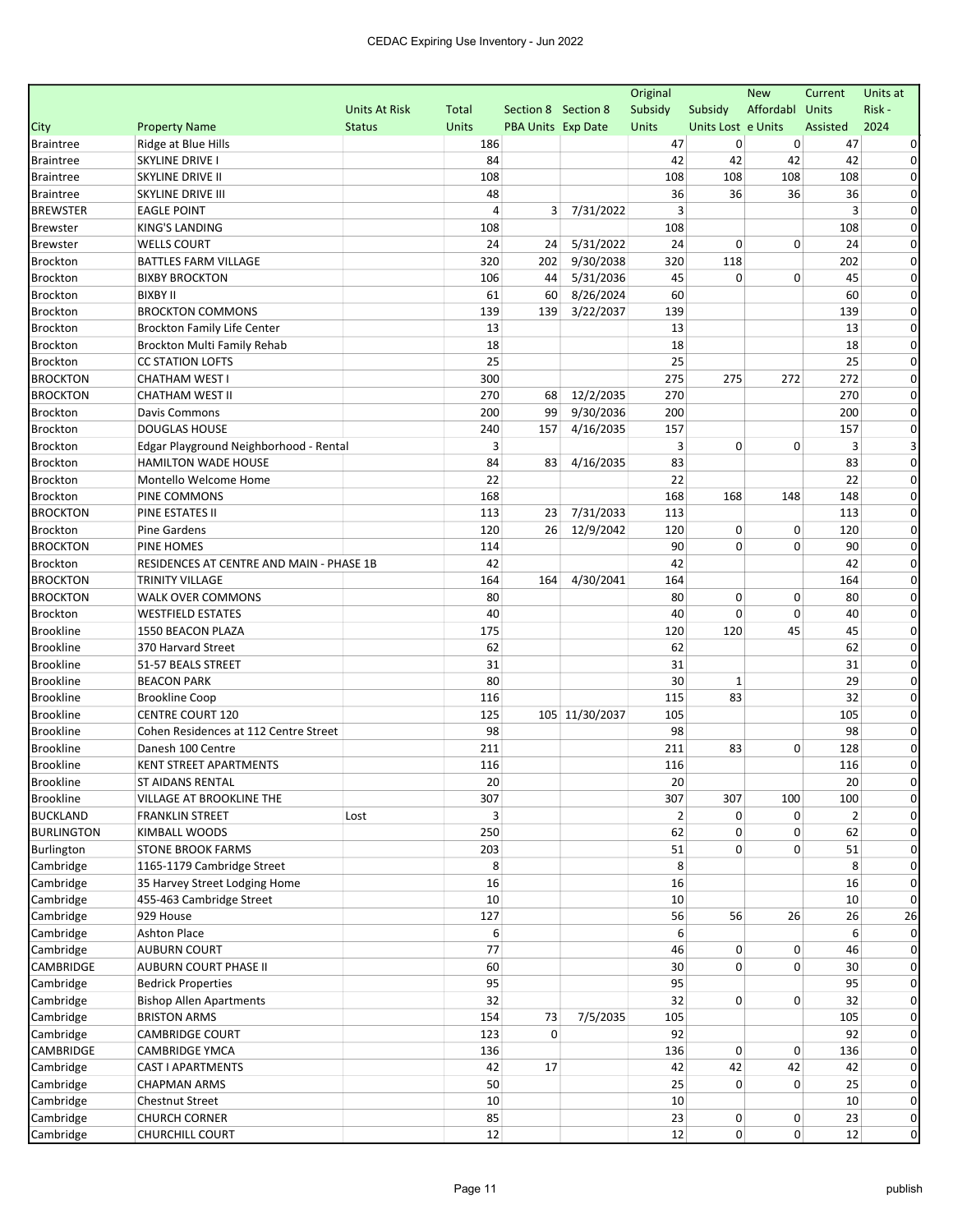|                    |                                            |                      |                |                           |                | Original       |                    | <b>New</b>      | Current        | Units at    |
|--------------------|--------------------------------------------|----------------------|----------------|---------------------------|----------------|----------------|--------------------|-----------------|----------------|-------------|
|                    |                                            | <b>Units At Risk</b> | Total          | Section 8 Section 8       |                | Subsidy        | Subsidy            | Affordabl Units |                | Risk-       |
| City               | <b>Property Name</b>                       | <b>Status</b>        | <b>Units</b>   | <b>PBA Units Exp Date</b> |                | Units          | Units Lost e Units |                 | Assisted       | 2024        |
| Cambridge          | <b>CLOSE BUILDING</b>                      |                      | 61             | 61                        | 6/30/2038      | 61             |                    |                 | 61             |             |
| Cambridge          | <b>ELM PLACE</b>                           |                      | 19             |                           |                | 19             |                    |                 | 19             | 0           |
| Cambridge          | <b>FRESH POND APTS</b>                     |                      | 504            |                           | 338 12/31/2039 | 506            | 506                | 506             | 506            | 0           |
| Cambridge          | <b>HARVARD PLACE</b>                       |                      | 22             | 21                        | 7/31/2022      | 21             |                    |                 | 21             | $\Omega$    |
| Cambridge          | <b>HARWELL HOMES</b>                       |                      | 56             | 17                        | 7/24/2034      | 56             |                    |                 | 56             | 0           |
| Cambridge          | <b>Huron Towers</b>                        | Lost                 | 248            |                           |                | 248            | 248                | 0               | $\Omega$       | $\Omega$    |
| Cambridge          | INMAN SQUARE/ CAST II                      |                      | 125            | 9                         | 3/29/2031      | 116            |                    |                 | 116            | 0           |
| Cambridge          | JOHN F KENNEDY APTS                        |                      | 69             |                           |                | 69             | 0                  | 0               | 69             | $\Omega$    |
| CAMBRIDGE          | <b>KENNEDY BISCUIT LOFTS</b>               |                      | 142            |                           |                | 28             | 0                  | $\mathbf 0$     | 28             | $\Omega$    |
| CAMBRIDGE          | <b>LANCASTER ST</b>                        |                      | 65             |                           |                | 55             | 0                  | $\mathbf 0$     | 55             | 0           |
| Cambridge          | LINCOLN WAY                                |                      | 62             |                           |                | 62             |                    |                 | 62             | 62          |
| Cambridge          | LINWOOD COURT                              |                      | 45             |                           |                | 45             | 0                  | 0               | 45             | 45          |
| Cambridge          | MAGAZINE HOUSE                             |                      | 11             | 10                        | 4/30/2032      | 10             |                    |                 | 10             | $\Omega$    |
| Cambridge          | <b>MARKET STREET</b>                       |                      | 16             |                           |                | 16             | 0                  | $\Omega$        | 16             | $\Omega$    |
| Cambridge          | MEMORIAL DRIVE 808                         |                      | 301            | $\mathbf 0$               |                | 212            |                    |                 | 212            | 0           |
| CAMBRIDGE          | <b>NEVILLE ASSISTED LIVING</b>             |                      | 71             |                           |                | 39             | 0                  | 0               | 39             | $\Omega$    |
| Cambridge          | Norfolk Cooperative HIF I                  |                      | 6              |                           |                | 6              |                    |                 | 6              | 6           |
| Cambridge          | Port Landing                               |                      | 20             |                           |                | 20             |                    |                 | 20             | 0           |
| Cambridge          | PORTLAND MARCELLA                          |                      | 9              |                           | 9 10/31/2036   | 9              |                    |                 | 9              | $\Omega$    |
| Cambridge          | PUTNAM GREEN                               |                      | 40             |                           |                | 40             |                    |                 | 40             | 0           |
| Cambridge          | <b>PUTNAM PLACE</b>                        |                      | 12             |                           |                | 12             | 0                  | 0               | 12             | 0           |
| Cambridge          | PUTNAM SCHOOL / CAMBRIDGE H.A.             |                      | 33             | 33                        | 2/28/2038      | 33             |                    |                 | 33             | $\mathbf 0$ |
| Cambridge          | Putnam Square                              |                      | 94             |                           |                | 94             |                    |                 | 94             | 94          |
| Cambridge          | RINDGE APTS. (402)                         |                      | 273            |                           | 55 12/14/2035  | 274            |                    |                 | 274            | $\Omega$    |
| CAMBRIDGE          | ROOSEVELT TOWERS / CAMBRIDGE H.A.          |                      | 77             | 77                        | 2/28/2038      | 77             |                    |                 | 77             | 0           |
| Cambridge          | Scouting Way Apartments                    |                      | 13             |                           |                | 13             |                    |                 | 13             | 0           |
| CAMBRIDGE          | SQUIRREL BRAND APARTMENTS                  |                      | 21             |                           |                | 21             | 0                  | 0               | 21             | 0           |
| Cambridge          | SQUIRRELWOOD                               |                      | $\mathbf 0$    |                           |                | $\mathbf 0$    | 0                  | 0               | $\mathbf 0$    | $\Omega$    |
| Cambridge          | <b>ST. PATRICK'S PLACE</b>                 |                      | 32             |                           |                | 30             | 0                  | $\mathbf 0$     | 30             | 30          |
| Cambridge          | SWARTZ PROPERTIES (MAGAZINE/WI             |                      | 41             |                           |                | 41             | 0                  | 0               | 41             | 0           |
| Cambridge          | <b>TEMPLE PLACE</b>                        |                      | 41             |                           |                | 41             |                    |                 | 41             | $\Omega$    |
| CAMBRIDGE          | <b>TROLLEY SQUARE</b>                      |                      | 32             |                           |                | 32             | 0                  | $\mathbf 0$     | 32             | 0           |
| Cambridge          | <b>WALDEN SQUARE APTS</b>                  |                      | 240            | 48                        | 7/31/2038      | 240            |                    |                 | 240            | 0           |
| Cambridge          | Webster and Bristol Street (East Side NRI) |                      | $\overline{7}$ |                           |                | $\overline{7}$ |                    |                 | $\overline{7}$ | $\Omega$    |
| Canton             | <b>BLUE HILLS VILLAGE</b>                  |                      | 98             |                           |                | 25             | 0                  | $\mathbf 0$     | 25             | 0           |
| Canton             | <b>CANTON VILLAGE</b>                      |                      | 56             | 56                        | 1/14/2030      | 56             |                    |                 | 56             | 0           |
| Canton             | LAMPLIGHTER VILLAGE                        |                      | 81             | 80                        | 10/7/2032      | 80             |                    |                 | 80             | 0           |
| Carlisle           | <b>BENFIELD FARMS</b>                      |                      | 26             |                           |                | 22             |                    |                 | 22             | $\mathbf 0$ |
| Carlisle           | CARLISLE VILLAGE COURT                     |                      | 18             |                           | 8 11/30/2023   | 18             |                    |                 | 18             | 18          |
| Carver             | CARVER ELDERLY HOUSING                     |                      | 40             |                           | 40 10/21/2030  | 40             |                    |                 | 40             | $\mathbf 0$ |
| CHARLTON           | CADY BROOK                                 |                      | 40             |                           |                | 40             | 0                  | 0               | 40             |             |
| Chatham            | <b>LAKE STREET</b>                         |                      | 44             |                           |                | 44             | 0                  | 0               | 44             |             |
| Chelmsford         | CHELMSFOR WOODS PHASE II                   |                      | 58             |                           |                | 58             |                    |                 | 58             |             |
| Chelmsford         | CHOICE CENTRE (CHELMSFORD)                 |                      | 37             |                           |                | 37             |                    |                 | 37             | $\Omega$    |
| Chelmsford         | KENSINGTON AT CHELMSFORD                   |                      | 144            |                           |                | 29             |                    |                 | 29             | 0           |
| Chelmsford         | MEADOWS AT BRICK KILN                      |                      | 180            |                           |                | 36             | 0                  | 0               | 36             |             |
| Chelmsford         | PRINCETON COMMONS                          |                      | 108            |                           |                | 51             | 0                  | 0               | 51             | 51          |
| Chelmsford         | VILLAGE @CRYSTAL LAKE                      |                      | 51             |                           | 50 2/14/2023   | 50             | 0                  | 0               | 50             | $\Omega$    |
| Chelsea            | 63 Washington Avenue                       |                      | 24             |                           |                | 24             |                    |                 | 24             |             |
| Chelsea            | <b>ANCHOR'S WEIGH</b>                      |                      | 87             |                           |                | 22             | 0                  | 0               | 22             |             |
| Chelsea            | BELLINGHAM SQUARE APTS.                    |                      | 27             |                           | 27 7/21/2034   | 27             |                    |                 | 27             |             |
| Chelsea            | <b>BROADWAY GLEN</b>                       |                      | 120            |                           | 119 12/15/2033 | 120            |                    |                 | 120            |             |
| Chelsea            | <b>BURROUGHS BUILDING</b>                  |                      | 8              |                           | 8 1/31/2038    | 8              |                    |                 | 8              |             |
| CHELSEA            | <b>CARTER HEIGHTS</b>                      |                      | 108            |                           |                | 108            |                    |                 | 108            | $\Omega$    |
|                    |                                            |                      |                |                           |                |                |                    |                 |                | 86          |
| Chelsea<br>Chelsea | CHELSEA HOMES I                            |                      | 86<br>71       |                           | 71 1/31/2036   | 86<br>71       |                    |                 | 86<br>71       |             |
|                    | <b>CHELSEA SQUARE</b>                      |                      |                |                           |                |                |                    |                 |                | $\Omega$    |
| Chelsea            | CHELSEA VILLAGE                            |                      | 160<br>43      |                           | 160 11/30/2037 | 160<br>43      |                    |                 | 160            | 0           |
| Chelsea            | CHESNUT - MARLBORO - GROVE                 |                      |                |                           |                |                | 0                  | 0               | 43             |             |
| Chelsea            | <b>CHESTNUT STREET 238</b>                 | Lost                 | 3              | 0                         |                | 3              |                    |                 | 3              |             |
| Chelsea            | CHESTNUT STREET 240-242                    | Lost                 | $\overline{9}$ | 0                         |                | 6              |                    |                 | 6              | 6           |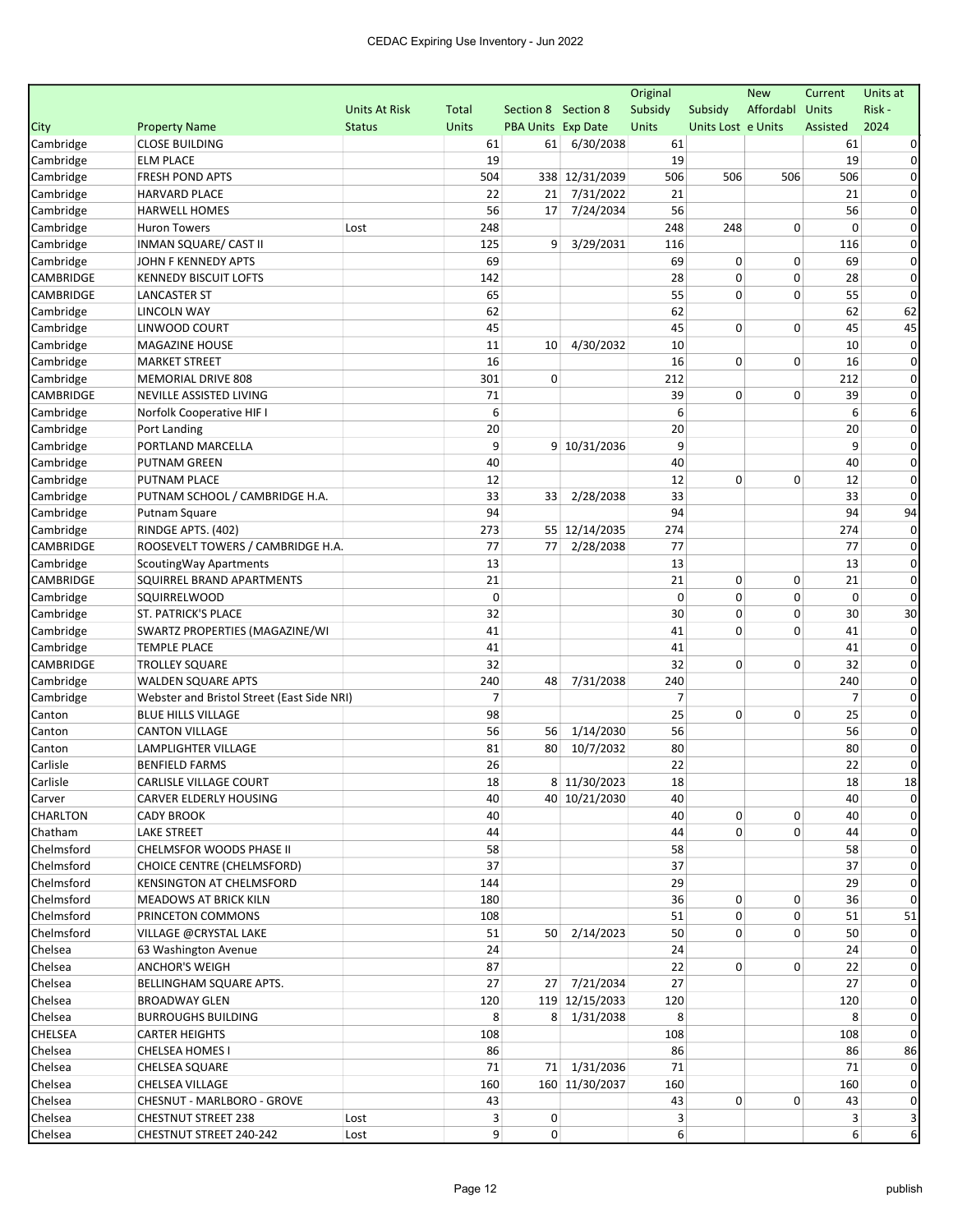|                 |                                             |                      |                |                           |                | Original       |                    | <b>New</b>      | Current        | Units at     |
|-----------------|---------------------------------------------|----------------------|----------------|---------------------------|----------------|----------------|--------------------|-----------------|----------------|--------------|
|                 |                                             | <b>Units At Risk</b> | Total          | Section 8 Section 8       |                | Subsidy        | Subsidy            | Affordabl Units |                | Risk-        |
| City            | <b>Property Name</b>                        | <b>Status</b>        | <b>Units</b>   | <b>PBA Units Exp Date</b> |                | Units          | Units Lost e Units |                 | Assisted       | 2024         |
| Chelsea         | <b>COHEN FLORENCE LEVINE ESTATES</b>        |                      | 69             |                           |                | 34             | 0                  | 0               | 34             |              |
| Chelsea         | <b>COLLINS NON-PROFIT APTS</b>              |                      | 100            | 99                        | 8/7/2026       | 99             |                    |                 | 99             | 0            |
| Chelsea         | <b>EXCHANGE BUILDING THE</b>                |                      | 9              | 8                         | 9/14/2033      | 8              |                    |                 | 8              | 0            |
| CHELSEA         | FLORENCE CHAFETZ HOME (ADMIRAL'S HILL II)   |                      | 36             |                           |                | 27             | 0                  | $\Omega$        | 27             | $\Omega$     |
| Chelsea         | <b>GREENHOUSE THE, (CHELSEA)</b>            |                      | 80             | 79                        | 8/31/2041      | 79             |                    |                 | 79             | $\Omega$     |
| Chelsea         | Grove Street - Chelsea Home I               |                      | 15             |                           |                | 15             |                    |                 | 15             | $\Omega$     |
| CHELSEA         | <b>HARBOR LIGHT</b>                         |                      | 8              |                           | 8 10/31/2022   | 8              |                    |                 | 8              | 0            |
| CHELSEA         | <b>HIGHLAND TERRACE</b>                     |                      | 32             |                           |                | 32             | 0                  | 0               | 32             | $\Omega$     |
| Chelsea         | <b>JANUS HIGHLANDS APTS</b>                 |                      | 41             |                           |                | 41             | $\mathbf 0$        | $\Omega$        | 41             | 0            |
| Chelsea         | NORTH SUFFOLK GROUP HOME                    |                      | 28             | 28                        | 11/5/2037      | 28             |                    |                 | 28             | 0            |
| Chelsea         | NORTH SUFFOLK GROUP HOMES, III              |                      | 17             | 14                        | 6/30/2022      | 17             |                    |                 | 17             | $\Omega$     |
| Chelsea         | SENIOR LIVING ON BELLINGHAM HILL            |                      | 60             | 60                        | 4/30/2022      | 60             |                    |                 | 60             | 0            |
| Chelsea         | SPENCER ROW                                 |                      | 32             |                           |                | 32             |                    |                 | 32             | 0            |
| CHELSEA         | <b>STANDARD BOX APTS</b>                    |                      | 50             |                           |                | 21             | 0                  | $\Omega$        | 21             | $\Omega$     |
| Chelsea         | Suffolk & Library Streets - Chelsea Homes I |                      | 10             |                           |                | 10             |                    |                 | 10             | $\Omega$     |
| CHELSEA         | <b>TILL BUILDING</b>                        |                      | 23             |                           |                | 23             | 0                  | 0               | 23             | 0            |
| Chelsea         | trinity house                               |                      | 48             |                           |                | 48             | 0                  | 0               | 48             | 0            |
| Chelsea         | WINNISIMMET STREET 102-104                  |                      | 6              | 6                         | 5/20/2032      | 6              |                    |                 | 6              | $\Omega$     |
| <b>CHESTER</b>  | <b>CHESTER COMMONS</b>                      |                      | 15             |                           |                | 15             | 0                  | $\Omega$        | 15             | $\Omega$     |
| Chicopee        | 912-916 Chicopee Street (Willimansett NRI)  |                      | 6              |                           |                | 6              |                    |                 | 6              | 0            |
| Chicopee        | <b>ALDEN HOUSE</b>                          |                      | 6              | 6                         | 5/31/2022      | 6              |                    |                 | 6              | $\Omega$     |
| Chicopee        | ALGONQUIN/CASINO                            |                      | 8              | 8                         | 7/14/2023      | 8              |                    |                 | 8              | 0            |
| Chicopee        | AMES PRIVILEDGE UNIT 2                      |                      | 40             |                           |                | 20             |                    |                 | 20             | 0            |
| Chicopee        | <b>AMES PRIVILEGE</b>                       |                      | 94             |                           |                | 19             | 0                  | $\Omega$        | 19             | 0            |
| Chicopee        | Chapin School Veterans Housing              |                      | 43             |                           |                | 43             |                    |                 | 43             | $\Omega$     |
| <b>CHICOPEE</b> | <b>CHICOPEE VILLAGE</b>                     |                      | 290            |                           |                | 290            | $\Omega$           | 0               | 290            | $\Omega$     |
| Chicopee        | <b>DOM POLSKI</b>                           |                      | 50             | 50                        | 1/12/2031      | 50             |                    |                 | 50             | 0            |
| Chicopee        | <b>FALLS VIEW APARTMENTS</b>                |                      | 130            | 130                       | 1/31/2034      | 130            |                    |                 | 130            | $\Omega$     |
| Chicopee        | <b>GRANBY ROAD</b>                          |                      | 4              | 4                         | 1/23/2023      | 3              |                    |                 | 3              | 0            |
| Chicopee        | <b>HONEYMAN RESIDENCE</b>                   |                      | 6              | 6                         | 3/9/2023       | 6              | 0                  | $\mathbf 0$     | 6              | 0            |
| Chicopee        | <b>KENDALL HOTEL</b>                        |                      | 44             |                           |                | 44             | $\Omega$           | 0               | 44             | 0            |
| Chicopee        | KIRBY SCHOOL CONDOMINIUMS                   |                      | 3              | 3                         | 4/23/2022      | 3              |                    |                 | 3              | $\Omega$     |
| Chicopee        | MACARTHUR TERRACE                           |                      | 222            |                           | 55 12/31/2038  | 222            |                    |                 | 222            | $\Omega$     |
| Chicopee        | MCKINLEY ASSOC.                             |                      | 105            | 105                       | 9/30/2037      | 105            |                    |                 | 105            | $\Omega$     |
| Chicopee        | MCKINSTRY RESIDENCE                         |                      | 6              | 6                         | 4/26/2022      | 6              |                    |                 | 6              | 0            |
| Chicopee        | SHERIDAN STREET RESIDENCE                   |                      | 5              | 4                         | 12/26/2022     | 4              |                    |                 | 4              | $\Omega$     |
| Clarksburg      | <b>CLARKSBURG RESIDENCE</b>                 |                      | 5              | 5                         | 7/19/2022      | 5              | 0                  | 0               | 5              | 0            |
| Clinton         | <b>CORCORAN HOUSE</b>                       |                      | 42             |                           |                | 42             | 0                  | 0               | 42             | $\mathbf 0$  |
| Clinton         | OXFORD HOUSE @ QUEENEY SQ                   |                      | 108            |                           |                | 27             | 0                  | 0               | 27             |              |
| Clinton         | PRESCOTT MILLS APTS.                        |                      | 101            |                           | 101 11/21/2033 | 101            |                    |                 | 101            | $\mathbf{0}$ |
| Concord         | <b>COMMUNITY HOUSING OPTIONS</b>            |                      | 20             |                           | 20 8/31/2022   | 20             |                    |                 | 20             |              |
| Concord         | Fairhaven Gardens                           |                      | 42             |                           |                | 11             | 0                  | 0               | 11             | $\Omega$     |
| Concord         | Warner Woods                                |                      | 80             |                           |                | 20             | 0                  | 0               | 20             | $\Omega$     |
| Dalton          | RIVER RUN APARTMENTS                        |                      | 77             | 77                        | 3/11/2034      | 77             |                    |                 | 77             | $\Omega$     |
| Danvers         | <b>BRIDGEWELL - DANVERS</b>                 |                      | 5              | 5 <sup>1</sup>            | 1/23/2023      | 5              | 0                  | 0               | 5              | 0            |
| Danvers         | <b>CONANT VILLAGE</b>                       |                      | 60             |                           |                | 18             | $\Omega$           | 0               | 18             | $\mathbf 0$  |
| Danvers         | CONIFER HILL COMMONS I                      |                      | 48             |                           |                | 48             |                    |                 | 48             | 0            |
| Danvers         | CONIFER HILL COMMONS II                     |                      | 42             |                           |                | 42             |                    |                 | 42             | $\Omega$     |
| <b>DANVERS</b>  | HERITAGE AT DANVERS                         |                      | 80             |                           |                | 16             | 0                  | 0               | 16             | 0            |
| Danvers         | Residences at 180 Newbury                   |                      | 258            |                           |                | 65             | 0                  | 0               | 65             | $\Omega$     |
| Danvers         | SUPPORTED COMMUNITY LIVING                  |                      | $\overline{7}$ |                           | 7 12/31/2022   | $\overline{7}$ |                    |                 | $\overline{7}$ | 0            |
| <b>DANVERS</b>  | <b>THOMPSON HOUSE</b>                       |                      | 24             |                           | 24 12/31/2021  | 24             |                    |                 | 24             | 0            |
| Dartmouth       | CEDARS, THE                                 |                      | 78             |                           |                | 16             | 0                  | 0               | 16             | $\Omega$     |
| Dartmouth       | <b>CROSSROADS THE</b>                       |                      | 200            | 200                       | 8/31/2039      | 200            |                    |                 | 200            | $\Omega$     |
| Dartmouth       | Ledgewood Commons                           |                      | 72             |                           |                | 18             | 0                  | 0               | 18             | 0            |
| Dartmouth       | RICHARD MONROE APTS/DARTMOUTH HA            |                      | 80             | 80                        | 11/4/2040      | 80             |                    |                 | 80             | 0            |
| Dartmouth       | Solemar Apts I                              |                      | 200            |                           |                | 200            | 200                | 100             | 100            | $\mathbf 0$  |
| Dartmouth       | SOLEMAR II                                  |                      | 124            | 123                       | 7/31/2039      | 123            |                    |                 | 123            | 0            |
| Dartmouth       | THE VILLAGE AT LINCOLN PARK                 |                      | 36             |                           |                | 36             |                    |                 | 36             | $\mathbf{0}$ |
| Dartmouth       | Village at Lincoln Park - Senior            |                      | 48             |                           |                | 48             |                    |                 | 48             | $\mathbf 0$  |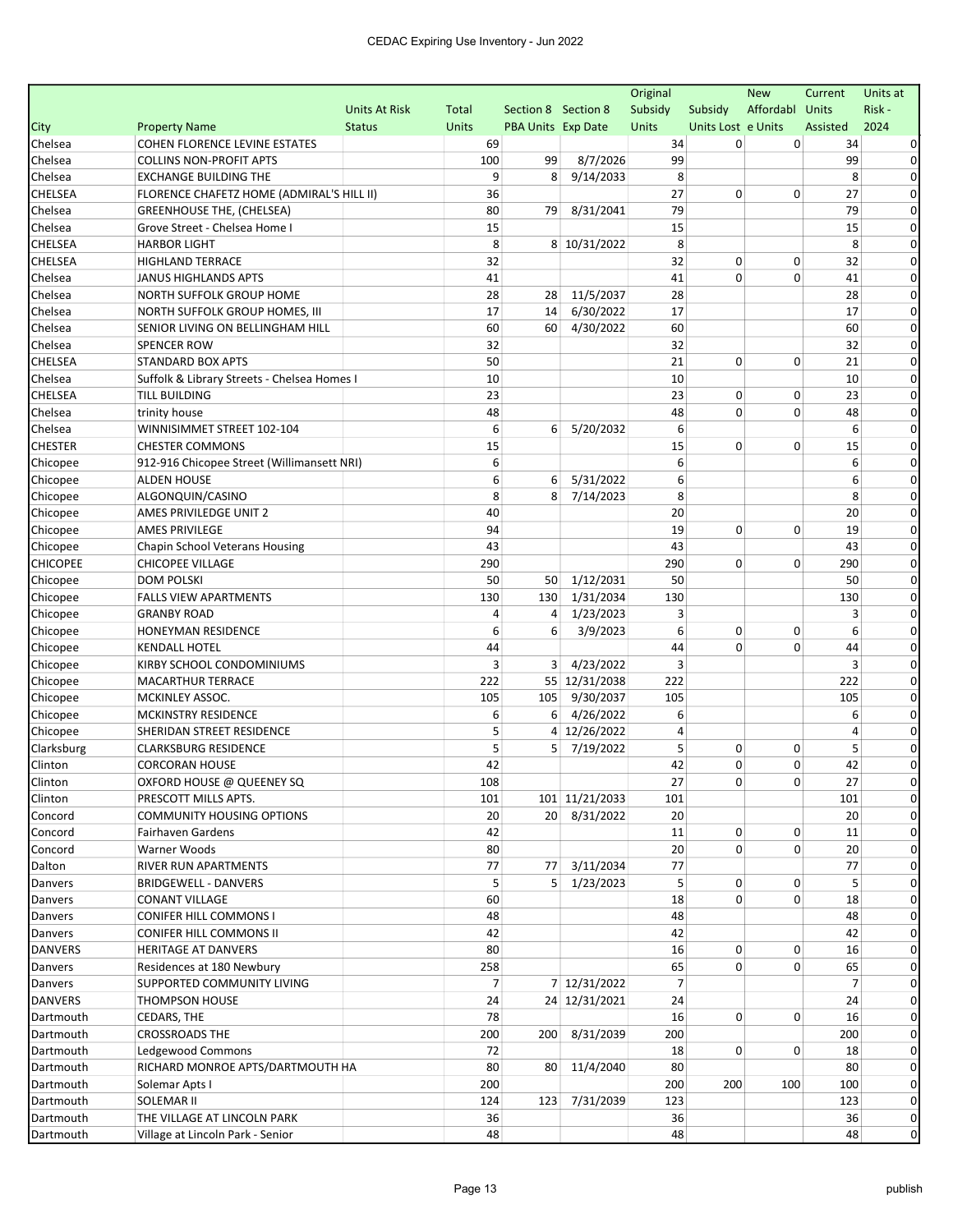|                   |                                           |                      |              |                     |                | Original        |                    | <b>New</b>      | Current        | Units at       |
|-------------------|-------------------------------------------|----------------------|--------------|---------------------|----------------|-----------------|--------------------|-----------------|----------------|----------------|
|                   |                                           | <b>Units At Risk</b> | Total        | Section 8 Section 8 |                | Subsidy         | Subsidy            | Affordabl Units |                | Risk-          |
| City              | <b>Property Name</b>                      | <b>Status</b>        | <b>Units</b> | PBA Units Exp Date  |                | Units           | Units Lost e Units |                 | Assisted       | 2024           |
| Dedham            | JEFFERSON AT DEDHAM STATION               |                      | 300          |                     |                | 75              | 0                  | 0               | 75             |                |
| <b>DEDHAM</b>     | <b>TRADITIONS OF DEDHAM</b>               |                      | 95           |                     |                | 19              | 0                  | $\mathbf 0$     | 19             | $\Omega$       |
| DEERFIELD         | <b>ELM CIRCLE</b>                         |                      | 24           |                     |                | 24              | 0                  | 0               | 24             | 24             |
| Dennis            | <b>DENNIS COMMONS</b>                     |                      | 32           |                     |                | 32              | 0                  | 0               | 32             | 0              |
| <b>DENNIS</b>     | <b>GORDON SENIOR CITIZEN APTS</b>         |                      | 64           |                     |                | 64              | 0                  | 0               | 64             | $\Omega$       |
| <b>DENNIS</b>     | NORTHSIDE SENIOR CITIZENS APTS            |                      | 46           |                     |                | 46              | 0                  | 0               | 46             | $\Omega$       |
| Dennis            | ROUTE 134 COMMUNITY HOUSING               |                      | 27           |                     |                | 27              |                    |                 | 27             | $\Omega$       |
| Douglas           | HAYWARD LANDING                           |                      | 96           |                     |                | 24              | 0                  | $\mathbf 0$     | 24             | 0              |
| Douglas           | RIDDLEBROOK APARTMENTS                    |                      | 41           | 41                  | 3/24/2034      | 41              |                    |                 | 41             | 0              |
| Dracut            | <b>DRACUT</b>                             |                      | 80           | 80                  | 11/9/2040      | 80              |                    |                 | 80             | 0              |
| Dracut            | <b>Robbins Nest</b>                       |                      | 96           |                     |                | 24              | 0                  | 0               | 24             | 0              |
| Duxbury           | <b>ISLAND CREEK I</b>                     |                      | 58           |                     | 58 11/23/2032  | 58              |                    |                 | 58             | 0              |
| Duxbury           | Island Creek Village North Age Restricted |                      | 94           |                     |                | 94              |                    |                 | 94             | $\Omega$       |
| Duxbury           | <b>Island Creek West II</b>               |                      | 48           |                     |                | 48              | 0                  | 0               | 48             | 48             |
| East Longmeadow   | <b>BROWNSTONE GARDENS I</b>               |                      | 100          |                     |                | 100             | 0                  | 0               | 100            | 100            |
| East Longmeadow   | <b>BROWNSTONE GARDENS II</b>              |                      | 32           | 32                  | 7/9/2031       | 32              |                    |                 | 32             |                |
| East Longmeadow   | <b>BROWNSTONE GARDENS III</b>             |                      | 40           | 40                  | 1/31/2023      | 40              |                    |                 | 40             | 0              |
| East Longmeadow   | <b>GLENDALE RESIDENCE</b>                 |                      | 5            | 4                   | 7/31/2022      | 4               |                    |                 | $\overline{4}$ | 0              |
| Eastham           | <b>Eastham Duplexes</b>                   |                      | 8            |                     |                | 8               |                    |                 | 8              | 8              |
| Easthampton       | <b>COLLEGE HIGHWAY APTS</b>               |                      | 40           | 40                  | 8/1/2031       | 40              |                    |                 | 40             | $\Omega$       |
| Easthampton       | <b>COTTAGE SQUARE</b>                     |                      | 63           |                     |                | 63              |                    |                 | 63             | 0              |
| Easthampton       | <b>ORCHARD VIEW</b>                       |                      | 40           |                     | 40 10/19/2035  | 40              |                    |                 | 40             | $\Omega$       |
| Easthampton       | PARSONS VILLAGE                           |                      | 38           |                     |                | 38              |                    |                 | 38             | 0              |
| Easthampton       | <b>TREEHOUSE EASTHAMPTON</b>              |                      | 60           |                     |                | 54              | 0                  | 0               | 54             | $\Omega$       |
| Easton            | AMES SHOVEL WORKS APTS                    |                      | 113          |                     |                | 30              |                    |                 | 30             | $\Omega$       |
| Edgartown         | <b>MORGAN WOODS</b>                       |                      | 60           |                     |                | 60              | 0                  | 0               | 60             | 0              |
| <b>EDGARTOWN</b>  | PENNYWISE PATH                            |                      | 60           |                     |                | 44              | 0                  | $\mathbf 0$     | 44             | $\Omega$       |
| Everett           | <b>EVERETT HOUSING</b>                    |                      | 78           | 77                  | 8/31/2022      | 77              |                    |                 | 77             | 0              |
| Everett           | <b>EVERETT SQ PLAZA</b>                   | Lost                 | 131          |                     |                | 131             | 131                | $\mathbf 0$     | $\mathbf 0$    | 0              |
| Everett           | <b>GLENDALE COURT</b>                     | Lost                 | 29           |                     |                | 29              | 29                 | 0               | 0              | $\Omega$       |
| Everett           | PARKWAY HEIGHTS                           |                      | 74           |                     |                | 47              |                    |                 | 47             | $\Omega$       |
| Everett           | The Norwood SRO                           |                      | 28           |                     |                | 28              |                    |                 | 28             | $\Omega$       |
| Everett           | WHITNEY-LORENTI HOUSE                     |                      | 50           | 50                  | 6/30/2022      | 50              |                    |                 | 50             | 50             |
| Fairhaven         | <b>FAIRHAVEN VILLAGE</b>                  |                      | 169          | 169                 | 9/30/2039      | 169             |                    |                 | 169            | 0              |
| <b>Fall River</b> | <b>144 CHOATE STREET</b>                  |                      | 8            |                     |                | 3               | 0                  | 0               | 3              |                |
| <b>Fall River</b> | 198-208 CANAL STREET                      |                      | 17           |                     |                | 6               | 0                  | 0               | 6              | 6              |
| <b>Fall River</b> | 40-46 DOVER                               |                      | 8            |                     |                | 8               | 0                  | $\mathbf 0$     | 8              | 8              |
| <b>Fall River</b> | <b>ACADEMY THE</b>                        |                      | 85           |                     | 85 5/19/2036   | 85              |                    |                 | 85             | 0              |
| <b>Fall River</b> | <b>BAY VILLAGE APARTMENTS</b>             |                      | 206          |                     | 182 7/31/2023  | 205             |                    |                 | 205            |                |
| <b>Fall River</b> | <b>BORDEN STREET HOUSING</b>              |                      | 261          | 260                 | 5/31/2040      | 261             |                    |                 | 261            | $\mathbf{0}$   |
| <b>Fall River</b> | <b>CURTAIN LOFTS</b>                      |                      | 97           |                     |                | 63              | $\overline{0}$     | 0               | 63             |                |
| <b>Fall River</b> | Eagle Street                              |                      | 17           |                     |                | 17              |                    |                 | 17             |                |
| <b>Fall River</b> | EAST MAIN ST. REVITALIZATION PROJECT      |                      | 12           |                     |                | 12              | 0                  | 0               | 12             |                |
| <b>Fall River</b> | FALL RIVER RESIDENCE                      |                      | 4            | $\vert$             | 8/30/2022      | $\overline{4}$  |                    |                 | 4              |                |
| <b>Fall River</b> | <b>FULTON STREET APARTMENTS</b>           | Lost                 | 28           |                     |                | 28              | 28                 |                 | 0              | 0              |
| <b>Fall River</b> | <b>HIGHLAND APTS</b>                      |                      | 117          |                     |                | 30              | $\Omega$           | 0               | 30             | $\Omega$       |
| <b>Fall River</b> | <b>HUDNER BUILDING</b>                    |                      | 39           | 39                  | 8/31/2038      | 39              |                    |                 | 39             | 0              |
| <b>Fall River</b> | Knitting Mill Apt and Senior Center       |                      | 100          |                     |                | 100             |                    |                 | 100            |                |
| <b>Fall River</b> | LAFAYETTE PLACE                           |                      | 125          | 125                 | 3/7/2034       | 125             |                    |                 | 125            |                |
| <b>FALL RIVER</b> | LANDMARK AT FALL RIVER                    |                      | 88           |                     |                | 44              | 0                  | 0               | 44             |                |
| <b>FALL RIVER</b> | NIAGRA COURT                              |                      | 40           |                     |                | 40              | 0                  | 0               | 40             |                |
| <b>FALL RIVER</b> | PECKHAM ST. REVITALIZATION                |                      | 9            |                     |                | 9               | 0                  | 0               | 9              |                |
| <b>FALL RIVER</b> | PLYMOUTH & FIFTH ST. PROJECT              |                      | 12           |                     |                | 12              | 0                  | 0               | 12             |                |
| <b>Fall River</b> | President Village                         | Lost                 | 119          |                     |                | 119             | 119                | 0               | 0              | 0              |
| <b>Fall River</b> | <b>Riverview Towers</b>                   | Lost                 | 200          |                     |                | 200             | 200                |                 | 0              | $\Omega$       |
| <b>Fall River</b> | Rolling Green-Fall River                  |                      | 404          |                     |                | 404             | 404                | 81              | 81             | 81             |
| <b>Fall River</b> | SHIPS' COVE APARTMENTS                    |                      | 201          |                     | 162 10/31/2034 | 201             |                    |                 | 201            | 0              |
| <b>Fall River</b> | SHIPS WATCH/RIVER'S EDGE                  |                      | 99           |                     |                | 25              | 0                  | 0               | 25             |                |
| <b>Fall River</b> | ST DOMINIC'S APARTMENTS                   |                      | 18           |                     | 18 4/18/2022   | 18              | 0                  | 0               | 18             | $\mathbf{0}$   |
| <b>Fall River</b> | ST MATHIEUS SCHOOL                        |                      | 30           |                     | 30 5/31/2033   | 30 <sup>°</sup> |                    |                 | 30             | $\overline{0}$ |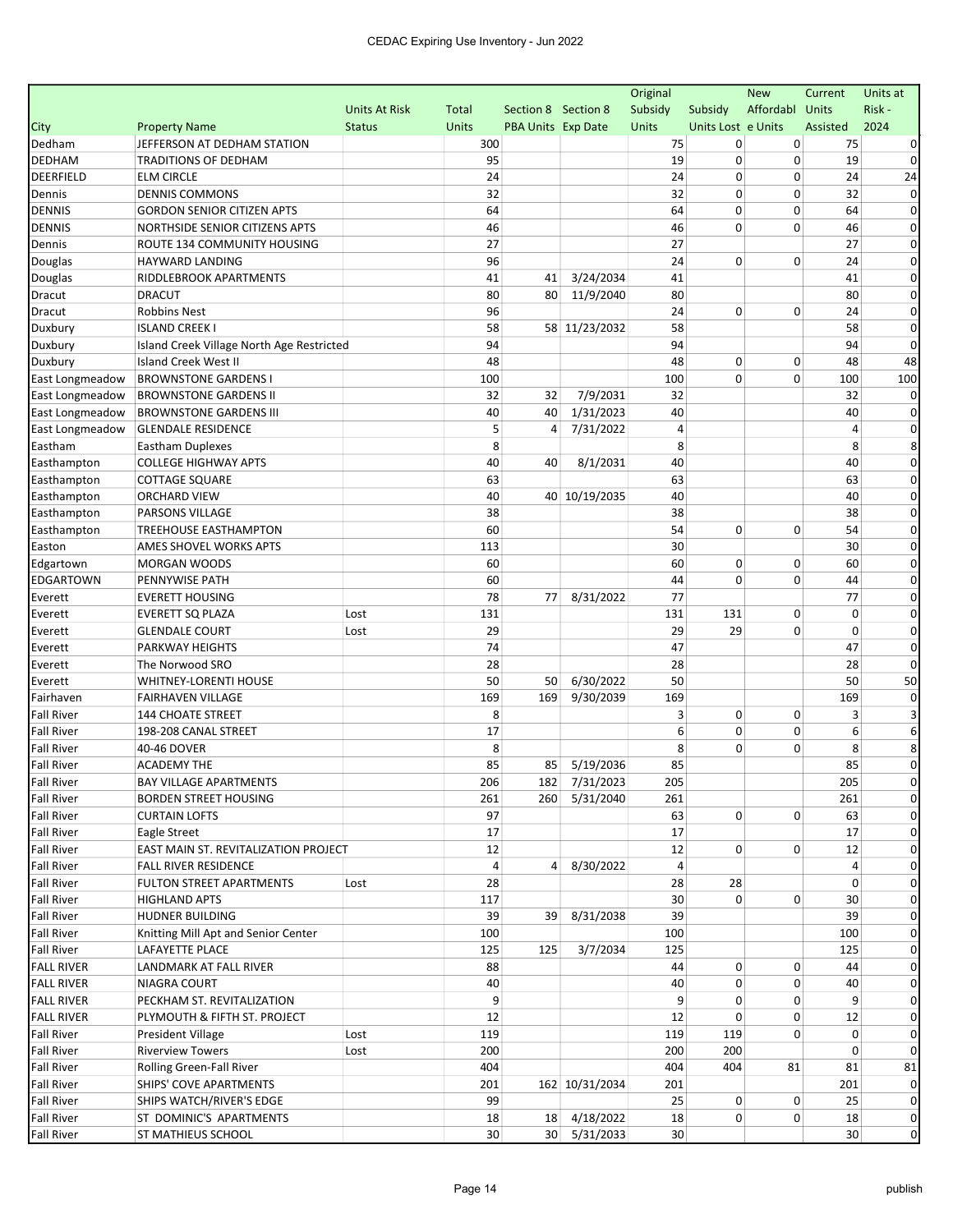|                   |                                          |                      |                |                     |                    | Original       |                    | <b>New</b> | Current        | Units at       |
|-------------------|------------------------------------------|----------------------|----------------|---------------------|--------------------|----------------|--------------------|------------|----------------|----------------|
|                   |                                          | <b>Units At Risk</b> | Total          | Section 8 Section 8 |                    | Subsidy        | Subsidy            | Affordabl  | <b>Units</b>   | Risk -         |
| City              | <b>Property Name</b>                     | <b>Status</b>        | <b>Units</b>   | PBA Units Exp Date  |                    | Units          | Units Lost e Units |            | Assisted       | 2024           |
| <b>Fall River</b> | <b>TECUMSEH MILL</b>                     |                      | 124            |                     | 124 1/31/2034      | 124            |                    |            | 124            |                |
| <b>Fall River</b> | TECUMSEH-BLACKSTONE PROJECT              |                      | 11             |                     |                    | 11             |                    |            | 11             |                |
| <b>Fall River</b> | THIRD ST. REVITALIZATION PROJECT         |                      | 12             |                     |                    | 12             | 0                  | 0          | 12             |                |
| <b>FALL RIVER</b> | WADE, JOHN & TECUMSEH STS.               |                      | 12             |                     |                    | 12             | 0                  | 0          | 12             | 0              |
| <b>FALMOUTH</b>   | 704 MAIN ST                              |                      | 44             |                     |                    | 44             | 0                  | 0          | 44             | $\Omega$       |
| Falmouth          | <b>CAPE COD APARTMENTS</b>               |                      | 83             | 12                  | 5/31/2039          | 12             |                    |            | 12             |                |
| Falmouth          | <b>CEDAR MEADOWS</b>                     |                      | 59             |                     |                    | 18             | 0                  | 0          | 18             | 0              |
| Falmouth          | <b>Fairwinds Apartments</b>              |                      | 20             |                     |                    | 20             |                    |            | 20             | 0              |
| Falmouth          | <b>Gifford Workforce Housing</b>         |                      | 10             |                     |                    | 10             |                    |            | 10             | $\Omega$       |
| Falmouth          | <b>GOSNOLD GROVE</b>                     |                      | 33             | 33                  | 4/30/2041          | 33             |                    |            | 33             | 0              |
| Falmouth          | Notantico Woods Project                  |                      | 11             |                     |                    | 11             |                    |            | 11             | 0              |
| Falmouth          | <b>SCHOOL HOUSE GREEN</b>                |                      | 39             |                     |                    | 39             |                    |            | 39             | 0              |
| Fitchburg         | 470 Main Street                          |                      | 31             |                     |                    | 31             |                    |            | 31             | 0              |
| Fitchburg         | 90-92 Day Street (Lower Main Street-NRI) |                      | 5              |                     |                    | 5              |                    |            | 5              |                |
|                   |                                          |                      | $\overline{7}$ |                     |                    | $\overline{7}$ |                    |            | $\overline{7}$ | 0              |
| Fitchburg         | Academy Street Development               |                      |                |                     |                    |                |                    |            |                |                |
| Fitchburg         | ANWELT HERITAGE APTS                     |                      | 86             |                     |                    | 86             |                    |            | 86             |                |
| Fitchburg         | <b>BLOSSOM COURT</b>                     |                      | 22             |                     |                    | 22             |                    |            | 22             |                |
| Fitchburg         | <b>FITCHBURG GREEN</b>                   |                      | 159            |                     | 159 10/31/2039     | 159            |                    |            | 159            | 0              |
| Fitchburg         | <b>Fitchburg Yarn</b>                    |                      | 96             |                     |                    | 38             |                    |            | 38             | 0              |
| Fitchburg         | <b>Groop Townview Apartments</b>         |                      | 96             |                     |                    | 96             |                    |            | 96             | $\Omega$       |
| Fitchburg         | <b>HOTEL RAYMOND</b>                     |                      | 74             |                     | 73 11/11/2023      | 73             |                    |            | 73             | 0              |
| Fitchburg         | Johnsonia, The                           | Lost                 | 52             |                     |                    | 50             | 50                 | 0          | 0              | 0              |
| Fitchburg         | JOSEPH'S HOUSE                           |                      | 140            |                     | 139 12/14/2032     | 139            |                    |            | 139            | 0              |
| Fitchburg         | MEADOWBROOK VILLAGE                      |                      | 228            | 35                  | 9/19/2032          | 228            | 193                |            | 35             | 0              |
| Fitchburg         | MOUNT VERNON HOUSING                     |                      | 3              | 3                   | 7/8/2022           | 3              |                    |            | 3              | 0              |
| Fitchburg         | <b>SUNDIAL THE</b>                       |                      | 168            |                     |                    | 168            | 0                  | 0          | 168            |                |
| Fitchburg         | <b>Tara Condominiums</b>                 |                      | 12             |                     |                    | 12             |                    |            | 12             | 0              |
| Foxborough        | <b>Baker Street</b>                      |                      | 20             |                     |                    | 20             |                    |            | 20             |                |
| Foxborough        | N CARL ANNON COURT 2                     |                      | 64             | 64                  | 5/14/2025          | 64             |                    |            | 64             | O              |
| Framingham        | Beaver Park I                            |                      | 286            |                     |                    | 150            | 150                | 106        | 106            | 106            |
| Framingham        | Beaver Park II (Gdns)                    |                      | 136            |                     |                    | 136            | 136                | 107        | 107            |                |
| Framingham        | <b>BEAVER TERRACE APTS</b>               |                      | 254            | 218                 | 2/28/2041          | 254            | 36                 |            | 218            |                |
| Framingham        | <b>CLAFLIN HOUSE</b>                     |                      | 40             | 40                  | 1/17/2038          | 40             |                    |            | 40             |                |
| Framingham        | Clark Street Affordable Housing Program  |                      | 8              |                     |                    | 8              |                    |            | 8              |                |
| <b>FRAMINGHAM</b> | COCHITUATE HOMES COOP                    |                      | 160            | 160                 | 9/30/2022          | 160            |                    |            | 160            | 160            |
| Framingham        | <b>EDMANDS HOUSE</b>                     |                      | 190            | 112                 | 8/20/2033          | 143            |                    |            | 143            |                |
| Framingham        | <b>FRAMINGHAM GREEN</b>                  |                      | 110            | 110                 | 2/28/2034          | 110            |                    |            | 110            |                |
| Framingham        | <b>IRVING SQUARE APTS</b>                |                      | 46             |                     | 46 10/20/2023      | 46             |                    |            | 46             | 46             |
| Framingham        | <b>IRVING STREET APTS</b>                |                      | $11\,$         |                     | $11 \mid 3/9/2033$ | $11\,$         |                    |            | $11\,$         |                |
| Framingham        | MUSTERFIELD @ CONCORD                    |                      | 110            |                     |                    | 110            | 0                  | 0          | 110            | 0              |
| Framingham        | PELHAM I APARTMENTS                      |                      | 286            |                     |                    | 155            | $\overline{0}$     | 0          | 155            |                |
| Framingham        | PINE STREET 22-40                        |                      | 11             | 11                  | 9/30/2026          | 11             |                    |            | 11             |                |
| Framingham        | SAXONVILLE VILLAGE                       |                      | 64             |                     | 63 12/31/2037      | 64             |                    |            | 64             |                |
| Framingham        | SHERWOOD PARK APTS                       |                      | 81             |                     | 30 2/28/2038       | 81             | 21                 |            | 60             | 0              |
| Framingham        | SHILLMAN HOUSE                           |                      | 150            |                     | 50 5/31/2022       | 50             | 0                  | 0          | 50             | 0              |
| Framingham        | TRIBUNE APARTMENTS                       |                      | 53             |                     | 53 12/31/2036      | 53             |                    |            | 53             | $\Omega$       |
| Framingham        | <b>VERNON STREET RESIDENCE</b>           |                      | 9              |                     | 8 12/16/2022       | 8              | 0                  | 0          | 8              | 0              |
|                   |                                          |                      | 50             | 50                  | 12/8/2022          | 50             | 0                  | 0          | 50             | 0              |
| Franklin          | <b>EATON PLACE</b>                       |                      |                |                     |                    |                |                    |            |                |                |
| <b>FRANKLIN</b>   | <b>FRANKLIN COMMONS</b>                  |                      | 96             |                     |                    | 62             | 0                  | 0          | 62             |                |
| Franklin          | Glen Meadow                              |                      | 288            |                     |                    | 288            | 288                | 72         | 72             | 72             |
| Gardner           | <b>BINNALL HOUSE</b>                     |                      | 134            |                     | 133 12/31/2036     | 133            |                    |            | 133            |                |
| Gardner           | <b>CATHERINE STREET 35</b>               |                      | 8              |                     | 8 9/30/2022        | 8              |                    |            | 8              |                |
| Gardner           | <b>COLONIAL APTS</b>                     |                      | 31             |                     |                    | 31             | $\overline{0}$     | 0          | 31             |                |
| Gardner           | <b>HEYWOOD WAKEFIELD 4</b>               |                      | 55             |                     |                    | 55             |                    |            | 55             | 0              |
| Gardner           | HEYWOOD WAKEFIELD VILLAGE                |                      | 171            |                     |                    | 123            | $\overline{0}$     | 0          | 123            | $\mathbf 0$    |
| Gardner           | OLDE ENGLISH VILLAGE                     |                      | 200            |                     | 196 12/17/2035     | 200            |                    |            | 200            | 0              |
| Gardner           | <b>WAKEFIELD PLACE</b>                   |                      | 175            |                     |                    | 45             | 0                  | 0          | 45             | 0              |
| Georgetown        | Georgetown Village                       |                      | 186            |                     |                    | 38             | 0                  | 0          | 38             | $\overline{0}$ |
| Gloucester        | CAPE ANN YMCA                            |                      | 22             |                     |                    | 22             | 0                  | 0          | 22             | 0              |
| Gloucester        | Central Grammar                          |                      | 80             |                     |                    | 80             |                    |            | 80             | $\mathbf 0$    |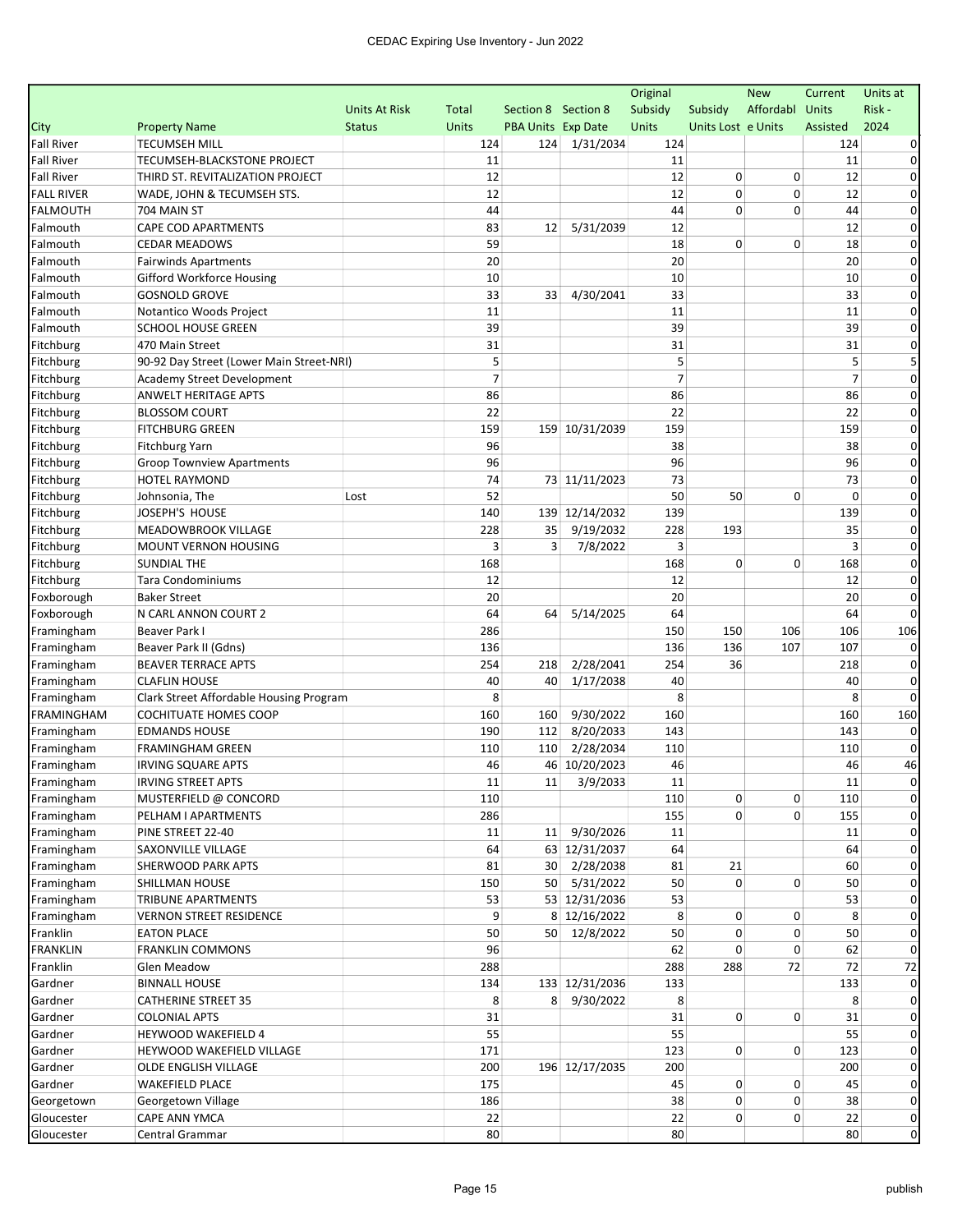|                         |                                               |                      |              |                     |                | Original       |                    | <b>New</b>      | Current        | Units at     |
|-------------------------|-----------------------------------------------|----------------------|--------------|---------------------|----------------|----------------|--------------------|-----------------|----------------|--------------|
|                         |                                               | <b>Units At Risk</b> | Total        | Section 8 Section 8 |                | Subsidy        | Subsidy            | Affordabl Units |                | Risk -       |
| City                    | <b>Property Name</b>                          | <b>Status</b>        | <b>Units</b> | PBA Units Exp Date  |                | Units          | Units Lost e Units |                 | Assisted       | 2024         |
| Gloucester              | Gloucester Housing Inc.                       |                      | 4            | $\overline{4}$      | 4/7/2023       | 4              | 0                  | 0               | $\overline{a}$ |              |
| Gloucester              | Harbor Village                                |                      | 0            |                     |                | 0              | 0                  | 0               | 0              | 0            |
| Gloucester              | POND VIEW III                                 |                      | 34           |                     |                | 34             |                    |                 | 34             | $\Omega$     |
| Gloucester              | POND VIEW VILLAGE                             |                      | 43           |                     |                | 43             | 0                  | $\Omega$        | 43             | 0            |
| <b>GRAFTON</b>          | <b>GREEN ACRE ESTATES</b>                     |                      | 48           | 48                  | 7/31/2041      | 48             |                    |                 | 48             | 0            |
| <b>Great Barrington</b> | 140 East St                                   |                      | 9            |                     |                | $\overline{7}$ |                    |                 | $\overline{7}$ |              |
| <b>Great Barrington</b> | Bentley Apartments (F.K.A. 100 Bridge Street) |                      | 45           |                     |                | 45             |                    |                 | 45             | 0            |
| <b>Great Barrington</b> | <b>BOSTWICK GARDENS</b>                       |                      | 60           | 28                  | 4/28/2032      | 28             |                    |                 | 28             | $\Omega$     |
| <b>Great Barrington</b> | <b>CHRISTIAN HILL</b>                         |                      | 40           |                     |                | 40             | 0                  | 0               | 40             | $\Omega$     |
| <b>Great Barrington</b> | Hillside Avenue                               |                      | 10           |                     |                | 10             |                    |                 | 10             | $\Omega$     |
| Greenfield              | <b>ARBORS AT GREENFIELD</b>                   |                      | 76           |                     |                | 32             |                    |                 | 32             | 0            |
| <b>GREENFIELD</b>       | <b>CENTRAL HOUSE</b>                          | Lost                 | 26           |                     |                | 26             | 26                 | 0               | 0              | 0            |
| Greenfield              | <b>CHAPMAN COURT</b>                          |                      | 21           |                     |                | 8              | 0                  | 0               | 8              | 8            |
| Greenfield              | <b>Greenfield Acres</b>                       |                      | 94           |                     |                | 94             | 94                 | 19              | 19             | 0            |
| Greenfield              | <b>GREENFIELD GARDENS</b>                     |                      | 202          | 120                 | 8/31/2039      | 201            |                    |                 | 201            | 0            |
| Greenfield              | <b>HASTINGS STREET</b>                        |                      | 4            | 4                   | 3/25/2023      | 4              |                    |                 | 4              | $\Omega$     |
| Greenfield              | LEYDEN WOODS APARTMENTS                       |                      | 200          | 181                 | 10/6/2035      | 200            |                    |                 | 200            | 0            |
| Greenfield              | <b>MILL HOUSE</b>                             |                      | 103          |                     |                | 36             | 0                  | 0               | 36             | $\Omega$     |
| Greenfield              | WELDON, THE                                   |                      | 105          | 105                 | 3/31/2024      | 105            |                    |                 | 105            | 105          |
| Greenfield              | WINSLOW                                       |                      | 55           |                     |                | 55             |                    |                 | 55             | $\Omega$     |
| Groton                  | <b>GROTON COMMONS</b>                         |                      | 34           | 34                  | 5/27/2036      | 34             |                    |                 | 34             |              |
| Groton                  | Residences at Sandy Pond                      |                      | 9            |                     |                | 9              |                    |                 | 9              | 0            |
| <b>GROTON</b>           | <b>WINTHROP PLACE</b>                         |                      | 24           |                     |                | 24             | 0                  | 0               | 24             | 0            |
| Groveland               | HOMES OF CARE III                             |                      | 5            | 5                   | 9/22/2022      | 5              | 0                  | $\mathbf 0$     | 5              | $\Omega$     |
| <b>HADLEY</b>           | <b>MOUNTAIN VIEW</b>                          |                      | 25           |                     |                | 25             | 0                  | 0               | 25             | 0            |
| <b>HADLEY</b>           | <b>WINDFIELDS FAMILY</b>                      |                      | 80           |                     |                | 33             | 0                  | 0               | 33             | $\Omega$     |
| <b>HADLEY</b>           | <b>WINDFIELDS SENIOR ESTATES</b>              |                      | 80           |                     |                | 80             | 0                  | 0               | 80             | 0            |
|                         | SPRINGMEADOW APTS. / HAMPDEN H.A.             |                      | 56           | 56                  | 3/30/2038      | 56             |                    |                 | 56             | $\Omega$     |
| Hampden                 | <b>BARSTOW VILLAGE LLC</b>                    |                      | 66           |                     |                | 66             |                    |                 | 66             | 0            |
| Hanover                 | <b>CUSHING RESIDENCE INC</b>                  |                      |              | 149                 | 5/31/2040      | 149            |                    |                 | 149            | $\Omega$     |
| Hanover                 | HANOVER LEGION ELD APTS                       |                      | 150<br>60    |                     |                | 60             |                    |                 | 60             | $\Omega$     |
| Hanover                 |                                               |                      | 60           |                     | 60 11/30/2041  |                | 0                  | 0               |                | 0            |
| Hanover                 | <b>HANOVER WOODS</b>                          |                      |              |                     |                | 21             |                    |                 | 21             | 0            |
| Hanson                  | <b>HANSON GROUP HOME</b>                      |                      | 8            | 8                   | 5/31/2022      | 8              |                    |                 | 8              |              |
| Hardwick                | <b>QUABBIN ESTATES</b>                        |                      | 48           |                     |                | 48             | 0                  | $\mathbf 0$     | 48             | 0            |
| Harvard                 | <b>BOWERS BROOK</b>                           |                      | 42           |                     |                | 42             |                    |                 | 42             | 0            |
| <b>HARVARD</b>          | <b>FOXGLOVE APARTMENTS</b>                    |                      | 24           |                     |                | 24             | 0                  | 0               | 24             | 0            |
| Harvard                 | The Elms 105 Stow Road                        |                      | 9            |                     |                | 9              |                    |                 | 9              | 9            |
| Harwich                 | 333 Rt 28                                     |                      | 11           |                     |                | 3              | 0                  | 0               | 3              |              |
| Harwich                 | PINE OAKS VILLAGE - Phase I                   |                      | 60           |                     | 60 9/30/2037   | 60             |                    |                 | 60             |              |
| Harwich                 | PINE OAKS VILLAGE II                          |                      | 38           |                     |                | 38             | $\overline{0}$     | 0               | 38             | 38           |
| Harwich                 | PINE OAKS VILLAGE III                         |                      | 65           |                     | 65 11/7/2022   | 65             |                    |                 | 65             |              |
| Harwich                 | The Little Homesteads                         |                      | 8            |                     |                | 8              |                    |                 | 8              | 0            |
| Haverhill               | 98 Essex                                      |                      | 62           |                     |                | 56             |                    |                 | 56             |              |
| Haverhill               | AHEPA 39 APARTMENTS                           |                      | 54           |                     | 54 1/31/2023   | 54             |                    |                 | 54             | 0            |
| <b>HAVERHILL</b>        | <b>AUBURN APARTMENTS</b>                      |                      | 30           |                     |                | 30             | 0                  | 0               | 30             | 0            |
| Haverhill               | Career Resources - Haverhill                  |                      | 5            | 5                   | 2/10/2023      | 5              | 0                  | 0               | 5              | 0            |
| Haverhill               | CORDOVAN @ HAVERHILL STA                      |                      | 146          |                     |                | 61             | 0                  | 0               | 61             | 0            |
| Haverhill               | <b>HADLEY WEST APTS</b>                       |                      | 182          | 182                 | 4/16/2035      | 182            |                    |                 | 182            |              |
| Haverhill               | HAMEL MILL LOFTS                              |                      | 305          |                     |                | 63             |                    |                 | 63             | $\Omega$     |
| Haverhill               | <b>HAVERHILL VETS</b>                         |                      | 27           |                     |                | 27             |                    |                 | 27             | 0            |
| Haverhill               | Hayes at Railroad Square                      |                      | 24           |                     |                | 19             |                    |                 | 19             |              |
| Haverhill               | <b>JUDSON HOUSE</b>                           |                      | 117          |                     | 116 11/30/2037 | 116            |                    |                 | 116            |              |
| Haverhill               | MERRIVISTA                                    |                      | 148          |                     | 126 9/30/2030  | 126            |                    |                 | 126            | $\Omega$     |
| Haverhill               | <b>MISSION TOWERS</b>                         |                      | 117          |                     |                | 108            |                    |                 | 108            | 108          |
| Haverhill               | One Water St                                  |                      | 164          |                     |                | 164            | 164                | 33              | 33             | 33           |
| Haverhill               | PHOENIX ROW APARTMENTS                        |                      | 97           |                     | 96 8/31/2040   | 96             |                    |                 | 96             |              |
| <b>HAVERHILL</b>        | PRESIDENTIAL GARDENS APTS.                    |                      | 200          | 185                 | 9/30/2030      | 200            |                    |                 | 200            | 0            |
| <b>HAVERHILL</b>        | <b>RIVER ROCK</b>                             |                      | 6            |                     |                | 6              | $\overline{0}$     | 0               | 6              | 6            |
| Haverhill               | Tenney Place Phase I                          |                      | 72           |                     |                | 72             |                    |                 | 72             | $\mathbf{0}$ |
| Haverhill               | Tenney Place Phase II                         |                      | 72           |                     |                | 56             |                    |                 | 56             | $\mathbf 0$  |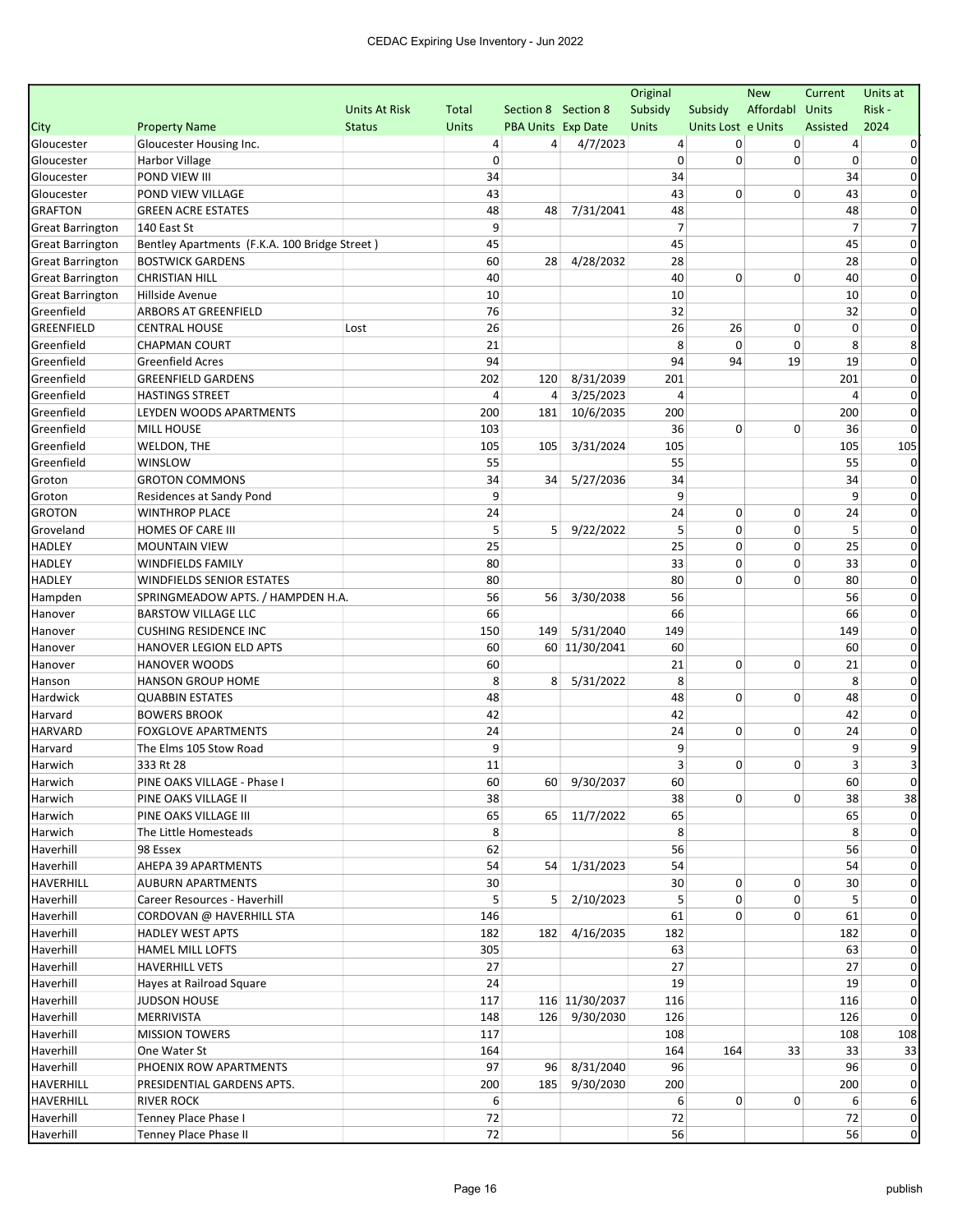|                |                                         |               |              |                     |               | Original       |                    | <b>New</b>     | Current        | Units at    |
|----------------|-----------------------------------------|---------------|--------------|---------------------|---------------|----------------|--------------------|----------------|----------------|-------------|
|                |                                         | Units At Risk | <b>Total</b> | Section 8 Section 8 |               | Subsidy        | Subsidy            | Affordabl      | Units          | Risk -      |
| City           | <b>Property Name</b>                    | <b>Status</b> | <b>Units</b> | PBA Units Exp Date  |               | Units          | Units Lost e Units |                | Assisted       | 2024        |
| Haverhill      | <b>Wadleigh House Renovations</b>       |               | 22           |                     |               | 22             |                    |                | 22             |             |
| Haverhill      | <b>Westland Terrace Residence</b>       |               | 8            | 8                   | 1/31/2023     | 8              | 0                  | 0              | 8              | 0           |
| HAVERHILL      | <b>WINTER STREET</b>                    |               | 52           |                     |               | 52             | 0                  | 0              | 52             | $\Omega$    |
| Haverhill      | WINTER STREET SCHOOL APTS               |               | 12           |                     |               | 12             |                    |                | 12             | $\Omega$    |
| Hingham        | <b>BREWER MEADOWS</b>                   |               | 21           |                     |               | 5              | 0                  | 0              | 5              | 0           |
| Hingham        | LINCOLN SCHOOL                          |               | 60           | 60                  | 10/8/2030     | 60             |                    |                | 60             | 0           |
| Hingham        | <b>LINDEN POND</b>                      |               | 246          |                     |               | 61             | 0                  | 0              | 61             | 0           |
| Holbrook       | <b>HOLBROOK APARTMENTS</b>              |               | 170          | 169                 | 9/30/2041     | 169            |                    |                | 169            | $\Omega$    |
| Holden         | <b>COLONY RET HOMES OF HOLDEN</b>       |               | 80           | 80                  | 6/30/2039     | 80             |                    |                | 80             | $\Omega$    |
| Holden         | Malden Street, Holden                   |               | 4            |                     |               | $\overline{4}$ | 0                  | 0              | $\overline{4}$ | 0           |
| Holliston      | <b>CUTLER HEIGHTS HOUSING</b>           |               | 30           |                     |               | 30             |                    |                | 30             | $\Omega$    |
| Holliston      | <b>MISSION SPRINGS</b>                  |               | 75           | 75                  | 7/31/2022     | 75             |                    |                | 75             | 0           |
| Holyoke        | 131-133 SARGEANT STREET                 |               | 26           |                     |               | 9              | 0                  | 0              | 9              | 9           |
| HOLYOKE        | <b>CABOTVILLE COMMON</b>                |               | 33           |                     |               | 33             | 0                  | $\mathbf 0$    | 33             | $\Omega$    |
| Holyoke        | <b>Chapin Mansion</b>                   |               | 15           |                     |               | 15             |                    |                | 15             | 0           |
| Holyoke        | CHERRY HILL/MENTAL HEALTH ASS           |               | 7            | 7                   | 6/30/2022     | 7              |                    |                | 7              | $\Omega$    |
| Holyoke        | <b>CHESTNUT PARK APARTMENTS</b>         |               | 69           |                     |               | 69             |                    |                | 69             | $\Omega$    |
| <b>HOLYOKE</b> | <b>CHURCHILL HOMES II</b>               |               | 50           |                     |               | 50             | 0                  | 0              | 50             | $\Omega$    |
| HOLYOKE        | <b>CHURCHILL HOMES PHASE I</b>          |               | 50           |                     |               | 50             | 0                  | 0              | 50             | $\Omega$    |
| Holyoke        | <b>ELMWOOD TOWERS</b>                   | Lost          | 152          |                     |               | 152            | 152                | 0              | $\mathbf 0$    | 0           |
| Holyoke        | <b>Hampshire Pines</b>                  |               | 50           |                     |               | 50             |                    |                | 50             | 0           |
| Holyoke        | <b>HIGHLAND RESIDENCE</b>               |               | 6            | 6                   | 4/30/2022     | 6              |                    |                | 6              | 0           |
| Holyoke        | <b>HOLYOKE FARMS</b>                    |               | 225          |                     |               | 171            | 0                  | 0              | 171            | 0           |
| Holyoke        | <b>HOLYOKE HILL</b>                     |               | 165          |                     |               | 165            |                    |                | 165            | 0           |
| Holyoke        | <b>Holyoke Towers</b>                   | Lost          | 122          |                     |               | 122            | 122                |                | 0              | 0           |
| Holyoke        | <b>JARVIS HEIGHTS</b>                   | Lost          | 200          |                     |               | 200            | 200                | 0              | $\Omega$       | $\Omega$    |
| Holyoke        | LACASSE APARTMENTS                      |               | 127          |                     |               | 127            | 9                  |                | 118            | 0           |
| Holyoke        | <b>Library Commons</b>                  |               | 38           |                     |               | 36             |                    |                | 36             | 0           |
| Holyoke        | Lyman Terrace Phase 1                   |               | 88           |                     |               | 88             |                    |                | 88             | $\Omega$    |
| Holyoke        | Lyman Terrace Phase II                  |               | 76           |                     |               | 76             |                    |                | 76             | $\Omega$    |
| Holyoke        | MONT MARIE SENIOR RESIDENCE             |               | 50           | 49                  | 9/15/2022     | 49             | 0                  | 0              | 49             | $\Omega$    |
| Holyoke        | NORTHEAST APARTMENTS                    |               | 69           |                     |               | 69             |                    |                | 69             | 0           |
| Holyoke        | NUEVA VIDA APARTMENTS                   |               | 24           |                     |               | 24             | 0                  | 0              | 24             | $\Omega$    |
| Holyoke        | PHOENIX APARTMENTS                      |               | 66           |                     |               | 66             | 0                  | $\Omega$       | 66             | 66          |
| Holyoke        | PROSPECT HEIGHTS                        |               | 96           | 95                  | 5/8/2031      | 95             |                    |                | 95             | $\Omega$    |
| <b>HOLYOKE</b> | PUERTA DE LA ESPERANZA                  |               | 33           |                     |               | 33             | 0                  | 0              | 33             |             |
| Holyoke        | PULASKI HEIGHTS                         |               | 101          | 57                  | 4/30/2024     | 101            |                    |                | 101            | 101         |
| Holyoke        | RIVERPLACE APARTMENTS                   |               | 100          |                     |               | 100            | 0                  | 0              | 100            | 100         |
| Holyoke        | RIVERPLACE APARTMENTS II                |               | 15           |                     |               | 15             | $\mathbf{0}$       | 0              | 15             | 15          |
| Holyoke        | Sargeant Arms                           | Lost          | 43           |                     |               | 43             | 43                 |                | 0              | $\mathbf 0$ |
| Holyoke        | SARGEANT WEST APTS                      |               | 154          | 154                 | 7/31/2041     | 154            |                    |                | 154            | $\Omega$    |
| Holyoke        | SOUTH HOLYOKE HOUSING                   |               | 48           |                     |               | 17             | $\overline{0}$     | 0              | 17             | 17          |
| Holyoke        | St Joseph Residence at Mont Marie, Inc. |               | 30           | 30 <sup>1</sup>     | 9/20/2022     | 30             | $\overline{0}$     | 0              | 30             | 0           |
| Holyoke        | <b>SYCAMORE HOUSE</b>                   |               | 94           |                     | 94 6/30/2032  | 94             |                    |                | 94             | 0           |
| Holyoke        | <b>Verano Apartments</b>                |               | 44           |                     |               | 44             | $\overline{0}$     | 0              | 44             | $\mathbf 0$ |
| Holyoke        | <b>VETERANS PARK APARTMENTS</b>         |               | 47           |                     | 47 10/19/2035 | 47             |                    |                | 47             | 0           |
| Holyoke        | VOCES DE ESPERANZA                      |               | 36           |                     |               | 36             | 0                  | 0              | 36             | 0           |
| Holyoke        | <b>WALNUT ROW</b>                       |               | 18           |                     |               | 18             | 0                  | 0              | 18             | 0           |
| Holyoke        | <b>Whiting Farms I</b>                  | Lost          | 119          |                     |               | 119            | 119                | 0              | 0              | 0           |
| Holyoke        | Whiting Farms II                        |               | 225          |                     |               | 225            | 225                | 187            | 187            | 0           |
| HUBBARDSTON    | <b>HUBBARDSTON HOUSE APTS</b>           |               | 36           | 36 <sup>1</sup>     | 8/14/2026     | 36             |                    |                | 36             | 0           |
| Hudson         | <b>LITTLEBROOK</b>                      |               | 96           |                     |               | 24             | 0                  | 0              | 24             | 0           |
| Hudson         | PETERS GROVE                            |               | 95           | 95                  | 6/21/2032     | 95             |                    |                | 95             | 0           |
| Hudson         | Simrah Gardens                          |               | 158          |                     |               | 40             | $\overline{0}$     | 0              | 40             | $\mathbf 0$ |
| Hull           | Park Ave. SRO                           |               | 15           |                     |               | 15             |                    |                | 15             | $\mathbf 0$ |
| Ipswich        | AGAWAM VILLAGE /<br>IPSWICH H.A.        |               | 94           | 94                  | 6/30/2039     | 94             |                    |                | 94             | $\mathbf 0$ |
| Ipswich        | <b>CABLE GARDENS</b>                    |               | 70           |                     |               | 28             | 0                  | 0              | 28             | $\mathbf 0$ |
| <b>IPSWICH</b> | OAK HILL                                |               | 33           |                     |               | 33             | $\overline{0}$     | 0              | 33             | $\mathbf 0$ |
| Ipswich        | POWDER HOUSE VILLAGE                    |               | 48           |                     |               | 48             |                    |                | 48             | 0           |
| Ipswich        | <b>ROSEWOOD</b>                         |               | 48           |                     |               | 12             | $\mathbf{0}$       | $\overline{0}$ | 12             | $\mathbf 0$ |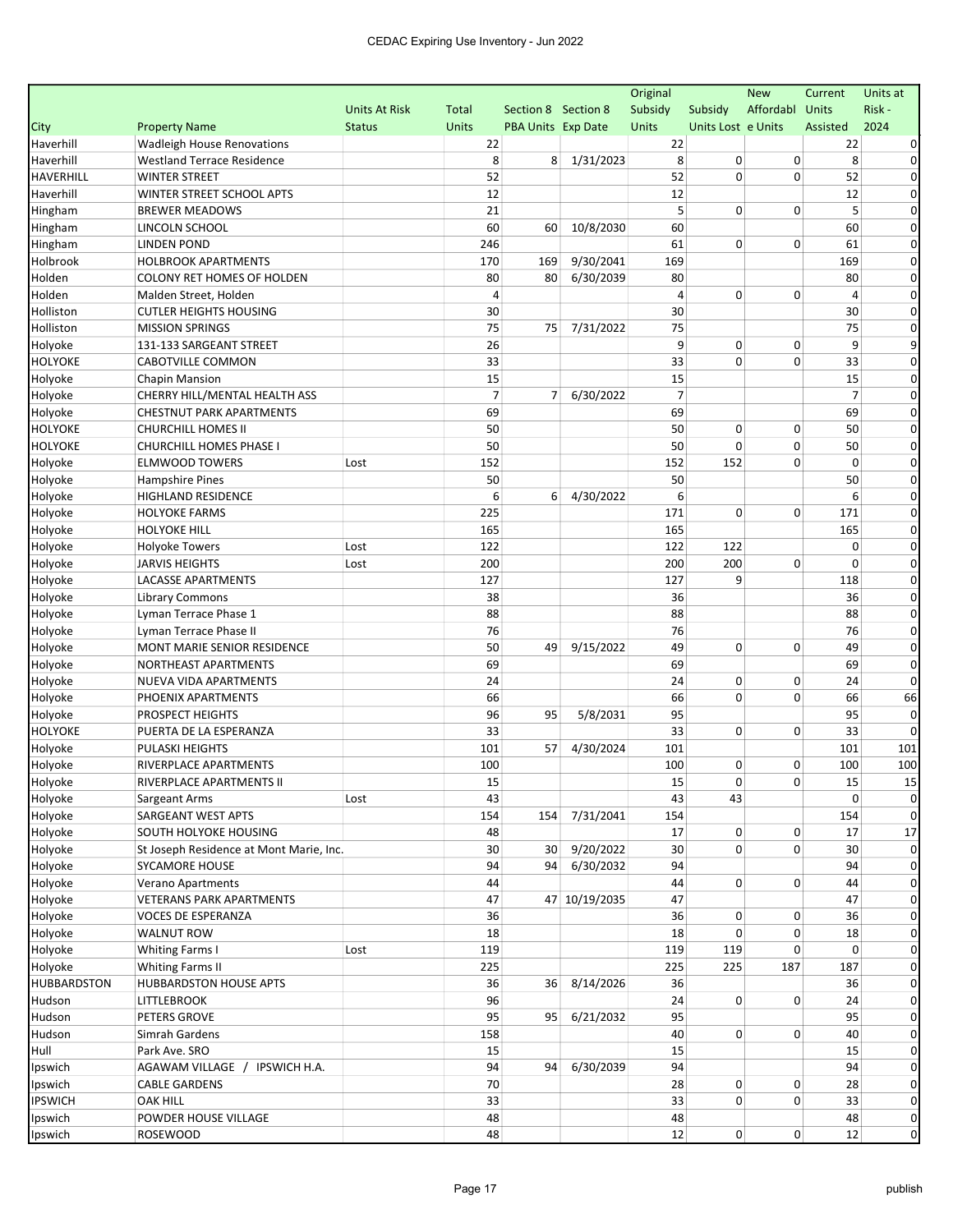|                 |                                     |                      |                |                     |                | Original |                    | <b>New</b>  | Current        | Units at     |
|-----------------|-------------------------------------|----------------------|----------------|---------------------|----------------|----------|--------------------|-------------|----------------|--------------|
|                 |                                     | <b>Units At Risk</b> | Total          | Section 8 Section 8 |                | Subsidy  | Subsidy            | Affordabl   | Units          | Risk-        |
| City            | <b>Property Name</b>                | <b>Status</b>        | <b>Units</b>   | PBA Units Exp Date  |                | Units    | Units Lost e Units |             | Assisted       | 2024         |
| Ipswich         | Whipple School Annex                |                      | 10             |                     |                | 10       |                    |             | 10             |              |
| Kingston        | KINGSTON GROUP HOME                 |                      | 8              | 8                   | 5/31/2022      | 8        |                    |             | 8              | 0            |
| <b>KINGSTON</b> | KINGSTON PINES                      |                      | 20             |                     |                | 20       | 0                  | 0           | 20             | 0            |
| Kingston        | SILVER LAKE HOMES                   |                      | 50             | 50                  | 9/30/2027      | 50       |                    |             | 50             | 0            |
| Lakeville       | FAIRWAYS, THE                       |                      | 56             |                     |                | 14       | 0                  | $\mathbf 0$ | 14             | $\Omega$     |
| Lakeville       | KENSINGTON CT @ LAKEVILLE           |                      | 108            |                     |                | 100      | 0                  | $\Omega$    | 100            |              |
| LANESBOROUGH    | <b>Hollow Road</b>                  |                      | 4              | 4                   | 6/16/2022      | 4        | 0                  | 0           | 4              | 0            |
| LANESBOROUGH    | KOWCHUK RESIDENCE                   |                      | 4              | $\overline{4}$      | 3/1/2023       | 4        | 0                  | 0           | $\overline{4}$ | 0            |
| Lawrence        | 108 NEWBURY ST                      |                      | 18             |                     |                | 18       |                    |             | 18             | 0            |
| Lawrence        | <b>AMESBURY GARDENS</b>             |                      | 160            | 64                  | 8/31/2029      | 160      |                    |             | 160            | 0            |
| Lawrence        | <b>ARLINGTON PARK</b>               |                      | 130            | 130                 | 1/31/2037      | 130      |                    |             | 130            | $\Omega$     |
| Lawrence        | <b>BERKELEY PLACE</b>               |                      | 38             |                     |                | 19       | 0                  | 0           | 19             | 19           |
| LAWRENCE        | <b>BLAKELY BUILDING</b>             |                      | 46             |                     |                | 46       | 0                  | 0           | 46             | $\Omega$     |
| Lawrence        | <b>BRADFORD APARTMENTS</b>          |                      | 168            |                     |                | 168      | 168                | 163         | 163            | $\Omega$     |
| Lawrence        | Diamond Spring Gardens              |                      | 97             |                     | 96 11/30/2040  | 96       |                    |             | 96             | 0            |
| Lawrence        | DUCK MILL / UNION CROSSING PHASE II |                      | 73             |                     |                | 73       |                    |             | 73             | 0            |
| Lawrence        | <b>ESSEX TOWERS</b>                 |                      | 198            | 198                 | 9/30/2036      | 198      |                    |             | 198            | 0            |
| Lawrence        | Farnham Court                       |                      | 11             |                     |                | 11       |                    |             | 11             | 0            |
| LAWRENCE        | <b>FIDELITY HOUSE</b>               |                      | 14             |                     | 12 11/12/2037  | 12       |                    |             | 12             | $\Omega$     |
| Lawrence        | <b>GARDEN STREET APARTMENTS</b>     |                      | 10             | 10                  | 7/9/2022       | 10       |                    |             | 10             | 0            |
| Lawrence        | <b>Grant Road</b>                   |                      | $\overline{a}$ | 4                   | 5/31/2022      | 4        | 0                  | 0           | 4              | $\Omega$     |
| LAWRENCE        | <b>HAVERHILL ST</b>                 |                      | 24             |                     |                | 24       | 0                  | 0           | 24             | 0            |
| Lawrence        | <b>HERITAGE COMMON</b>              |                      | 140            |                     |                | 56       | 0                  | 0           | 56             | 0            |
| Lawrence        | HOPE IN ACTION                      |                      | 49             |                     |                | 49       |                    |             | 49             | $\Omega$     |
| Lawrence        | LAWRENCE YMCA                       |                      | 75             |                     |                | 75       | 0                  | 0           | 75             | 0            |
| Lawrence        | LMII ORANGE WHEELER 1               |                      | 12             |                     |                | 12       |                    |             | 12             | 0            |
| Lawrence        | <b>LMII ORANGE WHEELER 4</b>        |                      | 10             |                     |                | 10       |                    |             | 10             | 0            |
| Lawrence        | LOFT FIVE 50                        |                      | 75             |                     |                | 75       |                    |             | 75             | 0            |
| Lawrence        | <b>MALDEN MILLS PHASE I</b>         |                      | 75             |                     |                | 72       |                    |             | 72             | 0            |
| Lawrence        | MALDEN MILLS PHASE II               |                      | 62             |                     |                | 62       |                    |             | 62             | 0            |
| Lawrence        | MI RESIDENTIAL COMMUNITY I          |                      | 299            | 106                 | 2/28/2038      | 110      |                    |             | 110            | $\Omega$     |
| Lawrence        | MI RESIDENTIAL COMMUNITY II         |                      | 193            | 106                 | 2/28/2038      | 106      |                    |             | 106            | 0            |
| Lawrence        | MI RESIDENTIAL COMMUNITY III        |                      | 88             | 87                  | 4/29/2032      | 88       |                    |             | 88             | $\Omega$     |
| LAWRENCE        | <b>MUSEUM SQUARE</b>                |                      | 176            |                     |                | 46       | 0                  | $\Omega$    | 46             | 0            |
| Lawrence        | Newbury & Garden                    |                      | 8              |                     |                | 8        |                    |             | 8              | 0            |
| Lawrence        | <b>ORANGE WHEELER 2</b>             |                      | 13             |                     |                | 13       | 0                  | 0           | 13             | 0            |
| Lawrence        | <b>ORANGE WHEELER 3</b>             |                      | 10             |                     |                | 10       | 0                  | 0           | 10             | $\Omega$     |
| Lawrence        | PARKSIDE APTS WEST                  |                      | 146            | 98                  | 4/30/2030      | 146      | 48                 |             | 98             | 0            |
| LAWRENCE        | PROJECT HOPE                        |                      | $20\,$         |                     |                | 20       | 0                  | 0           | $20\,$         |              |
| LAWRENCE        | REVIVIENDO                          |                      | 13             |                     |                | 13       | 0                  | 0           | 13             | $\mathbf{0}$ |
| Lawrence        | RITA HALL APARTMENTS                |                      | 90             |                     | 90 11/30/2040  | 90       |                    |             | 90             | 0            |
| Lawrence        | <b>SACRED HEART APTS</b>            |                      | 44             |                     |                | 44       |                    |             | 44             | 0            |
| Lawrence        | SAUNDERS SCHOOL                     |                      | 16             |                     |                | 16       |                    |             | 16             | 0            |
| Lawrence        | ST ALFIO'S VILLA                    |                      | 155            |                     | 154 12/31/2024 | 154      |                    |             | 154            | $\Omega$     |
| Lawrence        | <b>SUMMER STREET</b>                |                      | 12             |                     |                | 12       | 0                  | $\mathbf 0$ | 12             | 12           |
| Lawrence        | SYCAMORE VILLAGE LP                 |                      | 164            |                     |                | 164      |                    |             | 164            | $\Omega$     |
| Lawrence        | UNION CROSSING                      |                      | 60             |                     |                | 60       |                    |             | 60             | 0            |
| Lawrence        | <b>VALEBROOK APARTMENTS</b>         |                      | 151            |                     | 150 11/30/2041 | 150      |                    |             | 150            | 0            |
| Lawrence        | Van Brodie - 9% Component           |                      | 46             |                     |                | 46       |                    |             | 46             | 0            |
| Lee             | <b>CROSSWAY TOWER</b>               |                      | 13             | 13                  | 4/3/2022       | 13       | 0                  | 0           | 13             | 0            |
| LEE             | Crossway Village Elderly Housing    |                      | 37             | 37                  | 1/16/2023      | 37       | 0                  | 0           | 37             | 0            |
| Lee             | <b>HYDE PLACE</b>                   |                      | 41             | 41                  | 1/2/2030       | 41       |                    |             | 41             | 0            |
| LEE             | PROSPECT STREET                     |                      | 4              |                     |                | 4        | 0                  | 0           | 4              | 0            |
| Lenox           | <b>CAMERON HOUSE</b>                |                      | 44             |                     |                | 44       | 0                  | 0           | 44             | 0            |
| Leominster      | Ivory Keys Apartments               |                      | 41             |                     |                | 40       |                    |             | 40             | 0            |
| Leominster      | RIVERSIDE VILLAGE                   |                      | 312            | 193                 | 2/28/2034      | 306      | 0                  |             | 306            | $\mathbf 0$  |
| Leominster      | SILVER LEAF TERRACE                 |                      | 216            | 209                 | 9/30/2029      | 216      |                    |             | 216            | $\mathbf 0$  |
| Leominster      | WATERWAY APARTMENTS                 |                      | 89             | 89                  | 5/31/2031      | 89       |                    |             | 89             | 0            |
| Leominster      | <b>WHITNEY BUILDING</b>             |                      | 40             |                     |                | 40       |                    |             | 40             | $\mathbf 0$  |
| Leominster      | WHITNEY CARRIAGE PARK               |                      | 181            |                     |                | 45       | 0                  | 0           | 45             | $\mathbf 0$  |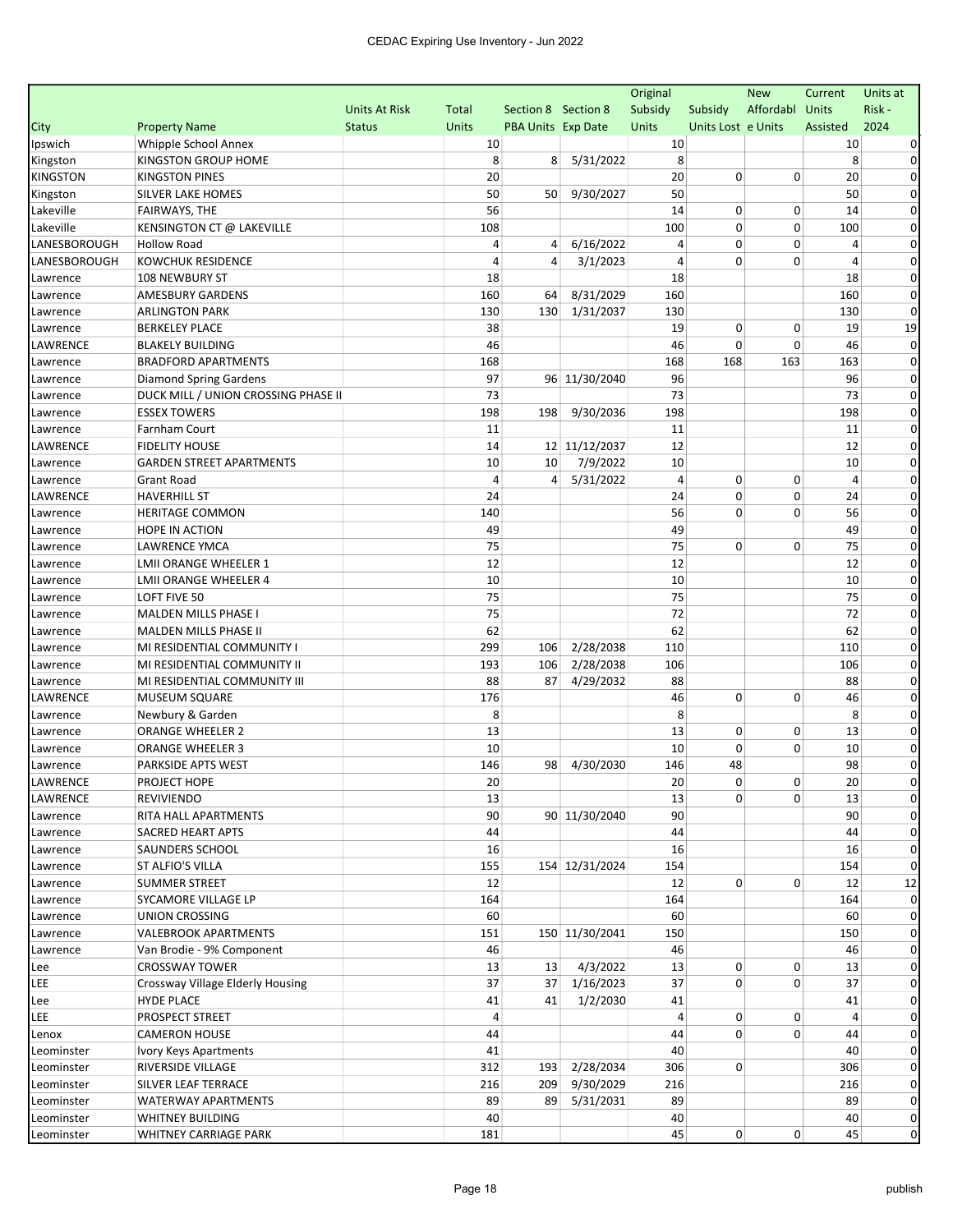| Affordabl Units<br>Risk-<br><b>Units At Risk</b><br>Section 8 Section 8<br>Subsidy<br>Subsidy<br>Total<br>2024<br>City<br><b>Property Name</b><br><b>Status</b><br><b>Units</b><br><b>PBA Units Exp Date</b><br>Units<br>Units Lost e Units<br>Assisted<br>Lexington<br><b>AVALON AT LEXINGTON</b><br>198<br>56<br>0<br>0<br>56<br>0<br>9<br>8/11/2022<br>9<br>9<br>15<br>0<br>Lexington<br>Douglas House<br>30<br>0<br><b>FRANKLIN SCHOOL</b><br>38<br>0<br>30<br>Lexington<br>6<br>0<br>6<br>$\mathbf 0$<br>6<br><b>INTERFAITH HSG</b><br>Lexington<br>26<br>LEXINGTON<br><b>KATAHDIN WOODS</b><br>102<br>26<br>26<br>26<br>16<br>0<br>Lexington<br>PINE GROVE VILLAGE<br>16<br>0<br>16<br>125<br>72<br>0<br>0<br>72<br>LINCOLN WOODS<br>Lincoln<br>24<br>24<br>0<br>0<br>24<br>LITTLETON<br><b>LITTLETON GREEN</b><br>50<br>1/28/2025<br>50<br>50<br>Littleton<br>MILL POND APARTMENTS<br>50<br>8<br>6/9/2034<br>8<br>8<br>Littleton<br>MINUTEMAN HSG<br>8<br>Littleton<br>90<br>18<br>0<br>POND SIDE APARTMENTS<br>0<br>18<br>68<br>5/27/2023<br>68<br>68<br>Longmeadow<br><b>EMERSON MANOR</b><br>68<br>21<br>11/8/2022<br>21<br>0<br>21<br>Longmeadow<br><b>EMERSON MANOR II</b><br>21<br>0<br>8<br>2/26/2023<br>8<br>8<br>Longmeadow<br>FIRST ASSOC PROPERTY HOMES<br>8<br>80<br>6/30/2037<br>48<br>Longmeadow<br><b>GENESIS HOUSE</b><br>48<br>48<br>32<br>6/30/2037<br>32<br>Longmeadow<br><b>GENESIS HOUSE II</b><br>32<br>32<br>29<br>8/31/2022<br>29<br>0<br>29<br>Longmeadow<br>29<br>0<br><b>GENESIS HOUSE III</b><br>9<br>12/4/2024<br>8<br>8<br>Longmeadow<br>8<br><b>GREENWOOD PARK I</b><br>8<br>8 10/31/2026<br>8<br>8<br>Longmeadow<br><b>GREENWOOD PARK II</b><br>27<br>27<br>27<br>Lowell<br>ACRE HIGH SCHOOL LLC<br>Lowell<br>90<br>90<br>0<br>90<br>APPLETON MILLS - PHASE 1A<br>0 | Units at     |
|------------------------------------------------------------------------------------------------------------------------------------------------------------------------------------------------------------------------------------------------------------------------------------------------------------------------------------------------------------------------------------------------------------------------------------------------------------------------------------------------------------------------------------------------------------------------------------------------------------------------------------------------------------------------------------------------------------------------------------------------------------------------------------------------------------------------------------------------------------------------------------------------------------------------------------------------------------------------------------------------------------------------------------------------------------------------------------------------------------------------------------------------------------------------------------------------------------------------------------------------------------------------------------------------------------------------------------------------------------------------------------------------------------------------------------------------------------------------------------------------------------------------------------------------------------------------------------------------------------------------------------------------------------------------------------------------------------------------------------------------------------------------------------------------------------|--------------|
|                                                                                                                                                                                                                                                                                                                                                                                                                                                                                                                                                                                                                                                                                                                                                                                                                                                                                                                                                                                                                                                                                                                                                                                                                                                                                                                                                                                                                                                                                                                                                                                                                                                                                                                                                                                                            |              |
|                                                                                                                                                                                                                                                                                                                                                                                                                                                                                                                                                                                                                                                                                                                                                                                                                                                                                                                                                                                                                                                                                                                                                                                                                                                                                                                                                                                                                                                                                                                                                                                                                                                                                                                                                                                                            |              |
|                                                                                                                                                                                                                                                                                                                                                                                                                                                                                                                                                                                                                                                                                                                                                                                                                                                                                                                                                                                                                                                                                                                                                                                                                                                                                                                                                                                                                                                                                                                                                                                                                                                                                                                                                                                                            |              |
|                                                                                                                                                                                                                                                                                                                                                                                                                                                                                                                                                                                                                                                                                                                                                                                                                                                                                                                                                                                                                                                                                                                                                                                                                                                                                                                                                                                                                                                                                                                                                                                                                                                                                                                                                                                                            | 0            |
|                                                                                                                                                                                                                                                                                                                                                                                                                                                                                                                                                                                                                                                                                                                                                                                                                                                                                                                                                                                                                                                                                                                                                                                                                                                                                                                                                                                                                                                                                                                                                                                                                                                                                                                                                                                                            | 0            |
|                                                                                                                                                                                                                                                                                                                                                                                                                                                                                                                                                                                                                                                                                                                                                                                                                                                                                                                                                                                                                                                                                                                                                                                                                                                                                                                                                                                                                                                                                                                                                                                                                                                                                                                                                                                                            | 6            |
|                                                                                                                                                                                                                                                                                                                                                                                                                                                                                                                                                                                                                                                                                                                                                                                                                                                                                                                                                                                                                                                                                                                                                                                                                                                                                                                                                                                                                                                                                                                                                                                                                                                                                                                                                                                                            | 26           |
|                                                                                                                                                                                                                                                                                                                                                                                                                                                                                                                                                                                                                                                                                                                                                                                                                                                                                                                                                                                                                                                                                                                                                                                                                                                                                                                                                                                                                                                                                                                                                                                                                                                                                                                                                                                                            | 16           |
|                                                                                                                                                                                                                                                                                                                                                                                                                                                                                                                                                                                                                                                                                                                                                                                                                                                                                                                                                                                                                                                                                                                                                                                                                                                                                                                                                                                                                                                                                                                                                                                                                                                                                                                                                                                                            | $\Omega$     |
|                                                                                                                                                                                                                                                                                                                                                                                                                                                                                                                                                                                                                                                                                                                                                                                                                                                                                                                                                                                                                                                                                                                                                                                                                                                                                                                                                                                                                                                                                                                                                                                                                                                                                                                                                                                                            | 0            |
|                                                                                                                                                                                                                                                                                                                                                                                                                                                                                                                                                                                                                                                                                                                                                                                                                                                                                                                                                                                                                                                                                                                                                                                                                                                                                                                                                                                                                                                                                                                                                                                                                                                                                                                                                                                                            | 0            |
|                                                                                                                                                                                                                                                                                                                                                                                                                                                                                                                                                                                                                                                                                                                                                                                                                                                                                                                                                                                                                                                                                                                                                                                                                                                                                                                                                                                                                                                                                                                                                                                                                                                                                                                                                                                                            | 0            |
|                                                                                                                                                                                                                                                                                                                                                                                                                                                                                                                                                                                                                                                                                                                                                                                                                                                                                                                                                                                                                                                                                                                                                                                                                                                                                                                                                                                                                                                                                                                                                                                                                                                                                                                                                                                                            | 0            |
|                                                                                                                                                                                                                                                                                                                                                                                                                                                                                                                                                                                                                                                                                                                                                                                                                                                                                                                                                                                                                                                                                                                                                                                                                                                                                                                                                                                                                                                                                                                                                                                                                                                                                                                                                                                                            | 0            |
|                                                                                                                                                                                                                                                                                                                                                                                                                                                                                                                                                                                                                                                                                                                                                                                                                                                                                                                                                                                                                                                                                                                                                                                                                                                                                                                                                                                                                                                                                                                                                                                                                                                                                                                                                                                                            | $\Omega$     |
|                                                                                                                                                                                                                                                                                                                                                                                                                                                                                                                                                                                                                                                                                                                                                                                                                                                                                                                                                                                                                                                                                                                                                                                                                                                                                                                                                                                                                                                                                                                                                                                                                                                                                                                                                                                                            | 0            |
|                                                                                                                                                                                                                                                                                                                                                                                                                                                                                                                                                                                                                                                                                                                                                                                                                                                                                                                                                                                                                                                                                                                                                                                                                                                                                                                                                                                                                                                                                                                                                                                                                                                                                                                                                                                                            | $\Omega$     |
|                                                                                                                                                                                                                                                                                                                                                                                                                                                                                                                                                                                                                                                                                                                                                                                                                                                                                                                                                                                                                                                                                                                                                                                                                                                                                                                                                                                                                                                                                                                                                                                                                                                                                                                                                                                                            | 0            |
|                                                                                                                                                                                                                                                                                                                                                                                                                                                                                                                                                                                                                                                                                                                                                                                                                                                                                                                                                                                                                                                                                                                                                                                                                                                                                                                                                                                                                                                                                                                                                                                                                                                                                                                                                                                                            | 0            |
|                                                                                                                                                                                                                                                                                                                                                                                                                                                                                                                                                                                                                                                                                                                                                                                                                                                                                                                                                                                                                                                                                                                                                                                                                                                                                                                                                                                                                                                                                                                                                                                                                                                                                                                                                                                                            | $\Omega$     |
|                                                                                                                                                                                                                                                                                                                                                                                                                                                                                                                                                                                                                                                                                                                                                                                                                                                                                                                                                                                                                                                                                                                                                                                                                                                                                                                                                                                                                                                                                                                                                                                                                                                                                                                                                                                                            | 0            |
|                                                                                                                                                                                                                                                                                                                                                                                                                                                                                                                                                                                                                                                                                                                                                                                                                                                                                                                                                                                                                                                                                                                                                                                                                                                                                                                                                                                                                                                                                                                                                                                                                                                                                                                                                                                                            | 0            |
|                                                                                                                                                                                                                                                                                                                                                                                                                                                                                                                                                                                                                                                                                                                                                                                                                                                                                                                                                                                                                                                                                                                                                                                                                                                                                                                                                                                                                                                                                                                                                                                                                                                                                                                                                                                                            | 0            |
| 0<br>40<br>40<br>0<br>Lowell<br><b>APPLETON MILLS - PHASE 1B</b><br>40                                                                                                                                                                                                                                                                                                                                                                                                                                                                                                                                                                                                                                                                                                                                                                                                                                                                                                                                                                                                                                                                                                                                                                                                                                                                                                                                                                                                                                                                                                                                                                                                                                                                                                                                     | 0            |
| 0<br>LOWELL<br>154<br>32<br>0<br>32<br><b>BOOTT MILL APTS.</b>                                                                                                                                                                                                                                                                                                                                                                                                                                                                                                                                                                                                                                                                                                                                                                                                                                                                                                                                                                                                                                                                                                                                                                                                                                                                                                                                                                                                                                                                                                                                                                                                                                                                                                                                             | 0            |
| 7/31/2026<br>117<br>Lowell<br>CENTENNIAL ISLAND APTS<br>118<br>117<br>117                                                                                                                                                                                                                                                                                                                                                                                                                                                                                                                                                                                                                                                                                                                                                                                                                                                                                                                                                                                                                                                                                                                                                                                                                                                                                                                                                                                                                                                                                                                                                                                                                                                                                                                                  | 0            |
| 41<br>0<br>Lowell<br><b>CHESTNUT SQUARE</b><br>41<br>0<br>41                                                                                                                                                                                                                                                                                                                                                                                                                                                                                                                                                                                                                                                                                                                                                                                                                                                                                                                                                                                                                                                                                                                                                                                                                                                                                                                                                                                                                                                                                                                                                                                                                                                                                                                                               | 0            |
| 10<br>Lowell<br><b>COLBURN SCHOOL APTS</b><br>11<br>10 11/30/2022<br>10                                                                                                                                                                                                                                                                                                                                                                                                                                                                                                                                                                                                                                                                                                                                                                                                                                                                                                                                                                                                                                                                                                                                                                                                                                                                                                                                                                                                                                                                                                                                                                                                                                                                                                                                    | 0            |
| 52<br>26<br>26<br><b>COUNTING HOUSE LOFTS</b><br>Lowell                                                                                                                                                                                                                                                                                                                                                                                                                                                                                                                                                                                                                                                                                                                                                                                                                                                                                                                                                                                                                                                                                                                                                                                                                                                                                                                                                                                                                                                                                                                                                                                                                                                                                                                                                    | 0            |
| 41<br>4/29/2022<br>41<br>0<br>41<br>Lowell<br>D'YOUVILLE ELDERLY<br>41<br>0                                                                                                                                                                                                                                                                                                                                                                                                                                                                                                                                                                                                                                                                                                                                                                                                                                                                                                                                                                                                                                                                                                                                                                                                                                                                                                                                                                                                                                                                                                                                                                                                                                                                                                                                | 0            |
| 0<br>10/2/2022<br>22<br>$\mathbf 0$<br>22<br>Lowell<br>D'Youville Senior Living, Inc.<br>22<br>22                                                                                                                                                                                                                                                                                                                                                                                                                                                                                                                                                                                                                                                                                                                                                                                                                                                                                                                                                                                                                                                                                                                                                                                                                                                                                                                                                                                                                                                                                                                                                                                                                                                                                                          | 0            |
| 47<br>9/30/2035<br>46<br>46<br>Lowell<br><b>FIRST LOWELL REHAB</b><br>9                                                                                                                                                                                                                                                                                                                                                                                                                                                                                                                                                                                                                                                                                                                                                                                                                                                                                                                                                                                                                                                                                                                                                                                                                                                                                                                                                                                                                                                                                                                                                                                                                                                                                                                                    | 0            |
| <b>GORHAM STREET - PHASE I</b><br>Lowell<br>24<br>24<br>24                                                                                                                                                                                                                                                                                                                                                                                                                                                                                                                                                                                                                                                                                                                                                                                                                                                                                                                                                                                                                                                                                                                                                                                                                                                                                                                                                                                                                                                                                                                                                                                                                                                                                                                                                 | 0            |
| 5<br>5<br>5<br>Lowell<br>H2O -- Hope to Opportunity                                                                                                                                                                                                                                                                                                                                                                                                                                                                                                                                                                                                                                                                                                                                                                                                                                                                                                                                                                                                                                                                                                                                                                                                                                                                                                                                                                                                                                                                                                                                                                                                                                                                                                                                                        | $\Omega$     |
| 35<br>173<br>0<br>35<br>Lowell<br>JACKSON STREET, 27<br>0                                                                                                                                                                                                                                                                                                                                                                                                                                                                                                                                                                                                                                                                                                                                                                                                                                                                                                                                                                                                                                                                                                                                                                                                                                                                                                                                                                                                                                                                                                                                                                                                                                                                                                                                                  | 35           |
| 138<br>Lowell<br>Jaycee Hsg for the Elderly<br>138<br>138<br>130<br>130                                                                                                                                                                                                                                                                                                                                                                                                                                                                                                                                                                                                                                                                                                                                                                                                                                                                                                                                                                                                                                                                                                                                                                                                                                                                                                                                                                                                                                                                                                                                                                                                                                                                                                                                    | 0            |
| LOWELL<br>33<br>0<br><b>LIBERTY SQUARE</b><br>33<br>0<br>33                                                                                                                                                                                                                                                                                                                                                                                                                                                                                                                                                                                                                                                                                                                                                                                                                                                                                                                                                                                                                                                                                                                                                                                                                                                                                                                                                                                                                                                                                                                                                                                                                                                                                                                                                | 0            |
| 94<br>$\overline{2}$<br>92<br>Lowell<br><b>LORD MANOR</b><br>94<br>92<br>2/28/2037<br>0                                                                                                                                                                                                                                                                                                                                                                                                                                                                                                                                                                                                                                                                                                                                                                                                                                                                                                                                                                                                                                                                                                                                                                                                                                                                                                                                                                                                                                                                                                                                                                                                                                                                                                                    | 0            |
| 42<br>1/31/2040<br>LOWELL<br>42<br>42<br>Lowell<br>42                                                                                                                                                                                                                                                                                                                                                                                                                                                                                                                                                                                                                                                                                                                                                                                                                                                                                                                                                                                                                                                                                                                                                                                                                                                                                                                                                                                                                                                                                                                                                                                                                                                                                                                                                      | 0            |
| 71<br>70 12/31/2039<br>70<br>70<br>LOWELL BELVIDERE HOUSING<br>Lowell                                                                                                                                                                                                                                                                                                                                                                                                                                                                                                                                                                                                                                                                                                                                                                                                                                                                                                                                                                                                                                                                                                                                                                                                                                                                                                                                                                                                                                                                                                                                                                                                                                                                                                                                      | 0            |
| 6<br>6<br>6<br>Lowell<br>LOWELL RESIDENCE<br>$6 \mid 1/27/2023$                                                                                                                                                                                                                                                                                                                                                                                                                                                                                                                                                                                                                                                                                                                                                                                                                                                                                                                                                                                                                                                                                                                                                                                                                                                                                                                                                                                                                                                                                                                                                                                                                                                                                                                                            |              |
| 1/4/2042<br>84<br>84<br>84<br>Lowell<br>LOWELL SUN<br>84<br>2/26/2024<br>Lowell<br><b>MAJESTIC APTS</b><br>34<br>34<br>3 <sup>1</sup><br>34                                                                                                                                                                                                                                                                                                                                                                                                                                                                                                                                                                                                                                                                                                                                                                                                                                                                                                                                                                                                                                                                                                                                                                                                                                                                                                                                                                                                                                                                                                                                                                                                                                                                | $\mathbf{0}$ |
| 6/10/2035<br>230<br>230<br><b>MARKET MILL</b><br>230<br>230                                                                                                                                                                                                                                                                                                                                                                                                                                                                                                                                                                                                                                                                                                                                                                                                                                                                                                                                                                                                                                                                                                                                                                                                                                                                                                                                                                                                                                                                                                                                                                                                                                                                                                                                                | $\Omega$     |
| Lowell<br>40<br>0<br>160<br>0<br>40                                                                                                                                                                                                                                                                                                                                                                                                                                                                                                                                                                                                                                                                                                                                                                                                                                                                                                                                                                                                                                                                                                                                                                                                                                                                                                                                                                                                                                                                                                                                                                                                                                                                                                                                                                        | $\Omega$     |
| Lowell<br><b>MASS MILLS I</b><br>0<br>30<br>$\mathbf 0$<br>Lowell<br><b>MASS MILLS II</b><br>121<br>30                                                                                                                                                                                                                                                                                                                                                                                                                                                                                                                                                                                                                                                                                                                                                                                                                                                                                                                                                                                                                                                                                                                                                                                                                                                                                                                                                                                                                                                                                                                                                                                                                                                                                                     | 0            |
| 70<br>57<br>Lowell<br>MASSACHUSETTS MILLS III - PICKER BUILDING<br>57                                                                                                                                                                                                                                                                                                                                                                                                                                                                                                                                                                                                                                                                                                                                                                                                                                                                                                                                                                                                                                                                                                                                                                                                                                                                                                                                                                                                                                                                                                                                                                                                                                                                                                                                      | 0            |
| 99<br>99<br>0<br>99<br>Lowell<br>MAYFLOWER APARTMENTS<br>0                                                                                                                                                                                                                                                                                                                                                                                                                                                                                                                                                                                                                                                                                                                                                                                                                                                                                                                                                                                                                                                                                                                                                                                                                                                                                                                                                                                                                                                                                                                                                                                                                                                                                                                                                 | 0            |
| 50<br>50<br>50 <sup>1</sup><br>9/30/2022<br>50<br>Lowell<br><b>MAZUR PARK APARTMENTS</b>                                                                                                                                                                                                                                                                                                                                                                                                                                                                                                                                                                                                                                                                                                                                                                                                                                                                                                                                                                                                                                                                                                                                                                                                                                                                                                                                                                                                                                                                                                                                                                                                                                                                                                                   | 0            |
| 12<br>12<br>0<br>Lowell<br>MERRIMACK STREET HOUSING<br>0<br>12                                                                                                                                                                                                                                                                                                                                                                                                                                                                                                                                                                                                                                                                                                                                                                                                                                                                                                                                                                                                                                                                                                                                                                                                                                                                                                                                                                                                                                                                                                                                                                                                                                                                                                                                             | $\Omega$     |
| 0<br>LOWELL<br>24<br>24<br>0<br>MIDDLESEX ST APARTMENTS<br>24                                                                                                                                                                                                                                                                                                                                                                                                                                                                                                                                                                                                                                                                                                                                                                                                                                                                                                                                                                                                                                                                                                                                                                                                                                                                                                                                                                                                                                                                                                                                                                                                                                                                                                                                              | 0            |
| 23<br>Lowell<br>23<br>23<br>Moody St. Apartments                                                                                                                                                                                                                                                                                                                                                                                                                                                                                                                                                                                                                                                                                                                                                                                                                                                                                                                                                                                                                                                                                                                                                                                                                                                                                                                                                                                                                                                                                                                                                                                                                                                                                                                                                           | $\Omega$     |
| 3/31/2026<br>200<br>Lowell<br>NORTH CANAL APARTMENTS<br>267<br>200<br>200                                                                                                                                                                                                                                                                                                                                                                                                                                                                                                                                                                                                                                                                                                                                                                                                                                                                                                                                                                                                                                                                                                                                                                                                                                                                                                                                                                                                                                                                                                                                                                                                                                                                                                                                  | $\Omega$     |
| Lowell<br>Paige Apartments (fka Westford St)<br>10<br>10<br>10                                                                                                                                                                                                                                                                                                                                                                                                                                                                                                                                                                                                                                                                                                                                                                                                                                                                                                                                                                                                                                                                                                                                                                                                                                                                                                                                                                                                                                                                                                                                                                                                                                                                                                                                             | 10           |
| 99<br>99<br>99<br>Lowell<br>PARKSIDE VILLAGE                                                                                                                                                                                                                                                                                                                                                                                                                                                                                                                                                                                                                                                                                                                                                                                                                                                                                                                                                                                                                                                                                                                                                                                                                                                                                                                                                                                                                                                                                                                                                                                                                                                                                                                                                               | $\Omega$     |
| 0<br>18<br>18<br>0<br>Lowell<br>PERRY STREET APARTMENTS<br>18                                                                                                                                                                                                                                                                                                                                                                                                                                                                                                                                                                                                                                                                                                                                                                                                                                                                                                                                                                                                                                                                                                                                                                                                                                                                                                                                                                                                                                                                                                                                                                                                                                                                                                                                              | 0            |
| 151<br>Lowell<br>Princeton Village<br>151<br>151<br>106<br>106                                                                                                                                                                                                                                                                                                                                                                                                                                                                                                                                                                                                                                                                                                                                                                                                                                                                                                                                                                                                                                                                                                                                                                                                                                                                                                                                                                                                                                                                                                                                                                                                                                                                                                                                             | 0            |
| Lowell<br>REDWOOD TERRACE<br>151<br>151<br>151                                                                                                                                                                                                                                                                                                                                                                                                                                                                                                                                                                                                                                                                                                                                                                                                                                                                                                                                                                                                                                                                                                                                                                                                                                                                                                                                                                                                                                                                                                                                                                                                                                                                                                                                                             | 0            |
| 0<br>RIVER PLACE TOWERS<br>449<br>449<br>0<br>449<br>Lowell                                                                                                                                                                                                                                                                                                                                                                                                                                                                                                                                                                                                                                                                                                                                                                                                                                                                                                                                                                                                                                                                                                                                                                                                                                                                                                                                                                                                                                                                                                                                                                                                                                                                                                                                                | 0            |
| 60<br>Lowell<br>61<br>60<br>1/31/2039<br>60<br>ROGERS HALL                                                                                                                                                                                                                                                                                                                                                                                                                                                                                                                                                                                                                                                                                                                                                                                                                                                                                                                                                                                                                                                                                                                                                                                                                                                                                                                                                                                                                                                                                                                                                                                                                                                                                                                                                 | 0            |
| LOWELL<br>46<br>0<br>0<br><b>SIRK BUILDING</b><br>46<br>46                                                                                                                                                                                                                                                                                                                                                                                                                                                                                                                                                                                                                                                                                                                                                                                                                                                                                                                                                                                                                                                                                                                                                                                                                                                                                                                                                                                                                                                                                                                                                                                                                                                                                                                                                 | $\mathbf 0$  |
| 28 5/31/2037<br>Lowell<br>SOUTHWICK BLOCK APTS<br>28<br>28<br>28                                                                                                                                                                                                                                                                                                                                                                                                                                                                                                                                                                                                                                                                                                                                                                                                                                                                                                                                                                                                                                                                                                                                                                                                                                                                                                                                                                                                                                                                                                                                                                                                                                                                                                                                           | $\mathbf 0$  |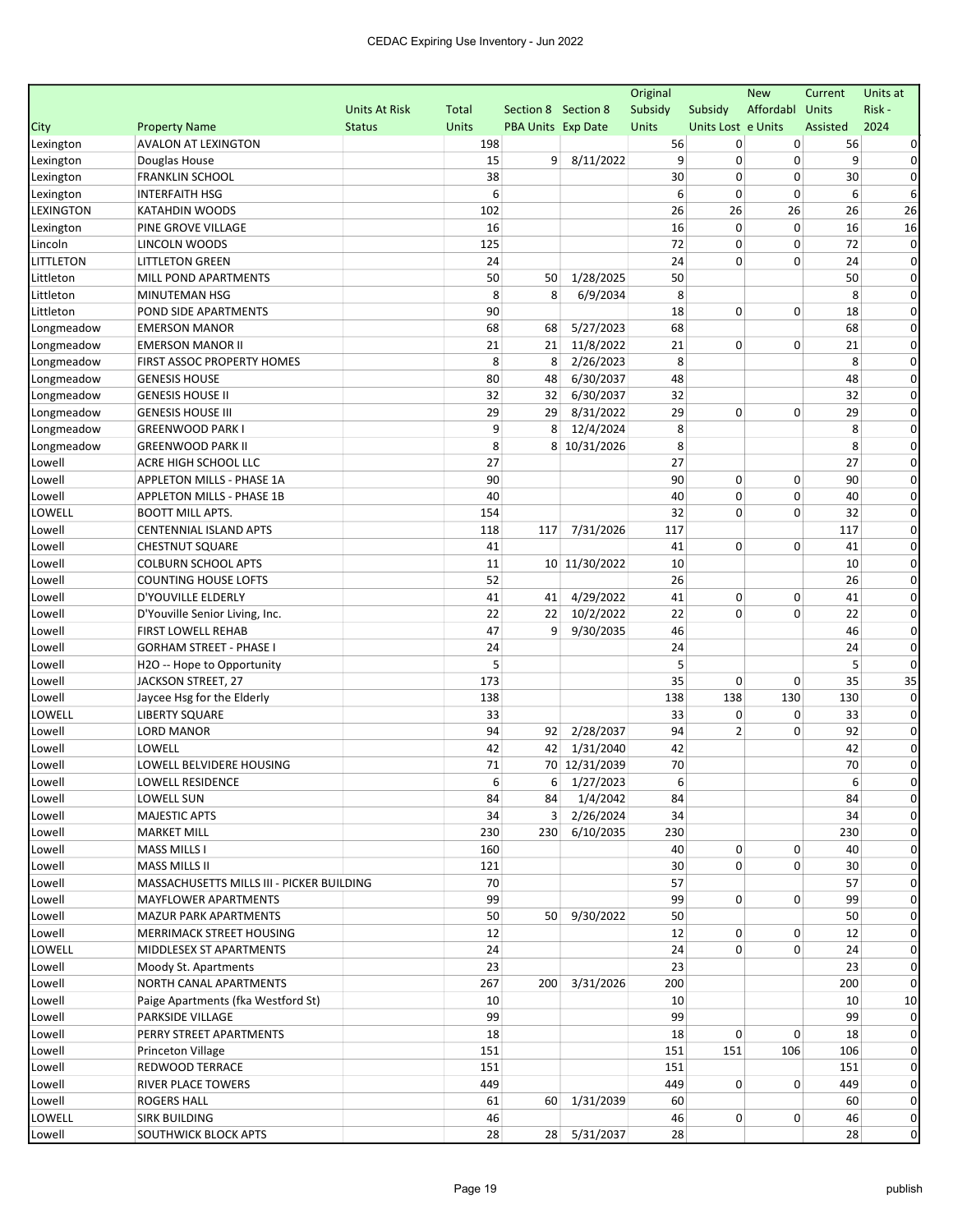|               |                                      |                      |                |                           |                | Original       |                    | <b>New</b>      | Current        | Units at     |
|---------------|--------------------------------------|----------------------|----------------|---------------------------|----------------|----------------|--------------------|-----------------|----------------|--------------|
|               |                                      | <b>Units At Risk</b> | Total          | Section 8 Section 8       |                | Subsidy        | Subsidy            | Affordabl Units |                | Risk -       |
| City          | <b>Property Name</b>                 | <b>Status</b>        | <b>Units</b>   | <b>PBA Units Exp Date</b> |                | Units          | Units Lost e Units |                 | Assisted       | 2024         |
| Lowell        | ST JOSEPH'S SCHOOL APTS              |                      | 15             |                           |                | 15             |                    |                 | 15             |              |
| Lowell        | <b>THREE GEMS</b>                    |                      | 8              | 7                         | 6/30/2022      | 8              | 0                  | 0               | 8              | 0            |
| Lowell        | <b>TOWNHOUSE OF LOWELL</b>           |                      | 96             | 96                        | 8/18/2035      | 96             |                    |                 | 96             | $\Omega$     |
| Lowell        | <b>TRIANGLE RENTAL</b>               |                      | 26             |                           |                | 26             | 0                  | $\mathbf 0$     | 26             | 0            |
| Lowell        | UNITY PLACE LLC                      |                      | 23             |                           |                | 23             |                    |                 | 23             | 0            |
| Lowell        | WENTWORTH, THE                       |                      | 40             | 40                        | 7/30/2025      | 40             |                    |                 | 40             | $\Omega$     |
| Lowell        | WESTMINSTER VILLAGE ARMS             |                      | 432            | 400                       | 5/31/2031      | 432            |                    |                 | 432            | 0            |
| Ludlow        | <b>EDVIEW RESIDENCE</b>              |                      | $\overline{7}$ | 6                         | 2/27/2023      | 6              | 0                  | 0               | 6              | 0            |
| Ludlow        | STEVENS MEMORIAL SENIOR HSG          |                      | 28             |                           | 28 11/24/2022  | 28             | 0                  | $\mathbf 0$     | 28             | 0            |
| Lunenburg     | <b>TRI-TOWN LANDING</b>              |                      | 66             |                           |                | 60             | 0                  | 0               | 60             | 0            |
| Lunenburg     | TriTown Landing Phase 3              |                      | 32             |                           |                | 32             |                    |                 | 32             | 0            |
| Lunenburg     | TRITOWN LANDING PHASE II             |                      | 33             |                           |                | 33             |                    |                 | 33             | 0            |
| Lynn          | 556-562 CHESTNUT STREET              |                      | 9              |                           |                | 8              | 0                  | 0               | 8              | 8            |
| Lynn          | <b>BRIDGEWELL INC - LYNN</b>         |                      | 10             |                           | 9 11/13/2022   | 9              | 0                  | $\Omega$        | 9              | 0            |
| Lynn          | <b>CHESTNUT GARDENS APTS</b>         |                      | 65             | 65                        | 3/7/2027       | 65             |                    |                 | 65             | 0            |
| Lynn          | <b>COBBET HILL</b>                   |                      | 117            |                           |                | 117            | 0                  | 0               | 117            | 0            |
| Lynn          | <b>ESSEX GARDENS</b>                 |                      | 60             | 60                        | 6/30/2033      | 60             |                    |                 | 60             | 0            |
| Lynn          | <b>FABENS BUILDING</b>               |                      | 37             | 37                        | 4/22/2031      | 37             |                    |                 | 37             | 0            |
| Lynn          | Gateway Residences on Washington     |                      | 72             |                           |                | 72             |                    |                 | 72             | 0            |
| Lynn          | Greater Lynn YMCA                    |                      | 38             |                           |                | 38             |                    |                 | 38             | 0            |
| Lynn          | Gtr Lynn Spec Needs Hsg              | Lost                 | 9              |                           |                | 9              | 9                  |                 | 0              | $\Omega$     |
| Lynn          | <b>HARBOR LOFT</b>                   |                      | 358            | 210                       | 9/30/2041      | 358            | 148                |                 | 210            | $\mathbf 0$  |
| Lynn          | KINGS BEACH TOWERS                   |                      | 183            | 183                       | 1/31/2036      | 183            |                    |                 | 183            | 0            |
| Lynn          | <b>KING'S LYNNE</b>                  |                      | 441            |                           |                | 441            | 441                | 166             | 166            | 0            |
| Lynn          | Leisure Tower                        |                      | 181            | 180                       | 7/31/2038      | 181            |                    |                 | 181            | 0            |
| Lynn          | <b>MARIAN GARDENS</b>                |                      | 94             | 93                        | 9/30/2038      | 94             |                    |                 | 94             | 0            |
| Lynn          | <b>NEPTUNE TOWERS</b>                |                      | 334            | 332                       | 7/31/2038      | 334            |                    |                 | 334            | 0            |
| Lynn          | OCEAN SHORES APARTMENTS              |                      | 202            | 202                       | 4/22/2031      | 202            |                    |                 | 202            | 0            |
| Lynn          | <b>OLYMPIA SQUARE</b>                |                      | 44             |                           | 44 11/15/2032  | 44             |                    |                 | 44             | 0            |
| Lynn          | <b>QUAKER MEADOWS</b>                |                      | 105            | 103                       | 7/31/2038      | 103            |                    |                 | 103            | 0            |
| Lynn          | ROCKMERE GARDENS                     |                      | 72             | 12                        | 7/31/2035      | 72             |                    |                 | 72             | 0            |
| Lynn          | ROLFE HOUSE                          |                      | 70             | 70                        | 2/28/2037      | 70             |                    |                 | 70             | $\mathbf 0$  |
| LYNN          | SAINT JEAN BAPTISTE                  |                      | 24             |                           |                | 24             | 0                  | 0               | 24             | 0            |
| LYNN          | SILSBEE TOWER                        |                      | 145            | 145                       | 2/12/2034      | 145            |                    |                 | 145            | 0            |
| Lynn          | ST MARY'S PLAZA                      |                      | 99             | 98                        | 2/6/2028       | 98             |                    |                 | 98             | 0            |
| Lynn          | ST STEPHEN'S TOWER                   |                      | 130            |                           |                | 130            |                    |                 | 130            | 0            |
| LYNN          | ST THERESA'S HOUSE                   |                      | 32             | 32                        | 1/20/2022      | 32             | 0                  | 0               | 32             | 0            |
| LYNN          | <b>WARREN SHEPARD STREET</b>         |                      | 28             |                           |                | 28             | 0                  | 0               | 28             | $\mathbf 0$  |
| Lynn          | Washington Square Residence Phase II |                      | $17\,$         |                           |                | 17             |                    |                 | $17\,$         |              |
| LYNN          | WASHINGTON ST HOUSING                |                      | 145            |                           |                | 145            | 145                | 145             | 145            | $\mathbf{0}$ |
| Lynn          | <b>WILLOW APARTMENTS</b>             |                      | 44             |                           | 43 11/30/2025  | 44             |                    |                 | 44             |              |
| Lynn          | <b>WILSON GARDENS</b>                |                      | 26             |                           | 26 8/31/2036   | 26             |                    |                 | 26             | 0            |
| MALDEN        | <b>BOWDOIN APARTMENTS</b>            |                      | 226            |                           | 108 11/30/2037 | 226            |                    |                 | 226            | $\Omega$     |
| Malden        | <b>Bryant Terrace Apts</b>           | Lost                 | 108            |                           |                | 108            | 108                |                 | 0              | 0            |
| <b>MALDEN</b> | <b>CROSS ST</b>                      |                      | 19             |                           |                | 19             | 0                  | 0               | 19             | 0            |
| Malden        | <b>HERITAGE THE</b>                  |                      | 209            | 20 <sup>1</sup>           | 5/31/2023      | 209            |                    |                 | 209            | $\Omega$     |
| Malden        | <b>MALDEN GARDENS</b>                |                      | 140            |                           |                | 35             | 0                  | 0               | 35             | 0            |
| MALDEN        | MAPLEWOOD PLACE                      |                      | 98             |                           |                | 20             | 0                  | 0               | 20             | $\Omega$     |
| Malden        | MSGR. NEAGLE APARTMENTS              |                      | 76             | 75                        | 8/8/2022       | 75             |                    |                 | 75             | 0            |
| Malden        | PLEASANT PLAZA                       |                      | 126            |                           |                | 33             | 0                  | 0               | 33             | $\Omega$     |
| Malden        | ROBINSON CUTICURA MILL APTS          |                      | 94             | 93                        | 6/30/2036      | 94             |                    |                 | 94             | $\Omega$     |
| Malden        | <b>SALEM TOWERS</b>                  |                      | 81             |                           |                | 81             | 0                  | 0               | 81             | 0            |
| Malden        | <b>TRIANGLE HOUSE</b>                |                      | 10             |                           | 9 12/31/2038   | 9              |                    |                 | 9              | 0            |
| Manchester    | <b>SUMMER STREET</b>                 |                      | 26             |                           |                | $\overline{7}$ | 0                  | 0               | $\overline{7}$ | 0            |
| Manchester    | TWELVE SUMMER STREET APTS            |                      | 21             |                           |                | 17             |                    |                 | 17             | 0            |
| Mansfield     | MANSFIELD MEADOWS                    |                      | 170            |                           |                | 46             | 0                  | 0               | 46             | 0            |
| Mansfield     | VILLAGE @ MANSFIELD DEPOT I          |                      | 150            |                           |                | 38             | 0                  | 0               | 38             | 0            |
| Mansfield     | VILLAGE AT MANSFIELD II              |                      | 95             |                           |                | 25             | 0                  | 0               | 25             | $\mathbf{0}$ |
| Marblehead    | SEWELL BUILDING                      |                      | 4              |                           |                | 4              | 0                  | 0               | 4              | $\mathbf{0}$ |
| Marion        | LITTLE NECK VILLAGE                  |                      | 48             |                           |                | 48             |                    |                 | 48             | $\mathbf 0$  |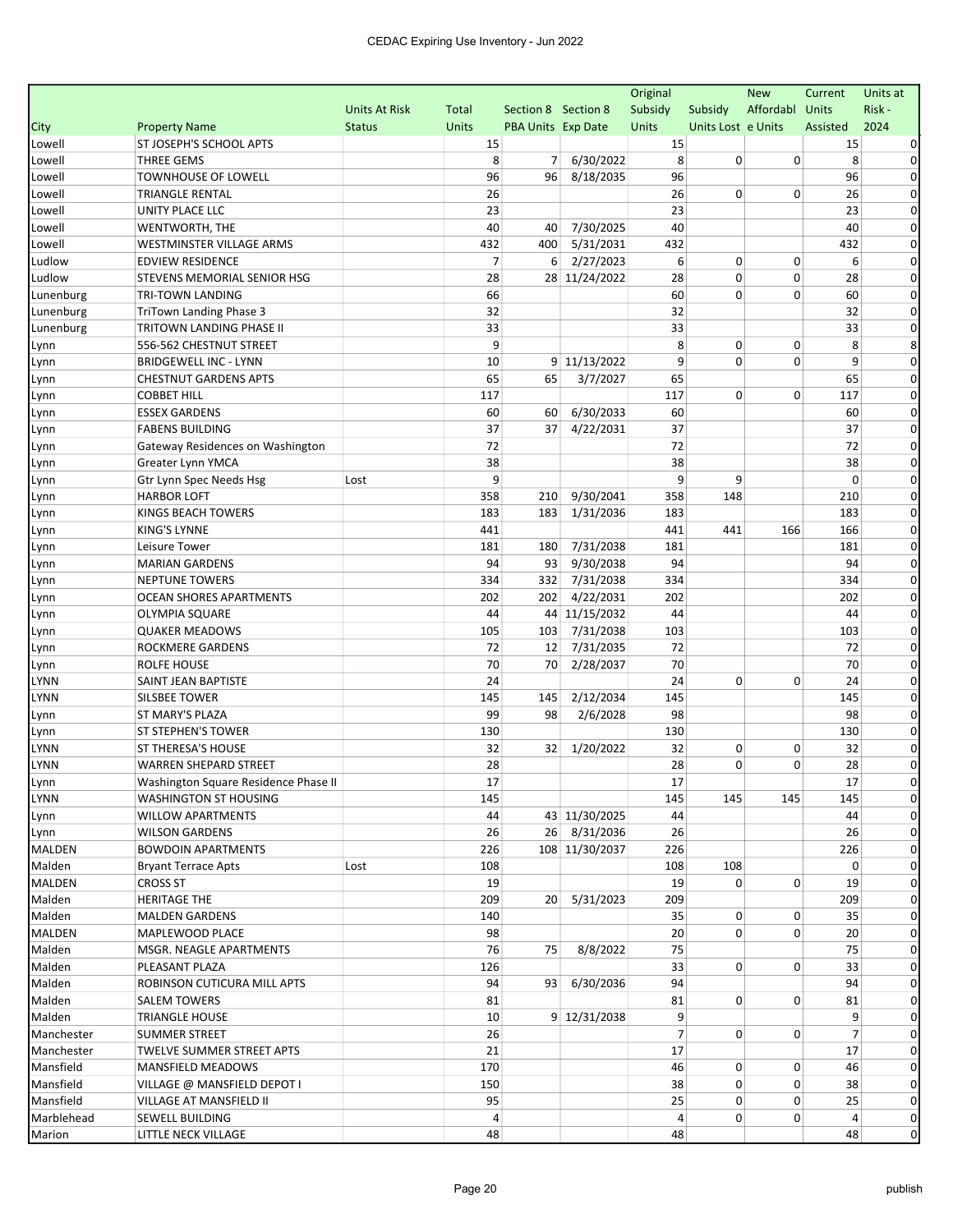|                |                                        |                      |                |                     |                | Original       |                    | <b>New</b>      | Current  | Units at     |
|----------------|----------------------------------------|----------------------|----------------|---------------------|----------------|----------------|--------------------|-----------------|----------|--------------|
|                |                                        | <b>Units At Risk</b> | Total          | Section 8 Section 8 |                | Subsidy        | Subsidy            | Affordabl Units |          | Risk-        |
| City           | <b>Property Name</b>                   | <b>Status</b>        | <b>Units</b>   | PBA Units Exp Date  |                | Units          | Units Lost e Units |                 | Assisted | 2024         |
| Marion         | <b>MARCONI VILLAGE</b>                 |                      | 27             |                     |                | 27             | 0                  | 0               | 27       | 27           |
| Marion         | <b>MARION VILLAGE ESTATES</b>          |                      | 60             |                     |                | 60             |                    |                 | 60       | $\Omega$     |
| Marlborough    | ACADEMY KNOLL APARTMENTS               |                      | 109            | 81                  | 7/31/2036      | 109            |                    |                 | 109      |              |
| Marlborough    | <b>AVALON ORCHARDS</b>                 |                      | 156            |                     |                | 39             | 0                  | 0               | 39       | $\Omega$     |
| Marlborough    | <b>Bell Wheeler Hill</b>               |                      | 274            |                     |                | 68             | 0                  | 0               | 68       | 0            |
| Marlborough    | <b>COUNTRYSIDE VILLAGE</b>             |                      | 118            | 117                 | 5/31/2034      | 118            |                    |                 | 118      | $\Omega$     |
| Marlborough    | <b>GREATER MARLBORO PROG A</b>         |                      | 12             | 12                  | 8/6/2033       | 12             |                    |                 | 12       | $\Omega$     |
| Marlborough    | <b>GREATER MARLBORO PROG A &amp; B</b> |                      | 20             |                     |                | 0              | 0                  | 0               | 0        | $\Omega$     |
| Marlborough    | <b>GREATER MARLBORO PROG B</b>         |                      | 8              | 8                   | 8/6/2033       | 8              |                    |                 | 8        | $\Omega$     |
| Marlborough    | <b>MAIN STREET APARTMENTS</b>          |                      | 22             | 17                  | 2/8/2023       | 22             | 0                  | 0               | 22       | $\Omega$     |
| Marlborough    | <b>MECHANIC STREET APTS</b>            |                      | 10             | 6                   | 9/23/2022      | 10             | 0                  | 0               | 10       | 0            |
| Marlborough    | PROSPECT STREET APTS                   |                      | $\overline{7}$ | 5                   | 10/31/2022     | 5              |                    |                 | 5        | 0            |
| Marlborough    | STEVENS ST SUPPORTIVE HSG              |                      | 8              | 8                   | 6/30/2022      | 8              |                    |                 | 8        | $\Omega$     |
| Marshfield     | <b>MARINER'S HILL</b>                  |                      | 90             |                     |                | 23             | 0                  | 0               | 23       | 0            |
| Marshfield     | MARSHFIELD GROUP HOME                  |                      | 8              | 8                   | 6/30/2022      | 8              |                    |                 | 8        | 0            |
| Marshfield     | <b>OCEAN SHORES - MARSHFIELD</b>       |                      | 97             |                     |                | 97             | 0                  | 0               | 97       | $\Omega$     |
| Marshfield     | PRENCE GRANT APARTMENTS                |                      | 30             | 30                  | 12/9/2026      | 30             |                    |                 | 30       | $\Omega$     |
| Marshfield     | <b>WINSLOW VILLAGE</b>                 |                      | 65             | 31                  | 9/30/2022      | 65             |                    |                 | 65       | 0            |
| Marshfield     | WINSLOW VILLAGE II                     |                      | 48             | 47                  | 9/3/2031       | 47             |                    |                 | 47       | $\Omega$     |
| Mashpee        | <b>ASHER'S PATH</b>                    |                      | 56             |                     |                | 56             | 0                  | 0               | 56       | 0            |
| Mashpee        | <b>Great Cove Community</b>            |                      | 10             |                     |                | 10             |                    |                 | 10       | 0            |
| <b>MASHPEE</b> | <b>MASHPEE VILLAGE</b>                 |                      | 145            |                     |                | 145            | 0                  | 0               | 145      | 0            |
| Mashpee        | Mashpee Wampanoag Village              |                      | 49             |                     |                | 49             |                    |                 | 49       | $\Omega$     |
| Maynard        | CONCORD ST CIRCLE APTS/MAYNARD HA      |                      | 56             | 56                  | 6/6/2032       | 56             |                    |                 | 56       | $\Omega$     |
| Maynard        | <b>GREAT ROAD APARTMENTS</b>           |                      | 6              | 6                   | 8/31/2022      | 6              |                    |                 | 6        | $\Omega$     |
| <b>MAYNARD</b> | OLD MILL GLEN                          |                      | 50             | 50                  | 4/30/2041      | 50             |                    |                 | 50       | 0            |
| Maynard        | <b>SUMMER HILL GLEN</b>                |                      | 120            |                     |                | 120            | 0                  | 0               | 120      | $\Omega$     |
| Medfield       | <b>WILKINS GLEN</b>                    |                      | 103            |                     |                | 103            | 0                  | 0               | 103      | 0            |
| Medford        | <b>Mystic Valley Towers</b>            |                      | 465            |                     |                | 465            | 465                | 140             | 140      | 0            |
| Medford        | <b>RIVERSIDE TOWERS</b>                |                      | 200            | 199                 | 2/29/2036      | 199            |                    |                 | 199      | 0            |
| Medford        | <b>WATER STREET APARTMENTS</b>         |                      | 35             |                     | 35 12/27/2023  | 35             |                    |                 | 35       | $\Omega$     |
| Medford        | <b>WOLCOTT STREET 81</b>               |                      | 4              | 4                   | 9/27/2022      | 4              |                    |                 | 4        | $\Omega$     |
| Melrose        | CEFALO MEMORIAL COMPLEX                |                      | 107            | 107                 | 3/31/2039      | 107            |                    |                 | 107      | 0            |
| Melrose        | CONG RETIREMENT HOMES I                |                      | 104            | 72                  | 9/30/2029      | 77             |                    |                 | 77       | $\Omega$     |
| Melrose        | CONG RETIREMENT HOMES III              |                      | 100            | 100                 | 1/4/2030       | 100            |                    |                 | 100      | $\Omega$     |
| Melrose        | <b>FULLER HOUSE</b>                    |                      | 114            | 65                  | 4/30/2029      | 114            |                    |                 | 114      | 0            |
| Merrimac       | BRIDGEWELL MERRIMAC RESIDENCE          |                      | 5              | 5                   | 8/12/2022      | 5              | 0                  | 0               | 5        | $\Omega$     |
| Merrimac       | CARRIAGE SQUARE                        |                      | 24             |                     |                | 24             | 0                  | 0               | 24       | 24           |
| Merrimac       | Greenleaf Park Apartments II           |                      | 55             |                     |                | 14             | 0                  | 0               | 14       |              |
| Methuen        | <b>CEDARS HOME II</b>                  |                      | 31             | 31                  | 5/31/2022      | 31             | 0                  | 0               | 31       | $\mathbf{0}$ |
| Methuen        | <b>DAVIS ROAD</b>                      |                      | 4              | 4                   | 6/30/2022      | $\overline{4}$ | 0                  | 0               | 4        |              |
| Methuen        | LEBANESE COMM HSG FOR ELDERLY          |                      | 40             | 40                  | 9/20/2029      | 40             |                    |                 | 40       | 0            |
| Methuen        | MERRIMACK VALLEY APTS                  |                      | 60             | 60                  | 8/7/2033       | 60             |                    |                 | 60       |              |
| <b>METHUEN</b> | MILLFALLS APARTMENTS                   |                      | 97             |                     |                | 40             | $\overline{0}$     | 0               | 40       | 0            |
| <b>METHUEN</b> | <b>NEVINS MANOR</b>                    |                      | 44             | 44                  | 6/30/2022      | 44             |                    |                 | 44       | 0            |
| Methuen        | <b>PARK GARDENS</b>                    |                      | 160            | 160                 | 4/30/2041      | 160            |                    |                 | 160      | $\Omega$     |
| <b>METHUEN</b> | PHILLIPS & TENNEY                      |                      | 12             |                     |                | 12             | 0                  | 0               | 12       | 0            |
| <b>METHUEN</b> | <b>SUMMIT PLACE</b>                    |                      | 280            |                     |                | 70             | 0                  | 0               | 70       |              |
| Middleborough  | <b>EAST GROVE ST</b>                   |                      | 8              |                     |                | 8              | 0                  | 0               | 8        |              |
| MIDDLEBOROUGH  | Middlebury Arms                        |                      | 64             | 0                   |                | 64             |                    |                 | 64       | 0            |
| Middleborough  | <b>OAK STREET</b>                      |                      | 8              |                     |                | 8              | 0                  | 0               | 8        |              |
| MIDDLEBOROUGH  | RIVERVIEW                              |                      | 64             | 64                  | 4/30/2039      | 64             |                    |                 | 64       | 0            |
| Middleborough  | Shoe Shop Place                        |                      | 25             |                     |                | 25             |                    |                 | 25       |              |
| Middleton      | MIDDLETON HOUSE                        |                      | 10             | 10                  | 1/3/2025       | 10             |                    |                 | 10       | 0            |
| Middleton      | <b>OAK KNOLL</b>                       |                      | 48             |                     |                | 48             | 0                  | 0               | 48       | 48           |
| Milford        | <b>Brook Village South</b>             | Lost                 | 260            |                     |                | 260            | 260                | 0               | 0        | $\Omega$     |
| Milford        | Rolling Green-Milford                  | Lost                 | 304            |                     |                | 304            | 304                | 0               | 0        | 0            |
| Milton         | UNIQUITY HOUSE                         |                      | 139            |                     |                | 139            |                    |                 | 139      | 0            |
| Milton         | WINTER VALLEY PHASE II                 |                      | 32             |                     | 32 11/30/2019  | 32             |                    |                 | 32       | 0            |
| Milton         | WINTER VALLEY RESIDENCES               |                      | 128            |                     | 100 11/30/2039 | 100            |                    |                 | 100      | $\mathbf 0$  |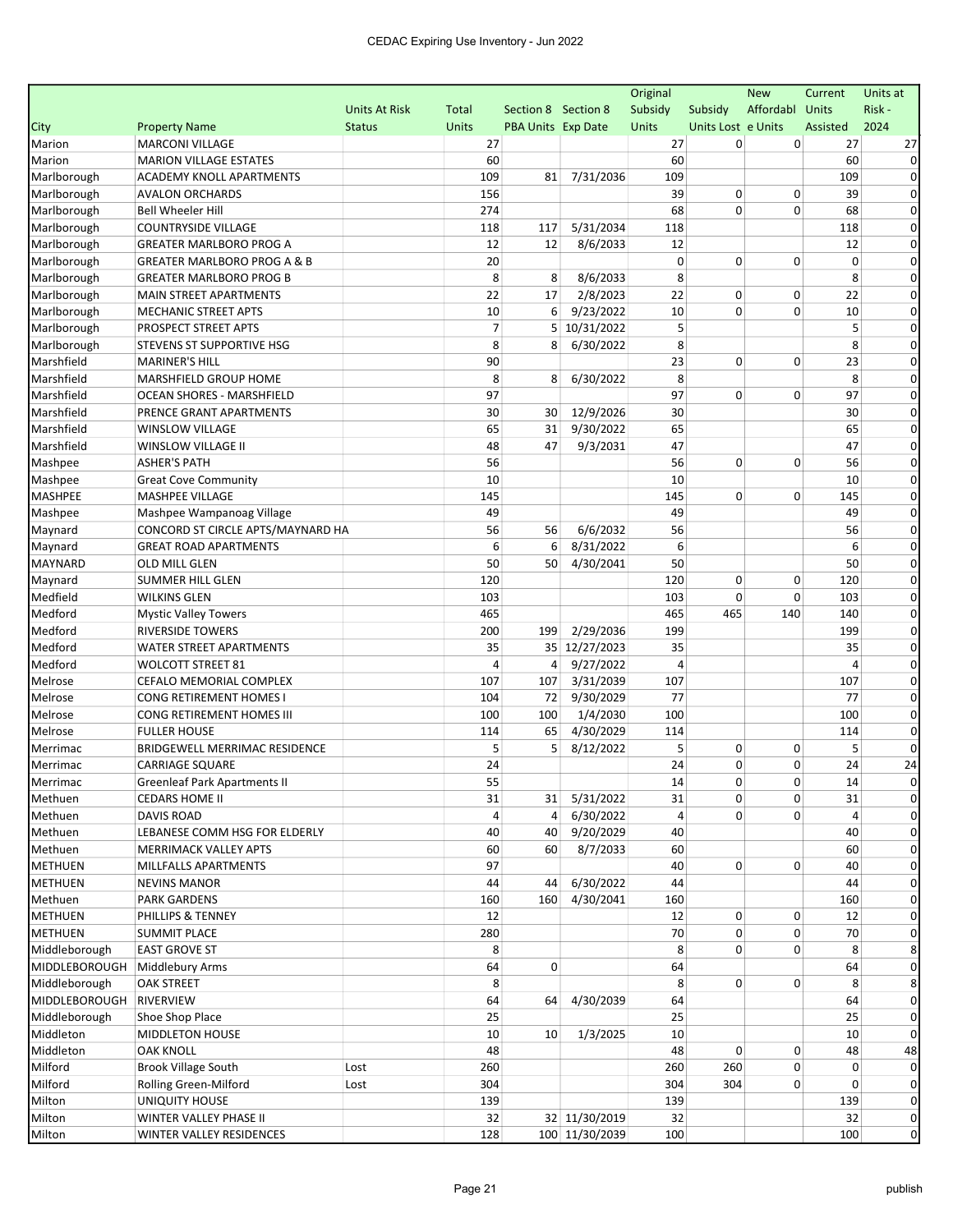|                    |                                                    |                      |              |                           |               | Original       |                    | <b>New</b>      | Current  | Units at       |
|--------------------|----------------------------------------------------|----------------------|--------------|---------------------------|---------------|----------------|--------------------|-----------------|----------|----------------|
|                    |                                                    | <b>Units At Risk</b> | <b>Total</b> | Section 8 Section 8       |               | Subsidy        | Subsidy            | Affordabl Units |          | Risk -         |
| City               | <b>Property Name</b>                               | <b>Status</b>        | <b>Units</b> | <b>PBA Units Exp Date</b> |               | <b>Units</b>   | Units Lost e Units |                 | Assisted | 2024           |
| Milton             | WORK INC.- MILTON                                  |                      | 5            | 5                         | 6/10/2022     | 5              | 0                  | 0               | 5        |                |
| <b>MONSON</b>      | <b>KELLEY APARTMENTS</b>                           |                      | 8            |                           |               | 8              | 0                  | 0               | 8        | 8              |
| Montague           | <b>CROCKER-CUTLERY APARTMENTS</b>                  |                      | 48           |                           | 9/5/2029      | 48             | 0                  | 0               | 48       | 0              |
| Montague           | MOLTENBREY, THE                                    |                      | 26           |                           |               | 26             | 0                  | 0               | 26       | 0              |
| <b>MONTAGUE</b>    | <b>PARK VILLA</b>                                  |                      | 56           |                           |               | 56             | 0                  | $\mathbf 0$     | 56       | 0              |
| Montague           | POWER TOWN                                         |                      | 81           |                           | 81 10/31/2033 | 81             |                    |                 | 81       |                |
| Nantucket          | ACADEMY HILL SCHOOL                                |                      | 27           |                           |               | 6              | 0                  | 0               | 6        | 6              |
| Nantucket          | <b>LANDMARK HOUSE</b>                              |                      | 25           | 8                         | 7/31/2022     | 25             |                    |                 | 25       | 0              |
| <b>NANTUCKET</b>   | MIACOMET VILLAGE II                                |                      | 19           |                           |               | 19             | 0                  | 0               | 19       | 0              |
| <b>NATICK</b>      | <b>CLOVERLEAF APARTMENTS</b>                       |                      | 183          |                           |               | 46             | 0                  | 0               | 46       | $\Omega$       |
| <b>NATICK</b>      | <b>NATICK VILLAGE</b>                              |                      | 6            |                           | 6 11/26/2022  | 6              |                    |                 | 6        | 0              |
| <b>Natick</b>      | SHERWOOD VILLAGE                                   |                      | 235          | 235                       | 2/28/2034     | 235            |                    |                 | 235      | 0              |
| Needham            | <b>GREENDALE RESIDENCE</b>                         |                      | 5            | 5                         | 4/29/2022     | 5              | 0                  | 0               | 5        | $\Omega$       |
| Needham            | <b>HIGH ROCK HOMES</b>                             |                      | 20           |                           |               | 20             | 0                  | 0               | 20       | 0              |
| Needham            | HIGHLAND AVE/CHARLES RVR ARC                       |                      | 6            | 6                         | 5/31/2022     | 6              |                    |                 | 6        | 0              |
| <b>NEEDHAM</b>     | <b>MARKED TREE ROAD</b>                            |                      | 4            | 4                         | 2/28/2023     | $\overline{4}$ |                    |                 | 4        | 0              |
| Needham            | NEHOIDEN GLEN                                      |                      | 61           | 60                        | 8/31/2034     | 61             |                    |                 | 61       | 0              |
| Needham            | <b>WEBSTER STREET II</b>                           |                      | 10           |                           | 10 11/30/2022 | 10             |                    |                 | 10       | 0              |
| Needham            | <b>WEBSTER STREET RESIDENCES</b>                   |                      | 4            | 4                         | 9/13/2022     | 4              | 0                  | 0               | 4        | $\Omega$       |
| Needham            | <b>WEST STREET APTS</b>                            |                      | 8            | 6                         | 6/11/2022     | 6              |                    |                 | 6        | $\Omega$       |
| <b>NEW BEDFORD</b> | <b>ACUSHNET COMMONS</b>                            |                      | 12           |                           |               | 12             | 0                  | 0               | 12       | 0              |
| New Bedford        | <b>AUSTIN COURT</b>                                |                      | 12           |                           |               | 12             | 0                  | 0               | 12       | 0              |
| New Bedford        | <b>BAYBERRY HOUSING</b>                            |                      | 184          | 184                       | 1/31/2040     | 184            |                    |                 | 184      | 0              |
| New Bedford        | <b>BEDFORD TOWERS</b>                              |                      | 157          | 156                       | 4/30/2040     | 156            |                    |                 | 156      | $\Omega$       |
| New Bedford        | <b>BEDFORD VILLAGE</b>                             |                      | 13           |                           |               | 13             | 0                  | 0               | 13       | 0              |
| New Bedford        | <b>Buttonwood Acres</b>                            | Lost                 | 132          |                           |               | 132            | 132                | 0               | $\Omega$ | 0              |
| New Bedford        | <b>CAR BARN THE</b>                                |                      | 114          | 114                       | 4/30/2040     | 114            |                    |                 | 114      | 0              |
| New Bedford        | Carriage House At Acushnet                         |                      | 34           | 34                        | 2/22/2023     | 34             | 0                  | 0               | 34       | $\Omega$       |
| New Bedford        | CASEY-MILLER APARTMENTS                            |                      | 48           |                           | 48 11/16/2022 | 48             | 0                  | 0               | 48       | 0              |
| New Bedford        | Clarkwood Apts                                     | Lost                 | 30           |                           |               | 30             | 30                 | 0               | 0        | $\Omega$       |
| New Bedford        | DAWSON BUILDING                                    |                      | 32           | 32                        | 3/31/2025     | 32             |                    |                 | 32       | $\Omega$       |
| <b>NEW BEDFORD</b> | <b>GRINNELL APTS</b>                               |                      | 17           |                           |               | 17             | 0                  | 0               | 17       | 0              |
| New Bedford        | <b>HARBORVIEW TOWERS</b>                           |                      | 144          | 88                        | 5/31/2031     | 144            |                    |                 | 144      |                |
| New Bedford        | <b>HAZARD COURT</b>                                |                      | 36           |                           |               | 36             | 0                  | 0               | 36       | $\Omega$       |
| New Bedford        | <b>INGRAHAM PLACE</b>                              |                      | 19           |                           |               | 19             |                    |                 | 19       | $\Omega$       |
| New Bedford        | <b>INTERCHURCH ELDERLY HSG</b>                     |                      | 44           | 44                        | 11/5/2026     | 44             |                    |                 | 44       | $\Omega$       |
| New Bedford        | King Village                                       |                      | 69           | 68                        | 1/7/2039      | 68             |                    |                 | 68       | 0              |
| New Bedford        | Lawton's Corner                                    |                      | 17           |                           |               | 9              |                    |                 | 9        | 9              |
| New Bedford        | MECHANICS SQ PARTNERSHIP                           |                      | 25           |                           | 25 6/30/2025  | 25             |                    |                 | 25       |                |
| New Bedford        | <b>MELVILLE TOWERS</b>                             |                      | 320          |                           | 319 1/31/2040 | 320            |                    |                 | 320      | 0              |
| New Bedford        | OLYMPIA TOWERS                                     |                      | 90           |                           | 89 10/3/2034  | 89             |                    |                 | 89       |                |
| New Bedford        | REGENCY TOWER                                      |                      | 129          |                           |               | 43             | 0                  | 0               | 43       |                |
| New Bedford        | Rockdale West                                      | Lost                 | 225          |                           |               | 168            | 168                | 0               | 0        |                |
| New Bedford        | ROOSEVELT II PROJECT                               |                      | 11           |                           |               | 11             |                    |                 | 11       | 0              |
| New Bedford        | ROOSEVELT ST. REVITALIZATION I                     |                      | 11           |                           |               | 11             | $\overline{0}$     | 0               | 11       | 0              |
| New Bedford        | Sean Brooke House fka Welcome Home Veterans Housin |                      | 19           |                           |               | 19             |                    |                 | 19       | 0              |
| New Bedford        | SOUTH FIRST ST. REVITALIZATION                     |                      | 10           |                           |               | 10             | 0                  | 0               | 10       | 0              |
| <b>NEW BEDFORD</b> | STATE STREET (WAMSUTTA IV)                         |                      | 18           |                           |               | 18             | 0                  | 0               | 18       |                |
| New Bedford        | <b>TABER MILL APTS</b>                             |                      | 150          |                           | 150 4/21/2032 | 150            |                    |                 | 150      |                |
| New Bedford        | TEMPLE LANDING I                                   |                      | 84           |                           |               | 84             |                    |                 | 84       |                |
| <b>NEW BEDFORD</b> | UNION STREET LOFTS                                 |                      | 0            |                           |               | 0              | $\overline{0}$     | 0               | 0        |                |
| New Bedford        | UNITED FRONT TWO (NEW BEDFORD)                     |                      | 85           |                           |               | 85             |                    |                 | 85       | 0              |
| New Bedford        | <b>VERDEAN GARDENS</b>                             |                      | 110          |                           |               | 56             | 0                  | 0               | 56       |                |
| New Bedford        | WAMSUTTA APARTMENTS II                             |                      | 78           |                           |               | 78             |                    |                 | 78       | 0              |
| New Bedford        | <b>WHALER'S COVE</b>                               |                      | 120          |                           |               | 120            |                    |                 | 120      | 0              |
| New Bedford        | WHALER'S PLACE                                     |                      | 75           |                           |               | 75             |                    |                 | 75       | 0              |
| New Bedford        | Willis Street Apartments                           |                      | 30           |                           |               | 30             |                    |                 | 30       | 0              |
| Newbury            | NEWBURY VILLAGE                                    |                      | 48           |                           |               | 48             | 0                  | 0               | 48       | 0              |
| <b>NEWBURY</b>     | OAK RIDGE                                          |                      | 46           |                           |               | 46             | 0                  | 0               | 46       | $\mathbf{0}$   |
| Newburyport        | <b>HERITAGE HOUSE</b>                              |                      | 101          |                           | 100 1/31/2038 | 101            |                    |                 | 101      | $\overline{0}$ |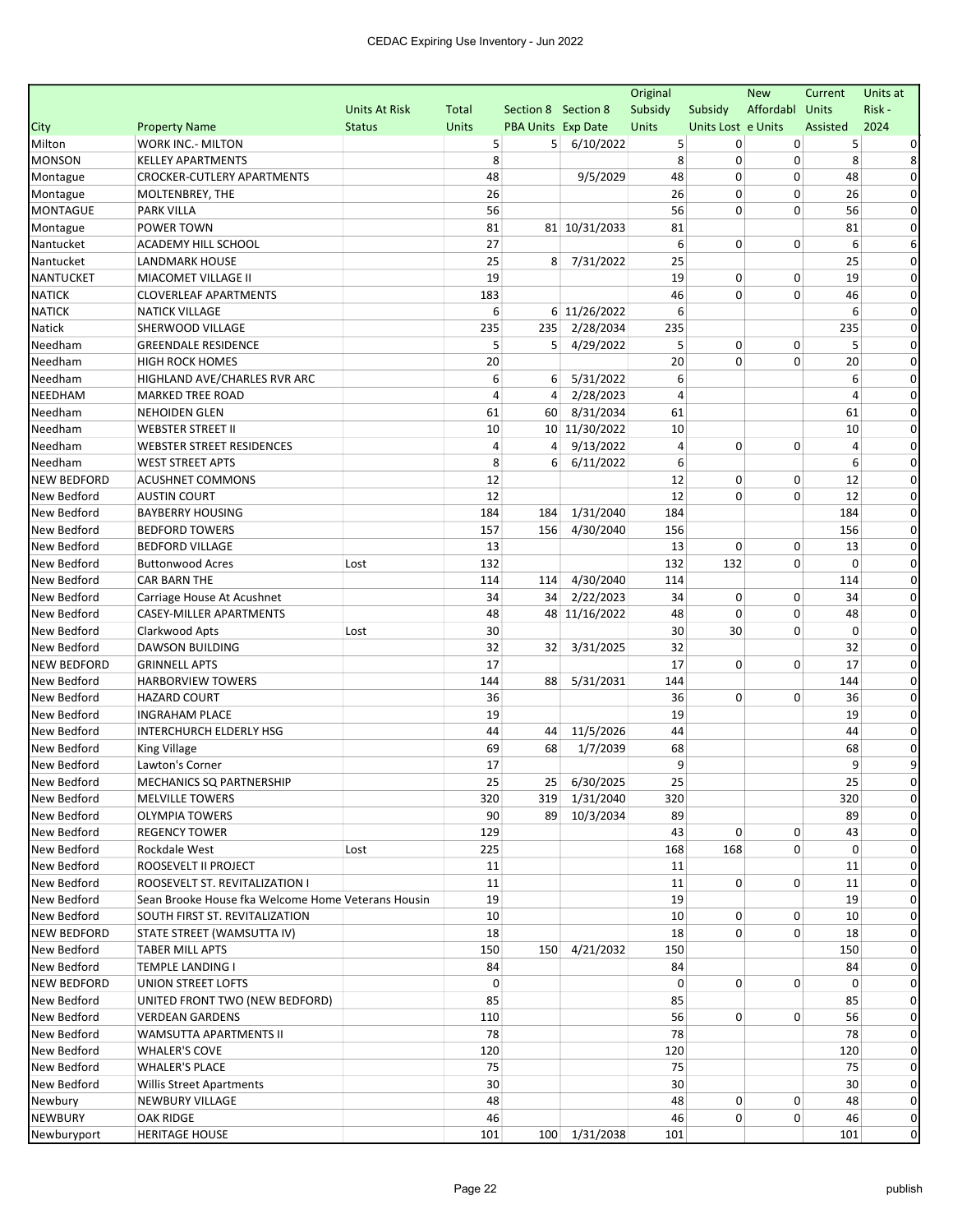|                                    |                                                      |                      |                |                     |                            | Original       |                    | <b>New</b>  | Current        | Units at      |
|------------------------------------|------------------------------------------------------|----------------------|----------------|---------------------|----------------------------|----------------|--------------------|-------------|----------------|---------------|
|                                    |                                                      | <b>Units At Risk</b> | Total          | Section 8 Section 8 |                            | Subsidy        | Subsidy            | Affordabl   | Units          | Risk -        |
| City                               | <b>Property Name</b>                                 | <b>Status</b>        | <b>Units</b>   | PBA Units Exp Date  |                            | Units          | Units Lost e Units |             | Assisted       | 2024          |
| Newburyport                        | <b>JAMES STEAM MILL</b>                              |                      | 98             | 98                  | 8/31/2039                  | 98             |                    |             | 98             |               |
| Newton                             | <b>ALTERNATIVE HOME</b>                              |                      | 8              | 8                   | 8/10/2031                  | 8              |                    |             | 8              | 0             |
| Newton                             | ARBORPOINT @ WOODLAND STA                            |                      | 180            |                     |                            | 36             | 0                  | 0           | 36             | 0             |
| Newton                             | AVALON AT CHESTNUT HILL                              |                      | 204            |                     |                            | 43             | 0                  | 0           | 43             | 43            |
| Newton                             | AVALON AT NEWTON HIGHLAND                            |                      | 294            |                     |                            | 74             | 0                  | 0           | 74             | 74            |
| Newton                             | <b>BONTEMPO ROAD</b>                                 |                      | 4              |                     | 4 12/31/2022               | 4              |                    |             | 4              | $\Omega$      |
| <b>NEWTON</b>                      | <b>CABOT PARK VILLAGE</b>                            |                      | 100            |                     |                            | 20             | 0                  | 0           | 20             | 0             |
| Newton                             | <b>CALIFORNIA STREET</b>                             |                      | 8              | 8                   | 8/31/2022                  | 8              |                    |             | 8              | 0             |
| <b>NEWTON</b>                      | <b>CAMPUS HOUSE I</b>                                |                      | 100            | 99                  | 3/31/2038                  | 99             |                    |             | 99             | 0             |
| Newton                             | <b>CAMPUS HOUSE II</b>                               |                      | 46             |                     | 45 10/31/2022              | 45             |                    |             | 45             | $\Omega$      |
| <b>NEWTON</b>                      | <b>COYNE ROAD GROUP HOME</b>                         |                      | 6              | 6                   | 6/15/2022                  | 6              | 0                  | 0           | 6              | $\Omega$      |
| Newton                             | <b>EVANS PARK</b>                                    |                      | 115            |                     |                            | 23             | 0                  | $\mathbf 0$ | 23             | 0             |
| <b>NEWTON</b>                      | <b>GOLDA MEIR HOUSE I</b>                            |                      | 124            |                     | 100 12/31/2036             | 100            |                    |             | 100            | $\Omega$      |
| <b>NEWTON</b>                      | <b>GOLDA MEIR HOUSE II</b>                           |                      | 75             | 75                  | 4/30/2022                  | 75             |                    |             | 75             | $\Omega$      |
| Newton                             | HAMILTON GROVE APTS. / NEWTON H.A.                   |                      | 42<br>50       |                     | 42 12/17/2031              | 42<br>30       | 0                  | 0           | 42             | $\Omega$<br>0 |
| Newton                             | <b>HAMLET STREET</b>                                 |                      | 75             |                     |                            | 75             |                    |             | 30             | 0             |
| Newton                             | JOHN W. WEEKS HOUSE<br><b>JUNIPER HOUSE</b>          |                      | $\overline{7}$ | 6                   | 42 12/18/2034<br>4/30/2022 | 6              |                    |             | 75<br>6        | 0             |
| Newton                             | <b>NEW FALLS APTS</b>                                |                      | 60             | 41                  |                            | 41             |                    |             | 41             | 0             |
| Newton                             |                                                      |                      | 28             |                     | 1/7/2030                   | 27             |                    |             | 27             | 0             |
| Newton<br><b>NEWTON</b>            | <b>NEWTON CORNER PLACE</b><br>NONANTUM VILLAGE PLACE |                      | 35             | 34                  | 2/24/2023                  | 34             | 0                  | 0           | 34             | $\Omega$      |
|                                    | PEIRCE HOUSE                                         |                      | 34             | 29                  | 4/5/2031                   | 29             |                    |             | 29             | 0             |
| Newton<br>Newton                   | SUMNER ST HSG FOR THE ELDERLY                        |                      | 43             | 42                  | 4/30/2040                  | 43             |                    |             | 43             | $\Omega$      |
| Newton                             | <b>WARREN HOUSE</b>                                  |                      | 59             |                     |                            | 21             | 0                  | 0           | 21             | 0             |
| <b>NORTH ADAMS</b>                 | 31 VEAZIE ST                                         |                      | 8              |                     |                            | 8              | 0                  | 0           | 8              | 0             |
| <b>NORTH ADAMS</b>                 | <b>BERKSHIRE LANDINGS</b>                            |                      | 25             |                     |                            | 25             | 0                  | 0           | 25             | 0             |
| North Adams                        | <b>BRAYTON HILL</b>                                  |                      | 100            |                     |                            | 100            |                    |             | 100            | 0             |
| North Adams                        | <b>CLARK BISCUIT APTS</b>                            |                      | 43             |                     |                            | 43             |                    |             | 43             | 0             |
| <b>NORTH ADAMS</b>                 | <b>HOLY FAMILY TERRACE</b>                           |                      | 39             | 38                  | 2/29/2036                  | 38             |                    |             | 38             | 0             |
| North Adams                        | <b>MOHAWK FOREST</b>                                 |                      | 190            | 128                 | 2/28/2042                  | 190            |                    |             | 190            | $\Omega$      |
| <b>North Adams</b>                 | <b>ST JOSEPH'S COURT</b>                             |                      | 78             | 78                  | 4/11/2032                  | 78             |                    |             | 78             | $\Omega$      |
| North Adams                        | <b>TUNNEL BROOK</b>                                  |                      | 35             |                     |                            | 35             | 0                  | 0           | 35             | 0             |
| <b>NORTH ADAMS</b>                 | <b>VILLAGE EAST</b>                                  |                      | 48             | 48                  | 3/31/2026                  | 48             |                    |             | 48             | 0             |
| North Andover                      | HOMES OF CARE II                                     |                      | 4              | 4                   | 3/3/2023                   | $\overline{4}$ | 0                  | 0           | 4              | 0             |
| North Andover                      | <b>STEVENS CORNER</b>                                |                      | 42             |                     |                            | 42             |                    |             | 42             | 0             |
| North Andover                      | <b>WOODRIDGE HOMES</b>                               |                      | 230            |                     | 230 12/28/2035             | 230            |                    |             | 230            | 0             |
| North Attleborough Jewel Crossing  |                                                      |                      | 66             |                     |                            | 66             |                    |             | 66             | 0             |
| North Attleborough NORTH ATTLEBORO |                                                      |                      | 12             |                     | 12 6/30/2022               | 12             |                    |             | 12             | 0             |
|                                    | North Brookfield   HILLSIDE MEADOWS                  |                      | 24             |                     | 24 2/28/2026               | 24             |                    |             | 24             |               |
| North Reading                      | MCLAUGHLIN HOUSE                                     |                      | 8              | 8                   | 4/30/2022                  | 8              |                    |             | 8              | 0             |
| Northampton                        | 35 Village Hill Road                                 |                      | 12             |                     |                            | 12             |                    |             | 12             |               |
| Northampton                        | 46-48 School Street                                  |                      | 8              |                     |                            | 8              |                    |             | 8              |               |
| Northampton                        | Go West Housing Project                              |                      | 17             |                     |                            | 17             |                    |             | 17             |               |
| Northampton                        | <b>HAMPTON COURT</b>                                 |                      | 77             |                     |                            | 20             | 0                  | 0           | 20             | 0             |
| Northampton                        | <b>Hampton Gardens</b>                               |                      | 207            |                     |                            | 207            | 207                | 42          | 42             | 0             |
| Northampton                        | <b>HAWLEY STREET</b>                                 |                      | 7              |                     |                            | 7              |                    | 0           | $\overline{7}$ | 0             |
| Northampton                        | Leeds Veterans Housing Cooperative                   |                      | 44             |                     |                            | 44             |                    |             | 44             | 0             |
| Northampton                        | LEEDS VILLAGE APTS                                   | Lost                 | 22             |                     |                            | 22             | 22                 | 0           | 0              |               |
| Northampton                        | <b>Live 155</b>                                      |                      | 70             |                     |                            | 47             | 0                  | 0           | 47             | 0             |
| Northampton                        | MEADOWBROOK APTS.                                    |                      | 252            |                     |                            | 252            | 252                | 222         | 222            | 0             |
| Northampton                        | Millbank Apartments Phase I                          |                      | 10             |                     |                            | 10             |                    |             | 10             | $\Omega$      |
| Northampton                        | Millbank Apartments-Phase II                         |                      | 24             |                     |                            | 24             |                    |             | 24             | 0             |
| Northampton                        | NEW SOUTH APARTMENTS (SOUTH ST)                      |                      | 18             |                     |                            | 18             | 0                  | 0           | 18             |               |
| Northampton                        | Paradise Pond Apartments                             |                      | 12             |                     |                            | 12             |                    |             | 12             | 0             |
| Northampton                        | <b>ST MICHAEL'S HOUSE</b>                            |                      | 85             | 85                  | 5/4/2032                   | 85             |                    |             | 85             | 0             |
| Northampton                        | The Lorraine                                         |                      | 28             |                     |                            | 28             |                    |             | 28             | 0             |
| Northampton                        | VILLAGE @ HOSPITAL HILL II                           |                      | 40             |                     |                            | 32             | 0                  | 0           | 32             | 0             |
| Northampton                        | VILLAGE AT HOSPITAL HILL PHASE I                     |                      | 33             |                     |                            | 33             |                    |             | 33             | 0             |
| Northborough                       | <b>BRIDGE HOUSE</b>                                  |                      | 8              | 8 <sup>1</sup>      | 6/14/2027                  | 8              |                    |             | 8              | 0             |
| Northbridge                        | <b>COTTON MILL APARTMENTS</b>                        |                      | 55             |                     | 55 12/31/2037              | 55             |                    |             | 55             | $\mathbf 0$   |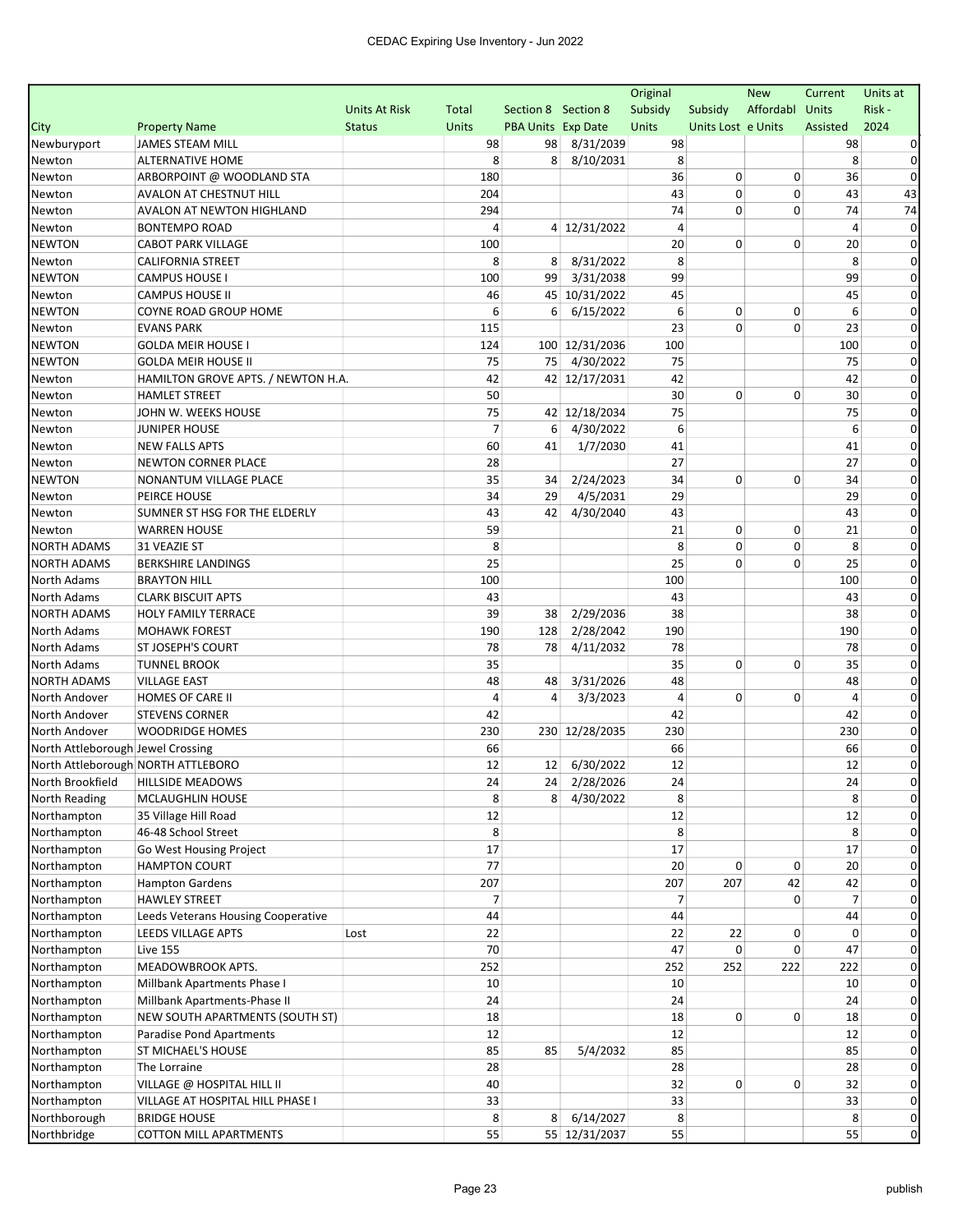|                   |                                               |                      |                |                           |                | Original       |                    | <b>New</b>      | Current        | Units at    |
|-------------------|-----------------------------------------------|----------------------|----------------|---------------------------|----------------|----------------|--------------------|-----------------|----------------|-------------|
|                   |                                               | <b>Units At Risk</b> | Total          | Section 8 Section 8       |                | Subsidy        | Subsidy            | Affordabl Units |                | Risk-       |
| City              | <b>Property Name</b>                          | <b>Status</b>        | <b>Units</b>   | <b>PBA Units Exp Date</b> |                | Units          | Units Lost e Units |                 | Assisted       | 2024        |
| Northbridge       | LINWOOD MILLS SENIOR HSG                      |                      | 74             |                           |                | 74             | 0                  | 0               | 74             |             |
| NORTHBRIDGE       | ROCKDALE COMMON ASSOC                         |                      | 40             | 40                        | 7/31/2023      | 40             |                    |                 | 40             | 40          |
| Northbridge       | ROCKDALE HOUSE                                |                      | 40             | 40                        | 6/4/2027       | 40             |                    |                 | 40             | $\Omega$    |
| Northbridge       | Rockdale Neighborhood Revitalization Project  |                      | 63             |                           |                | 63             |                    |                 | 63             | $\Omega$    |
| Northbridge       | <b>WHITINSVILLE ELDERLY</b>                   |                      | 24             | 8                         | 7/24/2025      | 24             |                    |                 | 24             | $\Omega$    |
| <b>NORTON</b>     | <b>ELIM HOUSING</b>                           |                      | 24             |                           |                | 24             | 0                  | 0               | 24             | $\Omega$    |
| Norton            | <b>NORTON GLEN</b>                            |                      | 150            | 150                       | 5/18/2033      | 150            |                    |                 | 150            | $\Omega$    |
| Norwell           | Herring Brook Hill                            |                      | 18             |                           |                | 10             | 0                  | 0               | 10             | 10          |
| Norwood           | Nassau Gardens                                | Lost                 | 204            |                           |                | 54             | 54                 |                 | $\mathbf 0$    | $\Omega$    |
| Norwood           | <b>NORWOOD</b>                                |                      | 72             | 72                        | 2/16/2021      | 72             |                    |                 | 72             | $\Omega$    |
| <b>NORWOOD</b>    | NORWOOD INDEPENDENT LVG.                      |                      | 13             | 12                        | 1/27/2032      | 12             |                    |                 | 12             | 0           |
| Norwood           | OLDE DERBY VILLAGE                            |                      | 139            |                           |                | 35             | 0                  | 0               | 35             | 0           |
| Norwood           | SOUTH NORFOLK HSG                             |                      | 10             | 9                         | 4/30/2032      | 9              |                    |                 | 9              | $\Omega$    |
| <b>OAK BLUFFS</b> | AIDYLBERG I                                   |                      | 5              |                           | 5 10/26/2022   | 5              | 0                  | 0               | 5              | $\Omega$    |
| <b>OAK BLUFFS</b> | Aidylberg II                                  |                      | 5              |                           | 5 10/26/2022   | 5              | 0                  | $\mathbf 0$     | 5              | $\Omega$    |
| Oak Bluffs        | WOODSIDE VILLAGE IV                           |                      | 9              |                           | 9 10/12/2022   | 9              | 0                  | 0               | 9              | $\Omega$    |
| Orange            | Brookside Mobile Home Park                    |                      | 33             |                           |                | 33             |                    |                 | 33             | 33          |
| Orange            | KING JAMES COURT                              |                      | 234            |                           | 120 11/30/2038 | 120            |                    |                 | 120            | $\Omega$    |
| ORANGE            | ORANGE SQUARE                                 |                      | 7              |                           |                | $\overline{7}$ | 0                  | 0               | 7              |             |
| Orange            | Pine Crest I                                  |                      | 114            |                           |                | 114            | 114                | 114             | 114            | 114         |
| Orange            | PUTNAM HOUSE                                  |                      | 8              |                           |                | 8              |                    |                 | 8              |             |
| ORANGE            | <b>REDBROOK VILLAGE</b>                       |                      | 64             |                           |                | 64             | 0                  | 0               | 64             | $\Omega$    |
| Orleans           | <b>ROCK HARBOR</b>                            |                      | 100            | 100                       | 6/21/2032      | 100            |                    |                 | 100            | $\Omega$    |
| <b>OXFORD</b>     | <b>ORCHARD HILL ESTATES</b>                   |                      | 215            | 153                       | 2/28/2039      | 215            |                    |                 | 215            | $\Omega$    |
| PALMER            | KIRKWOOD PLACE                                |                      | 27             |                           |                | 27             | 0                  | $\mathbf 0$     | 27             | $\Omega$    |
| Palmer            | PALMER GREEN ESTATES                          |                      | 156            | 156                       | 7/31/2036      | 156            |                    |                 | 156            | 0           |
| Paxton            | PAXTON SENIOR HOUSING                         |                      | 50             |                           |                | 50             |                    |                 | 50             | 0           |
| Peabody           | AHEPA DAUGHTERS OF PENELOPE                   |                      | 48             | 48                        | 1/15/2023      | 48             |                    |                 | 48             | $\Omega$    |
| Peabody           | AVALON AT CRANE BROOK                         |                      | 387            |                           |                | 77             | 0                  | 0               | 77             | 77          |
| Peabody           | <b>BROWN SCHOOL RESIDENCES</b>                |                      | 61             |                           |                | 61             | 0                  | 0               | 61             | 0           |
| Peabody           | Family Estates Cooperative Corporation        |                      | 39             |                           |                | 39             |                    |                 | 39             | 0           |
| Peabody           | <b>FAMILY QUARTERS</b>                        |                      | 3              | 3                         | 1/31/2023      | 3              |                    |                 | 3              | 0           |
| Peabody           | PEABODY                                       |                      | 78             | 78                        | 2/29/2040      | 78             |                    |                 | 78             | $\Omega$    |
| Peabody           | PEABODY HOUSE                                 |                      | 140            | 139                       | 2/28/2039      | 139            |                    |                 | 139            | $\Omega$    |
| PEABODY           | <b>TANNERY</b>                                |                      | 284            |                           |                | 239            | 239                | 235             | 235            | 0           |
| Peabody           | <b>TANNERY II</b>                             |                      | 172            | 172                       | 8/31/2035      | 172            |                    |                 | 172            | $\Omega$    |
| PEMBROKE          | ALEXAN AT PEMBROKE                            |                      | 240            |                           |                | 60             | 0                  | 0               | 60             | 0           |
| Pepperell         | PEPPERELL MEADOWS                             |                      | 40             |                           |                | 40             | 0                  | $\mathbf 0$     | 40             | 0           |
| Pittsfield        | 18 George Street                              |                      | $6 \mid$       |                           |                | 6              |                    |                 | $6 \mid$       |             |
| Pittsfield        | BERKSHIRETOWN ASSOCIATES                      |                      | 184            |                           | 184 9/30/2037  | 183            |                    |                 | 183            | $\mathbf 0$ |
| Pittsfield        | BRADFORD ST 161/PITTSFIELD NSA                |                      | 12             |                           | 12 11/3/2022   | 12             |                    |                 | 12             | 12          |
| PITTSFIELD        | <b>CAPITOL SQUARE APTS</b>                    |                      | 69             |                           | 64 10/31/2039  | 68             | 68                 | 64              | 64             | $\Omega$    |
| Pittsfield        | <b>CENTRAL ANNEX</b>                          |                      | 101            |                           | 101 12/19/2033 | 101            |                    |                 | 101            | $\Omega$    |
| Pittsfield        | <b>Dalton Apartments</b>                      |                      | 100            |                           | 20 9/30/2034   | 100            | 100                | 100             | 100            | 0           |
| Pittsfield        | <b>EPWORTH ARMS</b>                           |                      | 39             |                           | 38 10/3/2033   | 38             |                    |                 | 38             | $\Omega$    |
| Pittsfield        | <b>FIRST ST 28-32</b>                         |                      | 13             |                           | 13 7/18/2023   | 13             |                    |                 | 13             | 13          |
| Pittsfield        | <b>Gamwell Residence</b>                      |                      | 6              | 6                         | 5/3/2022       | 6              | 0                  | 0               | 6              | $\Omega$    |
| Pittsfield        | Gordon H. Mansfield Veterans Village Phase II |                      | 14             |                           |                | 14             |                    |                 | 14             |             |
| PITTSFIELD        | KENT AVENUE 21-23                             |                      | 4              |                           | 4 11/30/2022   | $\overline{4}$ |                    |                 | 4              |             |
| Pittsfield        | LINDEN STREET 35-37                           |                      | 4              | $\overline{4}$            | 6/14/2023      | 4              |                    |                 | 4              |             |
| Pittsfield        | <b>LINDEN STREET 39</b>                       |                      | 3              | 3 <sup>1</sup>            | 8/17/2023      | 3              |                    |                 | 3              |             |
| Pittsfield        | <b>LINDEN STREET 85</b>                       |                      | 4              |                           | 4 11/30/2022   | 4              |                    |                 | 4              |             |
| Pittsfield        | MCLAUGHLIN PLACE                              |                      | 4              |                           | 4 11/3/2022    | 4              |                    |                 | 4              |             |
| Pittsfield        | NEW AMSTERDAM LP                              |                      | 67             |                           |                | 67             |                    |                 | 67             | 0           |
| Pittsfield        | <b>OAK HILL</b>                               |                      | 61             |                           |                | 61             | 61                 | 0               | 0              | 0           |
| PITTSFIELD        | PITTSFIELD YMCA                               |                      | 44             |                           |                | 44             | $\overline{0}$     | 0               | 44             | $\mathbf 0$ |
| Pittsfield        | PLEASANT PITTSFIELD                           |                      | 6              | 6                         | 4/30/2022      | 6              |                    |                 | 6              | 0           |
| Pittsfield        | RICE SILK MILL                                |                      | 45             |                           |                | 43             |                    |                 | 43             | $\mathbf 0$ |
| Pittsfield        | RIVERVIEW HOMES                               |                      | 120            |                           | 75 8/18/2035   | 120            |                    |                 | 120            | $\mathbf 0$ |
| Pittsfield        | <b>ROSTONE PLACE 3</b>                        |                      | 3 <sup>1</sup> |                           | 3 12/15/2022   | $\overline{3}$ |                    |                 | 3 <sup>1</sup> | 3           |
|                   |                                               |                      |                |                           |                |                |                    |                 |                |             |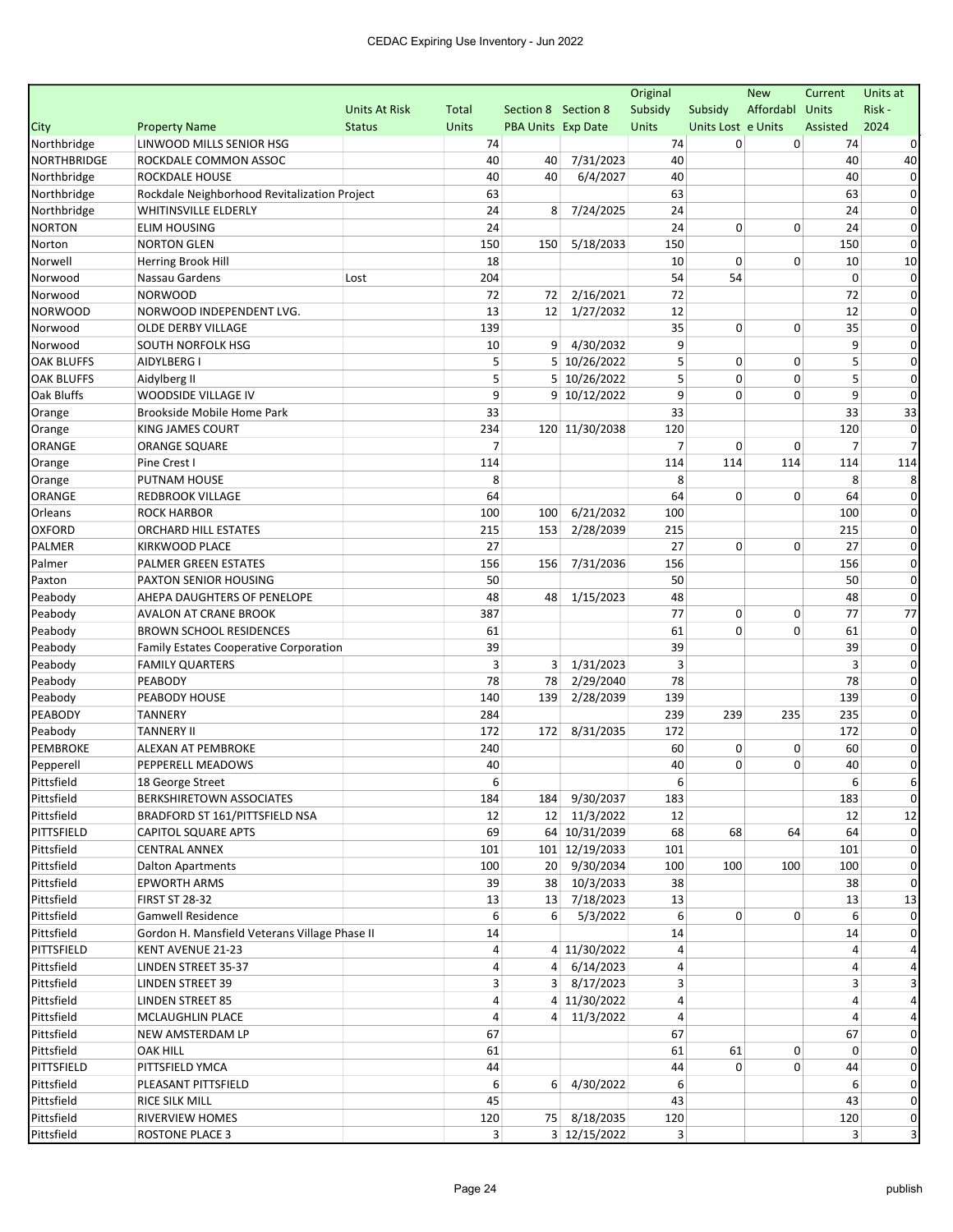|                     |                                      |                      |                |                           |                       | Original       |                    | <b>New</b>  | Current        | Units at     |
|---------------------|--------------------------------------|----------------------|----------------|---------------------------|-----------------------|----------------|--------------------|-------------|----------------|--------------|
|                     |                                      | <b>Units At Risk</b> | Total          | Section 8 Section 8       |                       | Subsidy        | Subsidy            | Affordabl   | Units          | Risk-        |
| City                | <b>Property Name</b>                 | <b>Status</b>        | <b>Units</b>   | <b>PBA Units Exp Date</b> |                       | Units          | Units Lost e Units |             | Assisted       | 2024         |
| Pittsfield          | SECOND STREET 135-137                |                      | 4              | 4                         | 2/22/2023             | 4              |                    |             | 4              |              |
| PITTSFIELD          | <b>SUMMER ST 156</b>                 |                      | 6              | 6                         |                       | 6              |                    |             | 6              |              |
| Pittsfield          | THOMAS FLYNN, JR. COMMUNITY APTS     |                      | 11             | 11                        | 7/18/2022             | 11             | 0                  | 0           | 11             | 0            |
| PLAINVILLE          | <b>WILLOW TRACE APTS.</b>            |                      | 88             |                           |                       | 61             | 0                  | $\Omega$    | 61             | $\Omega$     |
| PLYMOUTH            | ALGONQUIN HEIGHTS                    |                      | 201            | 181                       | 9/30/2037             | 201            |                    |             | 201            | 0            |
| Plymouth            | <b>CHERRY HILL II</b>                |                      | 35             |                           | 10/31/2038            | 35             |                    |             | 35             |              |
| Plymouth            | <b>Mayflower Village</b>             | Lost                 | 100            |                           |                       | 100            | 100                |             | 0              | 0            |
| Plymouth            | PONTUS MEADOW                        | Lost                 | 58             |                           |                       | 58             | 58                 |             | 0              | 0            |
| Plympton            | PLYMPTON ELDERLY HOUSING             |                      | 40             | 40                        | 7/16/2022             | 40             |                    |             | 40             | $\Omega$     |
| <b>PRINCETON</b>    | <b>WACHUSETT HOUSE</b>               |                      | 16             |                           |                       | 16             | 0                  | 0           | 16             | 16           |
| Provincetown        | 83 Shank Painter Road                |                      | 15             |                           |                       | 15             |                    |             | 15             | 0            |
| <b>PROVINCETOWN</b> | OLD ANN PAGE WAY                     |                      | 18             |                           |                       | 18             | 0                  | 0           | 18             | 0            |
| Provincetown        | PROVINCE LANDING                     |                      | 50             |                           |                       | 50             |                    |             | 50             | $\Omega$     |
| Provincetown        | Provincetown Rental Housing          |                      | 6              |                           |                       | 6              |                    |             | 6              | $\Omega$     |
| Quincy              | 356 Washington Street - SRO Housing  |                      | 11             |                           |                       | 11             |                    |             | 11             | 0            |
| Quincy              | <b>6 FORT STREET APTS</b>            |                      | 34             |                           |                       | 34             |                    |             | 34             |              |
| Quincy              | <b>BAUER HOUSE</b>                   |                      | 75             | 75                        | 7/31/2022             | 75             |                    |             | 75             | 0            |
| Quincy              | East Howard Street Veteran's Housing |                      | 12             |                           |                       | 12             |                    |             | 12             | $\Omega$     |
| Quincy              | <b>FENNO HOUSE</b>                   |                      | 152            | 31                        | 7/31/2039             | 152            |                    |             | 152            | 0            |
| Quincy              | <b>GRANITE PLACE</b>                 |                      | 270            | 269                       | 3/31/2026             | 269            |                    |             | 269            | 0            |
| Quincy              | <b>HANCOCK COURT</b>                 |                      | 80             | 80                        | 2/28/2041             | 80             |                    |             | 80             | 0            |
| Quincy              | <b>KENDRIGAN PLACE</b>               |                      | 78             |                           |                       | 64             | 0                  | 0           | 64             | $\Omega$     |
| Quincy              | <b>MARTENSEN VILLAGE</b>             |                      | 12             |                           |                       | 12             | 0                  | $\mathbf 0$ | 12             | $\Omega$     |
| Quincy              | MOORINGS AT SQUANTUM I               |                      | 144            |                           |                       | 144            | 0                  | 0           | 144            | $\Omega$     |
| Quincy              | <b>MOORINGS AT SQUANTUM II</b>       |                      | 79             |                           |                       | 18             | 0                  | 0           | 18             | 0            |
| Quincy              | <b>QUINCY HOUSE</b>                  |                      | 8              | 8                         | 1/6/2024              | 8              |                    |             | 8              |              |
| Quincy              | Quincy Point Homes I                 |                      | 215            | 94                        | 2/28/2035             | 94             |                    |             | 94             | 0            |
| Quincy              | <b>QUINCY POINT HOMES II</b>         |                      | 225            | 106                       | 2/28/2035             | 106            |                    |             | 106            | $\Omega$     |
| Quincy              | <b>QUINCY POINT HOMES III</b>        |                      | 201            | 109                       | 2/28/2035             | 201            |                    |             | 201            | $\Omega$     |
| Quincy              | SUPPORTIVE LIVING PROGRAM            |                      | $\overline{2}$ | 2                         | 1/31/2023             | $\overline{2}$ |                    |             | $\overline{2}$ | 0            |
| Quincy              | <b>TOWN BROOK HOUSE</b>              |                      | 151            |                           | 150 11/17/2035        | 150            |                    |             | 150            | $\Omega$     |
| Quincy              | <b>WINTER GARDENS APTS</b>           |                      | 24             |                           |                       | 24             |                    |             | 24             | $\Omega$     |
| Quincy              | <b>WOLLASTON MANOR</b>               |                      | 164            | 0                         |                       | 164            |                    |             | 164            | $\Omega$     |
| Randolph            | <b>AVALON BLUE HILLS</b>             |                      | 276            |                           |                       | 69             | 0                  | 0           | 69             | $\Omega$     |
| Randolph            | <b>BITTERSWEET APARTMENTS</b>        | Lost                 | 35             |                           |                       | 9              | 9                  | 0           | 0              | 0            |
| Randolph            | <b>BRIDLE PATH APARTMENTS</b>        |                      | 104            | 103                       | 6/3/2034              | 103            |                    |             | 103            |              |
| Randolph            | <b>LIBERTY PLACE</b>                 |                      | 107            |                           |                       | 107            | 107                | 0           | $\Omega$       | 0            |
| Randolph            | Simon Fireman Community              |                      | 160            |                           | 159 12/26/2024        | 159            |                    |             | 159            | 0            |
| RAYNHAM             | CHESTNUT FARM                        |                      | 240            |                           |                       | 120            | 0                  | 0           | 120            |              |
| Raynham             | <b>RAYNHAM</b>                       |                      | 62             |                           | 62 1/31/2040          | 62             |                    |             | 62             | $\mathbf{0}$ |
| Raynham             | RIVERVIEW MEADOWS                    |                      | 91             |                           |                       | 23             | 0                  | 0           | 23             |              |
| RAYNHAM             | <b>WEONIT WOODS</b>                  |                      | 26             |                           |                       | 24             | $\overline{0}$     | 0           | 24             | 0            |
| Reading             | 24 Gould Street                      |                      | 55             |                           |                       | 14             |                    |             | 14             | $\Omega$     |
| Reading             | <b>CEDAR GLEN</b>                    |                      | 114            |                           | 113 6/30/2041         | 113            |                    |             | 113            | $\Omega$     |
| Reading             | <b>EMARC READING</b>                 |                      |                |                           | 12 12/2/2022          | 12             |                    |             | 12             | $\Omega$     |
| Reading             | HOPKINS STREET RESIDENCE             |                      | 12<br>4        |                           | 4 12/31/2022          | 4              |                    |             | 4              | 0            |
| Reading             | LONGWOOD PLACE AT READING            |                      | 86             |                           |                       | 18             | 0                  | 0           | 18             | 0            |
|                     | PETER SANBORN PLACE                  |                      |                |                           | 5/31/2039             |                |                    |             |                | 0            |
| Reading             |                                      |                      | 74             | 73                        |                       | 73<br>3        |                    |             | 73             | 0            |
| Reading             | READING COMM RESIDENCE               |                      | 4              | 3 <sup>1</sup>            | 4/14/2022             |                |                    |             | 3              |              |
| <b>READING</b>      | <b>READING COMMONS</b>               |                      | 204            |                           |                       | 51             | 0                  | 0           | 51             | 0            |
| Revere              | 525 BEACH                            |                      | 30             |                           |                       | 30             |                    |             | 30             |              |
| Revere              | <b>BEACHMONT ASSOCIATES</b>          |                      | 40             |                           | 40 12/10/2031         | 40             |                    |             | 40             | $\Omega$     |
| Revere              | BRADSTREET COMMUNITY RESIDENCE       |                      | 4              | $\vert$                   | 8/31/2022             | 4              | 0                  | 0           | 4              | 0            |
| Revere              | BROADWAY 104                         |                      | 4              | $\overline{4}$            | 3/18/2023             | 4              |                    |             | 4              | $\Omega$     |
| <b>REVERE</b>       | <b>BROADWAY TOWER</b>                |                      | 92             |                           |                       | 59             | $\overline{0}$     | 0           | 59             | 59           |
| Revere              | FRIENDLY GARDEN COOP APTS            |                      | 107            |                           | 106 11/28/2025        | 106            |                    |             | 106            | $\Omega$     |
| Revere              | HRCA HSG FOR ELDERLY                 |                      | 266            |                           | 266 5/31/2037         | 265            |                    |             | 265            | 0            |
| Revere              | NORTH SUFFOLK MENTAL HEALTH          |                      | 16             | 16                        | 6/30/2022             | 16             |                    |             | 16             | 0            |
| Revere              | One Beach                            |                      | 39             |                           |                       | 39             |                    |             | 39             | $\mathbf{0}$ |
| Revere              | PROCTOR AVENUE RESIDENCE             |                      | 6              |                           | $6\frac{2}{26}$ /2023 | $6 \mid$       | 0                  | 0           | 6              | $\pmb{0}$    |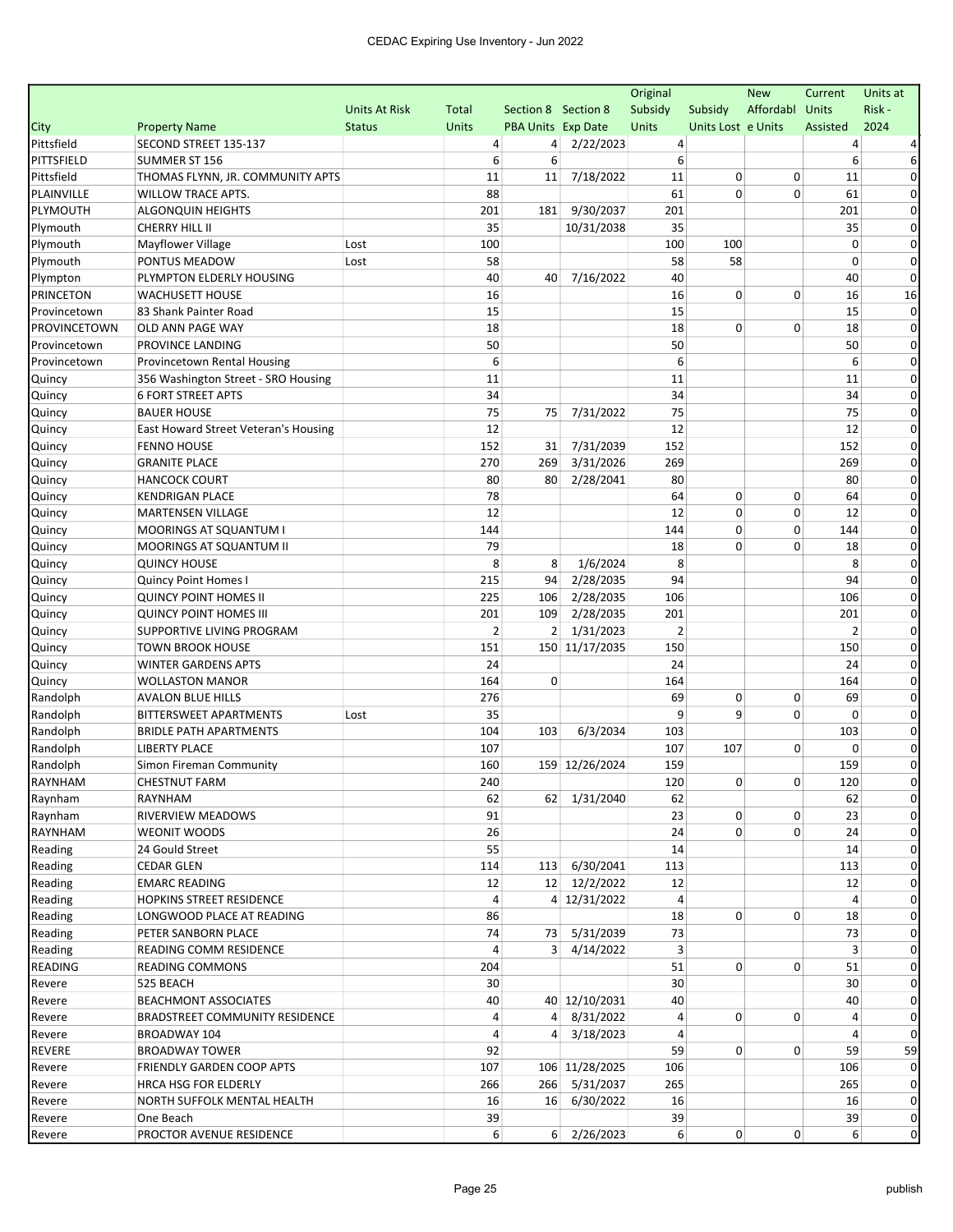|                          |                                                      |               |                |                     |                | Original        |                     | <b>New</b>  | Current        | Units at         |
|--------------------------|------------------------------------------------------|---------------|----------------|---------------------|----------------|-----------------|---------------------|-------------|----------------|------------------|
|                          |                                                      | Units At Risk | Total          | Section 8 Section 8 |                | Subsidy         | Subsidy             | Affordabl   | Units          | Risk -           |
| City                     | <b>Property Name</b>                                 | <b>Status</b> | <b>Units</b>   | PBA Units Exp Date  |                | Units           | Units Lost e Units  |             | Assisted       | 2024             |
| Revere                   | <b>REVERE PHA</b>                                    |               | 106            |                     | 106 1/10/2038  | 106             |                     |             | 106            |                  |
| Rockland                 | <b>COPLEY GARDENS</b>                                |               | 82             |                     |                | 62              | 0                   | 0           | 62             | 0                |
| Rockland                 | Lydia Square Apartments - Phase I                    |               | 44             |                     |                | 44              |                     |             | 44             | 0                |
| Rockland                 | <b>PLAIN STREET</b>                                  |               | 4              |                     | 4 10/27/2022   | $\overline{4}$  | 0                   | 0           | 4              | 0                |
| Rockland                 | <b>SPRING GATE APTS</b>                              |               | 204            |                     |                | 204             |                     |             | 204            | 0                |
| Rockport                 | Pigeon Cove Ledges                                   |               | 30             |                     |                | 30              | 0                   | 0           | 30             | 0                |
| <b>ROCKPORT</b>          | ROCKPORT SCHOOL APARTMENTS                           |               | 31             |                     |                | 31              | 0                   | 0           | 31             | $\Omega$         |
| Rowley                   | <b>MILL RIVER</b>                                    |               | 24             |                     |                | 24              | 0                   | $\mathbf 0$ | 24             | 0                |
| Rutland                  | HAWTHORNE HILL ELD HSG                               |               | 44             | 44                  | 3/11/2032      | 44              |                     |             | 44             | 0                |
| RUTLAND                  | HAWTHORNE HILLS II ELDERLY HOUSING                   |               | 16             |                     |                | 16              | 0                   | 0           | 16             | 0                |
| Rutland                  | <b>WESTVIEW HILLS</b>                                |               | 9              |                     |                | 9               | 0                   | 0           | 9              | 0                |
| Salem                    | 104 Lafayette Street                                 |               | 10             |                     |                | 10              |                     |             | 10             | 0                |
| Salem                    | <b>Boston Street Crossing</b>                        |               | 26             |                     |                | 26              |                     |             | 26             | 0                |
| Salem                    | Buena Vista Residence                                |               | 4              | $\vert$             | 8/31/2022      | $\overline{4}$  | 0                   | 0           | $\overline{a}$ | 0                |
| Salem                    | <b>Congress Street Residences</b>                    |               | 64             |                     |                | 64              |                     |             | 64             | 0                |
| Salem                    | <b>FAIRWEATHER APARTMENTS</b>                        |               | 321            |                     | 220 11/30/2041 | 321             |                     |             | 321            | 0                |
| Salem                    | H.E.S. HOUSE                                         |               | 9              |                     | 9 11/30/2022   | 9               |                     |             | 9              | 0                |
| Salem                    | Harbor and Lafayette Homes                           |               | 27             |                     |                | 27              |                     |             | 27             | $\Omega$         |
| Salem                    | <b>LORING TOWERS</b>                                 |               | 250            | 0                   |                | 250             |                     |             | 250            | 250              |
| Salem                    | <b>Palmer Cove Apartments</b>                        |               | 15             |                     |                | 15              |                     |             | 15             | 0                |
| Salem                    | PEQUOT HIGHLANDS                                     |               | 250            |                     |                | 250             | 125                 |             | 125            | 0                |
| Salem                    | POINT COOP                                           |               | 77             |                     |                | 60              | 0                   | 0           | 60             | 0                |
| Salem                    | PRINCETON CROSSING APTS.                             | Lost          | 358            |                     |                | 72              | 72                  | 0           | 0              | $\Omega$         |
| Salem                    | Salem Heights                                        |               | 285            |                     |                | 285             | 285                 | 257         | 257            | 0                |
| SALEM                    | <b>SALEM POINT RENTAL</b>                            |               | 61             |                     |                | 61              | 0                   | 0           | 61             | 0                |
| Salem                    | ST JOSEPH & APOSS REDEVELOPMENT                      |               | 51             |                     |                | 51              |                     |             | 51             | $\Omega$         |
| SALISBURY                | <b>BAY BERRY POINT</b>                               |               | 30             |                     |                | 30              | 0                   | 0           | 30             | 30               |
| Salisbury                | DENRAEL RESIDENCE                                    |               | 4              |                     | 4 12/13/2022   | 4               | 0                   | 0           | $\overline{4}$ | 0                |
| Salisbury                | The Residences at Salisbury Square                   |               | 42             |                     |                | 42              |                     |             | 42             | $\Omega$         |
| SANDWICH                 | <b>OSPREY LANE</b>                                   |               | 36             |                     |                | 36              | 0                   | $\mathbf 0$ | 36             | 0                |
| Sandwich                 | POCASSET ASSISTED LIVING                             |               | 84             |                     |                | 84              | 0                   | 0           | 84             | 0                |
| Sandwich                 | SHAWME HEIGHTS APTS.                                 |               | 44             | 44                  | 3/31/2027      | 44              |                     |             | 44             | 0                |
| Sandwich                 | SHAWME HEIGHTS II                                    |               | 50             | 50                  | 3/31/2023      | 50              |                     |             | 50             | 0                |
| Saugus                   | <b>SACHEM MANOR</b>                                  |               | 20             | 20                  | 3/29/2023      | 20              | 0                   | 0           | 20             | 0                |
| Saugus                   | <b>Saugus Commons Apartments</b>                     |               | 266            |                     | 265 11/30/2036 | 266             |                     |             | 266            | 0                |
| Scituate                 | <b>GENE BURNS HOUSE</b>                              |               | 4              |                     | 4 10/31/2022   | $\overline{4}$  |                     |             | 4              | 0                |
| Scituate                 | <b>KENT VILLAGE</b>                                  |               | 64             | 64                  | 3/31/2040      | 64              |                     |             | 64             | 0                |
| Sharon                   | <b>STONY BROOK COURT</b>                             |               | 99             | 98                  | 1/31/2042      | 98              |                     |             | 98             | 0                |
| Sharon                   | <b>WILBER SCHOOL</b>                                 |               | 75             |                     |                | 15              |                     |             | 15             |                  |
| Shirley                  | <b>SHAKER MEADOWS</b>                                |               | 48             |                     |                | 48              | 0<br>$\overline{0}$ | 0           | 48             | $\mathbf{0}$     |
| Shrewsbury               | <b>TOWN ARBOR</b>                                    |               | 302            |                     |                | 79              |                     | 0           | 79             | 0                |
| Shrewsbury               | Veterans Retreat Center                              |               | 35             |                     |                | 35              |                     |             | 35             | 0                |
| Somerset                 | NORTH FARM SENIOR ESTATES                            |               | 90             |                     |                | 90              | 0<br>8              | 0           | 90<br>0        | 0<br>$\Omega$    |
| Somerville               | 12-16 Broadway                                       | Lost          | 8              |                     |                | 8               | 0                   |             |                |                  |
| Somerville               | 181 Washington Street                                |               | 35             |                     |                | 35              |                     | 0           | 35             | 0<br>$\mathbf 0$ |
| Somerville               | 33 Bow Street                                        |               | 18             |                     |                | 18              | $\overline{0}$      |             | 18             | $\Omega$         |
| SOMERVILLE               | <b>34 LINDEN STREET</b>                              |               | 42             |                     | 130 11/30/2036 | 42<br>130       |                     | 0           | 42             | $\Omega$         |
| Somerville               | <b>B F FAULKNER TOWER</b>                            |               | 130            | 8                   |                | 8               |                     |             | 130            | 0                |
| Somerville               | <b>BROADWAY RESIDENCE</b><br><b>CAPEN COURT APTS</b> |               | 8<br>95        |                     | 5/5/2022       | 95              |                     |             | 8              | 0                |
| Somerville               |                                                      |               | 9              |                     | 9 4/15/2035    | 9               |                     |             | 95<br>q        | $\Omega$         |
| Somerville<br>Somerville | <b>CENTER HOUSE</b><br><b>CLARENDON HILL TOWERS</b>  |               | 501            |                     | 347 5/31/2030  | 500             | 75                  |             | 425            | 0                |
| Somerville               | <b>COBBLE HILL APTS</b>                              |               | 224            |                     | 223 1/29/2034  | 223             |                     |             | 223            | $\Omega$         |
| Somerville               |                                                      |               | 40             |                     |                | 40              | $\overline{0}$      | 0           | 40             | 0                |
|                          | Kent Street                                          |               | 65             |                     | 65 12/31/2038  | 65              |                     |             |                | 0                |
| Somerville<br>Somerville | MT PLEASANT APTS<br>MT. VERNON I                     |               | 8              |                     | 8 7/31/2025    | 8               |                     |             | 65<br>8        | $\mathbf 0$      |
| Somerville               | MT. VERNON II                                        |               | 8              |                     | 8 12/31/2025   | 8               |                     |             | 8              | 0                |
| Somerville               | MT. VERNON III                                       |               | $\overline{7}$ | 7 <sup>1</sup>      | 3/7/2022       | $\overline{7}$  |                     |             | 7              | $\overline{7}$   |
| Somerville               | PEARL STREET HOUSE                                   |               | 10             |                     | 10 2/28/2023   | 10 <sup>1</sup> |                     |             | 10             | $\mathbf 0$      |
| Somerville               | PEARL STREET PARK                                    |               | 86             |                     | 85 4/11/2037   | 85              |                     |             | 85             | $\pmb{0}$        |
|                          |                                                      |               |                |                     |                |                 |                     |             |                |                  |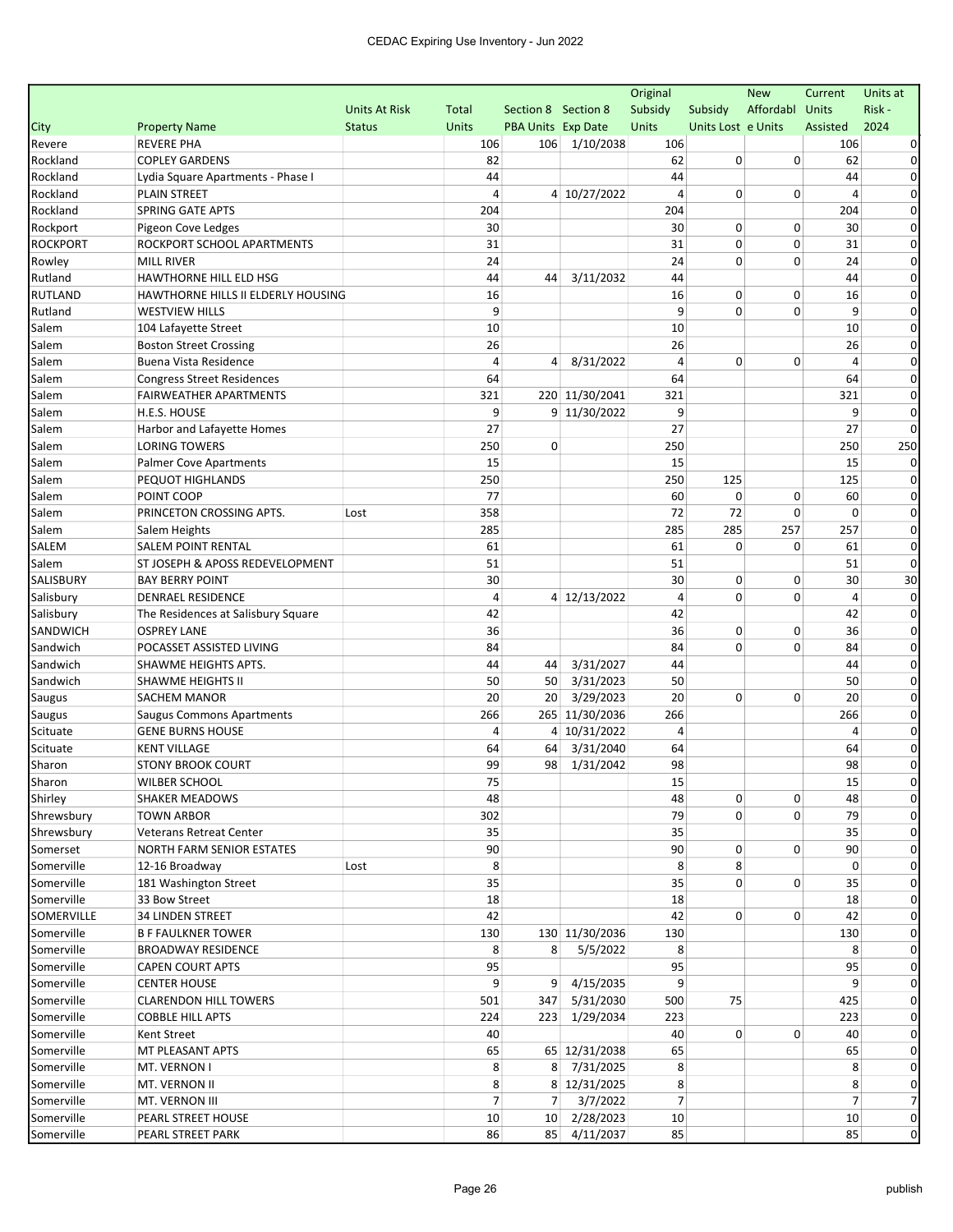|              |                                               |                      |              |                     |                | Original    |                    | <b>New</b>  | Current      | Units at      |
|--------------|-----------------------------------------------|----------------------|--------------|---------------------|----------------|-------------|--------------------|-------------|--------------|---------------|
|              |                                               | <b>Units At Risk</b> | Total        | Section 8 Section 8 |                | Subsidy     | Subsidy            | Affordabl   | <b>Units</b> | Risk-         |
| City         | <b>Property Name</b>                          | <b>Status</b>        | <b>Units</b> | PBA Units Exp Date  |                | Units       | Units Lost e Units |             | Assisted     | 2024          |
| Somerville   | SOMERVILLE                                    |                      | 24           | 24                  | 5/31/2022      | 24          |                    |             | 24           |               |
| Somerville   | SOMERVILLE                                    |                      | 134          | 134                 | 3/31/2040      | 134         |                    |             | 134          | 0             |
| SOMERVILLE   | SOMERVILLE PLACE                              |                      | 8            | 8                   | 8/31/2022      | 8           |                    |             | 8            | $\Omega$      |
| SOMERVILLE   | <b>ST POLYCARP I</b>                          |                      | 24           |                     |                | 24          | 0                  | 0           | 24           | 0             |
| SOMERVILLE   | <b>ST POLYCARP II</b>                         |                      | 29           |                     |                | 29          | 0                  | $\mathbf 0$ | 29           | 0             |
| SOMERVILLE   | <b>ST POLYCARP III</b>                        |                      | 31           |                     |                | 31          | 0                  | 0           | 31           | 0             |
| Somerville   | VISITING NURSE ASSISTED LIVING                |                      | 99           | 31                  | 1/7/2023       | 72          | 0                  | 0           | 72           | $\Omega$      |
| Somerville   | VISITING NURSE ASSISTING LIVING               |                      | 97           |                     |                | 73          | 0                  | 0           | 73           | $\Omega$      |
| Somerville   | VOA Veterans Supportive and Permanent Housing |                      | 29           |                     |                | 29          |                    |             | 29           | $\Omega$      |
| Somerville   | <b>WALNUT STREET 110</b>                      |                      | 12           | 12                  | 7/31/2040      | 12          |                    |             | 12           | 0             |
| Somerville   | <b>WALNUT STREET 111</b>                      | Lost                 | 14           | 14                  |                | 14          | 14                 |             | $\Omega$     | $\Omega$      |
| Somerville   | <b>WALNUT STREET CENTER</b>                   |                      | 30           | 30                  | 7/18/2032      | 30          |                    |             | 30           | 0             |
| South Hadley | RIVERBOAT VILLAGE                             |                      | 170          |                     |                | 43          | 0                  | 0           | 43           | 0             |
| South Hadley | South Hadley Supportive Hsg                   |                      | 44           | 44                  | 5/31/2022      | 44          | 0                  | $\Omega$    | 44           | $\Omega$      |
| Southampton  | SOUTHAMPTON HSG FOR ELDERLY                   |                      | 40           |                     | 40 12/18/2032  | 40          |                    |             | 40           | $\Omega$      |
| Southbridge  | <b>BROOKSIDE TERRACE</b>                      |                      | 168          |                     |                | 168         | 168                | 158         | 158          | $\Omega$      |
| Southbridge  | <b>FORTY WEST STREET</b>                      |                      | 7            | 7                   | 7/5/2022       | 7           | 0                  | 0           | 7            | 0             |
| Southbridge  | LEBANON HILL HOUSING                          | Lost                 | 116          | $\Omega$            |                | 116         | 116                |             | $\mathbf 0$  | $\Omega$      |
| Southwick    | AHREND CIRCLE APARTMENTS                      |                      | 40           | 40                  | 4/10/2025      | 40          |                    |             | 40           | $\Omega$      |
| Spencer      | <b>ASTOR WOOD PLACE</b>                       |                      | 24           |                     |                | 24          | 0                  | 0           | 24           | 0             |
| Spencer      | MHPI XII- SPENCER                             |                      | 36           | 35                  | 2/24/2023      | 35          | $\Omega$           | 0           | 35           | 0             |
| Springfield  | 170 Central Street                            |                      | 9            |                     |                | 9           |                    |             | 9            | 9             |
| Springfield  | <b>ALLEN PARK APTS I</b>                      |                      | 170          | 132                 | 3/31/2030      | 170         | 38                 |             | 132          | $\Omega$      |
| Springfield  | <b>ALLEN PARK APTS II</b>                     |                      | 94           | 76                  | 3/31/2032      | 93          |                    |             | 93           | $\Omega$      |
| Springfield  | Allen St Apts                                 | Lost                 | 157          |                     |                | 157         | 157                |             | 0            | 0             |
| Springfield  | <b>AVON PLACE</b>                             |                      | 8            |                     | 8 11/30/2039   | 8           |                    |             | 8            | 0             |
| Springfield  | <b>BAY STATE APTS</b>                         |                      | 347          | 134                 | 8/31/2024      | 347         | 347                | 225         | 225          | 0             |
| Springfield  | <b>BEL-AIR HOMES</b>                          |                      | 40           |                     | 40 10/31/2033  | 40          |                    |             | 40           | 0             |
| SPRINGFIELD  | BELLE FRANKLIN APARTMENTS                     |                      | 68           |                     |                | 65          | 0                  | 0           | 65           | $\Omega$      |
| Springfield  | <b>BELLE STREET</b>                           |                      | 47           |                     |                | 47          | 0                  | $\mathbf 0$ | 47           | 47            |
| Springfield  | BELMONT- KENWYN PARK APARTMENTS               |                      | 27           |                     |                | 23          | $\Omega$           | 0           | 23           | $\Omega$      |
| Springfield  | <b>BERGEN CIRCLE</b>                          |                      | 201          |                     | 170 10/31/2023 | 201         |                    |             | 201          | $\Omega$      |
| Springfield  | <b>BORINQUEN APTS</b>                         |                      | 41           |                     |                | 41          |                    |             | 41           | 0             |
| Springfield  | <b>Cass Street Veterans Housing</b>           |                      | 19           |                     |                | 19          |                    |             | 19           | $\Omega$      |
| Springfield  | CATHEDRAL HILL APARTMENTS                     |                      | 48           | 48                  | 3/27/2033      | 48          |                    |             | 48           | 0             |
| Springfield  | <b>CHAMPLAIN HOUSE</b>                        |                      | 4            |                     | 4 11/29/2022   | 4           |                    |             | 4            | 0             |
| Springfield  | CHATEAU APARTMENTS                            |                      | 65           | 65                  | 9/30/2031      | 65          |                    |             | 65           | 0             |
| Springfield  | <b>CHESTNUT PARK</b>                          |                      | 489          |                     | 241 12/31/2018 | 489         |                    |             | 489          | $\mathbf 0$   |
| Springfield  | <b>Chestnut Street Residences</b>             |                      | 104          |                     |                | 104         |                    |             | 104          |               |
|              |                                               |                      |              |                     |                | 152         |                    |             |              | $\mathbf{0}$  |
| Springfield  | City View Commons I                           |                      | 152          |                     | 104 2/28/2033  |             |                    |             | 152          |               |
| Springfield  | <b>City View Commons II</b>                   |                      | 120          |                     | 90 2/28/2033   | 120         |                    |             | 120          |               |
| Springfield  | CITYWIDE APTS.                                |                      | 127          |                     | 127 12/31/2032 | 127         |                    |             | 127          | 0             |
| Springfield  | <b>COLONIAL ESTATES</b>                       |                      | 500          |                     | 349 10/30/2033 | 500         | 50                 |             | 450          | 0<br>$\Omega$ |
| Springfield  | <b>CONCORD HEIGHTS</b>                        |                      | 104          |                     | 104 2/28/2033  | 104         |                    |             | 104          |               |
| Springfield  | <b>CROSS TOWN CORNERS</b>                     |                      | 47           |                     |                | 43          |                    |             | 43           | 0             |
| Springfield  | <b>CUMBERLAND HOMES</b>                       |                      | 76           |                     |                | 68          |                    |             | 68           | 0             |
| Springfield  | <b>CUMBERLAND HOMES APTS II</b>               |                      | 40           |                     |                | 36          |                    |             | 36           | 0             |
| Springfield  | E. Henry Twiggs Estates - Phase I             |                      | 75           |                     | 34 12/31/1936  | 75          | 0                  | 0           | 75           | 0             |
| Springfield  | E. Henry Twiggs Phase II                      |                      | 61           |                     |                | 61          | 0                  | 0           | 61           | $\Omega$      |
| Springfield  | <b>EASTBROOK APARTMENTS</b>                   |                      | 160          |                     |                | 160         | 160                | 80          | 80           | 0             |
| Springfield  | EASTERN COOPERATIVE HOMES                     |                      | 24           | 24                  | 4/30/2028      | 24          |                    |             | 24           |               |
| Springfield  | <b>EASTGATE APARTMENTS</b>                    |                      | 148          |                     | 148 7/31/2027  | 148         |                    |             | 148          | $\Omega$      |
| Springfield  | <b>EDGEWATER APTS</b>                         |                      | 366          | 293                 | 6/30/2040      | 366         |                    |             | 366          | $\Omega$      |
| Springfield  | ELM COURT CONDOMINIUMS                        |                      | 5            |                     | 5 10/31/2022   | 5           |                    |             | 5            | 0             |
| Springfield  | FEDERAL APARTMENTS                            |                      | 25           |                     |                | 25          | $\overline{0}$     | 0           | 25           | 0             |
| Springfield  | FLORIDA STREET 208                            |                      | 6            | 4                   | 3/31/2023      | 4           |                    |             | 4            | $\mathbf 0$   |
| Springfield  | <b>FOREST PARK</b>                            |                      | 5            | $\vert$             | 3/31/2022      | 4           |                    |             | 4            | 0             |
| Springfield  | FOREST PARK APARTMENTS                        |                      |              |                     |                | $\mathbf 0$ | 0                  | 0           | 0            | 0             |
| Springfield  | <b>FRANKLIN STREET</b>                        |                      | 36           |                     |                | 36          | 0                  | 0           | 36           | $\Omega$      |
| Springfield  | <b>GARAND COURT</b>                           |                      | 115          |                     | 114 6/30/2023  | 114         |                    |             | 114          | 114           |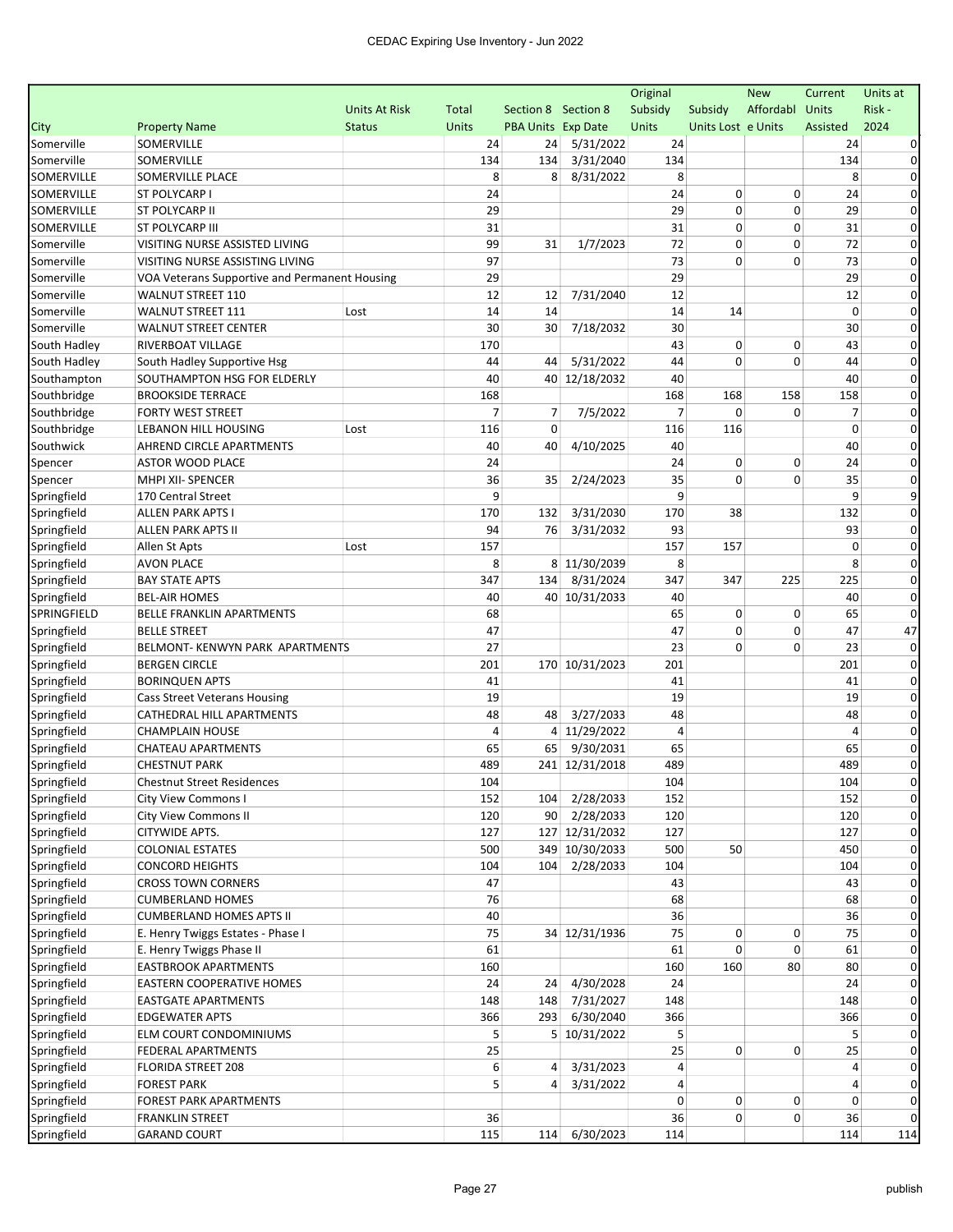| Original                                                                                                                  | <b>New</b>      | Current                 | Units at     |
|---------------------------------------------------------------------------------------------------------------------------|-----------------|-------------------------|--------------|
| Subsidy<br><b>Units At Risk</b><br>Total<br>Section 8 Section 8<br>Subsidy                                                | Affordabl Units |                         | Risk-        |
| Units Lost e Units<br>City<br><b>Property Name</b><br><b>Units</b><br><b>PBA Units Exp Date</b><br>Units<br><b>Status</b> |                 | Assisted                | 2024         |
| SPRINGFIELD<br><b>HIGH ST COMMONS</b><br>0<br>55<br>55                                                                    | 0               | 55                      |              |
| Springfield<br>8/27/2031<br><b>HIGHLAND HOUSE</b><br>42<br>42<br>42                                                       |                 | 42                      |              |
| 90<br>$\Omega$<br>90<br>90<br>Springfield<br>HILL HOMES COOP<br>Lost                                                      |                 | $\mathbf 0$             | $\Omega$     |
| Springfield<br>91<br>91 12/28/2031<br>91<br>HOTEL WORTHY                                                                  |                 | 91                      | 0            |
| Springfield<br>80<br>80<br>0<br><b>Hunter Place</b>                                                                       | 0               | 80                      | 0            |
| 150 12/22/2022<br>150<br>Springfield<br><b>INDEPENDENCE HOUSE</b><br>150                                                  |                 | 150                     | $\Omega$     |
| Springfield<br>7/31/2022<br>62<br>INDEPENDENCE HOUSE SOUTH<br>62<br>62                                                    |                 | 62                      | $\Omega$     |
| 139<br>34<br>0<br>Springfield<br><b>INDIAN MOTOCYCLE</b>                                                                  | 0               | 34                      | $\Omega$     |
| SPRINGFIELD<br>44<br>11/1/2032<br>43<br>JEFFERSON AVE SCHOOL APTS<br>43                                                   |                 | 43                      | $\Omega$     |
| 0<br>SPRINGFIELD<br>31<br>31<br><b>JEFFERSON PARK</b>                                                                     | $\mathbf 0$     | 31                      | 0            |
| 2/28/2023<br>88<br>Springfield<br>88<br>57<br>Liberty Hill                                                                |                 | 88                      | $\Omega$     |
| 9/30/2037<br>249<br>Springfield<br><b>LINDEN TOWERS</b><br>249<br>249                                                     |                 | 249                     | 0            |
| Springfield<br>8<br>LLOYDE AVENUE GROUP HOME<br>4 11/30/2022<br>$\overline{4}$                                            |                 | 4                       | $\Omega$     |
| 109<br>88<br>Springfield<br>LONGHILL GARDENS APTS                                                                         |                 | 88                      | 0            |
| 173 12/31/2040<br>173<br>Springfield<br>MAPLE COMMONS<br>173                                                              |                 | 173                     | 0            |
| 29<br>0<br>Springfield<br>MAPLE HIGH APTS.<br>32                                                                          | 0               | 29                      | 0            |
| Springfield<br>MASON-WRIGHT RETIREMENT COMM<br>110<br>108                                                                 |                 | 108                     | $\Omega$     |
| Springfield<br>23<br>23<br>0<br>MEMORIAL PARISH HOUSE                                                                     | 0               | 23                      | $\Omega$     |
| 56<br>0<br>1/31/2036<br>56<br>Springfield<br><b>Memorial Square Apartments</b>                                            | 0               | 56                      | $\Omega$     |
| 11<br>6/30/2022<br>11<br>Springfield<br>MENTAL HEALTH ASSOC. 1<br>11                                                      |                 | 11                      | $\Omega$     |
| SPRINGFIELD<br>meridian<br>21<br>21<br>0                                                                                  | $\mathbf 0$     | 21                      | 21           |
| 6<br>6<br>Springfield<br><b>MILL STREET</b><br>6<br>3/31/2023                                                             |                 | 6                       | $\Omega$     |
| 266<br>240<br>0<br>Springfield<br><b>MORGAN SQUARE</b>                                                                    | 0               | 240                     | 0            |
| 0<br>5<br>9/30/2022<br>5<br>Springfield<br>MULBERRY & KIRBY SCHOOL CONDOS<br>5                                            | 0               | 5                       | $\Omega$     |
| 0<br>SPRINGFIELD<br>94<br>92<br><b>MUSEUM PARK</b>                                                                        | $\mathbf 0$     | 92                      | 0            |
| 22<br>Springfield<br><b>MUSEUM PARK II</b><br>22                                                                          |                 | 22                      | 0            |
| SPRINGFIELD<br>0<br>NEW COURT TERRACE<br>45<br>45                                                                         | 0               | 45                      | 0            |
| 148<br>0<br>Springfield<br><b>NORTHERN HEIGHTS</b><br>148                                                                 | 0               | 148                     | $\Omega$     |
| SPRINGFIELD<br>12<br>$\mathbf 0$<br>12<br><b>ORANGE APARTMENTS</b>                                                        |                 | 12                      | 12           |
| 118<br>Springfield<br>Outing Park Apartments II (AKA Hollywood Apartmen<br>118                                            |                 | 118                     | $\Omega$     |
| 94<br>94<br>Springfield<br><b>Outing Park I Apartments</b>                                                                |                 | 94                      | $\Omega$     |
| 3<br>Springfield<br>PARKER STREET - MHA SPRINGFIELD<br>$\overline{a}$<br>3<br>2/28/2023                                   |                 | 3                       | 0            |
| SPRINGFIELD<br>25<br>21<br>0<br>PARKVIEW APTS.                                                                            | $\mathbf 0$     | 21                      | $\Omega$     |
| 12<br>6/30/2024<br>12<br>Springfield<br>PATTON APTS<br>12                                                                 |                 | 12                      | 12           |
| 24<br>24<br>0<br>Springfield<br><b>PATTON STREET</b>                                                                      | 0               | 24                      | 24           |
| 4/30/2027<br>15<br>Springfield<br>PINE STREET RESIDENCE<br>15<br>15                                                       |                 | 15                      | $\Omega$     |
| Springfield<br><b>PYNCHON TERRACE I</b><br>250<br>200<br>4/30/2025<br>250                                                 |                 | 250                     | 0            |
| 33<br>33<br>0<br>SPRINGFIELD<br>Quadrangle Court                                                                          | $\mathbf 0$     | 33                      | 0            |
| Springfield<br>3<br>$3 \mid 2/28/2023$<br>3<br><b>SAN MIGUEL</b>                                                          |                 | $\overline{\mathbf{3}}$ |              |
| Springfield<br>4 12/22/2022<br>4<br>SECOND ASSOC PROPERTIES<br>4                                                          |                 | 4                       | $\mathbf{0}$ |
| Springfield<br>100 10/31/2023<br><b>SENIORITY HOUSE</b><br>100<br>167                                                     |                 | 100                     |              |
| Springfield<br>SPRING HILL APARTMENTS<br>71<br>71                                                                         |                 | 71                      | 0            |
| Springfield<br>8/31/2034<br>270<br>SPRING MEADOW APTS<br>270<br>170                                                       |                 | 270                     | $\Omega$     |
| Springfield<br>50<br>50 3/31/2022<br>50<br>SPRINGFIELD/ REED VILLAGE                                                      |                 | 50                      | $\Omega$     |
| Springfield<br>SPRINGFIELD/GENTILE APTS<br>102 11/30/2038<br>102<br>102                                                   |                 | 102                     | 0            |
| 20 7/31/2040<br>Springfield<br>SPRINGFIELD/SAAB Court<br>20<br>20                                                         |                 | 20                      | 0            |
| Springfield<br>6/30/2037<br>ST JAMES COMMONS<br>42<br>42<br>42                                                            |                 | 42                      | 0            |
| SPRINGFIELD<br>48<br>4/30/2024<br>48<br><b>ST JAMES MANOR</b><br>4                                                        |                 | 48                      | $\Omega$     |
| 63<br>24<br>0<br>Springfield<br>SYMPHONY APARTMENTS                                                                       | 0               | 24                      | 0            |
| 0<br>Springfield<br><b>TAPLEY COURT</b><br>30<br>30                                                                       | 0               | 30                      |              |
| Springfield<br>THE PARC AT MEDFIELD PHASE I<br>48<br>48                                                                   |                 | 48                      |              |
| Springfield<br>8/16/2026<br>45<br>VAN DER HEYDAN<br>45<br>45                                                              |                 | 45                      |              |
| Springfield<br>4/30/2024<br>109<br>VILLA NUEVA VISTA<br>110<br>109                                                        |                 | 109                     | 109          |
| Springfield<br>16<br>16 12/31/2031<br>16<br><b>WALNUT STREET APTS</b>                                                     |                 | 16                      |              |
| Springfield<br><b>WORTHINGTON COMMONS</b><br>149<br>149                                                                   |                 | 149                     |              |
| 0<br>Springfield<br><b>WORTHINGTON HOUSE</b><br>57<br>57                                                                  | 0               | 57                      | 57           |
| 25<br>0<br>Stockbridge<br>PINE WOODS<br>30                                                                                | 0               | 25                      | $\Omega$     |
| STONEHAM<br>194<br>6/30/2040<br>194<br>MOUNTAIN VIEW TERRACE<br>194                                                       |                 | 194                     | 0            |
| 25<br>$\overline{0}$<br>Stoughton<br>NO STOUGHTON VILLAGE<br>100                                                          | 0               | 25                      | $\mathbf 0$  |
| 21 9/30/2029<br>Stoughton<br>PRESIDENTIAL COURTS<br>105<br>105                                                            |                 | 105                     | $\mathbf 0$  |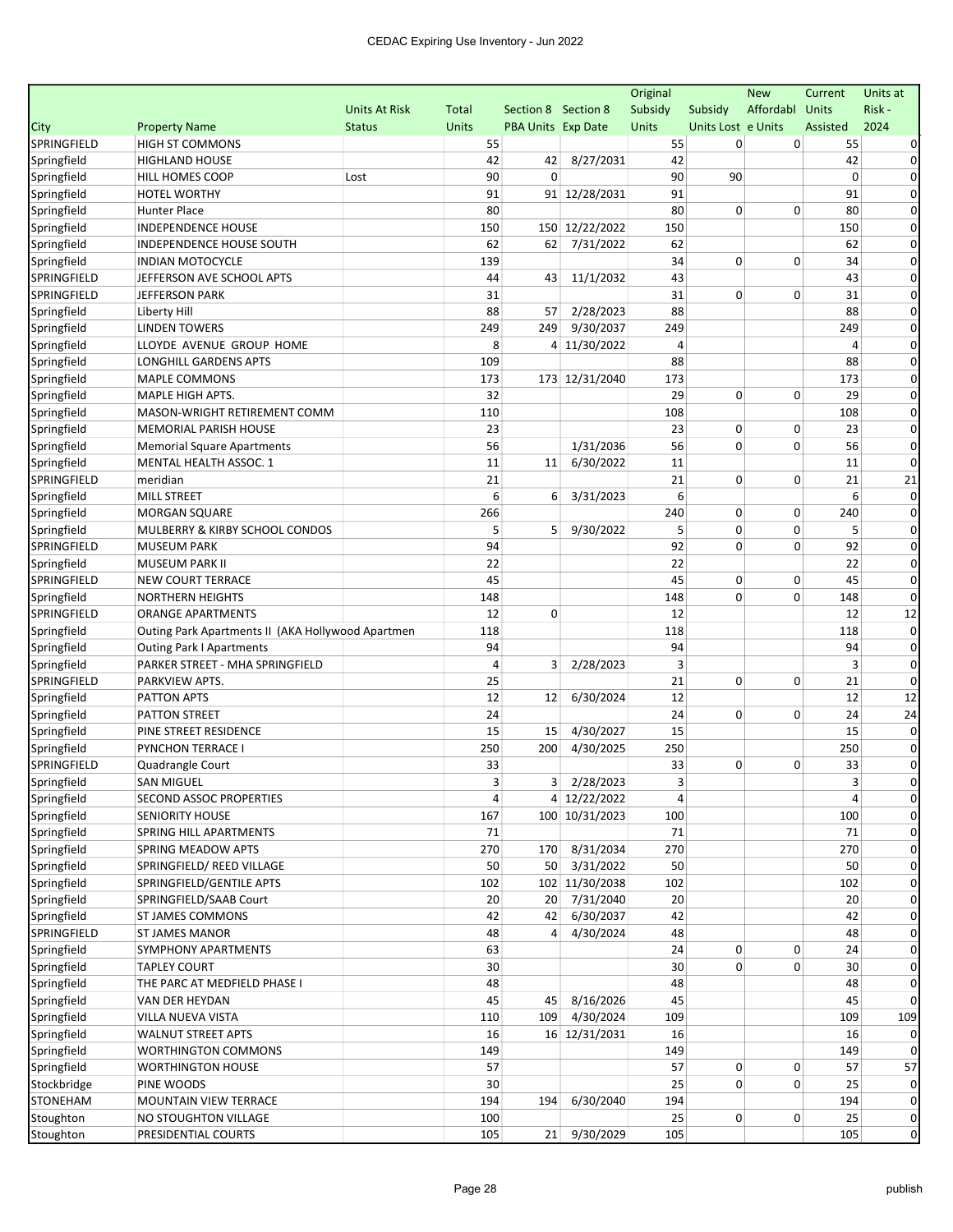| Affordabl Units<br>Risk-<br><b>Units At Risk</b><br>Total<br>Section 8 Section 8<br>Subsidy<br>Subsidy<br>2024<br><b>Property Name</b><br><b>Units</b><br>PBA Units Exp Date<br>Units<br>Units Lost e Units<br>Assisted<br><b>Status</b><br><b>QUAIL RUN</b><br>63<br>0<br>0<br>63<br>108<br>0<br>$\mathbf 0$<br>24<br><b>QUAIL RUN PHASE II</b><br>24<br>24<br>0<br>102<br>102<br>102<br>0<br><b>Wentworth Manor</b><br>0<br>Lost<br>101<br>0<br>0<br>101<br><b>WEST STOUGHTON VILLAGE</b><br>112<br>$\Omega$<br>60<br>22<br>0<br>$\mathbf 0$<br>22<br>PILOT GROVE<br>0<br>30<br>PILOT GROVE 2<br>30<br>30<br>0<br>22<br>0<br>PILOT GROVE HILL<br>60<br>0<br>22<br>0<br>50<br>50<br>6/13/2028<br>50<br>50<br><b>PLANTATION APTS</b><br>$\Omega$<br>30<br>30<br>0<br>$\mathbf 0$<br>30<br><b>AUTUMN RIDGE</b><br>0<br>4/30/2041<br>130<br><b>HERITAGE GREEN</b><br>130<br>129<br>130<br>0<br>1/9/2034<br>120<br>LONGFELLOW GLEN<br>120<br>120<br>120<br>$\Omega$<br>45<br>0<br>0<br>ORCHARD HILL AT SUDBURY<br>9<br>9<br>$\Omega$<br>11<br>11<br><b>Sudbury Duplexes</b><br>11<br>0<br>64<br>64<br>64<br>THE COOLIDGE AT SUDBURY<br>$\Omega$<br>$\mathbf 0$<br>0<br>0<br>$\mathbf 0$<br>BERTRAM HOUSE OF SWAMPSCT<br>$\Omega$<br>0<br>120<br>96<br>0<br>96<br>$\Omega$<br>OAKWOOD SENIOR ESTATES-SWANSEA<br>32<br>0<br><b>CARPENTER'S GLEN</b><br>32<br>0<br>32<br>0<br>3<br>3<br>3<br>3<br>$\mathbf 0$<br><b>CEDAR STREET 23</b><br>0<br>Lost<br>78<br>78<br>78<br><b>FAIRFAX GARDENS</b><br>$\Omega$<br>116<br>0<br>Lost<br>116<br>116<br>0<br><b>Highland Hills</b><br>$\overline{2}$<br>2<br>2<br><b>MAIN ST 57-59</b><br>Lost<br>$\Omega$<br>0<br>9/1/2033<br>MILL POND APARTMENTS<br>49<br>49<br>49<br>49<br>0<br>72<br>72<br>72<br>72<br>72<br>PINE GROVE APTS.<br>$\Omega$<br>22<br>22<br>3/24/2021<br>22<br>22<br>22<br><b>Riverside Apartments</b><br>64<br>64<br>0<br>0<br>64<br>0<br>ROBERTSON ON THE RIVER<br>9/30/2025<br>128<br>96<br><b>TAUNTON GARDENS</b><br>128<br>32<br>32<br>$\Omega$<br>75<br>75<br>75<br><b>TAUNTON GREEN</b><br>75<br>2/28/2037<br>$\Omega$<br>6 11/30/2022<br>6<br><b>TAUNTON GROUP HOME</b><br>8<br>6<br>0<br>0<br>120<br>30<br>0<br>30<br><b>TAUNTON WOODS</b><br>0<br>14 10/18/2034<br>14<br><b>WASHINGTON HOUSE</b><br>14<br>14<br>0<br>0<br><b>HEATHERWOOD APTS</b><br>28<br>28<br>0<br>28<br>0<br>30<br>30<br>0<br>0<br>30<br>PINE VIEW ELDERLY<br>0<br>32<br>32<br>5/22/2022<br>32<br>0<br>0<br>32<br>VILLA AT MEADOWVIEW<br>$\Omega$<br>56<br>12<br>12<br>12<br>Village Green Residential<br>40<br>40<br>0<br>0<br>40<br>$\mathbf 0$<br>HILLSIDE VILLAGE<br>HILLSIDE VILLAGE II<br>10<br>10 12/31/2022<br>10<br>10<br>0<br>5<br>5<br>0<br>HILLSIDE VILLAGE III<br>5 10/31/2022<br>0<br>5<br>0<br>5<br>5 12/29/2022<br>5<br>5<br>0<br>MARGARET C LOVE HOUSE<br>6<br>THE GREENOUGH HOUSING PROJECT<br>6<br>0<br>0<br>$6 \mid$<br>4/30/2022<br>45<br><b>WOODSIDE VILLAGE</b><br>45<br>45<br>$\mathbf{0}$<br>45<br>4/30/2022<br>WOODSIDE VILLAGE II<br>18<br>18<br>18<br>18<br>9<br>WOODSIDE VILLAGE III<br>9<br>1/31/2023<br>9<br>0<br>9<br>Woodside Village V<br>5<br>11/2/2022<br>5<br>0<br>5<br>0<br>5<br>0<br>0<br>9<br>9 11/16/2022<br>9<br>0<br>9<br>$\Omega$<br>Woodside Village VI<br>0<br><b>TOP House</b><br>$\overline{4}$<br>0<br>4<br>4/7/2023<br>4<br>$\Omega$<br>4<br>24<br>0<br>0<br>WASHINGTON MEADOWS<br>24<br>24<br>24<br>9/5/2029<br>$\Omega$<br>TOWNSEND ELD RESIDENCES<br>50<br>50<br>50<br>50<br>50<br>9/29/2022<br>36<br>0<br>36<br><b>TOWNSEND WOODS</b><br>36<br>0<br>0<br>16<br>16<br>16<br>Sally's Way<br>$\Omega$<br>72<br>72<br>$\overline{0}$<br>0<br>72<br><b>MAPLE RIDGE</b><br>0<br>Tyngsborough<br>24<br>MAPLE RIDGE PHASE II<br>24<br>24<br>$\Omega$<br>2/25/2032<br>MILLHAUS AT UPTON<br>89<br>89<br>89<br>89<br>0<br><b>UPTON INN</b><br>34<br>34<br>34<br>Lost<br>0<br>0<br>0<br>25<br>Uxbridge<br><b>Blanchard School</b><br>25<br>25<br>$\Omega$<br>79 11/17/2028<br>80<br>UXBRIDGE MILLVILLE REG HSG<br>80<br>80<br>0<br>8/31/2040<br>44<br><b>COLONIAL POINT</b><br>176<br>44<br>44<br>0<br>60<br>0<br>ROCKLEDGE APARTMENTS<br>60<br>$\overline{0}$<br>60<br>$\Omega$<br>Lost<br>Wakefield<br>1/18/2032<br>$\mathbf 0$<br>WAKEFIELD<br>25<br>25<br>25<br>25<br>23<br>1/8/2023<br>22<br>0<br>0<br>22<br>$\Omega$<br><b>Wakefield Senior Housing</b><br>22<br>20<br>20 2/28/2023<br>20 <sup>2</sup><br>20 |                  |                      |  |  | Original | <b>New</b> | Current | Units at    |
|--------------------------------------------------------------------------------------------------------------------------------------------------------------------------------------------------------------------------------------------------------------------------------------------------------------------------------------------------------------------------------------------------------------------------------------------------------------------------------------------------------------------------------------------------------------------------------------------------------------------------------------------------------------------------------------------------------------------------------------------------------------------------------------------------------------------------------------------------------------------------------------------------------------------------------------------------------------------------------------------------------------------------------------------------------------------------------------------------------------------------------------------------------------------------------------------------------------------------------------------------------------------------------------------------------------------------------------------------------------------------------------------------------------------------------------------------------------------------------------------------------------------------------------------------------------------------------------------------------------------------------------------------------------------------------------------------------------------------------------------------------------------------------------------------------------------------------------------------------------------------------------------------------------------------------------------------------------------------------------------------------------------------------------------------------------------------------------------------------------------------------------------------------------------------------------------------------------------------------------------------------------------------------------------------------------------------------------------------------------------------------------------------------------------------------------------------------------------------------------------------------------------------------------------------------------------------------------------------------------------------------------------------------------------------------------------------------------------------------------------------------------------------------------------------------------------------------------------------------------------------------------------------------------------------------------------------------------------------------------------------------------------------------------------------------------------------------------------------------------------------------------------------------------------------------------------------------------------------------------------------------------------------------------------------------------------------------------------------------------------------------------------------------------------------------------------------------------------------------------------------------------------------------------------------------------------------------------------------------------------------------------------------------------------------------------------------------------------------------------------------------------------------------------------------------------------------------------------------------------------------------------------------------------------------------------------------------------------------------------------------------------------------------------------------------------------------------------------------------------------------------------------------------------------------------------------------------------------------------------------------------------------------------------------------------------------------------------------------------------------------------------------------|------------------|----------------------|--|--|----------|------------|---------|-------------|
|                                                                                                                                                                                                                                                                                                                                                                                                                                                                                                                                                                                                                                                                                                                                                                                                                                                                                                                                                                                                                                                                                                                                                                                                                                                                                                                                                                                                                                                                                                                                                                                                                                                                                                                                                                                                                                                                                                                                                                                                                                                                                                                                                                                                                                                                                                                                                                                                                                                                                                                                                                                                                                                                                                                                                                                                                                                                                                                                                                                                                                                                                                                                                                                                                                                                                                                                                                                                                                                                                                                                                                                                                                                                                                                                                                                                                                                                                                                                                                                                                                                                                                                                                                                                                                                                                                                                                                                                  |                  |                      |  |  |          |            |         |             |
|                                                                                                                                                                                                                                                                                                                                                                                                                                                                                                                                                                                                                                                                                                                                                                                                                                                                                                                                                                                                                                                                                                                                                                                                                                                                                                                                                                                                                                                                                                                                                                                                                                                                                                                                                                                                                                                                                                                                                                                                                                                                                                                                                                                                                                                                                                                                                                                                                                                                                                                                                                                                                                                                                                                                                                                                                                                                                                                                                                                                                                                                                                                                                                                                                                                                                                                                                                                                                                                                                                                                                                                                                                                                                                                                                                                                                                                                                                                                                                                                                                                                                                                                                                                                                                                                                                                                                                                                  | City             |                      |  |  |          |            |         |             |
|                                                                                                                                                                                                                                                                                                                                                                                                                                                                                                                                                                                                                                                                                                                                                                                                                                                                                                                                                                                                                                                                                                                                                                                                                                                                                                                                                                                                                                                                                                                                                                                                                                                                                                                                                                                                                                                                                                                                                                                                                                                                                                                                                                                                                                                                                                                                                                                                                                                                                                                                                                                                                                                                                                                                                                                                                                                                                                                                                                                                                                                                                                                                                                                                                                                                                                                                                                                                                                                                                                                                                                                                                                                                                                                                                                                                                                                                                                                                                                                                                                                                                                                                                                                                                                                                                                                                                                                                  | <b>STOUGHTON</b> |                      |  |  |          |            |         |             |
|                                                                                                                                                                                                                                                                                                                                                                                                                                                                                                                                                                                                                                                                                                                                                                                                                                                                                                                                                                                                                                                                                                                                                                                                                                                                                                                                                                                                                                                                                                                                                                                                                                                                                                                                                                                                                                                                                                                                                                                                                                                                                                                                                                                                                                                                                                                                                                                                                                                                                                                                                                                                                                                                                                                                                                                                                                                                                                                                                                                                                                                                                                                                                                                                                                                                                                                                                                                                                                                                                                                                                                                                                                                                                                                                                                                                                                                                                                                                                                                                                                                                                                                                                                                                                                                                                                                                                                                                  | <b>STOUGHTON</b> |                      |  |  |          |            |         |             |
|                                                                                                                                                                                                                                                                                                                                                                                                                                                                                                                                                                                                                                                                                                                                                                                                                                                                                                                                                                                                                                                                                                                                                                                                                                                                                                                                                                                                                                                                                                                                                                                                                                                                                                                                                                                                                                                                                                                                                                                                                                                                                                                                                                                                                                                                                                                                                                                                                                                                                                                                                                                                                                                                                                                                                                                                                                                                                                                                                                                                                                                                                                                                                                                                                                                                                                                                                                                                                                                                                                                                                                                                                                                                                                                                                                                                                                                                                                                                                                                                                                                                                                                                                                                                                                                                                                                                                                                                  | Stoughton        |                      |  |  |          |            |         |             |
|                                                                                                                                                                                                                                                                                                                                                                                                                                                                                                                                                                                                                                                                                                                                                                                                                                                                                                                                                                                                                                                                                                                                                                                                                                                                                                                                                                                                                                                                                                                                                                                                                                                                                                                                                                                                                                                                                                                                                                                                                                                                                                                                                                                                                                                                                                                                                                                                                                                                                                                                                                                                                                                                                                                                                                                                                                                                                                                                                                                                                                                                                                                                                                                                                                                                                                                                                                                                                                                                                                                                                                                                                                                                                                                                                                                                                                                                                                                                                                                                                                                                                                                                                                                                                                                                                                                                                                                                  | Stoughton        |                      |  |  |          |            |         |             |
|                                                                                                                                                                                                                                                                                                                                                                                                                                                                                                                                                                                                                                                                                                                                                                                                                                                                                                                                                                                                                                                                                                                                                                                                                                                                                                                                                                                                                                                                                                                                                                                                                                                                                                                                                                                                                                                                                                                                                                                                                                                                                                                                                                                                                                                                                                                                                                                                                                                                                                                                                                                                                                                                                                                                                                                                                                                                                                                                                                                                                                                                                                                                                                                                                                                                                                                                                                                                                                                                                                                                                                                                                                                                                                                                                                                                                                                                                                                                                                                                                                                                                                                                                                                                                                                                                                                                                                                                  | Stow             |                      |  |  |          |            |         |             |
|                                                                                                                                                                                                                                                                                                                                                                                                                                                                                                                                                                                                                                                                                                                                                                                                                                                                                                                                                                                                                                                                                                                                                                                                                                                                                                                                                                                                                                                                                                                                                                                                                                                                                                                                                                                                                                                                                                                                                                                                                                                                                                                                                                                                                                                                                                                                                                                                                                                                                                                                                                                                                                                                                                                                                                                                                                                                                                                                                                                                                                                                                                                                                                                                                                                                                                                                                                                                                                                                                                                                                                                                                                                                                                                                                                                                                                                                                                                                                                                                                                                                                                                                                                                                                                                                                                                                                                                                  | Stow             |                      |  |  |          |            |         |             |
|                                                                                                                                                                                                                                                                                                                                                                                                                                                                                                                                                                                                                                                                                                                                                                                                                                                                                                                                                                                                                                                                                                                                                                                                                                                                                                                                                                                                                                                                                                                                                                                                                                                                                                                                                                                                                                                                                                                                                                                                                                                                                                                                                                                                                                                                                                                                                                                                                                                                                                                                                                                                                                                                                                                                                                                                                                                                                                                                                                                                                                                                                                                                                                                                                                                                                                                                                                                                                                                                                                                                                                                                                                                                                                                                                                                                                                                                                                                                                                                                                                                                                                                                                                                                                                                                                                                                                                                                  | Stow             |                      |  |  |          |            |         |             |
|                                                                                                                                                                                                                                                                                                                                                                                                                                                                                                                                                                                                                                                                                                                                                                                                                                                                                                                                                                                                                                                                                                                                                                                                                                                                                                                                                                                                                                                                                                                                                                                                                                                                                                                                                                                                                                                                                                                                                                                                                                                                                                                                                                                                                                                                                                                                                                                                                                                                                                                                                                                                                                                                                                                                                                                                                                                                                                                                                                                                                                                                                                                                                                                                                                                                                                                                                                                                                                                                                                                                                                                                                                                                                                                                                                                                                                                                                                                                                                                                                                                                                                                                                                                                                                                                                                                                                                                                  | Stow             |                      |  |  |          |            |         |             |
|                                                                                                                                                                                                                                                                                                                                                                                                                                                                                                                                                                                                                                                                                                                                                                                                                                                                                                                                                                                                                                                                                                                                                                                                                                                                                                                                                                                                                                                                                                                                                                                                                                                                                                                                                                                                                                                                                                                                                                                                                                                                                                                                                                                                                                                                                                                                                                                                                                                                                                                                                                                                                                                                                                                                                                                                                                                                                                                                                                                                                                                                                                                                                                                                                                                                                                                                                                                                                                                                                                                                                                                                                                                                                                                                                                                                                                                                                                                                                                                                                                                                                                                                                                                                                                                                                                                                                                                                  | Sturbridge       |                      |  |  |          |            |         |             |
|                                                                                                                                                                                                                                                                                                                                                                                                                                                                                                                                                                                                                                                                                                                                                                                                                                                                                                                                                                                                                                                                                                                                                                                                                                                                                                                                                                                                                                                                                                                                                                                                                                                                                                                                                                                                                                                                                                                                                                                                                                                                                                                                                                                                                                                                                                                                                                                                                                                                                                                                                                                                                                                                                                                                                                                                                                                                                                                                                                                                                                                                                                                                                                                                                                                                                                                                                                                                                                                                                                                                                                                                                                                                                                                                                                                                                                                                                                                                                                                                                                                                                                                                                                                                                                                                                                                                                                                                  | Sturbridge       |                      |  |  |          |            |         |             |
|                                                                                                                                                                                                                                                                                                                                                                                                                                                                                                                                                                                                                                                                                                                                                                                                                                                                                                                                                                                                                                                                                                                                                                                                                                                                                                                                                                                                                                                                                                                                                                                                                                                                                                                                                                                                                                                                                                                                                                                                                                                                                                                                                                                                                                                                                                                                                                                                                                                                                                                                                                                                                                                                                                                                                                                                                                                                                                                                                                                                                                                                                                                                                                                                                                                                                                                                                                                                                                                                                                                                                                                                                                                                                                                                                                                                                                                                                                                                                                                                                                                                                                                                                                                                                                                                                                                                                                                                  | Sudbury          |                      |  |  |          |            |         |             |
|                                                                                                                                                                                                                                                                                                                                                                                                                                                                                                                                                                                                                                                                                                                                                                                                                                                                                                                                                                                                                                                                                                                                                                                                                                                                                                                                                                                                                                                                                                                                                                                                                                                                                                                                                                                                                                                                                                                                                                                                                                                                                                                                                                                                                                                                                                                                                                                                                                                                                                                                                                                                                                                                                                                                                                                                                                                                                                                                                                                                                                                                                                                                                                                                                                                                                                                                                                                                                                                                                                                                                                                                                                                                                                                                                                                                                                                                                                                                                                                                                                                                                                                                                                                                                                                                                                                                                                                                  | Sudbury          |                      |  |  |          |            |         |             |
|                                                                                                                                                                                                                                                                                                                                                                                                                                                                                                                                                                                                                                                                                                                                                                                                                                                                                                                                                                                                                                                                                                                                                                                                                                                                                                                                                                                                                                                                                                                                                                                                                                                                                                                                                                                                                                                                                                                                                                                                                                                                                                                                                                                                                                                                                                                                                                                                                                                                                                                                                                                                                                                                                                                                                                                                                                                                                                                                                                                                                                                                                                                                                                                                                                                                                                                                                                                                                                                                                                                                                                                                                                                                                                                                                                                                                                                                                                                                                                                                                                                                                                                                                                                                                                                                                                                                                                                                  | Sudbury          |                      |  |  |          |            |         |             |
|                                                                                                                                                                                                                                                                                                                                                                                                                                                                                                                                                                                                                                                                                                                                                                                                                                                                                                                                                                                                                                                                                                                                                                                                                                                                                                                                                                                                                                                                                                                                                                                                                                                                                                                                                                                                                                                                                                                                                                                                                                                                                                                                                                                                                                                                                                                                                                                                                                                                                                                                                                                                                                                                                                                                                                                                                                                                                                                                                                                                                                                                                                                                                                                                                                                                                                                                                                                                                                                                                                                                                                                                                                                                                                                                                                                                                                                                                                                                                                                                                                                                                                                                                                                                                                                                                                                                                                                                  | Sudbury          |                      |  |  |          |            |         |             |
|                                                                                                                                                                                                                                                                                                                                                                                                                                                                                                                                                                                                                                                                                                                                                                                                                                                                                                                                                                                                                                                                                                                                                                                                                                                                                                                                                                                                                                                                                                                                                                                                                                                                                                                                                                                                                                                                                                                                                                                                                                                                                                                                                                                                                                                                                                                                                                                                                                                                                                                                                                                                                                                                                                                                                                                                                                                                                                                                                                                                                                                                                                                                                                                                                                                                                                                                                                                                                                                                                                                                                                                                                                                                                                                                                                                                                                                                                                                                                                                                                                                                                                                                                                                                                                                                                                                                                                                                  | Swampscott       |                      |  |  |          |            |         |             |
|                                                                                                                                                                                                                                                                                                                                                                                                                                                                                                                                                                                                                                                                                                                                                                                                                                                                                                                                                                                                                                                                                                                                                                                                                                                                                                                                                                                                                                                                                                                                                                                                                                                                                                                                                                                                                                                                                                                                                                                                                                                                                                                                                                                                                                                                                                                                                                                                                                                                                                                                                                                                                                                                                                                                                                                                                                                                                                                                                                                                                                                                                                                                                                                                                                                                                                                                                                                                                                                                                                                                                                                                                                                                                                                                                                                                                                                                                                                                                                                                                                                                                                                                                                                                                                                                                                                                                                                                  | <b>SWANSEA</b>   |                      |  |  |          |            |         |             |
|                                                                                                                                                                                                                                                                                                                                                                                                                                                                                                                                                                                                                                                                                                                                                                                                                                                                                                                                                                                                                                                                                                                                                                                                                                                                                                                                                                                                                                                                                                                                                                                                                                                                                                                                                                                                                                                                                                                                                                                                                                                                                                                                                                                                                                                                                                                                                                                                                                                                                                                                                                                                                                                                                                                                                                                                                                                                                                                                                                                                                                                                                                                                                                                                                                                                                                                                                                                                                                                                                                                                                                                                                                                                                                                                                                                                                                                                                                                                                                                                                                                                                                                                                                                                                                                                                                                                                                                                  | Taunton          |                      |  |  |          |            |         |             |
|                                                                                                                                                                                                                                                                                                                                                                                                                                                                                                                                                                                                                                                                                                                                                                                                                                                                                                                                                                                                                                                                                                                                                                                                                                                                                                                                                                                                                                                                                                                                                                                                                                                                                                                                                                                                                                                                                                                                                                                                                                                                                                                                                                                                                                                                                                                                                                                                                                                                                                                                                                                                                                                                                                                                                                                                                                                                                                                                                                                                                                                                                                                                                                                                                                                                                                                                                                                                                                                                                                                                                                                                                                                                                                                                                                                                                                                                                                                                                                                                                                                                                                                                                                                                                                                                                                                                                                                                  | Taunton          |                      |  |  |          |            |         |             |
|                                                                                                                                                                                                                                                                                                                                                                                                                                                                                                                                                                                                                                                                                                                                                                                                                                                                                                                                                                                                                                                                                                                                                                                                                                                                                                                                                                                                                                                                                                                                                                                                                                                                                                                                                                                                                                                                                                                                                                                                                                                                                                                                                                                                                                                                                                                                                                                                                                                                                                                                                                                                                                                                                                                                                                                                                                                                                                                                                                                                                                                                                                                                                                                                                                                                                                                                                                                                                                                                                                                                                                                                                                                                                                                                                                                                                                                                                                                                                                                                                                                                                                                                                                                                                                                                                                                                                                                                  | Taunton          |                      |  |  |          |            |         |             |
|                                                                                                                                                                                                                                                                                                                                                                                                                                                                                                                                                                                                                                                                                                                                                                                                                                                                                                                                                                                                                                                                                                                                                                                                                                                                                                                                                                                                                                                                                                                                                                                                                                                                                                                                                                                                                                                                                                                                                                                                                                                                                                                                                                                                                                                                                                                                                                                                                                                                                                                                                                                                                                                                                                                                                                                                                                                                                                                                                                                                                                                                                                                                                                                                                                                                                                                                                                                                                                                                                                                                                                                                                                                                                                                                                                                                                                                                                                                                                                                                                                                                                                                                                                                                                                                                                                                                                                                                  | Taunton          |                      |  |  |          |            |         |             |
|                                                                                                                                                                                                                                                                                                                                                                                                                                                                                                                                                                                                                                                                                                                                                                                                                                                                                                                                                                                                                                                                                                                                                                                                                                                                                                                                                                                                                                                                                                                                                                                                                                                                                                                                                                                                                                                                                                                                                                                                                                                                                                                                                                                                                                                                                                                                                                                                                                                                                                                                                                                                                                                                                                                                                                                                                                                                                                                                                                                                                                                                                                                                                                                                                                                                                                                                                                                                                                                                                                                                                                                                                                                                                                                                                                                                                                                                                                                                                                                                                                                                                                                                                                                                                                                                                                                                                                                                  | Taunton          |                      |  |  |          |            |         |             |
|                                                                                                                                                                                                                                                                                                                                                                                                                                                                                                                                                                                                                                                                                                                                                                                                                                                                                                                                                                                                                                                                                                                                                                                                                                                                                                                                                                                                                                                                                                                                                                                                                                                                                                                                                                                                                                                                                                                                                                                                                                                                                                                                                                                                                                                                                                                                                                                                                                                                                                                                                                                                                                                                                                                                                                                                                                                                                                                                                                                                                                                                                                                                                                                                                                                                                                                                                                                                                                                                                                                                                                                                                                                                                                                                                                                                                                                                                                                                                                                                                                                                                                                                                                                                                                                                                                                                                                                                  | Taunton          |                      |  |  |          |            |         |             |
|                                                                                                                                                                                                                                                                                                                                                                                                                                                                                                                                                                                                                                                                                                                                                                                                                                                                                                                                                                                                                                                                                                                                                                                                                                                                                                                                                                                                                                                                                                                                                                                                                                                                                                                                                                                                                                                                                                                                                                                                                                                                                                                                                                                                                                                                                                                                                                                                                                                                                                                                                                                                                                                                                                                                                                                                                                                                                                                                                                                                                                                                                                                                                                                                                                                                                                                                                                                                                                                                                                                                                                                                                                                                                                                                                                                                                                                                                                                                                                                                                                                                                                                                                                                                                                                                                                                                                                                                  | Taunton          |                      |  |  |          |            |         |             |
|                                                                                                                                                                                                                                                                                                                                                                                                                                                                                                                                                                                                                                                                                                                                                                                                                                                                                                                                                                                                                                                                                                                                                                                                                                                                                                                                                                                                                                                                                                                                                                                                                                                                                                                                                                                                                                                                                                                                                                                                                                                                                                                                                                                                                                                                                                                                                                                                                                                                                                                                                                                                                                                                                                                                                                                                                                                                                                                                                                                                                                                                                                                                                                                                                                                                                                                                                                                                                                                                                                                                                                                                                                                                                                                                                                                                                                                                                                                                                                                                                                                                                                                                                                                                                                                                                                                                                                                                  | <b>TAUNTON</b>   |                      |  |  |          |            |         |             |
|                                                                                                                                                                                                                                                                                                                                                                                                                                                                                                                                                                                                                                                                                                                                                                                                                                                                                                                                                                                                                                                                                                                                                                                                                                                                                                                                                                                                                                                                                                                                                                                                                                                                                                                                                                                                                                                                                                                                                                                                                                                                                                                                                                                                                                                                                                                                                                                                                                                                                                                                                                                                                                                                                                                                                                                                                                                                                                                                                                                                                                                                                                                                                                                                                                                                                                                                                                                                                                                                                                                                                                                                                                                                                                                                                                                                                                                                                                                                                                                                                                                                                                                                                                                                                                                                                                                                                                                                  | <b>TAUNTON</b>   |                      |  |  |          |            |         |             |
|                                                                                                                                                                                                                                                                                                                                                                                                                                                                                                                                                                                                                                                                                                                                                                                                                                                                                                                                                                                                                                                                                                                                                                                                                                                                                                                                                                                                                                                                                                                                                                                                                                                                                                                                                                                                                                                                                                                                                                                                                                                                                                                                                                                                                                                                                                                                                                                                                                                                                                                                                                                                                                                                                                                                                                                                                                                                                                                                                                                                                                                                                                                                                                                                                                                                                                                                                                                                                                                                                                                                                                                                                                                                                                                                                                                                                                                                                                                                                                                                                                                                                                                                                                                                                                                                                                                                                                                                  | Taunton          |                      |  |  |          |            |         |             |
|                                                                                                                                                                                                                                                                                                                                                                                                                                                                                                                                                                                                                                                                                                                                                                                                                                                                                                                                                                                                                                                                                                                                                                                                                                                                                                                                                                                                                                                                                                                                                                                                                                                                                                                                                                                                                                                                                                                                                                                                                                                                                                                                                                                                                                                                                                                                                                                                                                                                                                                                                                                                                                                                                                                                                                                                                                                                                                                                                                                                                                                                                                                                                                                                                                                                                                                                                                                                                                                                                                                                                                                                                                                                                                                                                                                                                                                                                                                                                                                                                                                                                                                                                                                                                                                                                                                                                                                                  | Taunton          |                      |  |  |          |            |         |             |
|                                                                                                                                                                                                                                                                                                                                                                                                                                                                                                                                                                                                                                                                                                                                                                                                                                                                                                                                                                                                                                                                                                                                                                                                                                                                                                                                                                                                                                                                                                                                                                                                                                                                                                                                                                                                                                                                                                                                                                                                                                                                                                                                                                                                                                                                                                                                                                                                                                                                                                                                                                                                                                                                                                                                                                                                                                                                                                                                                                                                                                                                                                                                                                                                                                                                                                                                                                                                                                                                                                                                                                                                                                                                                                                                                                                                                                                                                                                                                                                                                                                                                                                                                                                                                                                                                                                                                                                                  | <b>TAUNTON</b>   |                      |  |  |          |            |         |             |
|                                                                                                                                                                                                                                                                                                                                                                                                                                                                                                                                                                                                                                                                                                                                                                                                                                                                                                                                                                                                                                                                                                                                                                                                                                                                                                                                                                                                                                                                                                                                                                                                                                                                                                                                                                                                                                                                                                                                                                                                                                                                                                                                                                                                                                                                                                                                                                                                                                                                                                                                                                                                                                                                                                                                                                                                                                                                                                                                                                                                                                                                                                                                                                                                                                                                                                                                                                                                                                                                                                                                                                                                                                                                                                                                                                                                                                                                                                                                                                                                                                                                                                                                                                                                                                                                                                                                                                                                  | Taunton          |                      |  |  |          |            |         |             |
|                                                                                                                                                                                                                                                                                                                                                                                                                                                                                                                                                                                                                                                                                                                                                                                                                                                                                                                                                                                                                                                                                                                                                                                                                                                                                                                                                                                                                                                                                                                                                                                                                                                                                                                                                                                                                                                                                                                                                                                                                                                                                                                                                                                                                                                                                                                                                                                                                                                                                                                                                                                                                                                                                                                                                                                                                                                                                                                                                                                                                                                                                                                                                                                                                                                                                                                                                                                                                                                                                                                                                                                                                                                                                                                                                                                                                                                                                                                                                                                                                                                                                                                                                                                                                                                                                                                                                                                                  | Taunton          |                      |  |  |          |            |         |             |
|                                                                                                                                                                                                                                                                                                                                                                                                                                                                                                                                                                                                                                                                                                                                                                                                                                                                                                                                                                                                                                                                                                                                                                                                                                                                                                                                                                                                                                                                                                                                                                                                                                                                                                                                                                                                                                                                                                                                                                                                                                                                                                                                                                                                                                                                                                                                                                                                                                                                                                                                                                                                                                                                                                                                                                                                                                                                                                                                                                                                                                                                                                                                                                                                                                                                                                                                                                                                                                                                                                                                                                                                                                                                                                                                                                                                                                                                                                                                                                                                                                                                                                                                                                                                                                                                                                                                                                                                  | Templeton        |                      |  |  |          |            |         |             |
|                                                                                                                                                                                                                                                                                                                                                                                                                                                                                                                                                                                                                                                                                                                                                                                                                                                                                                                                                                                                                                                                                                                                                                                                                                                                                                                                                                                                                                                                                                                                                                                                                                                                                                                                                                                                                                                                                                                                                                                                                                                                                                                                                                                                                                                                                                                                                                                                                                                                                                                                                                                                                                                                                                                                                                                                                                                                                                                                                                                                                                                                                                                                                                                                                                                                                                                                                                                                                                                                                                                                                                                                                                                                                                                                                                                                                                                                                                                                                                                                                                                                                                                                                                                                                                                                                                                                                                                                  | Templeton        |                      |  |  |          |            |         |             |
|                                                                                                                                                                                                                                                                                                                                                                                                                                                                                                                                                                                                                                                                                                                                                                                                                                                                                                                                                                                                                                                                                                                                                                                                                                                                                                                                                                                                                                                                                                                                                                                                                                                                                                                                                                                                                                                                                                                                                                                                                                                                                                                                                                                                                                                                                                                                                                                                                                                                                                                                                                                                                                                                                                                                                                                                                                                                                                                                                                                                                                                                                                                                                                                                                                                                                                                                                                                                                                                                                                                                                                                                                                                                                                                                                                                                                                                                                                                                                                                                                                                                                                                                                                                                                                                                                                                                                                                                  | Tewksbury        |                      |  |  |          |            |         |             |
|                                                                                                                                                                                                                                                                                                                                                                                                                                                                                                                                                                                                                                                                                                                                                                                                                                                                                                                                                                                                                                                                                                                                                                                                                                                                                                                                                                                                                                                                                                                                                                                                                                                                                                                                                                                                                                                                                                                                                                                                                                                                                                                                                                                                                                                                                                                                                                                                                                                                                                                                                                                                                                                                                                                                                                                                                                                                                                                                                                                                                                                                                                                                                                                                                                                                                                                                                                                                                                                                                                                                                                                                                                                                                                                                                                                                                                                                                                                                                                                                                                                                                                                                                                                                                                                                                                                                                                                                  | Tewksbury        |                      |  |  |          |            |         |             |
|                                                                                                                                                                                                                                                                                                                                                                                                                                                                                                                                                                                                                                                                                                                                                                                                                                                                                                                                                                                                                                                                                                                                                                                                                                                                                                                                                                                                                                                                                                                                                                                                                                                                                                                                                                                                                                                                                                                                                                                                                                                                                                                                                                                                                                                                                                                                                                                                                                                                                                                                                                                                                                                                                                                                                                                                                                                                                                                                                                                                                                                                                                                                                                                                                                                                                                                                                                                                                                                                                                                                                                                                                                                                                                                                                                                                                                                                                                                                                                                                                                                                                                                                                                                                                                                                                                                                                                                                  | Tisbury          |                      |  |  |          |            |         |             |
|                                                                                                                                                                                                                                                                                                                                                                                                                                                                                                                                                                                                                                                                                                                                                                                                                                                                                                                                                                                                                                                                                                                                                                                                                                                                                                                                                                                                                                                                                                                                                                                                                                                                                                                                                                                                                                                                                                                                                                                                                                                                                                                                                                                                                                                                                                                                                                                                                                                                                                                                                                                                                                                                                                                                                                                                                                                                                                                                                                                                                                                                                                                                                                                                                                                                                                                                                                                                                                                                                                                                                                                                                                                                                                                                                                                                                                                                                                                                                                                                                                                                                                                                                                                                                                                                                                                                                                                                  | Tisbury          |                      |  |  |          |            |         |             |
|                                                                                                                                                                                                                                                                                                                                                                                                                                                                                                                                                                                                                                                                                                                                                                                                                                                                                                                                                                                                                                                                                                                                                                                                                                                                                                                                                                                                                                                                                                                                                                                                                                                                                                                                                                                                                                                                                                                                                                                                                                                                                                                                                                                                                                                                                                                                                                                                                                                                                                                                                                                                                                                                                                                                                                                                                                                                                                                                                                                                                                                                                                                                                                                                                                                                                                                                                                                                                                                                                                                                                                                                                                                                                                                                                                                                                                                                                                                                                                                                                                                                                                                                                                                                                                                                                                                                                                                                  | Tisbury          |                      |  |  |          |            |         |             |
|                                                                                                                                                                                                                                                                                                                                                                                                                                                                                                                                                                                                                                                                                                                                                                                                                                                                                                                                                                                                                                                                                                                                                                                                                                                                                                                                                                                                                                                                                                                                                                                                                                                                                                                                                                                                                                                                                                                                                                                                                                                                                                                                                                                                                                                                                                                                                                                                                                                                                                                                                                                                                                                                                                                                                                                                                                                                                                                                                                                                                                                                                                                                                                                                                                                                                                                                                                                                                                                                                                                                                                                                                                                                                                                                                                                                                                                                                                                                                                                                                                                                                                                                                                                                                                                                                                                                                                                                  | Tisbury          |                      |  |  |          |            |         |             |
|                                                                                                                                                                                                                                                                                                                                                                                                                                                                                                                                                                                                                                                                                                                                                                                                                                                                                                                                                                                                                                                                                                                                                                                                                                                                                                                                                                                                                                                                                                                                                                                                                                                                                                                                                                                                                                                                                                                                                                                                                                                                                                                                                                                                                                                                                                                                                                                                                                                                                                                                                                                                                                                                                                                                                                                                                                                                                                                                                                                                                                                                                                                                                                                                                                                                                                                                                                                                                                                                                                                                                                                                                                                                                                                                                                                                                                                                                                                                                                                                                                                                                                                                                                                                                                                                                                                                                                                                  | <b>Tisbury</b>   |                      |  |  |          |            |         |             |
|                                                                                                                                                                                                                                                                                                                                                                                                                                                                                                                                                                                                                                                                                                                                                                                                                                                                                                                                                                                                                                                                                                                                                                                                                                                                                                                                                                                                                                                                                                                                                                                                                                                                                                                                                                                                                                                                                                                                                                                                                                                                                                                                                                                                                                                                                                                                                                                                                                                                                                                                                                                                                                                                                                                                                                                                                                                                                                                                                                                                                                                                                                                                                                                                                                                                                                                                                                                                                                                                                                                                                                                                                                                                                                                                                                                                                                                                                                                                                                                                                                                                                                                                                                                                                                                                                                                                                                                                  | Tisbury          |                      |  |  |          |            |         |             |
|                                                                                                                                                                                                                                                                                                                                                                                                                                                                                                                                                                                                                                                                                                                                                                                                                                                                                                                                                                                                                                                                                                                                                                                                                                                                                                                                                                                                                                                                                                                                                                                                                                                                                                                                                                                                                                                                                                                                                                                                                                                                                                                                                                                                                                                                                                                                                                                                                                                                                                                                                                                                                                                                                                                                                                                                                                                                                                                                                                                                                                                                                                                                                                                                                                                                                                                                                                                                                                                                                                                                                                                                                                                                                                                                                                                                                                                                                                                                                                                                                                                                                                                                                                                                                                                                                                                                                                                                  | Tisbury          |                      |  |  |          |            |         |             |
|                                                                                                                                                                                                                                                                                                                                                                                                                                                                                                                                                                                                                                                                                                                                                                                                                                                                                                                                                                                                                                                                                                                                                                                                                                                                                                                                                                                                                                                                                                                                                                                                                                                                                                                                                                                                                                                                                                                                                                                                                                                                                                                                                                                                                                                                                                                                                                                                                                                                                                                                                                                                                                                                                                                                                                                                                                                                                                                                                                                                                                                                                                                                                                                                                                                                                                                                                                                                                                                                                                                                                                                                                                                                                                                                                                                                                                                                                                                                                                                                                                                                                                                                                                                                                                                                                                                                                                                                  | Tisbury          |                      |  |  |          |            |         |             |
|                                                                                                                                                                                                                                                                                                                                                                                                                                                                                                                                                                                                                                                                                                                                                                                                                                                                                                                                                                                                                                                                                                                                                                                                                                                                                                                                                                                                                                                                                                                                                                                                                                                                                                                                                                                                                                                                                                                                                                                                                                                                                                                                                                                                                                                                                                                                                                                                                                                                                                                                                                                                                                                                                                                                                                                                                                                                                                                                                                                                                                                                                                                                                                                                                                                                                                                                                                                                                                                                                                                                                                                                                                                                                                                                                                                                                                                                                                                                                                                                                                                                                                                                                                                                                                                                                                                                                                                                  | Tisbury          |                      |  |  |          |            |         |             |
|                                                                                                                                                                                                                                                                                                                                                                                                                                                                                                                                                                                                                                                                                                                                                                                                                                                                                                                                                                                                                                                                                                                                                                                                                                                                                                                                                                                                                                                                                                                                                                                                                                                                                                                                                                                                                                                                                                                                                                                                                                                                                                                                                                                                                                                                                                                                                                                                                                                                                                                                                                                                                                                                                                                                                                                                                                                                                                                                                                                                                                                                                                                                                                                                                                                                                                                                                                                                                                                                                                                                                                                                                                                                                                                                                                                                                                                                                                                                                                                                                                                                                                                                                                                                                                                                                                                                                                                                  | Tisbury          |                      |  |  |          |            |         |             |
|                                                                                                                                                                                                                                                                                                                                                                                                                                                                                                                                                                                                                                                                                                                                                                                                                                                                                                                                                                                                                                                                                                                                                                                                                                                                                                                                                                                                                                                                                                                                                                                                                                                                                                                                                                                                                                                                                                                                                                                                                                                                                                                                                                                                                                                                                                                                                                                                                                                                                                                                                                                                                                                                                                                                                                                                                                                                                                                                                                                                                                                                                                                                                                                                                                                                                                                                                                                                                                                                                                                                                                                                                                                                                                                                                                                                                                                                                                                                                                                                                                                                                                                                                                                                                                                                                                                                                                                                  | Topsfield        |                      |  |  |          |            |         |             |
|                                                                                                                                                                                                                                                                                                                                                                                                                                                                                                                                                                                                                                                                                                                                                                                                                                                                                                                                                                                                                                                                                                                                                                                                                                                                                                                                                                                                                                                                                                                                                                                                                                                                                                                                                                                                                                                                                                                                                                                                                                                                                                                                                                                                                                                                                                                                                                                                                                                                                                                                                                                                                                                                                                                                                                                                                                                                                                                                                                                                                                                                                                                                                                                                                                                                                                                                                                                                                                                                                                                                                                                                                                                                                                                                                                                                                                                                                                                                                                                                                                                                                                                                                                                                                                                                                                                                                                                                  | Topsfield        |                      |  |  |          |            |         |             |
|                                                                                                                                                                                                                                                                                                                                                                                                                                                                                                                                                                                                                                                                                                                                                                                                                                                                                                                                                                                                                                                                                                                                                                                                                                                                                                                                                                                                                                                                                                                                                                                                                                                                                                                                                                                                                                                                                                                                                                                                                                                                                                                                                                                                                                                                                                                                                                                                                                                                                                                                                                                                                                                                                                                                                                                                                                                                                                                                                                                                                                                                                                                                                                                                                                                                                                                                                                                                                                                                                                                                                                                                                                                                                                                                                                                                                                                                                                                                                                                                                                                                                                                                                                                                                                                                                                                                                                                                  | Townsend         |                      |  |  |          |            |         |             |
|                                                                                                                                                                                                                                                                                                                                                                                                                                                                                                                                                                                                                                                                                                                                                                                                                                                                                                                                                                                                                                                                                                                                                                                                                                                                                                                                                                                                                                                                                                                                                                                                                                                                                                                                                                                                                                                                                                                                                                                                                                                                                                                                                                                                                                                                                                                                                                                                                                                                                                                                                                                                                                                                                                                                                                                                                                                                                                                                                                                                                                                                                                                                                                                                                                                                                                                                                                                                                                                                                                                                                                                                                                                                                                                                                                                                                                                                                                                                                                                                                                                                                                                                                                                                                                                                                                                                                                                                  | Townsend         |                      |  |  |          |            |         |             |
|                                                                                                                                                                                                                                                                                                                                                                                                                                                                                                                                                                                                                                                                                                                                                                                                                                                                                                                                                                                                                                                                                                                                                                                                                                                                                                                                                                                                                                                                                                                                                                                                                                                                                                                                                                                                                                                                                                                                                                                                                                                                                                                                                                                                                                                                                                                                                                                                                                                                                                                                                                                                                                                                                                                                                                                                                                                                                                                                                                                                                                                                                                                                                                                                                                                                                                                                                                                                                                                                                                                                                                                                                                                                                                                                                                                                                                                                                                                                                                                                                                                                                                                                                                                                                                                                                                                                                                                                  | Truro            |                      |  |  |          |            |         |             |
|                                                                                                                                                                                                                                                                                                                                                                                                                                                                                                                                                                                                                                                                                                                                                                                                                                                                                                                                                                                                                                                                                                                                                                                                                                                                                                                                                                                                                                                                                                                                                                                                                                                                                                                                                                                                                                                                                                                                                                                                                                                                                                                                                                                                                                                                                                                                                                                                                                                                                                                                                                                                                                                                                                                                                                                                                                                                                                                                                                                                                                                                                                                                                                                                                                                                                                                                                                                                                                                                                                                                                                                                                                                                                                                                                                                                                                                                                                                                                                                                                                                                                                                                                                                                                                                                                                                                                                                                  | Tyngsborough     |                      |  |  |          |            |         |             |
|                                                                                                                                                                                                                                                                                                                                                                                                                                                                                                                                                                                                                                                                                                                                                                                                                                                                                                                                                                                                                                                                                                                                                                                                                                                                                                                                                                                                                                                                                                                                                                                                                                                                                                                                                                                                                                                                                                                                                                                                                                                                                                                                                                                                                                                                                                                                                                                                                                                                                                                                                                                                                                                                                                                                                                                                                                                                                                                                                                                                                                                                                                                                                                                                                                                                                                                                                                                                                                                                                                                                                                                                                                                                                                                                                                                                                                                                                                                                                                                                                                                                                                                                                                                                                                                                                                                                                                                                  |                  |                      |  |  |          |            |         |             |
|                                                                                                                                                                                                                                                                                                                                                                                                                                                                                                                                                                                                                                                                                                                                                                                                                                                                                                                                                                                                                                                                                                                                                                                                                                                                                                                                                                                                                                                                                                                                                                                                                                                                                                                                                                                                                                                                                                                                                                                                                                                                                                                                                                                                                                                                                                                                                                                                                                                                                                                                                                                                                                                                                                                                                                                                                                                                                                                                                                                                                                                                                                                                                                                                                                                                                                                                                                                                                                                                                                                                                                                                                                                                                                                                                                                                                                                                                                                                                                                                                                                                                                                                                                                                                                                                                                                                                                                                  | Upton            |                      |  |  |          |            |         |             |
|                                                                                                                                                                                                                                                                                                                                                                                                                                                                                                                                                                                                                                                                                                                                                                                                                                                                                                                                                                                                                                                                                                                                                                                                                                                                                                                                                                                                                                                                                                                                                                                                                                                                                                                                                                                                                                                                                                                                                                                                                                                                                                                                                                                                                                                                                                                                                                                                                                                                                                                                                                                                                                                                                                                                                                                                                                                                                                                                                                                                                                                                                                                                                                                                                                                                                                                                                                                                                                                                                                                                                                                                                                                                                                                                                                                                                                                                                                                                                                                                                                                                                                                                                                                                                                                                                                                                                                                                  | Upton            |                      |  |  |          |            |         |             |
|                                                                                                                                                                                                                                                                                                                                                                                                                                                                                                                                                                                                                                                                                                                                                                                                                                                                                                                                                                                                                                                                                                                                                                                                                                                                                                                                                                                                                                                                                                                                                                                                                                                                                                                                                                                                                                                                                                                                                                                                                                                                                                                                                                                                                                                                                                                                                                                                                                                                                                                                                                                                                                                                                                                                                                                                                                                                                                                                                                                                                                                                                                                                                                                                                                                                                                                                                                                                                                                                                                                                                                                                                                                                                                                                                                                                                                                                                                                                                                                                                                                                                                                                                                                                                                                                                                                                                                                                  |                  |                      |  |  |          |            |         |             |
|                                                                                                                                                                                                                                                                                                                                                                                                                                                                                                                                                                                                                                                                                                                                                                                                                                                                                                                                                                                                                                                                                                                                                                                                                                                                                                                                                                                                                                                                                                                                                                                                                                                                                                                                                                                                                                                                                                                                                                                                                                                                                                                                                                                                                                                                                                                                                                                                                                                                                                                                                                                                                                                                                                                                                                                                                                                                                                                                                                                                                                                                                                                                                                                                                                                                                                                                                                                                                                                                                                                                                                                                                                                                                                                                                                                                                                                                                                                                                                                                                                                                                                                                                                                                                                                                                                                                                                                                  | Uxbridge         |                      |  |  |          |            |         |             |
|                                                                                                                                                                                                                                                                                                                                                                                                                                                                                                                                                                                                                                                                                                                                                                                                                                                                                                                                                                                                                                                                                                                                                                                                                                                                                                                                                                                                                                                                                                                                                                                                                                                                                                                                                                                                                                                                                                                                                                                                                                                                                                                                                                                                                                                                                                                                                                                                                                                                                                                                                                                                                                                                                                                                                                                                                                                                                                                                                                                                                                                                                                                                                                                                                                                                                                                                                                                                                                                                                                                                                                                                                                                                                                                                                                                                                                                                                                                                                                                                                                                                                                                                                                                                                                                                                                                                                                                                  | Wakefield        |                      |  |  |          |            |         |             |
|                                                                                                                                                                                                                                                                                                                                                                                                                                                                                                                                                                                                                                                                                                                                                                                                                                                                                                                                                                                                                                                                                                                                                                                                                                                                                                                                                                                                                                                                                                                                                                                                                                                                                                                                                                                                                                                                                                                                                                                                                                                                                                                                                                                                                                                                                                                                                                                                                                                                                                                                                                                                                                                                                                                                                                                                                                                                                                                                                                                                                                                                                                                                                                                                                                                                                                                                                                                                                                                                                                                                                                                                                                                                                                                                                                                                                                                                                                                                                                                                                                                                                                                                                                                                                                                                                                                                                                                                  | Wakefield        |                      |  |  |          |            |         |             |
|                                                                                                                                                                                                                                                                                                                                                                                                                                                                                                                                                                                                                                                                                                                                                                                                                                                                                                                                                                                                                                                                                                                                                                                                                                                                                                                                                                                                                                                                                                                                                                                                                                                                                                                                                                                                                                                                                                                                                                                                                                                                                                                                                                                                                                                                                                                                                                                                                                                                                                                                                                                                                                                                                                                                                                                                                                                                                                                                                                                                                                                                                                                                                                                                                                                                                                                                                                                                                                                                                                                                                                                                                                                                                                                                                                                                                                                                                                                                                                                                                                                                                                                                                                                                                                                                                                                                                                                                  |                  |                      |  |  |          |            |         |             |
|                                                                                                                                                                                                                                                                                                                                                                                                                                                                                                                                                                                                                                                                                                                                                                                                                                                                                                                                                                                                                                                                                                                                                                                                                                                                                                                                                                                                                                                                                                                                                                                                                                                                                                                                                                                                                                                                                                                                                                                                                                                                                                                                                                                                                                                                                                                                                                                                                                                                                                                                                                                                                                                                                                                                                                                                                                                                                                                                                                                                                                                                                                                                                                                                                                                                                                                                                                                                                                                                                                                                                                                                                                                                                                                                                                                                                                                                                                                                                                                                                                                                                                                                                                                                                                                                                                                                                                                                  | Wakefield        |                      |  |  |          |            |         |             |
|                                                                                                                                                                                                                                                                                                                                                                                                                                                                                                                                                                                                                                                                                                                                                                                                                                                                                                                                                                                                                                                                                                                                                                                                                                                                                                                                                                                                                                                                                                                                                                                                                                                                                                                                                                                                                                                                                                                                                                                                                                                                                                                                                                                                                                                                                                                                                                                                                                                                                                                                                                                                                                                                                                                                                                                                                                                                                                                                                                                                                                                                                                                                                                                                                                                                                                                                                                                                                                                                                                                                                                                                                                                                                                                                                                                                                                                                                                                                                                                                                                                                                                                                                                                                                                                                                                                                                                                                  | <b>WALES</b>     | <b>SILVER MEADOW</b> |  |  |          |            |         | $\mathbf 0$ |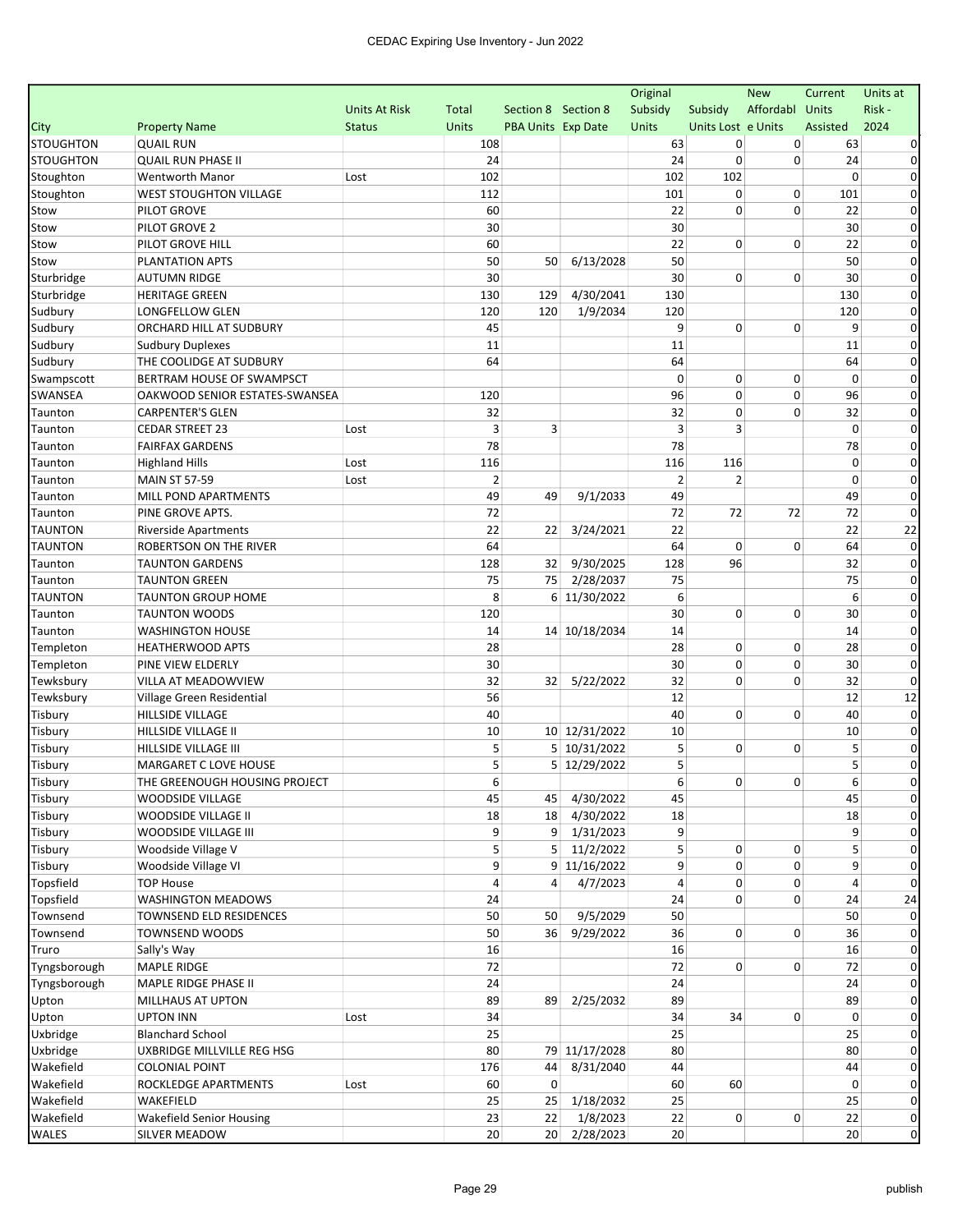|                         |                                           |                      |              |                           |              | Original       |                    | <b>New</b>      | Current        | Units at    |
|-------------------------|-------------------------------------------|----------------------|--------------|---------------------------|--------------|----------------|--------------------|-----------------|----------------|-------------|
|                         |                                           | <b>Units At Risk</b> | Total        | Section 8 Section 8       |              | Subsidy        | Subsidy            | Affordabl Units |                | Risk -      |
| City                    | <b>Property Name</b>                      | <b>Status</b>        | <b>Units</b> | <b>PBA Units Exp Date</b> |              | Units          | Units Lost e Units |                 | Assisted       | 2024        |
| <b>WALPOLE</b>          | PRESERVE, THE                             |                      | 300          |                           |              | 150            | 0                  | 0               | 150            |             |
| Waltham                 | FRANCIS CABOT LOWELL MILL I               |                      | 150          | 149                       | 1/31/2037    | 149            |                    |                 | 149            |             |
| Waltham                 | FRANCIS CABOT LOWELL MILL II              |                      | 108          | 108                       | 1/29/2037    | 108            |                    |                 | 108            | $\Omega$    |
| Waltham                 | RIDGE, THE                                |                      | 264          |                           |              | 66             | 0                  | $\Omega$        | 66             | 0           |
| Waltham                 | ST MARY'S APARTMENTS                      |                      | 70           | 69                        | 3/31/2022    | 69             |                    |                 | 69             | 0           |
| Waltham                 | <b>WALTHAM RESIDENCE</b>                  |                      | 4            | 4                         | 6/8/2022     | $\overline{a}$ | 0                  | 0               | $\overline{a}$ |             |
| Ware                    | CHURCH STREET SCHOOL SENIOR HOUSING       |                      | 29           |                           |              | 29             | 0                  | 0               | 29             | 0           |
| Ware                    | <b>HIGHLAND VILLAGE</b>                   |                      | 111          |                           |              | 110            | 110                | 99              | 99             | 0           |
| Ware                    | <b>HILLSIDE VILLAGE</b>                   |                      | 80           |                           |              | 76             | 0                  | $\Omega$        | 76             | 0           |
| <b>WAREHAM</b>          | <b>BRANDY HILL</b>                        |                      | 132          | 97                        | 2/29/2036    | 132            |                    |                 | 132            | 0           |
| Wareham                 | <b>CRANBERRY MANOR</b>                    |                      | 24           |                           |              | 24             | 0                  | 0               | 24             | 0           |
| Wareham                 | CROMESETT WOODS                           |                      | 46           |                           |              | 43             | 0                  | 0               | 43             | 0           |
| Wareham                 | <b>CROMESETT WOODS II</b>                 |                      | 18           |                           |              | 18             | 0                  | 0               | 18             | $\Omega$    |
| Wareham                 | <b>DEPOT CROSSING</b>                     |                      | 32           |                           |              | 31             | 0                  | $\Omega$        | 31             | $\Omega$    |
| Wareham                 | The Village at 815 Main Street            |                      | 49           |                           |              | 49             |                    |                 | 49             | 0           |
| Wareham                 | <b>WOODS AT WAREHAM</b>                   |                      | 100          | 78                        | 3/1/2033     | 100            |                    |                 | 100            |             |
| Warren                  | <b>WARREN</b>                             |                      | 6            | 6                         | 7/31/2040    | 6              |                    |                 | 6              | 0           |
| Watertown               | 1060 BELMONT ST                           |                      | 18           |                           |              | 18             |                    |                 | 18             | $\Omega$    |
| Watertown               | <b>ARSENAL APARTMENTS</b>                 |                      | 156          | 156                       | 9/30/2038    | 156            |                    |                 | 156            | 0           |
| Watertown               | <b>BEAVERBROOK STEP</b>                   |                      | 14           | 14                        | 8/24/2025    | 14             |                    |                 | 14             | 0           |
| WATERTOWN               | <b>BRIGHAM HOUSE ASSISTED LIVING</b>      |                      | 64           |                           |              | 46             | 0                  | 0               | 46             | $\Omega$    |
| Watertown               | COOLIDGE, THE                             |                      | 38           |                           |              | 15             | 0                  | 0               | 15             | 0           |
| Watertown               | ST JOSEPH'S HALL                          |                      | 25           |                           |              | 25             | 0                  | 0               | 25             | 0           |
| <b>WEBSTER</b>          | <b>CHRISTOPHER HOUSE WEBSTER</b>          |                      | 83           |                           |              | 43             | 0                  | 0               | 43             | $\Omega$    |
| <b>WEBSTER</b>          | NORTH VILLAGE AT WEBSTER                  |                      | 134          |                           |              | 134            | 134                | 134             | 134            | $\Omega$    |
| Webster                 | <b>Prospect Estates</b>                   |                      | 25           |                           |              | 25             |                    |                 | 25             | $\Omega$    |
| Webster                 | RICHARD'S APARTMENTS                      |                      | 54           | 41                        | 6/30/2037    | 54             |                    |                 | 54             | 0           |
| <b>WEBSTER</b>          | SITKOWSKI SCHOOL APARTMENT                |                      | 66           |                           |              | 66             | 0                  | 0               | 66             | 0           |
| Webster                 | WEBSTER MEADOWS/SLATER ESTATES            |                      | 70           | 70                        | 4/16/2030    | 70             |                    |                 | 70             | $\Omega$    |
| Wellesley               | <b>GLEN GROVE</b>                         |                      | 125          | 125                       | 8/1/2034     | 125            |                    |                 | 125            | 0           |
| Wellesley               | <b>HASTINGS VILLAGE</b>                   |                      | 52           |                           |              | 13             | 0                  | 0               | 13             | 13          |
| Wellesley               | <b>JUBILEE HOUSE</b>                      |                      | 5            | 4                         | 6/14/2022    | 4              | 0                  | 0               | 4              | $\Omega$    |
| Wellesley               | <b>MARSHALL ROAD</b>                      |                      | 4            | 4                         | 9/3/2022     | $\overline{4}$ | 0                  | 0               | 4              |             |
| Wellfleet               | 250 Gull Pond Road                        |                      | 6            |                           |              | 6              |                    |                 | 6              | 6           |
| Wellfleet               | WELLFLEET FAMILY HOUSING                  |                      | 12           |                           |              | 12             | 0                  | 0               | 12             | 0           |
| <b>West Boylston</b>    | <b>FREEDOM VILLAGE</b>                    |                      | 26           |                           |              | 26             |                    |                 | 26             | 0           |
| <b>West Springfield</b> | ELM COURT CONDOMINIUMS                    |                      | 3            | 3                         | 6/29/2022    | 3              |                    |                 | 3              | 0           |
| West Springfield        | <b>GREATER SPRINGFIELD RESIDENCES</b>     |                      | 8            | 8                         | 2/28/2023    | 8              |                    |                 | 8              | 0           |
| West Springfield        | <b>PARK AVENUE</b>                        |                      | 5            | 5 <sup>2</sup>            | 2/8/2023     | 5 <sup>1</sup> | $\mathbf{0}$       | 0               | 5 <sup>2</sup> |             |
| Westborough             | AVALON AT FLANDERS HILL                   |                      | 280          |                           |              | 70             | 0                  | 0               | 70             | 70          |
| Westborough             | RESIDENCES @ WESTBORO STA                 |                      | 120          |                           |              | 24             | 0                  | 0               | 24             | 24          |
| Westborough             | WESTBOROUGH COUNTRY VILLAGE               |                      | 87           | 87                        | 2/28/2037    | 87             |                    |                 | 87             |             |
| Westfield               | Aviator - Assoc. Community Living -       |                      | 5            | 5                         | 2/10/2023    | 5              | 0                  | 0               | 5              |             |
| Westfield               | <b>EAST MOUNTAIN VIEW APARTMENTS</b>      |                      | 46           | 46                        | 11/5/2022    | 46             |                    |                 | 46             | 0           |
| Westfield               | EIGHTEENTH ASSOC PROPERTIES               |                      | 3            | 3 <sup>1</sup>            | 8/31/2022    | 3              |                    |                 | 3              | $\Omega$    |
| Westfield               | ELM STREET REVITALIZATION (WESTFIELD)     |                      | 19           |                           |              | 19             |                    |                 | 19             | $\Omega$    |
| Westfield               | FRANKLIN STREET RESIDENCES                |                      | 4            | 4                         | 3/28/2023    | 4              | 0                  | 0               | 4              | 0           |
| Westfield               | <b>GENERAL SHEPARD</b>                    |                      | 106          | 106                       | 2/28/2041    | 106            |                    |                 | 106            |             |
| Westfield               | Powdermill Village                        |                      | 248          |                           |              | 248            |                    |                 | 248            |             |
| Westfield               | <b>Prospect Hill Apartments</b>           |                      | 17           |                           |              | 17             |                    |                 | 17             |             |
| Westfield               | <b>SANFORD APTS</b>                       |                      | 21           |                           |              | 21             |                    |                 | 21             |             |
| Westfield               | SWISS VILLAGE CONDO                       |                      | 3            |                           | 3 10/31/2022 | 3              |                    |                 | 3              |             |
| Westfield               | THE ARBORS AT WESTFIELD                   |                      | 95           |                           |              | 95             |                    |                 | 95             |             |
| Westford                | RESIDENCES AT STONY BROOK PHASE 2         |                      | 36           |                           |              | 36             |                    |                 | 36             | 0           |
| Westford                | <b>Stony Brook</b>                        |                      | 15           |                           |              | 10             | 0                  | 0               | 10             | 0           |
| Westford                | WESTFORD VILLAGE @ MYSTERY SPRING         |                      | 37           | 36                        | 4/8/2022     | 36             | 0                  | 0               | 36             | $\Omega$    |
| Westhampton             | Westhampton Woods Senior Housing Phase II |                      | 8            |                           |              | 8              |                    |                 | 8              | 0           |
| Westminster             | WELLINGTON ELDERLY HOUSING                |                      | 30           |                           |              | 30             | $\overline{0}$     | 0               | 30             | 0           |
| WESTON                  | <b>BROOK SCHOOL APTS</b>                  |                      | 51           |                           | 42 3/31/2025 | 42             |                    |                 | 42             | 0           |
| <b>WESTPORT</b>         |                                           |                      | 72           |                           |              | 27             | $\overline{0}$     | 0               | 27             | $\mathbf 0$ |
|                         | EDGEWATER                                 |                      |              |                           |              |                |                    |                 |                |             |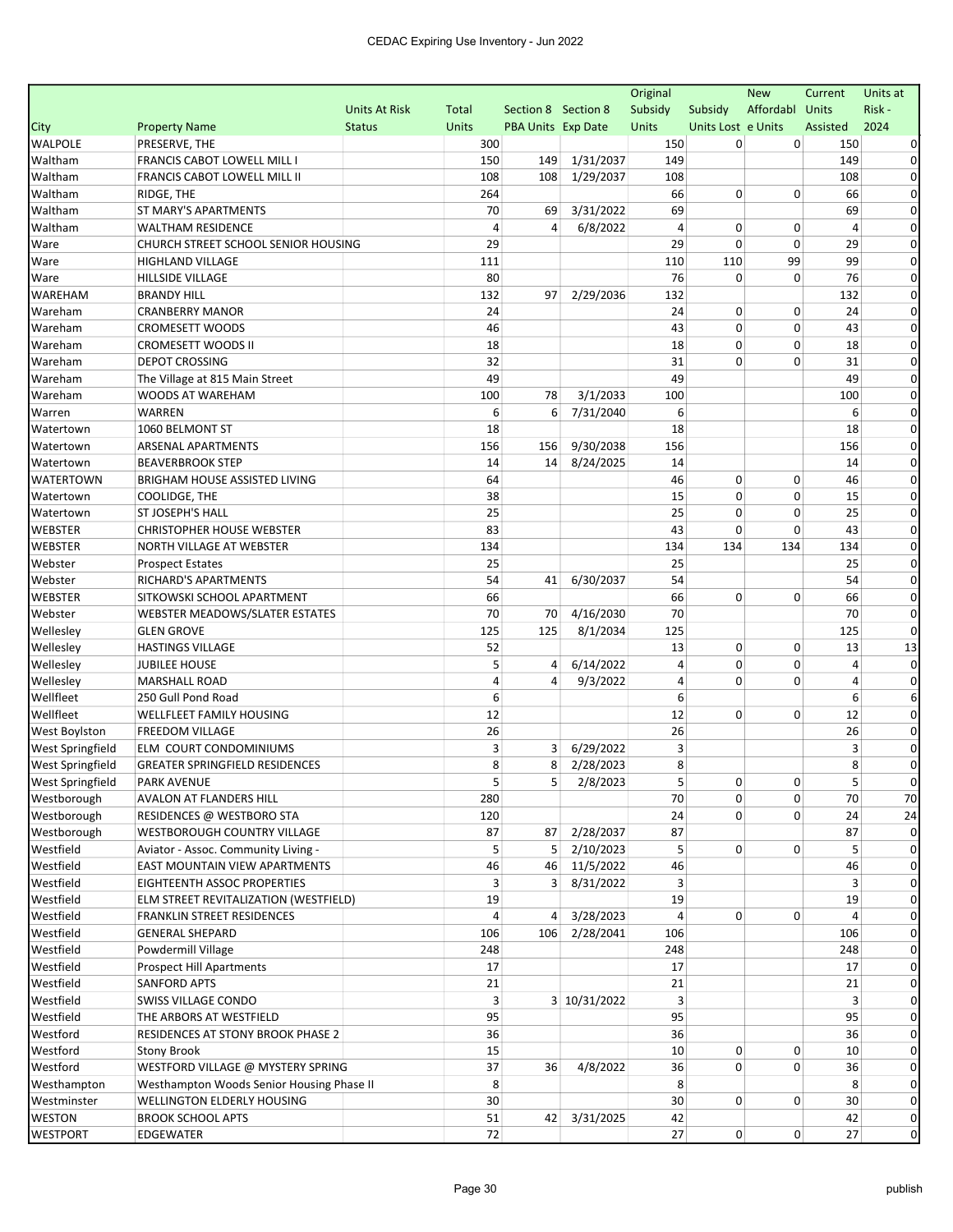|                  |                                           |                      |              |                           |                | Original       |                    | <b>New</b>  | Current        | Units at       |
|------------------|-------------------------------------------|----------------------|--------------|---------------------------|----------------|----------------|--------------------|-------------|----------------|----------------|
|                  |                                           | <b>Units At Risk</b> | Total        | Section 8 Section 8       |                | Subsidy        | Subsidy            | Affordabl   | <b>Units</b>   | Risk -         |
| City             | <b>Property Name</b>                      | <b>Status</b>        | <b>Units</b> | <b>PBA Units Exp Date</b> |                | Units          | Units Lost e Units |             | Assisted       | 2024           |
| Westport         | Noquochoke Village                        |                      | 50           |                           |                | 45             |                    |             | 45             |                |
| <b>WESTPORT</b>  | <b>WESTPORT VILLAGE APTS</b>              |                      | 48           |                           |                | 48             | 0                  | $\mathbf 0$ | 48             | 0              |
| Westwood         | <b>HIGHLAND GLEN</b>                      |                      | 180          | 179                       | 8/31/2037      | 179            |                    |             | 179            | $\Omega$       |
| Westwood         | Westwood Glen                             | Lost                 | 156          |                           |                | 78             | 78                 | 0           | 0              | $\Omega$       |
| Weymouth         | 686 Broad Street                          |                      | 9            |                           |                | 9              |                    |             | 9              | 0              |
| Weymouth         | ALLERTON HOUSE AT CENTRAL PARK            |                      | 70           |                           |                | 14             | 0                  | 0           | 14             | $\Omega$       |
| Weymouth         | <b>AVALON LEDGES</b>                      |                      | 304          |                           |                | 61             | 0                  | 0           | 61             | 0              |
| Weymouth         | <b>COL LOVELL'S GATE</b>                  | Lost                 | 176          |                           |                | 176            | 176                | $\mathbf 0$ | 0              | $\Omega$       |
| Weymouth         | <b>COLONIAL VILLAGE</b>                   |                      | 89           |                           |                | 89             | 0                  | 0           | 89             | 89             |
| Weymouth         | <b>FOREST STREET</b>                      |                      | 4            |                           | 4 10/13/2022   | 4              | $\Omega$           | 0           | $\overline{a}$ | 0              |
| Weymouth         | <b>Front Street</b>                       |                      | 11           |                           |                | 9              |                    |             | 9              | 0              |
| Weymouth         | <b>FULTON SCHOOL RESIDENCES</b>           |                      | 63           |                           |                | 63             |                    |             | 63             | 0              |
| Weymouth         | POND STREET APTS (WEYMOUTH)               |                      | 20           |                           |                | 20             |                    |             | 20             | $\Omega$       |
| Weymouth         | <b>QUEEN ANNE'S GATE I</b>                | Lost                 | 150          |                           |                | 75             | 75                 |             | $\mathbf 0$    | $\Omega$       |
| Weymouth         | Queen Annes Gate II                       | Lost                 | 108          |                           |                | 54             | 54                 | $\mathbf 0$ | $\Omega$       | $\Omega$       |
| Weymouth         | <b>TAMMY BROOK APARTMENTS</b>             |                      | 90           | 24                        | 5/31/2028      | 90             | 90                 | 65          | 65             | $\Omega$       |
| Weymouth         | <b>UNION TOWERS I</b>                     |                      | 199          |                           | 154 11/30/2036 | 199            |                    |             | 199            | 0              |
| Weymouth         | <b>UNION TOWERS II</b>                    |                      | 75           | 74                        | 7/31/2026      | 74             |                    |             | 74             | $\Omega$       |
| Weymouth         | <b>Weymouth Commons</b>                   | Lost                 | 198          |                           |                | 108            | 108                |             | $\mathbf 0$    | 0              |
| Whitman          | <b>WHITMAN</b>                            |                      | 80           | 80                        | 7/12/2038      | 80             |                    |             | 80             | 0              |
| Wilbraham        | <b>FALCON HOUSING</b>                     |                      | 45           | 44                        | 3/31/2023      | 44             | 0                  | 0           | 44             | $\Omega$       |
| Wilbraham        | <b>TINKHAM ROAD</b>                       |                      | 5            | 4                         | 11/30/2022     | 4              |                    |             | 4              | 0              |
| Wilbraham        | <b>WILBRAHAM COMMONS</b>                  |                      | 136          | 136                       | 9/30/2038      | 136            |                    |             | 136            | $\Omega$       |
| Williamsburg     | Haydenville Village Center Apartments     |                      | 24           |                           |                | 24             |                    |             | 24             | 0              |
| Williamsburg     | NASH HILL PLACE HOUSING                   |                      | 28           |                           |                | 28             | 0                  | 0           | 28             | $\Omega$       |
| Williamstown     | Cable Mills                               |                      | 61           |                           |                | 13             |                    |             | 13             | 13             |
| Williamstown     | <b>SPRING MEADOW</b>                      |                      | 22           |                           |                | 22             | 0                  | 0           | 22             | $\Omega$       |
| Williamstown     | WILLIAMSTOWN ELDERLY                      |                      | 60           |                           | 60 10/21/2029  | 60             |                    |             | 60             | $\Omega$       |
| Wilmington       | <b>AVALON OAKS</b>                        |                      | 204          |                           |                | 41             | 0                  | $\mathbf 0$ | 41             | 41             |
| Wilmington       | <b>AVALON OAKS WEST</b>                   |                      | 120          |                           |                | 24             | 0                  | $\mathbf 0$ | 24             | 24             |
| Wilmington       | WILMINGTON COMM RESIDENCE                 |                      | 5            |                           | 4 10/31/2022   | $\overline{4}$ |                    |             | 4              | $\Omega$       |
| Winchendon       | <b>GOODRICH STREET APARTMENTS</b>         |                      | 36           |                           |                | 36             | 0                  | 0           | 36             | 0              |
| Winchester       | <b>NOONAN GLEN</b>                        |                      | 18           | 18                        | 5/3/2032       | 18             |                    |             | 18             | $\Omega$       |
| Winthrop         | Dalrymple School                          |                      | 27           | 27                        | 9/30/2022      | 27             | 0                  | 0           | 27             | 0              |
| Winthrop         | FORT HEATH APARTMENTS                     | Lost                 | 150          | 56                        |                | 56             | 56                 | $\mathbf 0$ | $\mathbf 0$    | $\Omega$       |
| Winthrop         | <b>WINTHROP APARTMENTS</b>                |                      | 40           |                           |                | 37             |                    |             | 37             | $\Omega$       |
| Woburn           | <b>CMARC West Street</b>                  |                      | 5            | 5                         | 9/12/2022      | 5              | 0                  | 0           | 5              | 0              |
| Woburn           | KIMBALL COURT APTS II                     |                      | 174          |                           |                | 39             | 0                  | 0           | 39             | 0              |
| <b>WOBURN</b>    | KIMBALL COURT I                           |                      | 184          |                           |                | 46             | 0                  | 0           | 46             |                |
| Woburn           | KIMBALL COURT III                         |                      | 167          |                           |                | 34             | $\overline{0}$     | 0           | 34             | 0              |
| Woburn           | <b>WARREN HOUSE</b>                       |                      | 11           |                           | 11 5/28/2022   | 11             |                    |             | 11             |                |
| Worcester        | 1 Kilby Street                            |                      | 15           |                           |                | 9              |                    |             | 9              |                |
| Worcester        | 30 PLUS 93 BEACON                         |                      | 6            |                           |                | 6              | $\overline{0}$     | 0           | 6              |                |
| Worcester        | 47 Grosvenor Street                       |                      | 6            |                           |                | 6              |                    |             | 6              |                |
| Worcester        | 5 MAY STREET                              |                      | 13           |                           |                | 13             | 13                 | 0           | 0              | 0              |
| Worcester        | 800 MAIN STREET                           |                      | 5            |                           |                | 5              | $\Omega$           | 0           | 5              |                |
| Worcester        | 9 MAY STREET APTS                         |                      | 46           |                           |                | 46             |                    |             | 46             |                |
| Worcester        | <b>AURORA HOTEL</b>                       |                      | 86           |                           |                | 45             | 15                 | 0           | 30             |                |
| Worcester        | <b>AUSTIN CORRIDOR II</b>                 |                      | 20           |                           |                | 20             |                    |             | 20             | $\Omega$       |
| <b>WORCESTER</b> | BEACON & OREAD NEIGHBORHOOD REDEVELOPMENT |                      | 34           |                           |                | 34             | 0                  | 0           | 34             |                |
| Worcester        | <b>BEAVER APARTMENTS</b>                  |                      | 26           |                           |                | 12             | 0                  | 0           | 12             | 12             |
| Worcester        | <b>BET SHALOM</b>                         |                      | 71           |                           | 70 11/2/2028   | 70             |                    |             | 70             |                |
| Worcester        | <b>BET SHALOM II</b>                      |                      | 24           |                           | 24 2/28/2023   | 24             |                    |             | 24             |                |
| Worcester        | <b>CANTERBURY TOWER</b>                   |                      | 156          |                           | 156 9/30/2036  | 156            |                    |             | 156            |                |
| Worcester        | <b>CHANNING STREET APTS</b>               |                      | 45           |                           | 11 8/31/2036   | 45             |                    |             | 45             | $\Omega$       |
| Worcester        | <b>CHEVALIER</b>                          |                      | 64           |                           |                | 32             |                    |             | 32             | $\Omega$       |
| Worcester        | <b>CHRISTOPHER HEIGHTS</b>                |                      | 80           |                           |                | 40             | 0                  | 0           | 40             | 0              |
| Worcester        | Clark U - Main South - NRI Rental         |                      | 6            |                           |                | 6              |                    |             | 6              | 0              |
| Worcester        | <b>COES POND VILLAGE</b>                  |                      | 250          | $\Omega$                  |                | 250            | 23                 |             | 227            | 0              |
| Worcester        | <b>COLONY RET HOMES III</b>               |                      | 100          |                           | 100 7/31/2041  | 100            |                    |             | 100            | $\overline{0}$ |